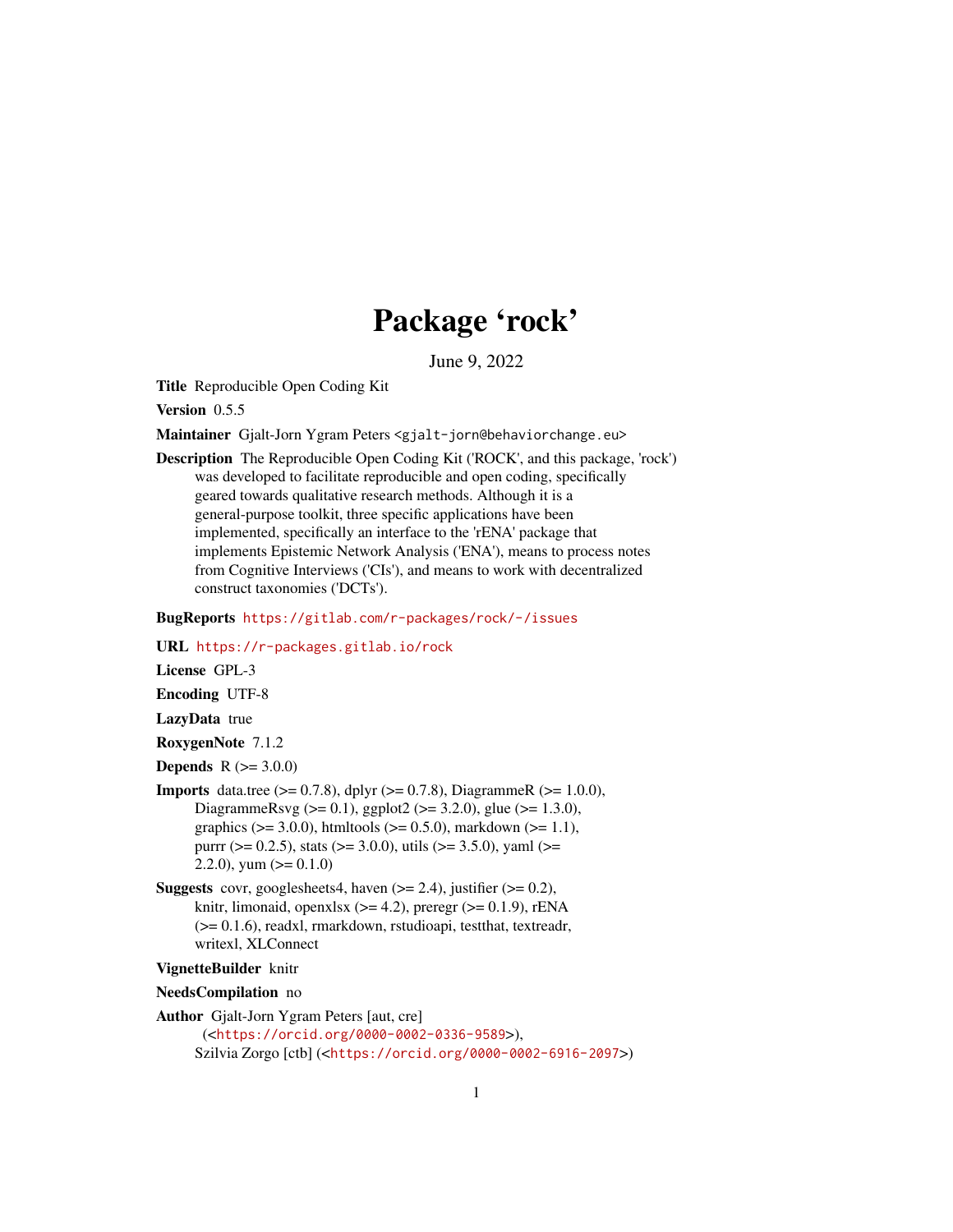Repository CRAN Date/Publication 2022-06-09 09:50:02 UTC

# R topics documented:

| 3              |
|----------------|
| $\overline{4}$ |
| 5              |
| 6              |
| $\overline{7}$ |
| 8              |
| 8              |
| 10             |
| 11             |
| 11             |
| 15             |
| 16             |
| 17             |
| 18             |
| 19             |
| 20             |
| 22             |
| 23             |
| 24             |
| 26             |
| 31             |
| 32             |
| 33             |
| 34             |
| 35             |
| 36             |
| 37             |
| 38             |
| 40             |
| 41             |
| 42             |
| 43             |
| 45             |
| 46             |
| 47             |
| 48             |
| 49             |
| 49             |
| 50             |
|                |
|                |
| 55             |
|                |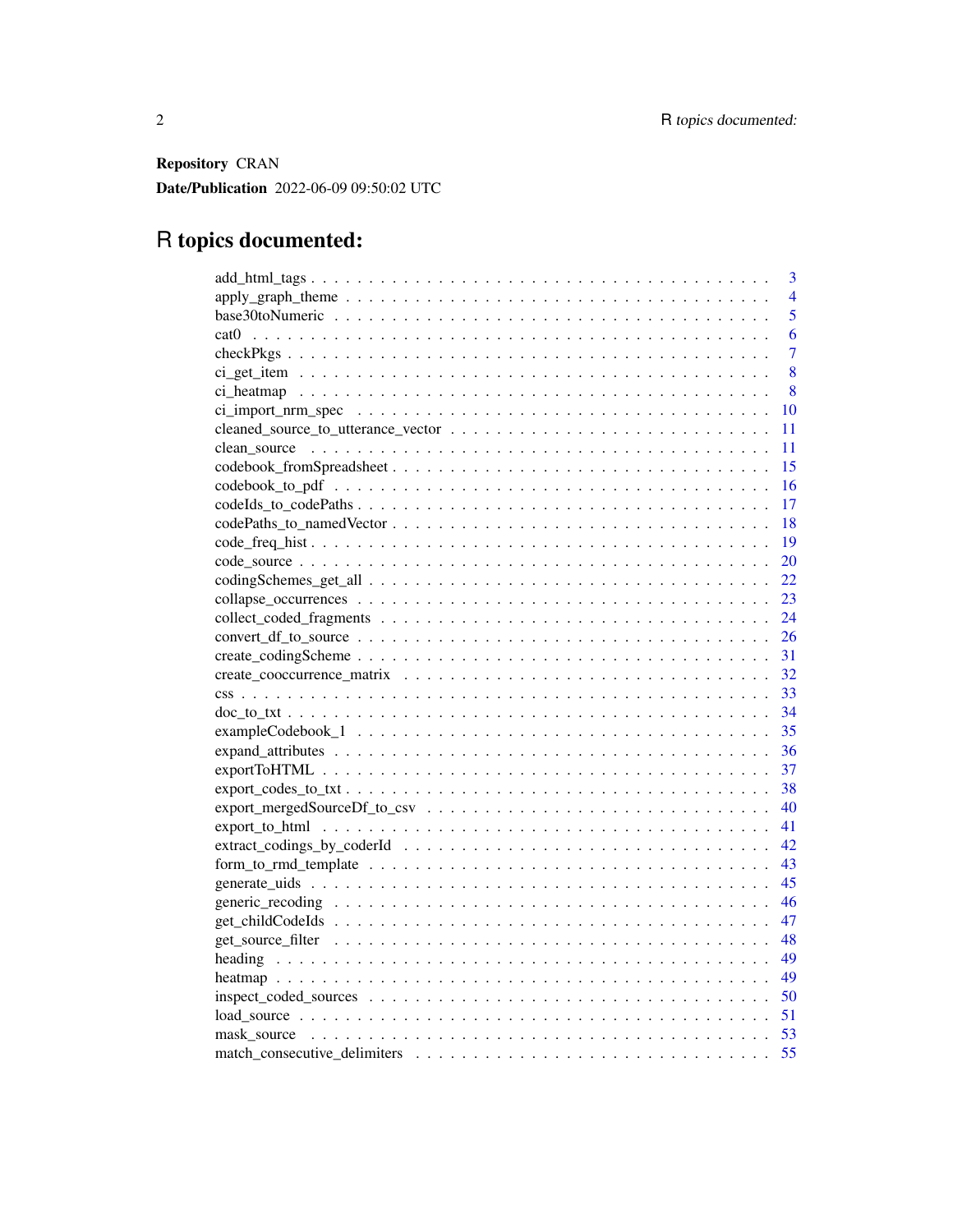<span id="page-2-0"></span>

| 56                                                                                                                   |
|----------------------------------------------------------------------------------------------------------------------|
| 57                                                                                                                   |
| 58                                                                                                                   |
| 60                                                                                                                   |
| 61                                                                                                                   |
| 63                                                                                                                   |
| 65                                                                                                                   |
| 66                                                                                                                   |
| 67                                                                                                                   |
| 68                                                                                                                   |
| 68                                                                                                                   |
| 69                                                                                                                   |
| 70                                                                                                                   |
| 72                                                                                                                   |
| 74                                                                                                                   |
| 76                                                                                                                   |
| 77                                                                                                                   |
| 79                                                                                                                   |
| 81                                                                                                                   |
| 82                                                                                                                   |
| 84                                                                                                                   |
| 84                                                                                                                   |
| 85                                                                                                                   |
| 86                                                                                                                   |
| 88                                                                                                                   |
| 88<br>show_inductive_code_tree $\ldots \ldots \ldots \ldots \ldots \ldots \ldots \ldots \ldots \ldots \ldots \ldots$ |
| 89                                                                                                                   |
| 90                                                                                                                   |
| 91                                                                                                                   |
| 92                                                                                                                   |
| 93                                                                                                                   |
| 94                                                                                                                   |
|                                                                                                                      |

#### **Index** [95](#page-94-0)

add\_html\_tags *Add HTML tags to a source*

# Description

This function adds HTML tags to a source to allow pretty printing/viewing.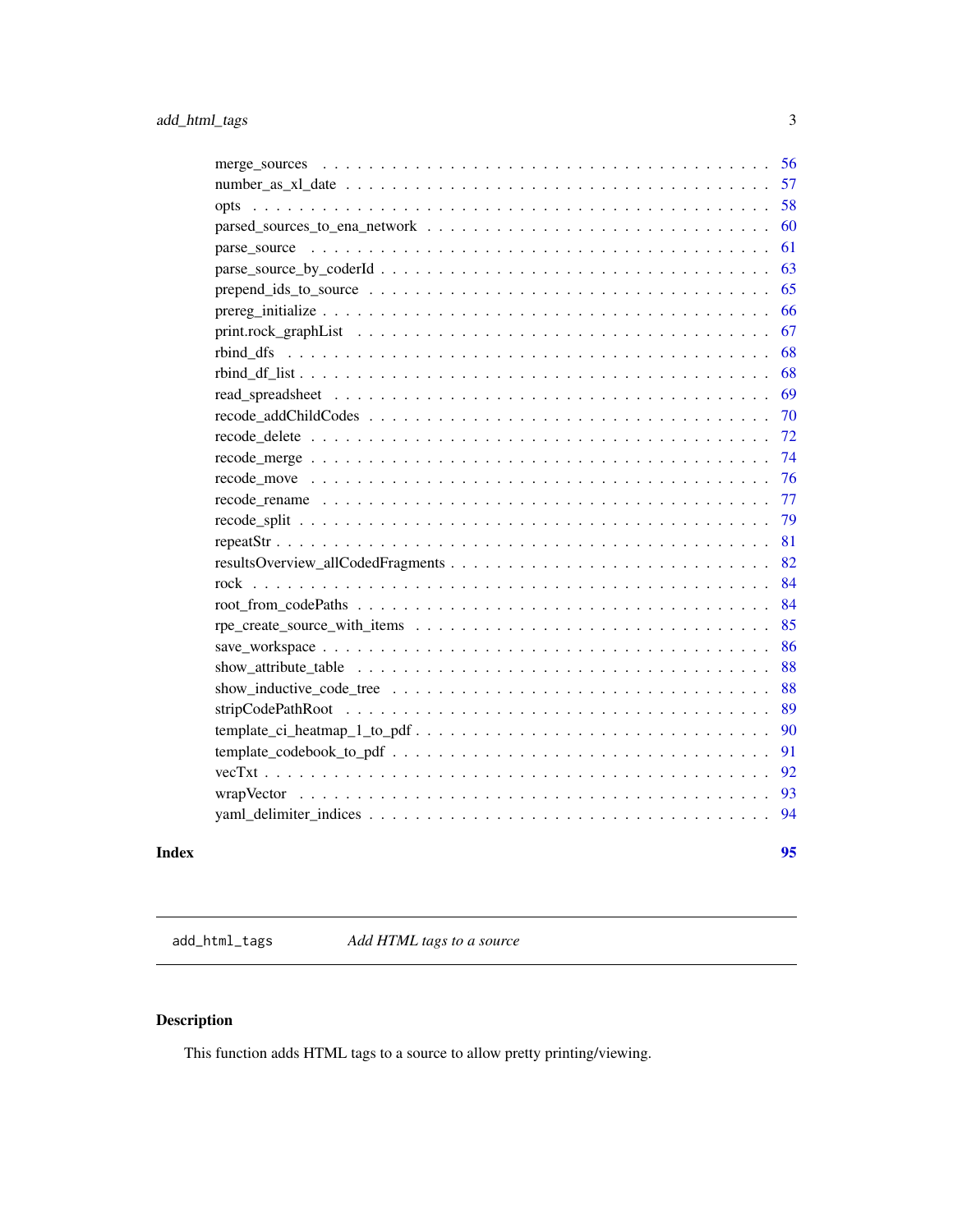#### Usage

```
add_html_tags(
  x,
  context = NULL,
  codeClass = rock::opts$get(codeClass),
  codeValueClass = rock::opts$get(codeValueClass),
  idClass = rock::opts$get(idClass),
  sectionClass = rock::opts$get(sectionClass),
  uidClass = rock::opts$get(uidClass),
  contextClass = rock::opts$get(contextClass),
  utteranceClass = rock::opts$get(utteranceClass)
)
```
#### Arguments

| $\mathsf{x}$ | A character vector with the source                                                        |
|--------------|-------------------------------------------------------------------------------------------|
| context      | Optionally, lines to pass the contextClass                                                |
|              | codeClass, codeValueClass, idClass, sectionClass, uidClass, contextClass, utteranceClass  |
|              | The classes to use for, respectively, codes, code values, class instance iden-            |
|              | tifiers (such as case identifiers or coder identifiers), section breaks, utterance        |
|              | identifiers, context, and full utterances. All <span> elements except for the full</span> |
|              | utterances, which are placed in $\langle \text{div} \rangle$ elements.                    |

#### Value

The character vector with the replacements made.

## Examples

```
### Add tags to a mini example source
add_html_tags("[[cid=participant1]]
This is something this participant may have said.
Just like this. [[thisIsACode]]
---paragraph-break---
And another utterance.");
```
apply\_graph\_theme *Apply multiple DiagrammeR global graph attributes*

## Description

Apply multiple DiagrammeR global graph attributes

#### Usage

apply\_graph\_theme(graph, ...)

<span id="page-3-0"></span>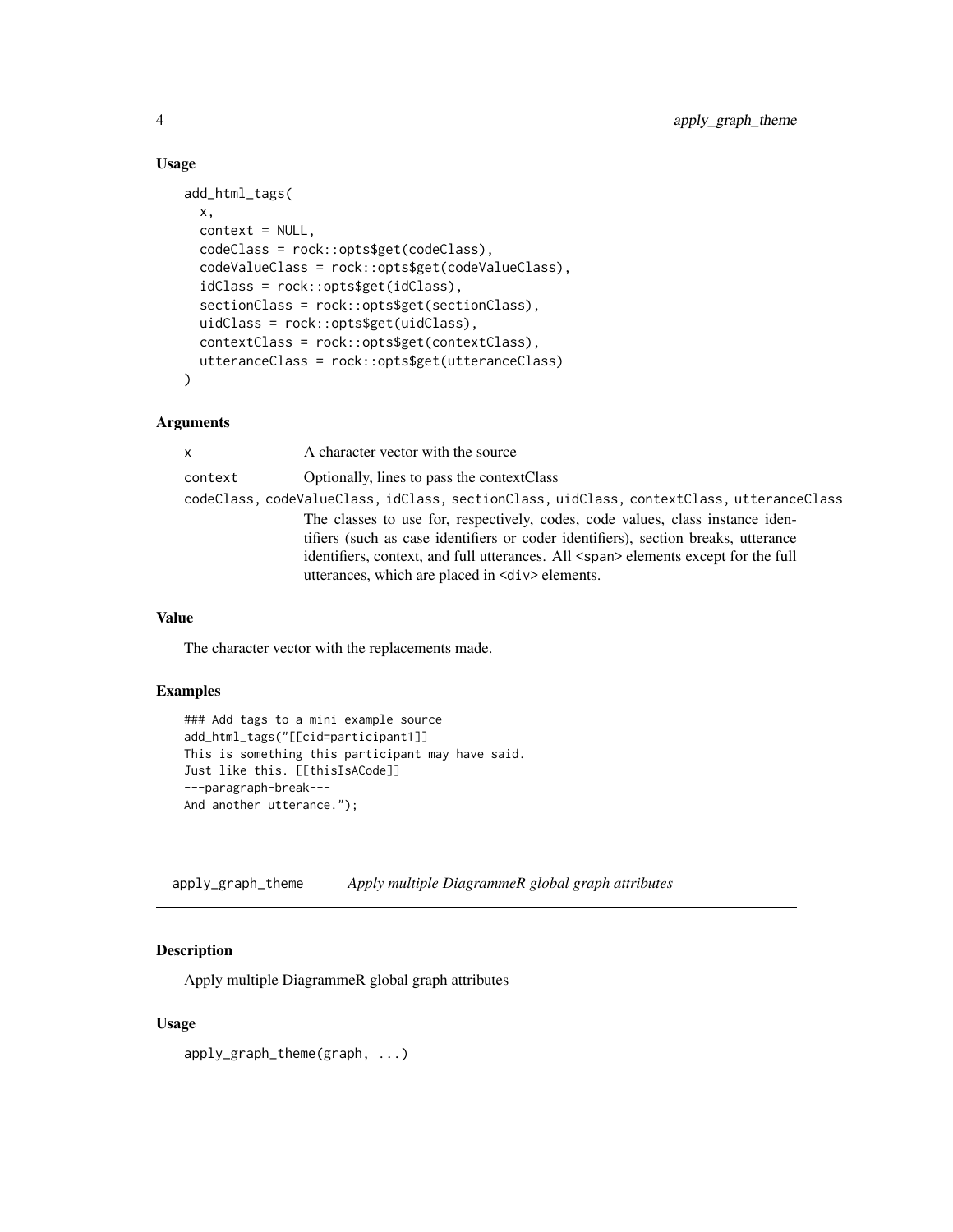#### <span id="page-4-0"></span>Arguments

| graph                   | The DiagrammeR::DiagrammeR graph to apply the attributes to.                                                                                                                   |
|-------------------------|--------------------------------------------------------------------------------------------------------------------------------------------------------------------------------|
| $\cdot$ $\cdot$ $\cdot$ | One or more character vectors of length three, where the first element is the<br>attribute, the second the value, and the third, the attribute type (graph, node, or<br>edge). |

## Value

The [DiagrammeR::DiagrammeR](#page-0-0) graph.

## Examples

```
exampleSource <- '
---
codes:
  -
    id: parentCode
   label: Parent code
   children:
      -
        id: childCode1
      -
        id: childCode2
  -
    id: childCode3
   label: Child Code
   parentId: parentCode
    children: [grandChild1, grandChild2]
---
';
parsedSource <-
  parse_source(text=exampleSource);
miniGraph <-
  apply_graph_theme(data.tree::ToDiagrammeRGraph(parsedSource$deductiveCodeTrees),
                    c("color", "#0000AA", "node"),
                    c("shape", "triangle", "node"),
                    c("fontcolor", "#FF0000", "node"));
### This line should be run when executing this example as test, because
### rendering a DiagrammeR graph takes quite long
## Not run:
DiagrammeR::render_graph(miniGraph);
## End(Not run)
```
base30toNumeric *Conversion between base10 and base30*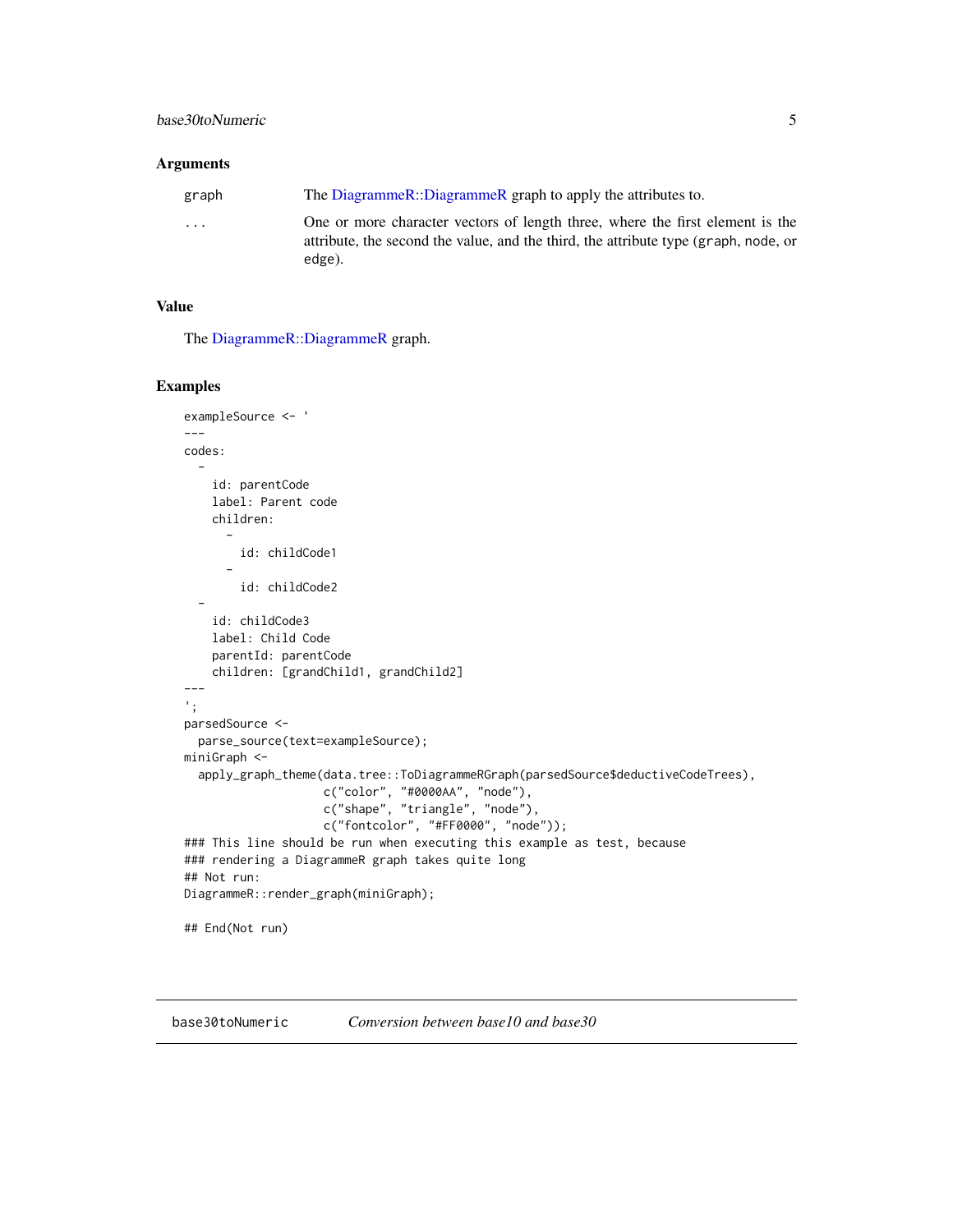#### <span id="page-5-0"></span>Description

The conversion functions from base10 to base30 and vice versa are used by the [generate\\_uids\(\)](#page-44-1) functions.

#### Usage

```
base30toNumeric(x)
```
numericToBase30(x)

#### Arguments

x The vector to convert (numeric for numericToBase30, character for base30toNumeric).

## Details

The symbols to represent the 'base 30' system are the 0-9 followed by the alphabet without vowels but including the y. This vector is available as base30.

## Value

The converted vector (numeric for base30toNumeric, character for numericToBase30).

## Examples

numericToBase30(654321); base30toNumeric(numericToBase30(654321));

| . .<br>M.<br>M.<br>۰.<br>۰,<br>×<br>۰.<br>× |  |  |  |
|---------------------------------------------|--|--|--|
|---------------------------------------------|--|--|--|

Concatenate to screen without spaces

#### Description

The cat0 function is to cat what paste0 is to paste; it simply makes concatenating many strings without a separator easier.

#### Usage

 $cat@(..., sep = "")$ 

#### Arguments

| $\cdots$ | The character vector(s) to print; passed to cat.        |
|----------|---------------------------------------------------------|
| sep      | The separator to pass to cat, of course, "" by default. |

## Value

Nothing (invisible NULL, like [cat\)](#page-0-0).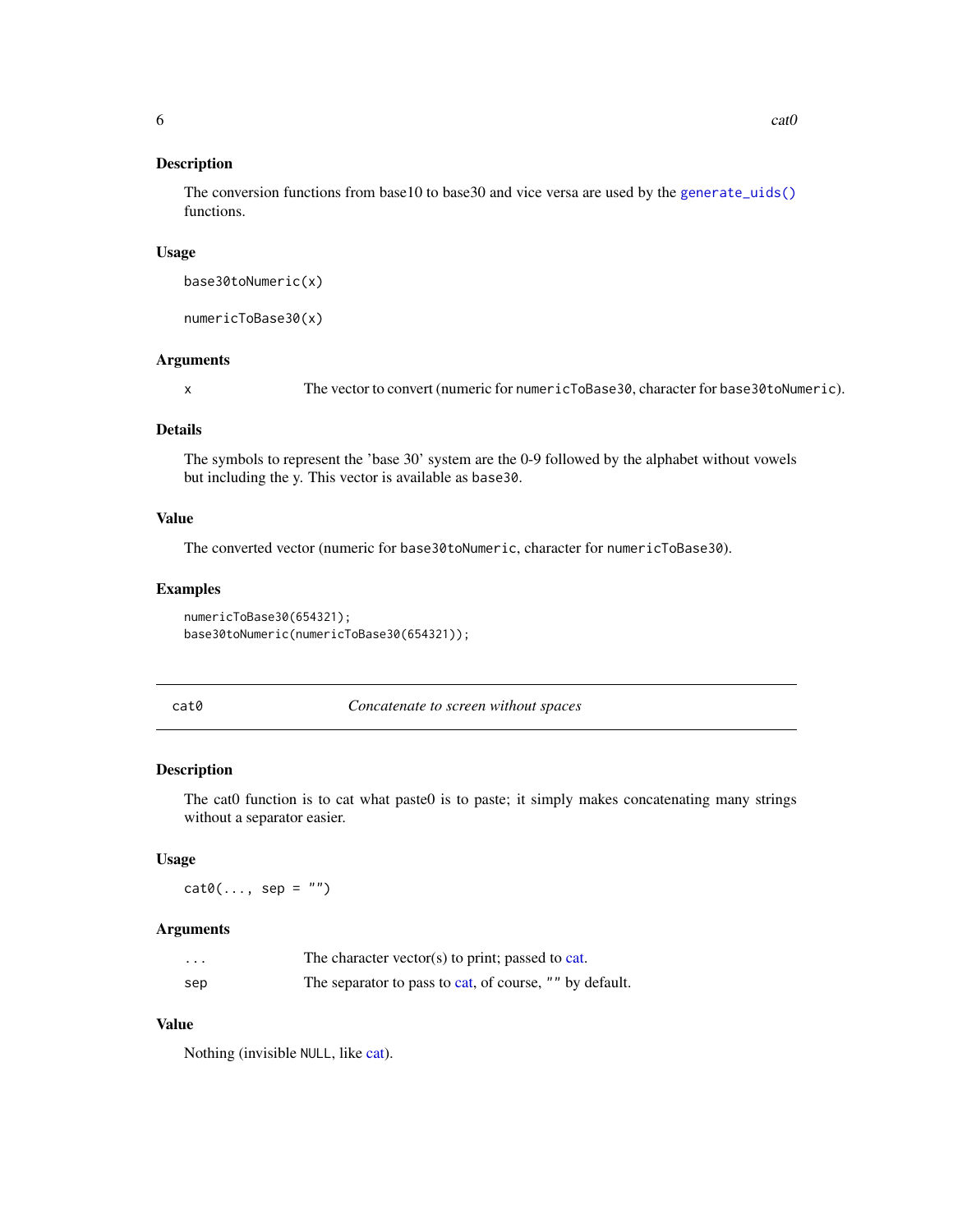## <span id="page-6-0"></span>checkPkgs 7

## Examples

```
cat0("The first variable is '", names(mtcars)[1], "'.");
```
checkPkgs *Check for presence of a package*

#### Description

This function efficiently checks for the presence of a package without loading it (unlike [library\(\)](#page-0-0) or [require\(\)](#page-0-0). This is useful to force yourself to use the package::function syntax for addressing functions; you can make sure required packages are installed, but their namespace won't attach to the search path.

#### Usage

```
checkPkgs(
  ...,
  install = FALSE,
 load = FALSE,
  repos = "https://cran.rstudio.com"
)
```
#### Arguments

| .       | A series of packages. If the packages are named, the names are the package<br>names, and the values are the minimum required package versions (see the sec-<br>ond example). |
|---------|------------------------------------------------------------------------------------------------------------------------------------------------------------------------------|
| install | Whether to install missing packages from repos.                                                                                                                              |
| load    | Whether to load packages (which is exactly <i>not</i> the point of this function, but<br>hey, YMMV).                                                                         |
| repos   | The repository to use if installing packages; default is the RStudio repository.                                                                                             |

#### Value

Invisibly, a vector of the available packages.

## Examples

```
rock::checkPkgs('base');
### Require a version
rock::checkPkgs(rock = "0.5.0");
### This will show the error message
tryCatch(
 rock::checkPkgs(
```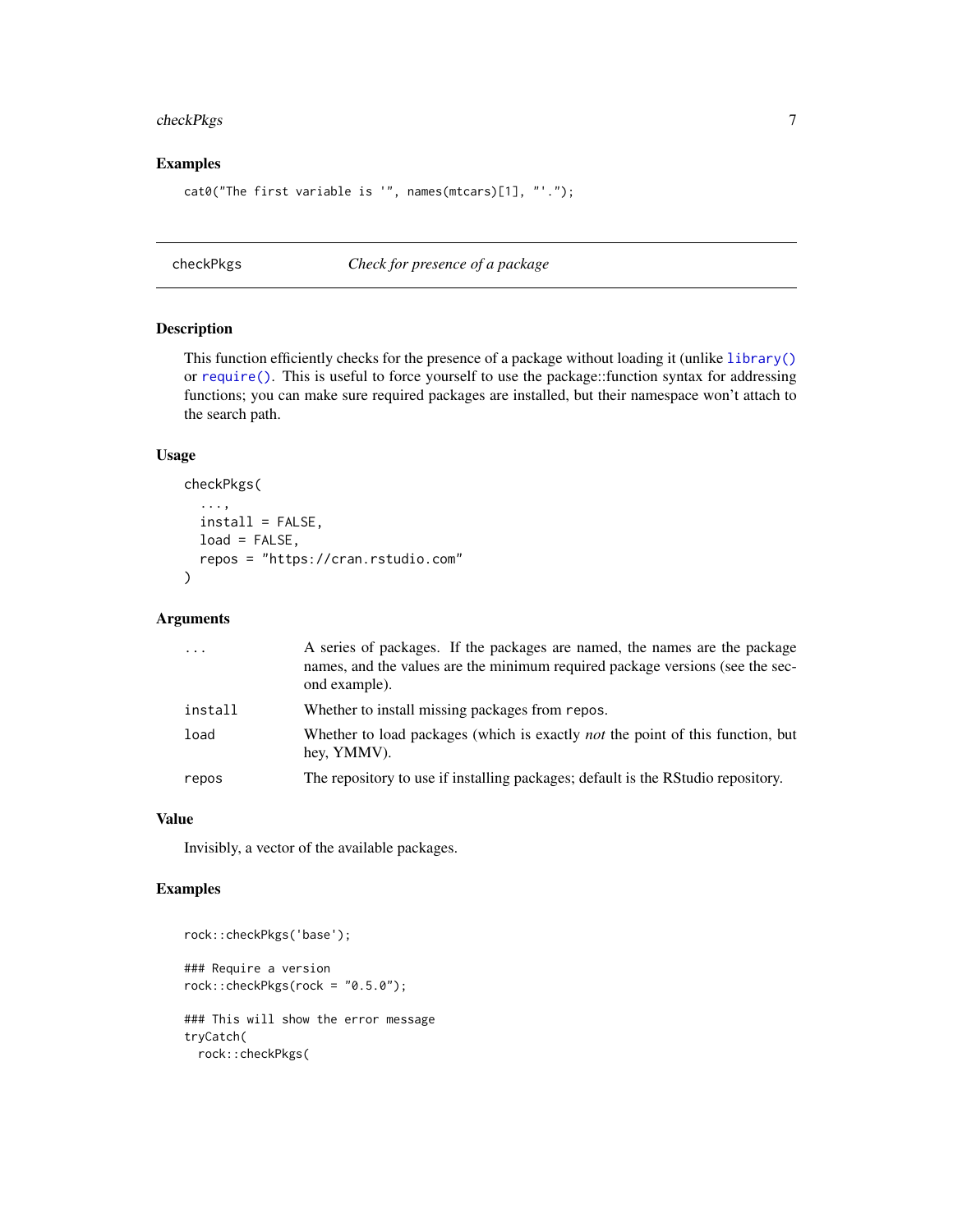```
base = "99",
   stats = "42.5",ufs = 20),
 error = print
);
```
ci\_get\_item *Get an item in a specific language*

# Description

This function takes a Narrative Response Model specification as used in NRM-based cognitive interviews, and composes an item based on the specified template for that item, the specified stimuli, and the requested language.

## Usage

ci\_get\_item(nrm\_spec, item\_id, language)

## Arguments

| nrm_spec | The Narrative Response Model specification. |
|----------|---------------------------------------------|
| item id  | The identifier of the requested item.       |
| language | The language of the stimuli.                |

#### Value

A character value with the item.

ci\_heatmap *Create a heatmap showing issues with items*

## Description

When conducting cognitive interviews, it can be useful to quickly inspect the code distributions for each item. These heatmaps facilitate that process.

<span id="page-7-0"></span>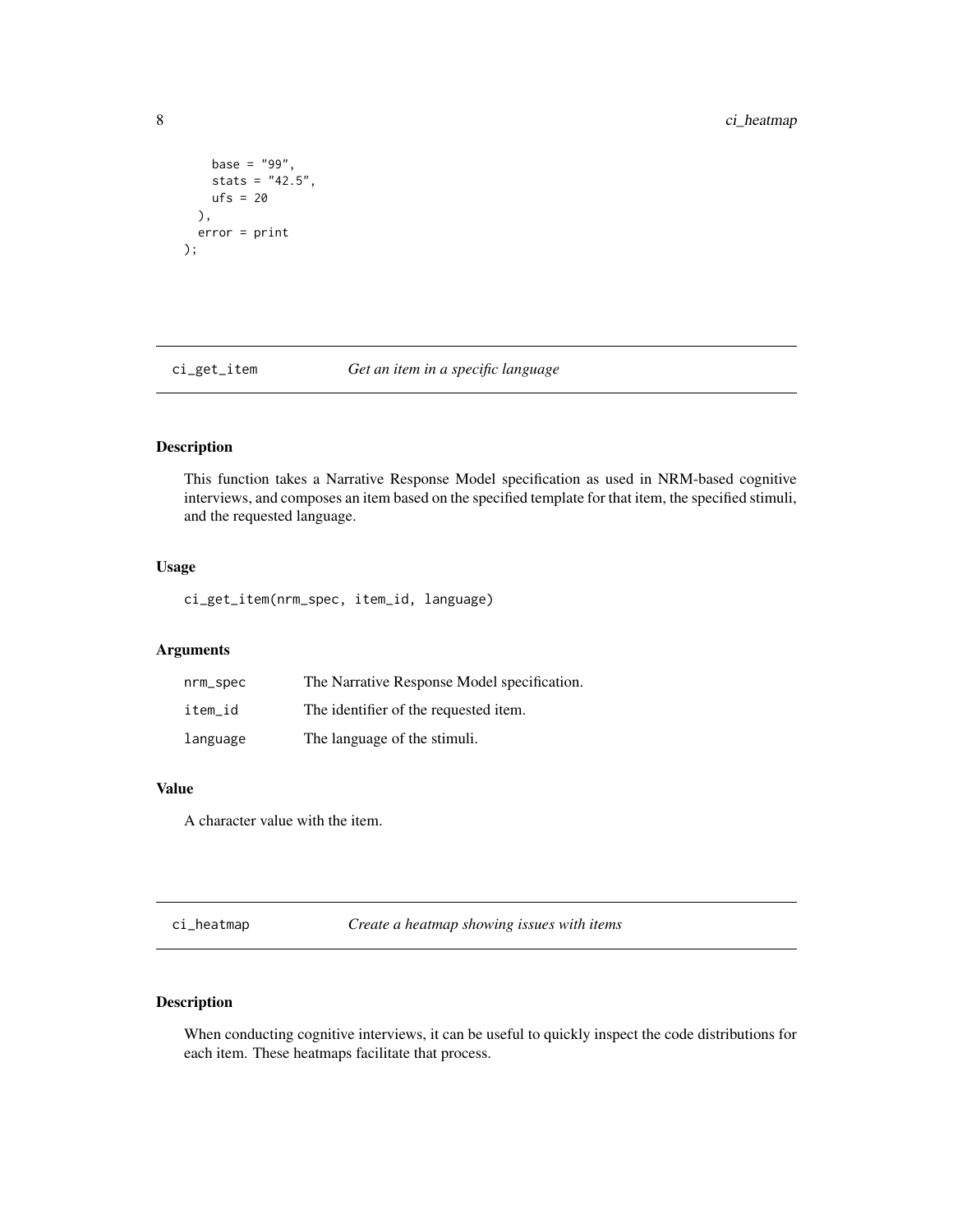# ci\_heatmap 9

# Usage

```
ci_heatmap(
 x,
  nrmSpec = NULL,
  language = nrmSpec$defaultLanguage,
 wrapLabels = 80,
  itemOrder = NULL,
  itemLabels = NULL,
  itemIdentifier = "itemId",
  codingScheme = "peterson",
  itemlab = NULL,
  codelab = NULL,
  freqlab = "Count",
 plotTitle = "Cognitive Interview Heatmap",
 fillScale = ggplot2::scale_fill_viridis_c(),
  theme = ggplot2::theme_minimal()
)
```
# Arguments

| The object with the parsed coded source(s) as resulting from a call to parse_source()<br>or parse_sources().                                                                                                                                                                                                                                                                              |
|-------------------------------------------------------------------------------------------------------------------------------------------------------------------------------------------------------------------------------------------------------------------------------------------------------------------------------------------------------------------------------------------|
| Optionally, an imported Narrative Response Model specification, as imported<br>with ci_import_nrm_spec(), which will then be used to obtain the item labels.                                                                                                                                                                                                                              |
| If nrmSpec is specified, the language to use.                                                                                                                                                                                                                                                                                                                                             |
| Whether to wrap the labels; if not NULL, the number of character to wrap at.                                                                                                                                                                                                                                                                                                              |
| itemOrder, itemLabels                                                                                                                                                                                                                                                                                                                                                                     |
| Instead of specifying an NRM specification, you can also directly specify the<br>item order and item labels. itemOrder is a character vector of item identi-<br>fiers, and itemLabels is a named character vector of item labels, where each<br>value's name is the corresponding item identifier. If itemLabels is provided<br>but itemOrder is not, the order of the itemLabel is used. |
| itemIdentifier The column identifying the items.                                                                                                                                                                                                                                                                                                                                          |
| The coding scheme, either as a string if it represents one of the cognitive inter-<br>viewig coding schemes provided with the rock package, or as a coding scheme<br>resulting from a call to create_codingScheme().                                                                                                                                                                      |
| itemlab, codelab, freqlab                                                                                                                                                                                                                                                                                                                                                                 |
| Labels to use for the item and code axes and for the frequency color legend<br>(NULL to omit the label).                                                                                                                                                                                                                                                                                  |
| The title to use for the plot                                                                                                                                                                                                                                                                                                                                                             |
| Convenient way to specify the fill scale (the colours)                                                                                                                                                                                                                                                                                                                                    |
| Convenient way to specify the $ggplot2::ggplot()$ theme.                                                                                                                                                                                                                                                                                                                                  |
|                                                                                                                                                                                                                                                                                                                                                                                           |

## Value

The heatmap as a ggplot2 plot.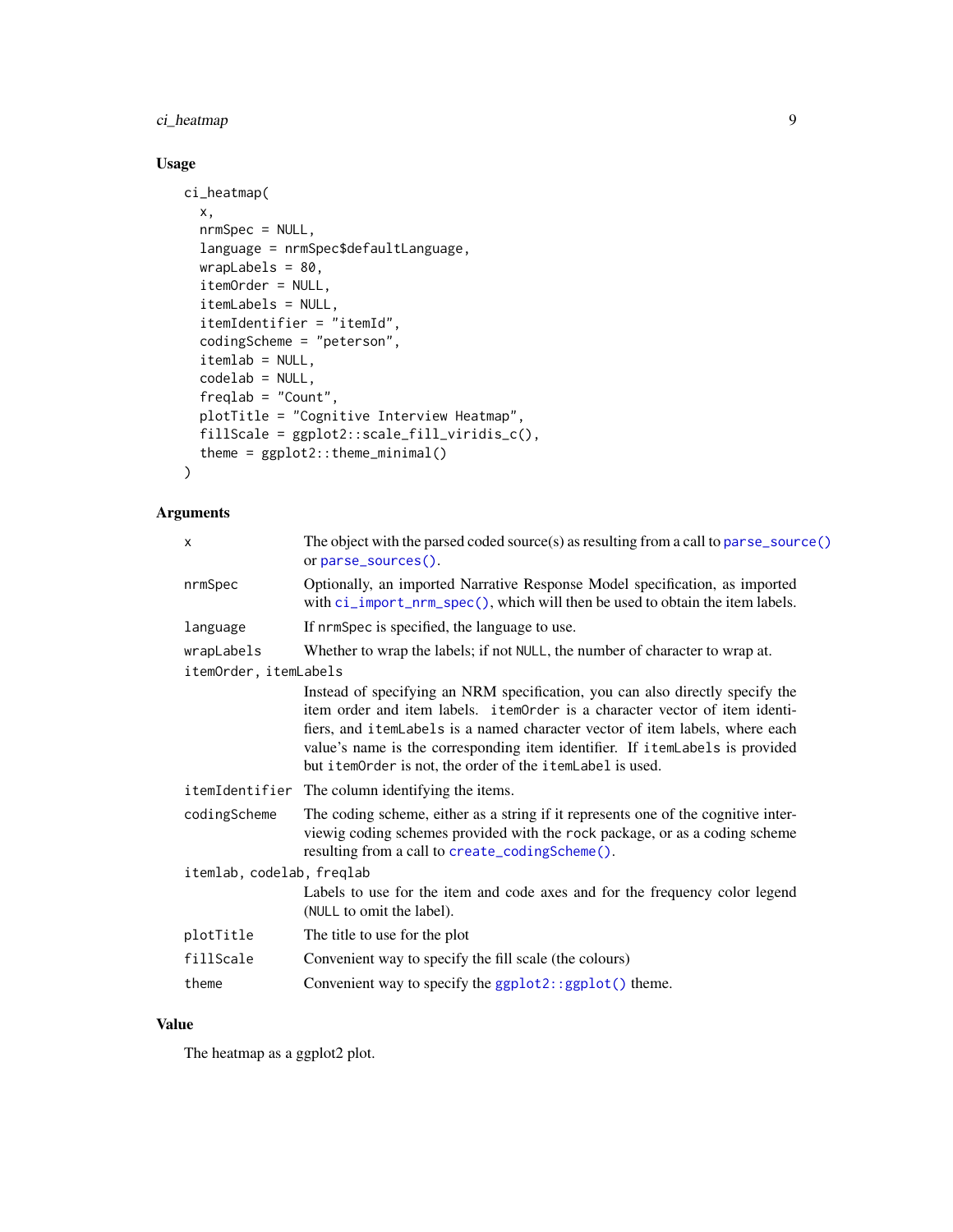#### Examples

```
examplePath <- file.path(system.file(package="rock"), 'extdata');
parsedCI <- rock::parse_source(
  file.path(examplePath,
            "ci_example_1.rock")
);
rock::ci_heatmap(parsedCI,
                 codingScheme = "peterson");
```
<span id="page-9-1"></span>ci\_import\_nrm\_spec *Import a Narrative Response Model specification*

## Description

Narrative Response Models are a description of the theory of how a measurement instrument that measures a psychological construct works, geared towards conducting cognitive interviews to verify the validity of that measurement instrument. One a Narrative Response Model has been imported, it can be used to generate interview schemes, overview of each item's narrative response model, and combined with coded cognitive interview notes or transcripts.

#### Usage

```
ci_import_nrm_spec(
  x,
  read_ss_args = list(exportGoogleSheet = TRUE),
  defaultLanguage = NULL,
  silent = rock::opts$get("silent")
)
## S3 method for class 'rock_ci_nrm'
```

```
print(x, \ldots)
```
## Arguments

| $\mathsf{x}$    | A path to a file or an URL to a Google Sheet, passed to read_spreadsheet().                    |
|-----------------|------------------------------------------------------------------------------------------------|
| read_ss_args    | A named list with arguments to pass to read_spreadsheet().                                     |
| defaultLanguage |                                                                                                |
|                 | Language to set as default language (by default, i.e. if NULL, the first language<br>is used). |
| silent          | Whether to be silent or chatty.                                                                |
|                 | Additional arguments are ignored.                                                              |

#### Value

A rock\_ci\_nrm object.

<span id="page-9-0"></span>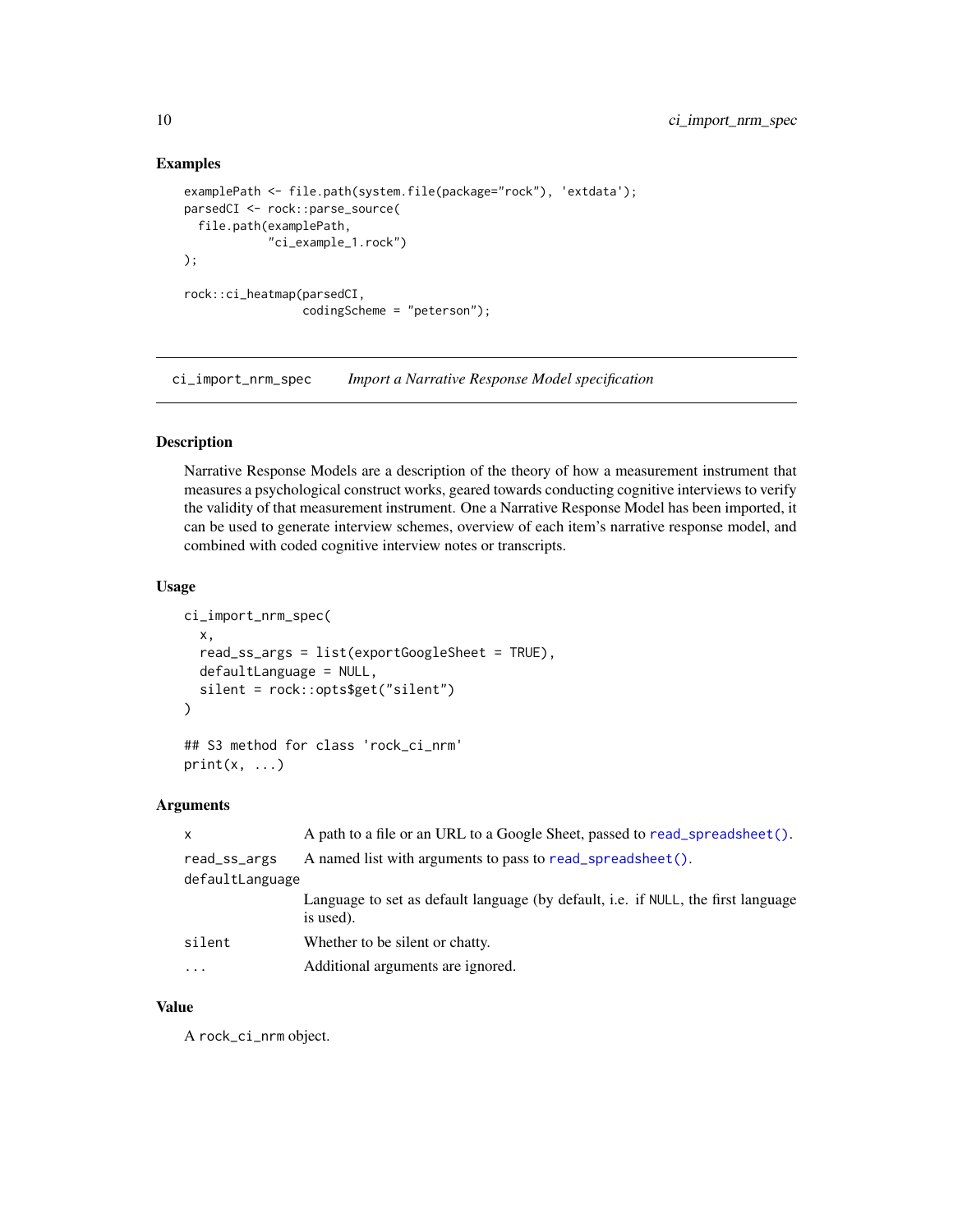<span id="page-10-0"></span>cleaned\_source\_to\_utterance\_vector

*Convert a character vector into an utterance vector*

## Description

Utterance vectors are split by the utterance marker. Note that if x has more than one element, the separate elements will remain separate.

#### Usage

```
cleaned_source_to_utterance_vector(
  x,
  utteranceMarker = rock::opts$get("utteranceMarker"),
  fixed = FALSE,per1 = TRUE\mathcal{L}
```
#### Arguments

| $\mathsf{x}$    | The character vector.                                                                       |
|-----------------|---------------------------------------------------------------------------------------------|
| utteranceMarker |                                                                                             |
|                 | The utterance marker (by default, a newline character conform the ROCK stan-<br>dard).      |
| fixed           | Whether the utteranceMarker is a regular expression.                                        |
| perl            | If the utteranceMarker is a regular expression, whether it is a perl regular<br>expression. |

#### Examples

cleaned\_source\_to\_utterance\_vector("first\nsecond\nthird");

clean\_source *Cleaning & editing sources*

## Description

These functions can be used to 'clean' one or more sources or perform search and replace taks. Cleaning consists of two operations: splitting the source at utterance markers, and conducting search and replaces using regular expressions.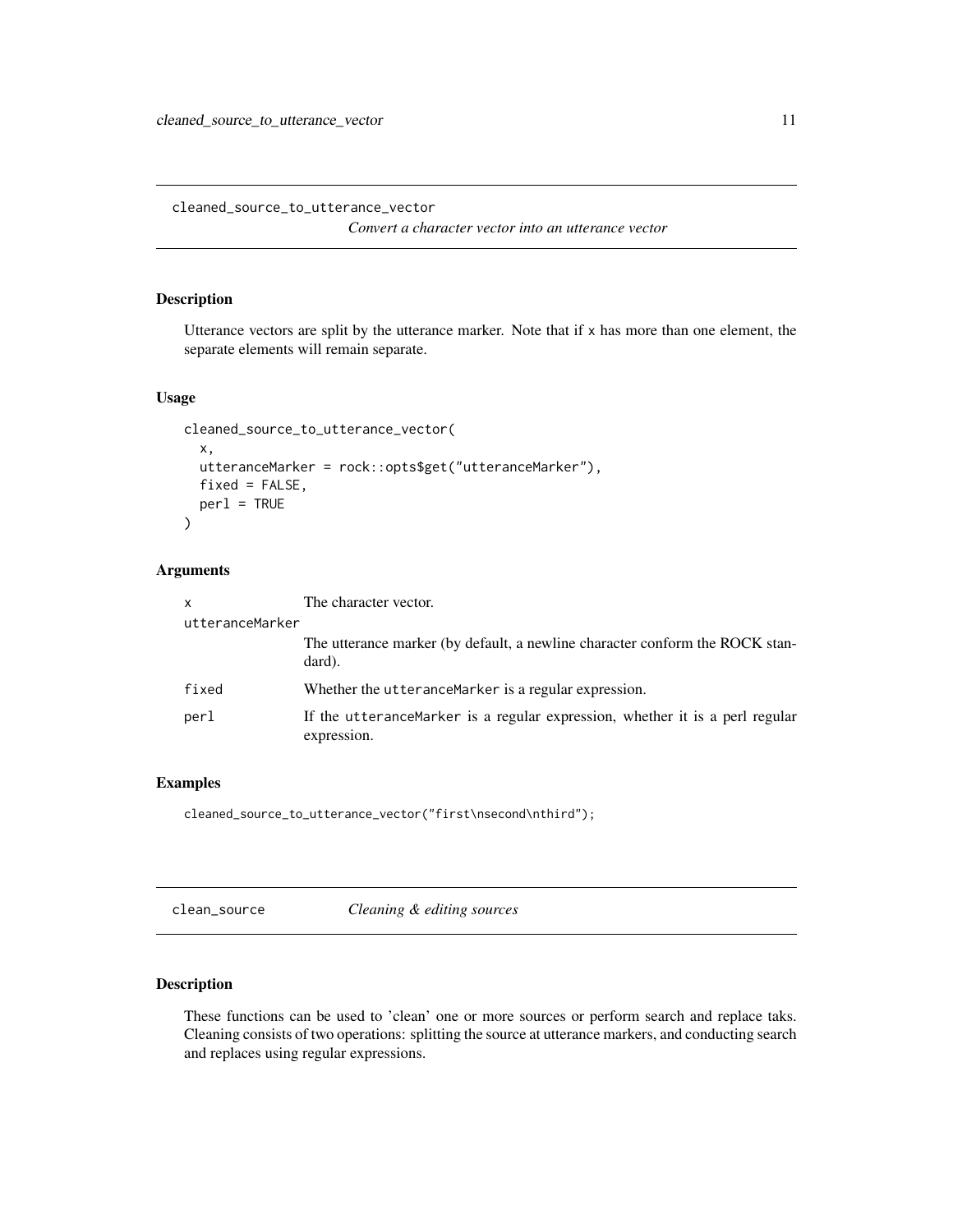#### Usage

```
clean_source(
  input,
  output = NULL,replacementsPre = rock::opts$get(replacementsPre),
  replacementsPost = rock::opts$get(replacementsPost),
  extraReplacementsPre = NULL,
  extraReplacementsPost = NULL,
  removeNewlines = FALSE,
  removeTrailingNewlines = TRUE,
  rlWarn = rock::opts$get(rlWarn),
  utteranceSplits = rock::opts$get(utteranceSplits),
  preventOverwriting = rock::opts$get(preventOverwriting),
  encoding = rock::opts$get(encoding),
  silent = rock::opts$get(silent)
)
clean_sources(
  input,
  output,
  outputPrefix = "",
  outputSuffix = "_cleaned",
  recursively = TRUE,filenameRegex = ".*",
  replacementsPre = rock::opts$get(replacementsPre),
  replacementsPost = rock::opts$get(replacementsPost),
  extraReplacementsPre = NULL,
  extraReplacementsPost = NULL,
  removeNewlines = FALSE,
  utteranceSplits = rock::opts$get(utteranceSplits),
  preventOverwriting = rock::opts$get(preventOverwriting),
  encoding = rock::opts$get(encoding),
  silent = rock::opts$get(silent)
\mathcal{L}search_and_replace_in_source(
  input,
  replacements = NULL,
  output = NULL,preventOverwriting = TRUE,
  encoding = "UTF-8",rlWarn = rock::opts$get(rlWarn),
  silent = FALSE
)
search_and_replace_in_sources(
  input,
  output,
```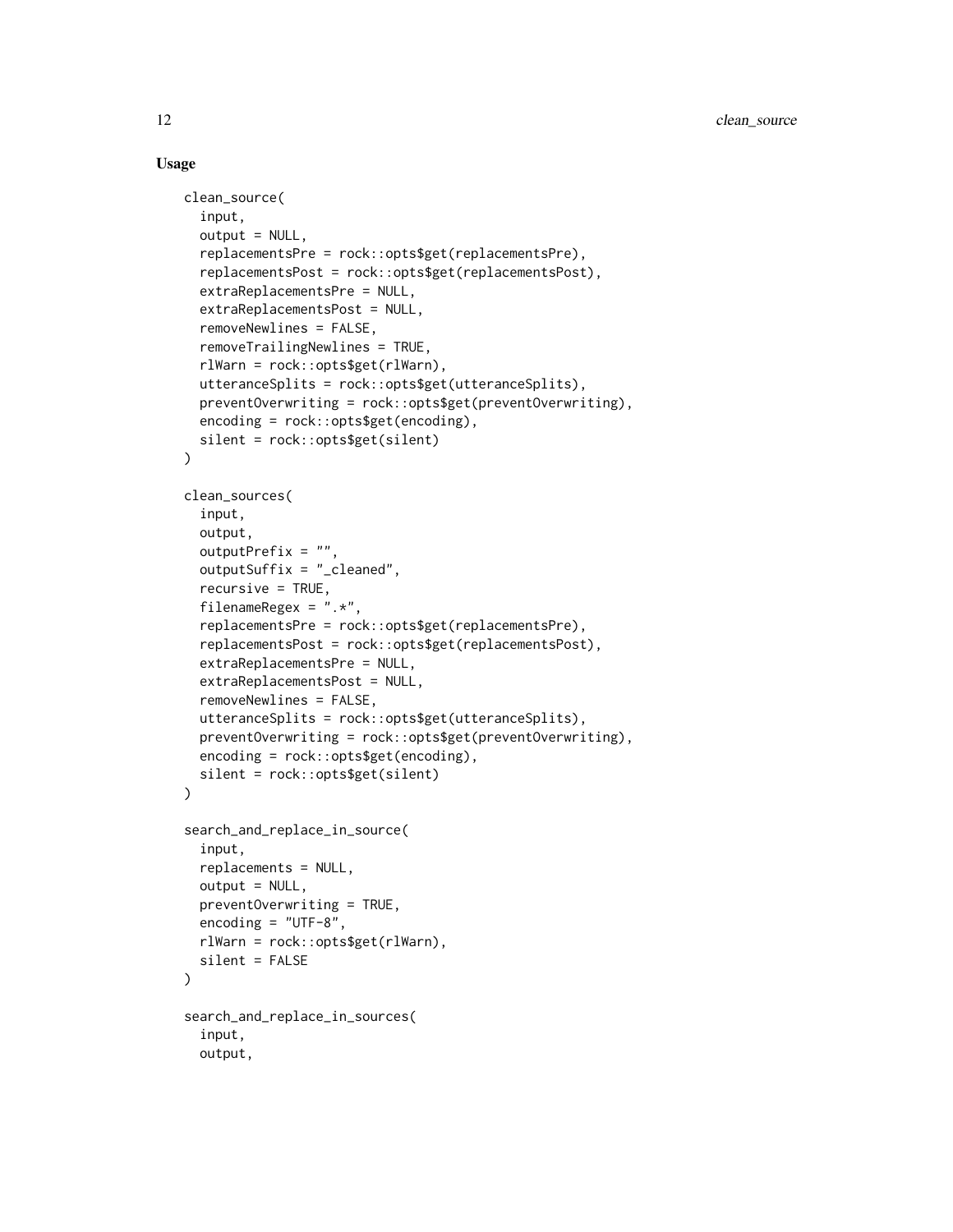# clean\_source 13

```
replacements = NULL,
 outputPrefix = "",outputSuffix = "_postReplacing",
 preventOverwriting = rock::opts$get("preventOverwriting"),
 recursive = TRUE,
 filenameRegex = ".*",
 encoding = rock::opts$get("encoding"),
 silent = rock::opts$get("silent")
\mathcal{L}
```

| input                  | For clean_source and search_and_replace_in_source, either a character<br>vector containing the text of the relevant source $or$ a path to a file that contains<br>the source text; for clean_sources and search_and_replace_in_sources, a<br>path to a directory that contains the sources to clean.                                                                                                                                                                                                                                                             |  |
|------------------------|------------------------------------------------------------------------------------------------------------------------------------------------------------------------------------------------------------------------------------------------------------------------------------------------------------------------------------------------------------------------------------------------------------------------------------------------------------------------------------------------------------------------------------------------------------------|--|
| output                 | For clean_source and search_and_replace_in_source, if not NULL, this is<br>the name (and path) of the file in which to save the processed source (if it is NULL,<br>the result will be returned visibly). For clean_sources and search_and_replace_in_sources,<br>output is mandatory and is the path to the directory where to store the processed<br>sources. This path will be created with a warning if it does not exist. An excep-<br>tion is if "same" is specified - in that case, every file will be written to the same<br>directory it was read from. |  |
|                        | replacementsPre, replacementsPost                                                                                                                                                                                                                                                                                                                                                                                                                                                                                                                                |  |
|                        | Each is a list of two-element vectors, where the first element in each vector<br>contains a regular expression to search for in the source(s), and the second el-<br>ement contains the replacement (these are passed as perl regular expressions;<br>see regex for more information). Instead of regular expressions, simple words<br>or phrases can also be entered of course (since those are valid regular expres-<br>sions). replacementsPre are executed before the utteranceSplits are ap-<br>plied; replacementsPost afterwards.                         |  |
|                        | extraReplacementsPre, extraReplacementsPost                                                                                                                                                                                                                                                                                                                                                                                                                                                                                                                      |  |
|                        | To perform more replacements than the default set, these can be conveniently<br>specified in extraReplacementsPre and extraReplacementsPost. This pre-<br>vents you from having to manually copypaste the list of defaults to retain it.                                                                                                                                                                                                                                                                                                                         |  |
|                        | removeNewlines Whether to remove all newline characters from the source before starting to<br>clean them. Be careful: if the source contains YAML fragments, these will also<br>be affected by this, and will probably become invalid!                                                                                                                                                                                                                                                                                                                           |  |
| removeTrailingNewlines |                                                                                                                                                                                                                                                                                                                                                                                                                                                                                                                                                                  |  |
|                        | Whether to remove trailing newline characters (i.e. at the end of a character<br>value in a character vector);                                                                                                                                                                                                                                                                                                                                                                                                                                                   |  |
| rlWarn                 | Whether to let readLines() warn, e.g. if files do not end with a newline char-<br>acter.                                                                                                                                                                                                                                                                                                                                                                                                                                                                         |  |
| utteranceSplits        |                                                                                                                                                                                                                                                                                                                                                                                                                                                                                                                                                                  |  |
|                        | This is a vector of regular expressions that specify where to insert breaks be-<br>tween utterances in the source(s). Such breakes are specified using utteranceMarker.                                                                                                                                                                                                                                                                                                                                                                                          |  |
| preventOverwriting     | Whether to prevent overwriting of output files.                                                                                                                                                                                                                                                                                                                                                                                                                                                                                                                  |  |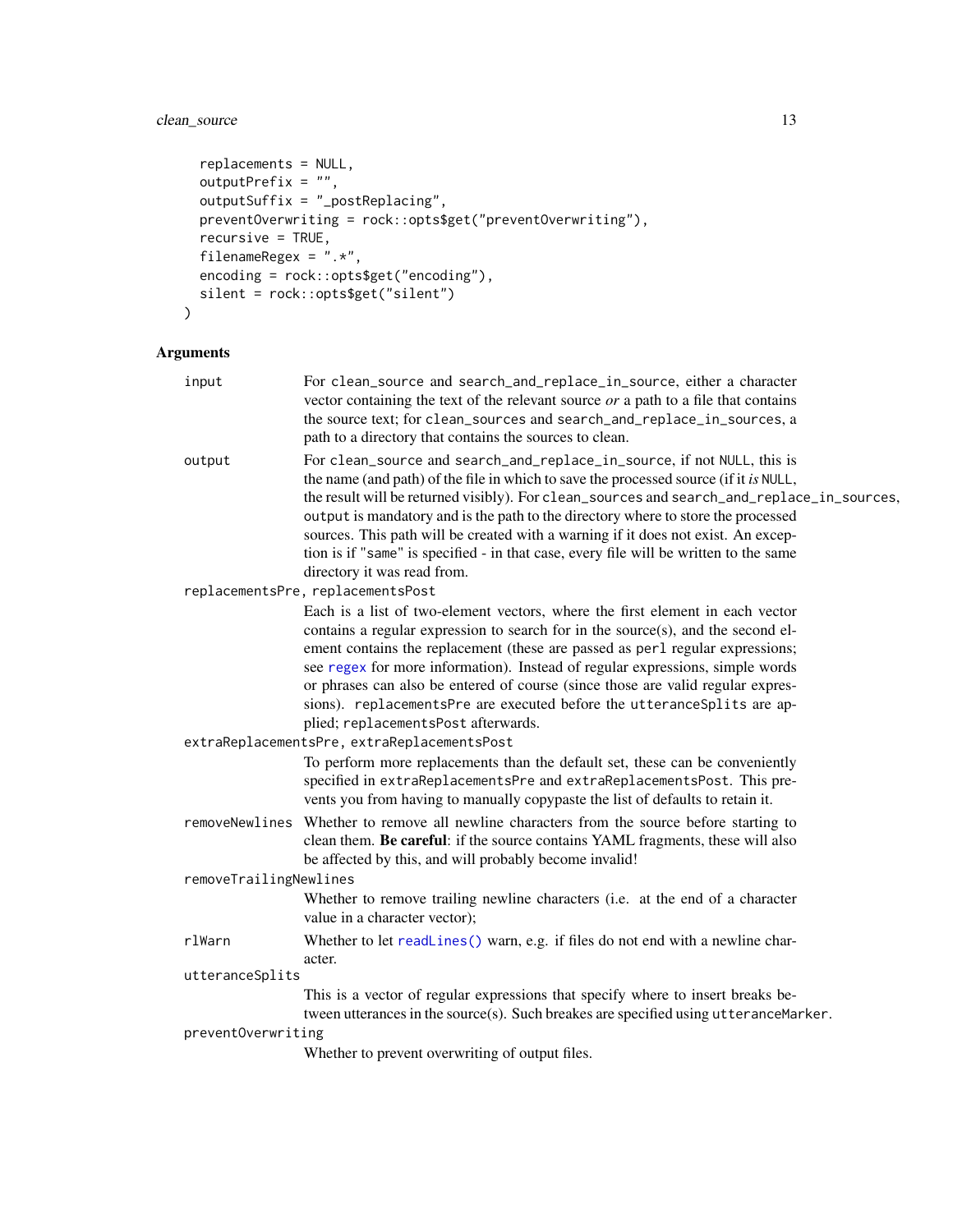| encoding                   | The encoding of the source $(s)$ .                                                                                                                                                                                                                                                                                                                                                                                                                            |
|----------------------------|---------------------------------------------------------------------------------------------------------------------------------------------------------------------------------------------------------------------------------------------------------------------------------------------------------------------------------------------------------------------------------------------------------------------------------------------------------------|
| silent                     | Whether to suppress the warning about not editing the cleaned source.                                                                                                                                                                                                                                                                                                                                                                                         |
| outputPrefix, outputSuffix |                                                                                                                                                                                                                                                                                                                                                                                                                                                               |
|                            | The prefix and suffix to add to the filenames when writing the processed files to<br>disk.                                                                                                                                                                                                                                                                                                                                                                    |
| recursive                  | Whether to search all subdirectories (TRUE) as well or not.                                                                                                                                                                                                                                                                                                                                                                                                   |
| filenameRegex              | A regular expression to match against located files; only files matching this reg-<br>ular expression are processed.                                                                                                                                                                                                                                                                                                                                          |
| replacements               | The strings to search $\&$ replace, as a list of two-element vectors, where the<br>first element in each vector contains a regular expression to search for in the<br>source(s), and the second element contains the replacement (these are passed as<br>per l regular expressions; see regex for more information). Instead of regular<br>expressions, simple words or phrases can also be entered of course (since those<br>are valid regular expressions). |

#### Details

The cleaning functions, when called with their default arguments, will do the following:

- Double periods  $(.)$  will be replaced with single periods  $(.)$
- Four or more periods  $(\ldots$  or  $\ldots$  ) will be replaced with three periods
- Three or more newline characters will be replaced by one newline character (which will become more, if the sentence before that character marks the end of an utterance)
- All sentences will become separate utterances (in a semi-smart manner; specifically, breaks in speaking, if represented by three periods, are not considered sentence ends, wheread ellipses (". . . " or unicode 2026, see the example) *are*.
- If there are comma's without a space following them, a space will be inserted.

#### Value

A character vector for clean\_source, or a list of character vectors, for clean\_sources.

## Examples

```
exampleSource <-
"Do you like icecream?
```
Well, that depends\u2026 Sometimes, when it's..... Nice. Then I do, but otherwise... not really, actually."

```
### Default settings:
cat(clean_source(exampleSource));
```

```
### First remove existing newlines:
cat(clean_source(exampleSource,
                removeNewlines=TRUE));
```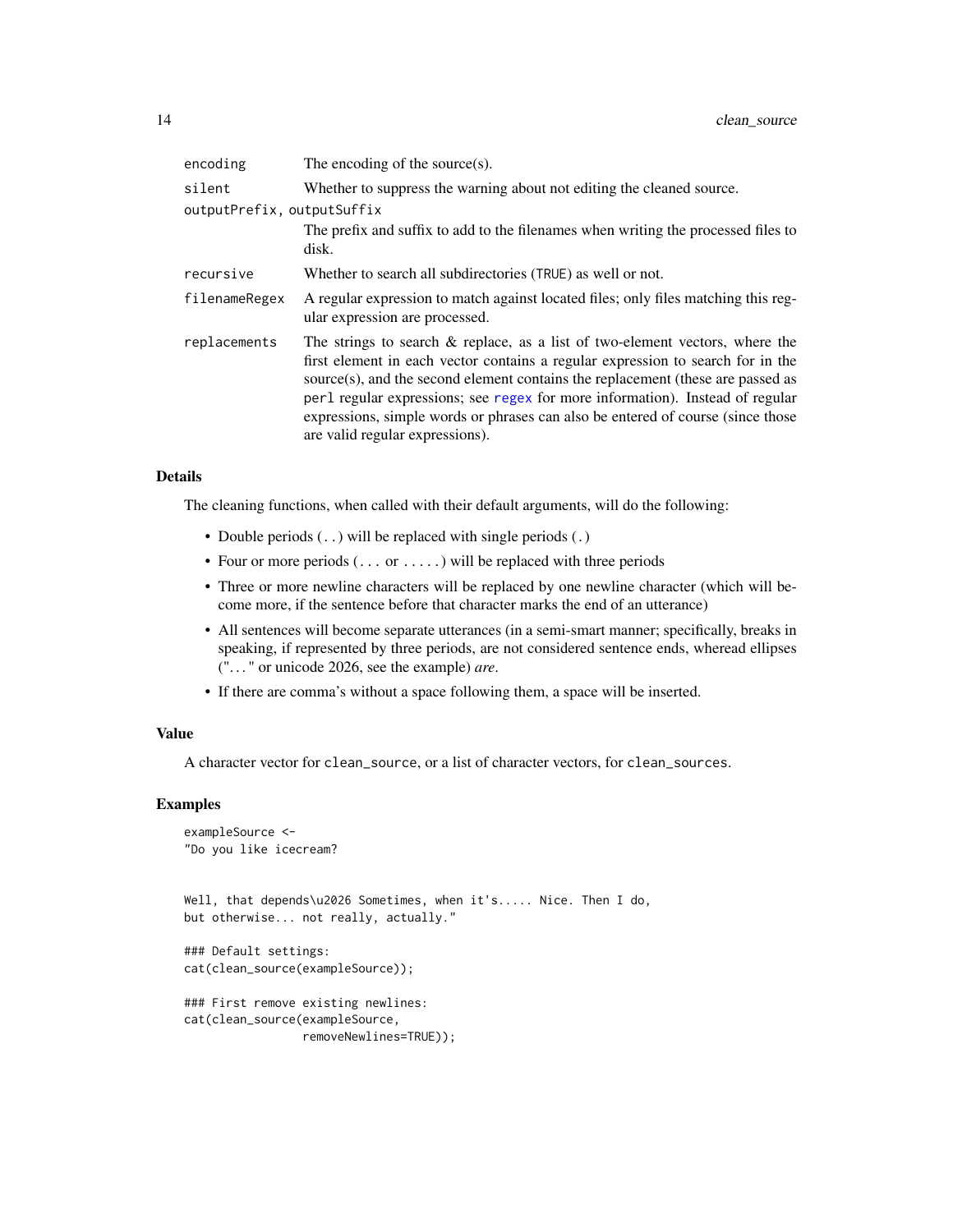```
### Example with a YAML fragment
exampleWithYAML <-
c(
  "Do you like icecream?",
  ",
  ",
  "Well, that depends\u2026 Sometimes, when it's..... Nice.",
  "Then I do,",
  "but otherwise... not really, actually.",
  "",
  "---""This acts as some YAML. So this won't be split.",
  "Not real YAML, mind... It just has the delimiters, really.",
  "---",
  "This is an utterance again."
);
cat(
  rock::clean_source(
   exampleWithYAML
 ),
  sep="\n"
);
exampleSource <-
"Do you like icecream?
Well, that depends\u2026 Sometimes, when it's..... Nice. Then I do,
but otherwise... not really, actually."
### Simple text replacements:
cat(search_and_replace_in_source(exampleSource,
                                 replacements=list(c("\u2026", "..."),
                                                   c("Nice", "Great"))));
### Using a regular expression to capitalize all words following
### a period:
cat(search_and_replace_in_source(exampleSource,
                               replacements=list(c("\\.(\\s*)([a-z])", ".\\1\\U\\2"))));
```
<span id="page-14-1"></span>codebook\_fromSpreadsheet

*Import a code book specification from a spreadsheet*

#### Description

Import a code book specification from a spreadsheet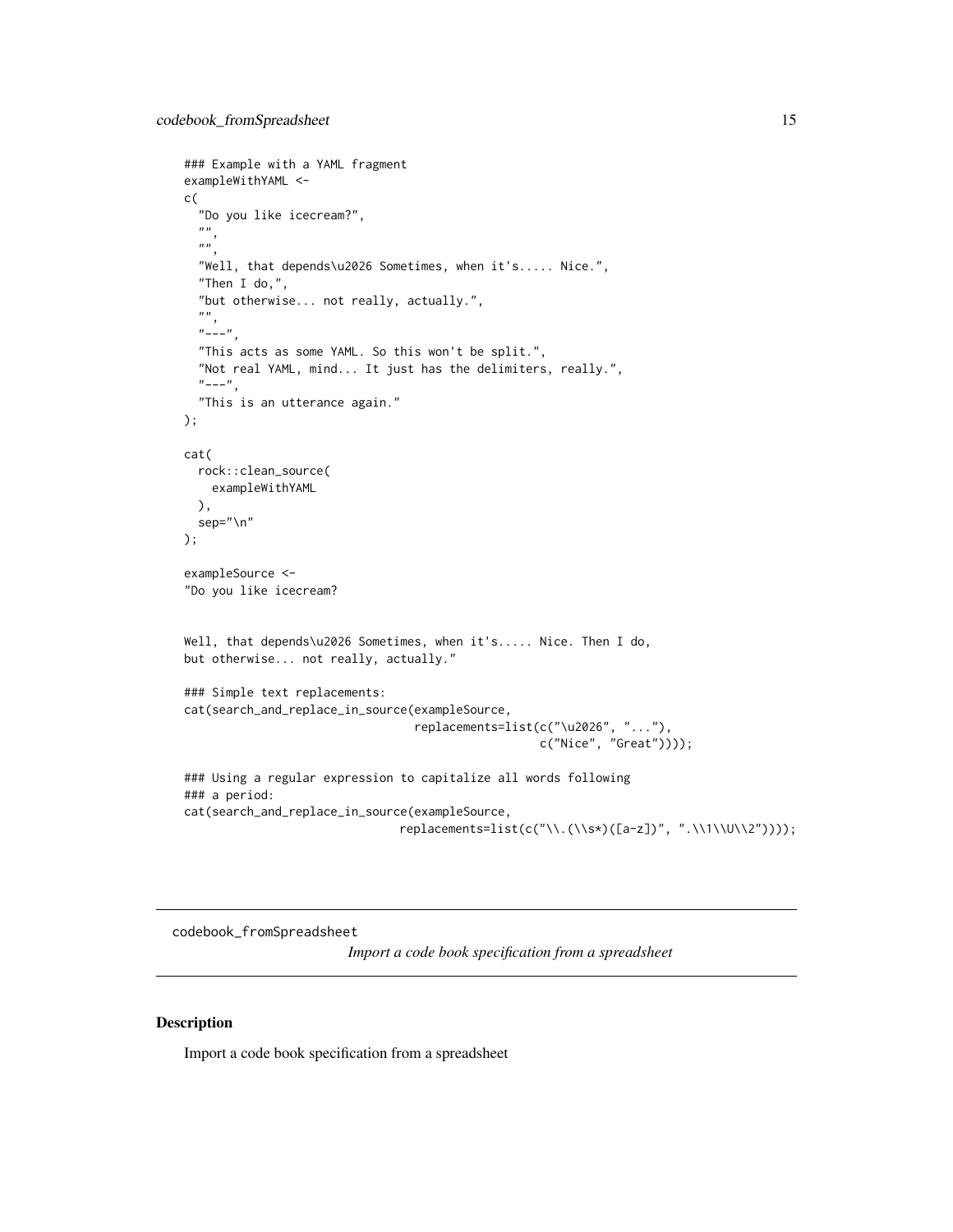#### Usage

```
codebook_fromSpreadsheet(
  x,
  localBackup = NULL,
  exportGoogleSheet = TRUE,
 xlsxPkg = c("rw_xl", "openxlsx", "XLConnect"),
  silent = rock::opts$get("silent")
)
```
## Arguments

| x                 | The URL or path to a file.                                                                                                                                                                                                       |
|-------------------|----------------------------------------------------------------------------------------------------------------------------------------------------------------------------------------------------------------------------------|
| localBackup       | If not NULL, a valid filename to write a local backup to.                                                                                                                                                                        |
| exportGoogleSheet |                                                                                                                                                                                                                                  |
|                   | If x is a URL to a Google Sheet, instead of using the googlesheets4 package to<br>download the data, by passing exportGoogleSheet=TRUE, an export link will<br>be produced and the data will be downloaded as Excel spreadsheet. |
| xlsxPkg           | Which package to use to work with Excel spreadsheets.                                                                                                                                                                            |
| silent            | Whether to be silent or chatty.                                                                                                                                                                                                  |
|                   |                                                                                                                                                                                                                                  |

## Value

The code book specification as a rock code book object

#### Examples

```
### This requires an active internet connection
if (FALSE) {
  gs_url <- paste0(
    "https://docs.google.com/spreadsheets/d/",
    "1gVx5uhYzqcTH6Jq7AYmsLvHSBaYaT-23c7ZhZF4jmps"
  );
  codebook <- rock::codebook_fromSpreadsheet(gs_url);
}
```
codebook\_to\_pdf *Convert a codebook specification to PDF*

## Description

Use this function to export your codebook specification to a PDF file. To embed it in an R Markdown file, use !!! CREATE rock::knit\_codebook() !!!

<span id="page-15-0"></span>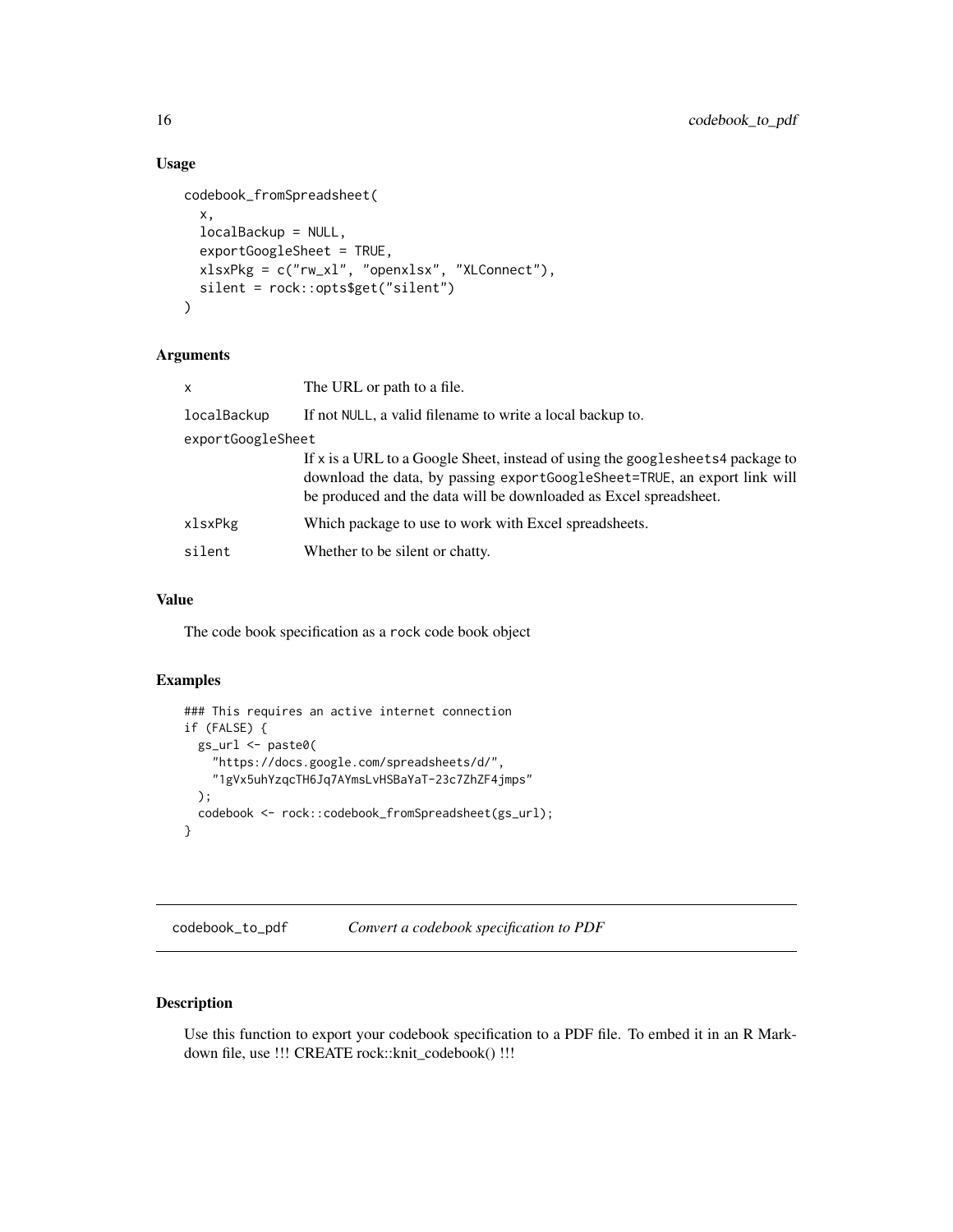## <span id="page-16-0"></span>codeIds\_to\_codePaths 17

## Usage

```
codebook_to_pdf(
  x,
  file,
  author = NULL,
  headingLevel = 1,
  silent = preregr::opts$get("silent")
)
```
## Arguments

| X            | The codebook object (as produced by a call to codebook_fromSpreadsheet()). |
|--------------|----------------------------------------------------------------------------|
| file         | The filename to save the codebook to.                                      |
| author       | The author to specify in the PDF.                                          |
| headingLevel | The level of the top-most headings.                                        |
| silent       | Whether to be silent or chatty.                                            |

# Value

x, invisibly

#### Examples

```
### Use a temporary file to write to
tmpFile <- tempfile(fileext = ".pdf");
### Load an example (pre)registration specification
data("exampleCodebook_1", package = "rock");
rock::codebook_to_pdf(
  exampleCodebook_1,
  file = tmpFile
);
```
codeIds\_to\_codePaths *Replace code identifiers with their full paths*

## Description

This function replaces the column names in the mergedSourceDf data frame in a rock\_parsedSource or rock\_parsedSources object with the full paths to those code identifiers.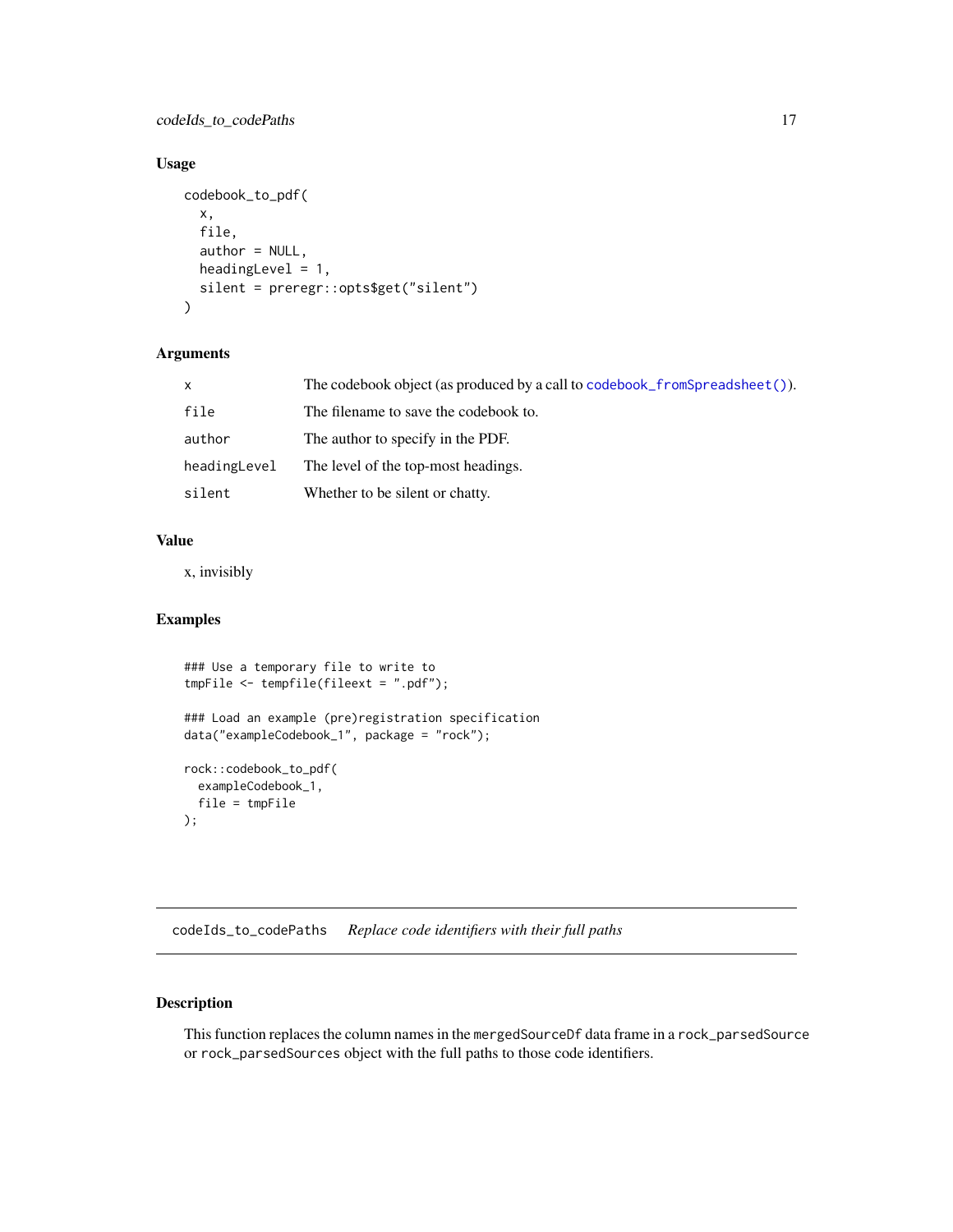#### Usage

```
codeIds_to_codePaths(
  x,
  stripRootsFromCodePaths = rock::opts$get("stripRootsFromCodePaths")
)
```
#### Arguments

x A rock\_parsedSource or rock\_parsedSources object as returned by a call to [parse\\_source\(\)](#page-60-1) or [parse\\_sources\(\)](#page-60-2).

stripRootsFromCodePaths

Whether to strip the roots first (i.e. the type of code)

## Value

An adapted rock\_parsedSource or rock\_parsedSources object.

codePaths\_to\_namedVector

*Get a vector to find the full paths based on the leaf code identifier*

#### Description

This function names a vector with the leaf code using the codeTreeMarker stored in the [opts](#page-57-1) object as marker.

## Usage

```
codePaths_to_namedVector(x)
```
## Arguments

x A vector of code paths.

## Value

The named vector of code paths.

## Examples

```
codePaths_to_namedVector(
  c("codes>reason>parent_feels",
    "codes>reason>child_feels")
);
```
<span id="page-17-0"></span>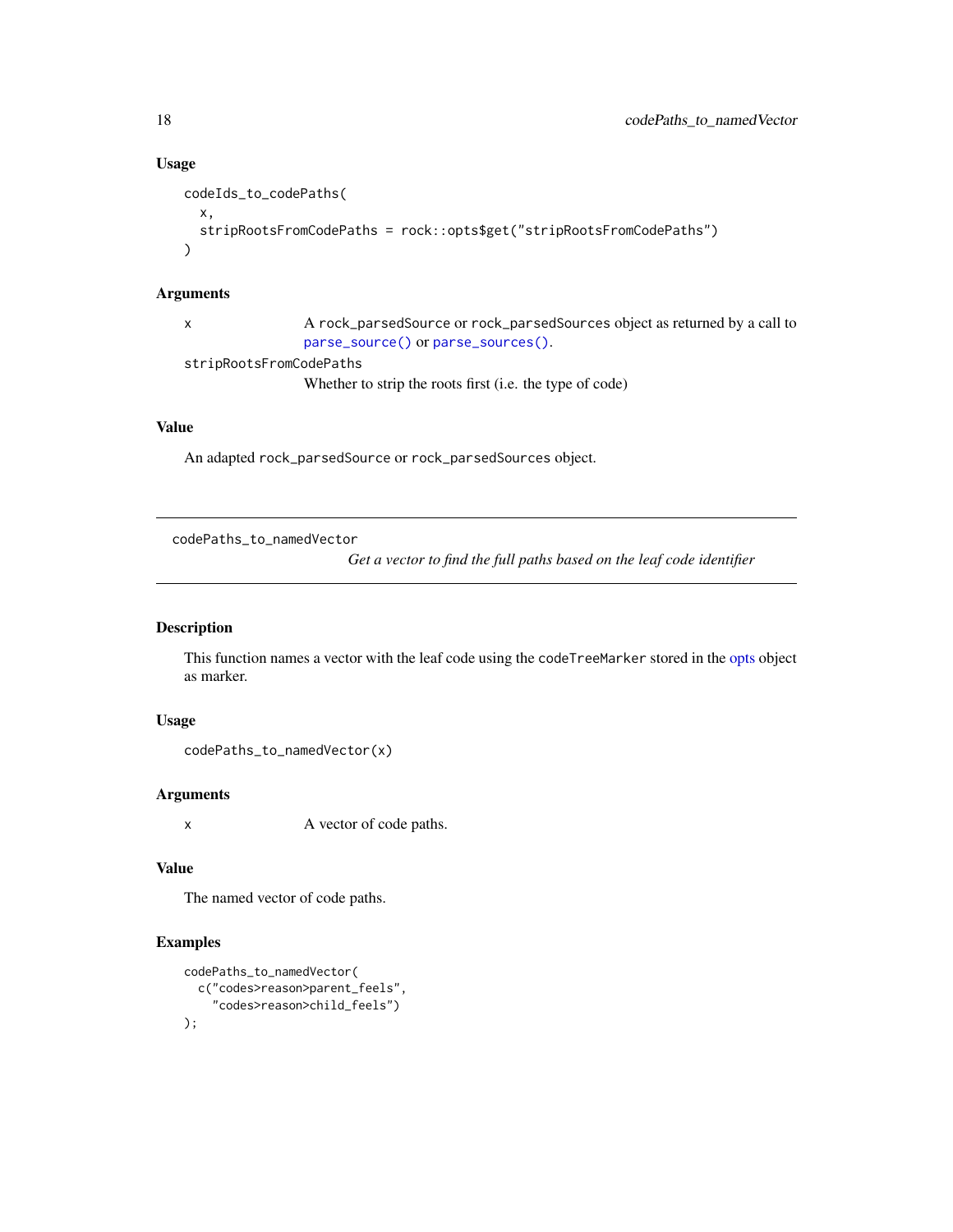<span id="page-18-0"></span>

## Description

Create a frequency histogram for codes

## Usage

```
code_freq_hist(
 x,
 codes = ", *",sortByFreq = "decreasing",
  forceRootStripping = FALSE,
  trimSourceIdentifiers = 20,
 ggplot2Theme = ggplot2::theme(legend.position = "bottom"),
 silent = rock::opts$get("silent")
\mathcal{L}
```
## Arguments

| $\mathsf{x}$          | A parsed source(s) object.                                                                                                     |  |
|-----------------------|--------------------------------------------------------------------------------------------------------------------------------|--|
| codes                 | A regular expression to select codes to include.                                                                               |  |
| sortByFreq            | Whether to sort by frequency decreasingly (decreasing, the default), increas-<br>ingly (increasing), or alphabetically (NULL). |  |
| forceRootStripping    |                                                                                                                                |  |
|                       | Force the stripping of roots, even if they are different.                                                                      |  |
| trimSourceIdentifiers |                                                                                                                                |  |
|                       | If not NULL, the number of character to trim the source identifiers to.                                                        |  |
| ggplot2Theme          | Can be used to specify theme elements for the plot.                                                                            |  |
| silent                | Whether to be chatty or silent.                                                                                                |  |

## Value

a [ggplot2::ggplot\(\)](#page-0-0).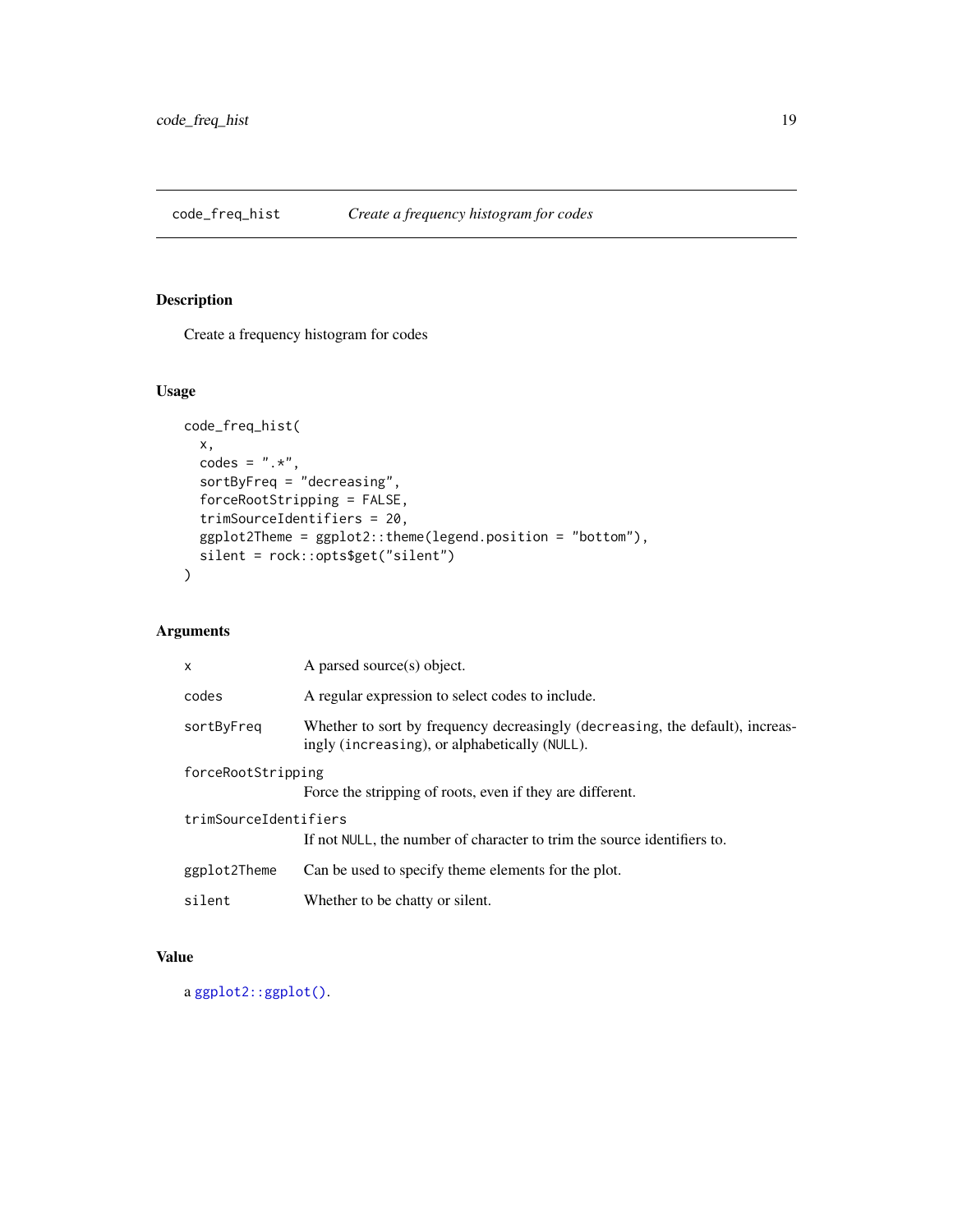<span id="page-19-0"></span>

#### **Description**

These functions add codes to one or more sources that were read with one of the loading\_sources functions.

#### Usage

```
code_source(
  input,
  codes,
  indices = NULL,
  output = NULL,preventOverwriting = rock::opts$get("preventOverwriting"),
  rlWarn = rock::opts$get(rlWarn),
  encoding = rock::opts$get("encoding"),
  silent = rock::opts$get("silent")
)
code_sources(
  input,
  codes,
  output = NULL,indices = NULL,
  outputPrefix = "",
  outputSuffix = "_coded",
  recursive = TRUE,
  filenameRegex = ".**",
  preventOverwriting = rock::opts$get("preventOverwriting"),
  encoding = rock::opts$get("encoding"),
  silent = rock::opts$get("silent")
)
```
#### Arguments

input The source, or list of sources, as produced by one of the loading\_sources functions. codes A named character vector, where each element is the code to be added to the matching utterance, and the corresponding name is either an utterance identifier (in which case the utterance with that identifier will be coded with that code), a code (in which case all utterances with that code will be coded with the new code as well), a digit (in which case the utterance at that line number in the source will be coded with that code), or a regular expression, in which case all utterances

matching that regular expression will be coded with that source. If specifying an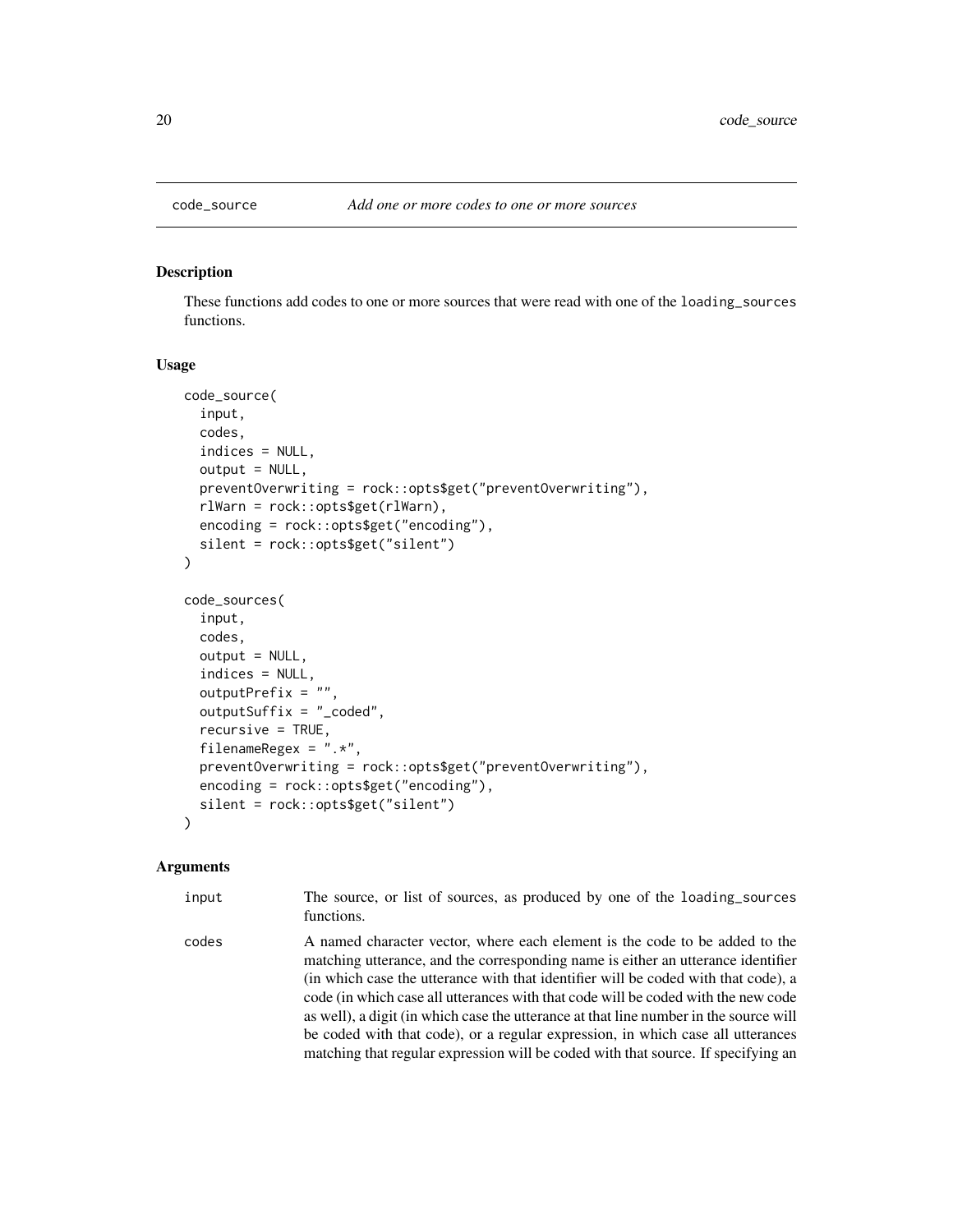|                            | utterance ID or code, make sure that the code delimiters are included (normally,<br>two square brackets).                                                                                                                                                                                                         |  |
|----------------------------|-------------------------------------------------------------------------------------------------------------------------------------------------------------------------------------------------------------------------------------------------------------------------------------------------------------------|--|
| indices                    | If input is a source as loaded by loading_sources, indices can be used to<br>pass a logical vector of the same length as input that indicates to which utter-<br>ance the code in codes should be applied. Note that if indices is provided,<br>only the first element of codes is used, and its name is ignored. |  |
| output                     | If specified, the coded source will be written here.                                                                                                                                                                                                                                                              |  |
| preventOverwriting         |                                                                                                                                                                                                                                                                                                                   |  |
|                            | Whether to prevent overwriting existing files.                                                                                                                                                                                                                                                                    |  |
| rlWarn                     | Whether to let readLines () warn, e.g. if files do not end with a newline char-<br>acter.                                                                                                                                                                                                                         |  |
| encoding                   | The encoding to use.                                                                                                                                                                                                                                                                                              |  |
| silent                     | Whether to be chatty or quiet.                                                                                                                                                                                                                                                                                    |  |
| outputPrefix, outputSuffix |                                                                                                                                                                                                                                                                                                                   |  |
|                            | A prefix and/or suffix to prepend and/or append to the filenames to distinguish<br>them from the input filenames.                                                                                                                                                                                                 |  |
| recursive                  | Whether to also read files from all subdirectories of the input directory                                                                                                                                                                                                                                         |  |
| filenameRegex              | Only input files matching this patterns will be read.                                                                                                                                                                                                                                                             |  |

#### Value

Invisibly, the coded source object.

### Examples

```
### Get path to example source
examplePath <-
  system.file("extdata", package="rock");
### Get a path to one example file
exampleFile <-
  file.path(examplePath, "example-1.rock");
### Parse single example source
loadedExample <- rock::load_source(exampleFile);
### Show line 71
cat(loadedExample[71]);
### Specify the rules to code all utterances
### containing "Ipsum" with the code 'ipsum' and
### all utterances containing the code
codeSpecs <-
  c("(?i)ipsum" = "ipsum","BC|AD|\\d\\d\\d\\ds" = "timeRef");
### Apply rules
codedExample <- code_source(loadedExample,
```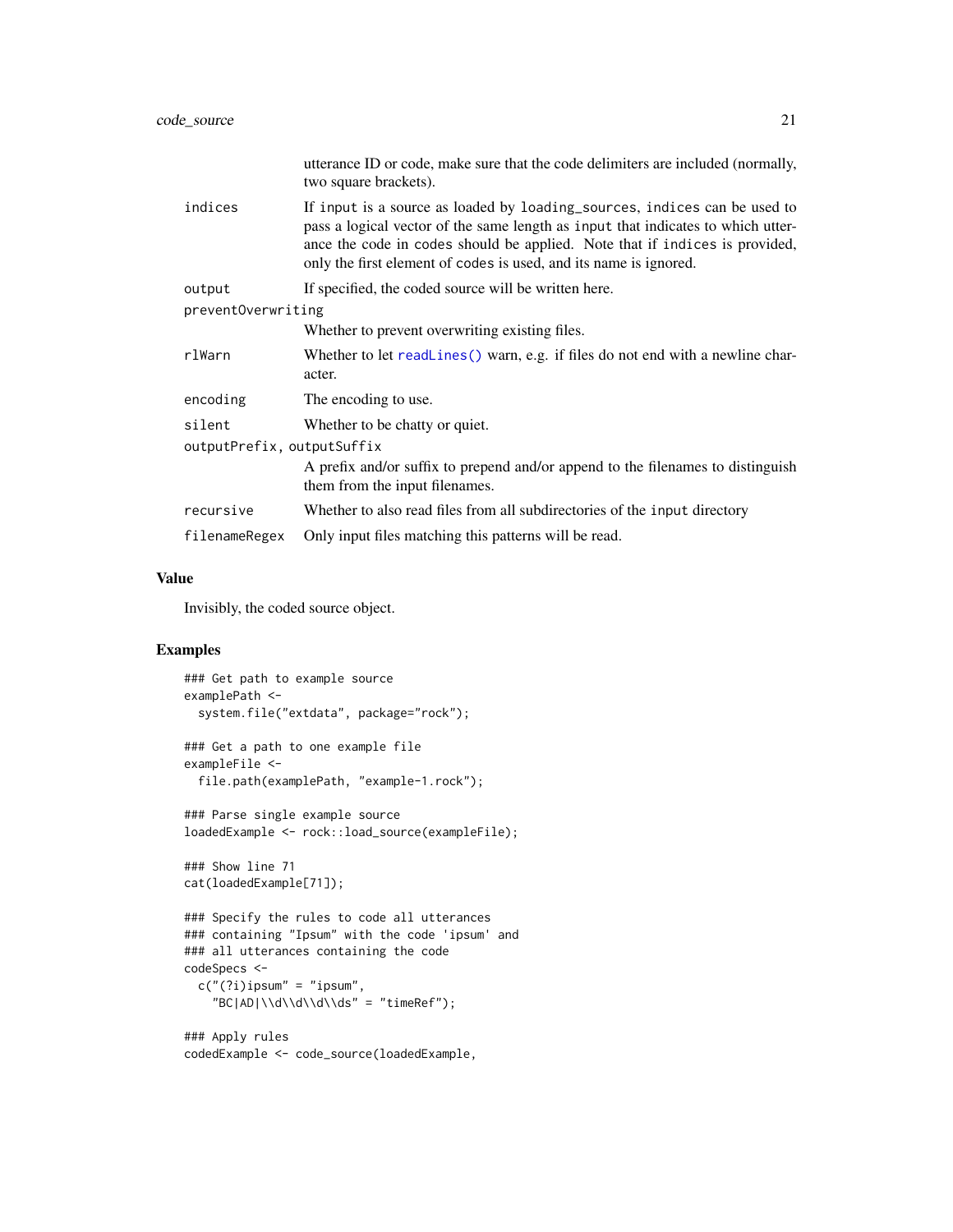```
### Show line 71
cat(codedExample[71]);
### Also add code "foo" to utterances with code 'ipsum'
moreCodedExample <- code_source(codedExample,
                                c("[[ipsum]]" = "foo");
### Show line 71
cat(moreCodedExample[71]);
### Use the 'indices' argument to add the code 'bar' to
### line 71
overCodedExample <- code_source(moreCodedExample,
                                "bar",
                                indices=71);
```
codeSpecs);

cat(overCodedExample[71]);

codingSchemes\_get\_all *Convenience function to get a list of all available coding schemes*

## Description

Convenience function to get a list of all available coding schemes

#### Usage

```
codingSchemes_get_all()
```
# Value

A list of all available coding schemes

## Examples

rock::codingSchemes\_get\_all();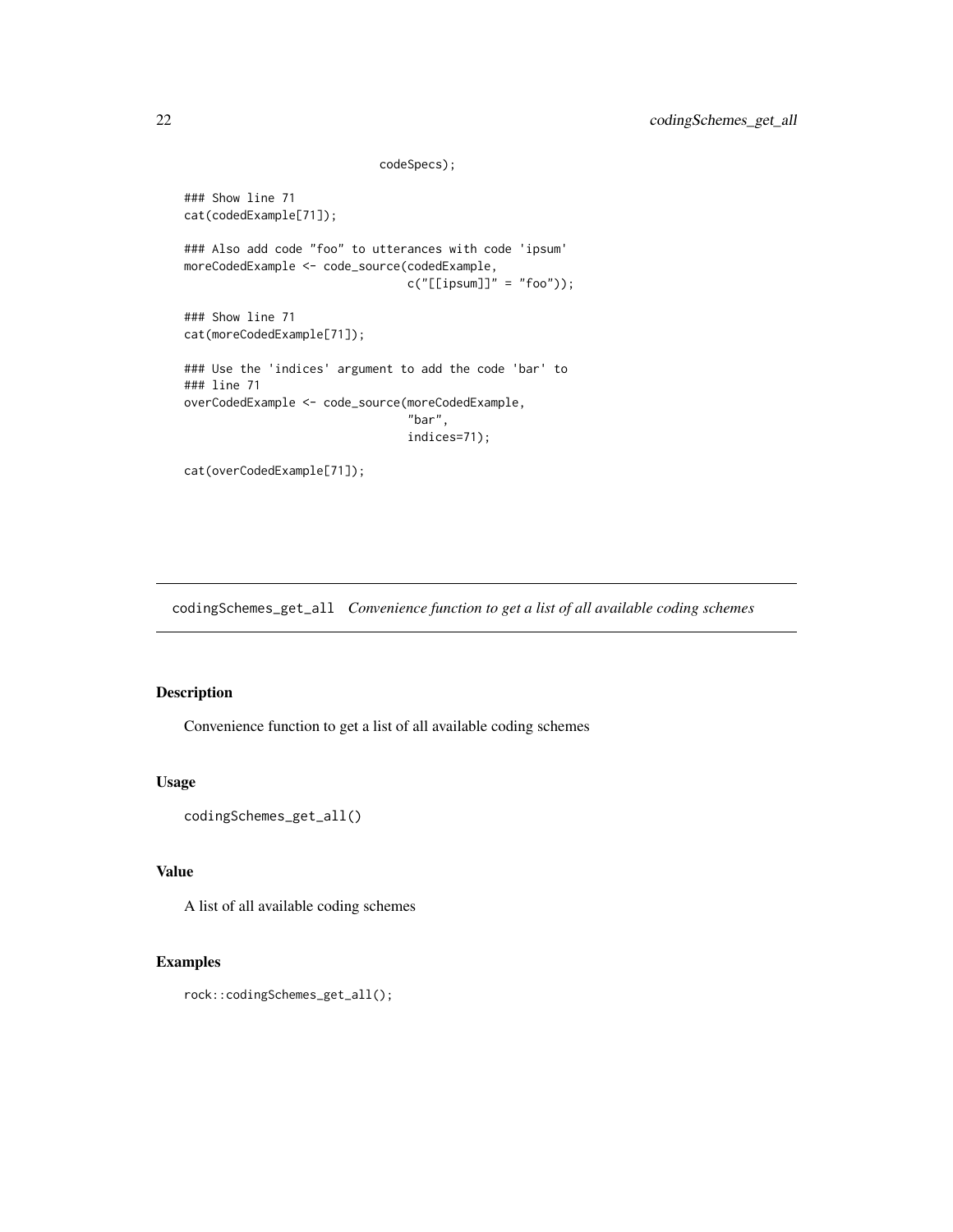<span id="page-22-0"></span>collapse\_occurrences *Collapse the occurrences in utterances into groups*

#### Description

This function collapses all occurrences into groups sharing the same identifier, by default the stanzaId identifier ([[sid=..]]).

#### Usage

```
collapse_occurrences(
  parsedSource,
  collapseBy = "stanzaId",
  columns = NULL,
  logical = FALSE)
```
#### Arguments

| parsedSource | The parsed sources as provided by parse_source().                                                                                                                                                             |
|--------------|---------------------------------------------------------------------------------------------------------------------------------------------------------------------------------------------------------------|
| collapseBy   | The column in the source of (in the parsed Source object) to collapse by (i.e.<br>the column specifying the groups to collapse).                                                                              |
| columns      | The columns to collapse; if unspecified (i.e. NULL), all codes stored in the code<br>object in the codings object in the parsed Source object are taken (i.e. all used<br>codes in the parsed Source object). |
| logical      | Whether to return the counts of the occurrences (FALSE) or simply whether any<br>code occurreded in the group at all (TRUE).                                                                                  |

### Value

A dataframe with one row for each value of of collapseBy and columns for collapseBy and each of the columns, with in the cells the counts (if logical is FALSE) or TRUE or FALSE (if logical is TRUE).

## Examples

```
### Get path to example source
exampleFile <-
  system.file("extdata", "example-1.rock", package="rock");
### Parse example source
parsedExample <-
  rock::parse_source(exampleFile);
### Collapse logically, using a code (either occurring or not):
collapsedExample <-
  rock::collapse_occurrences(parsedExample,
```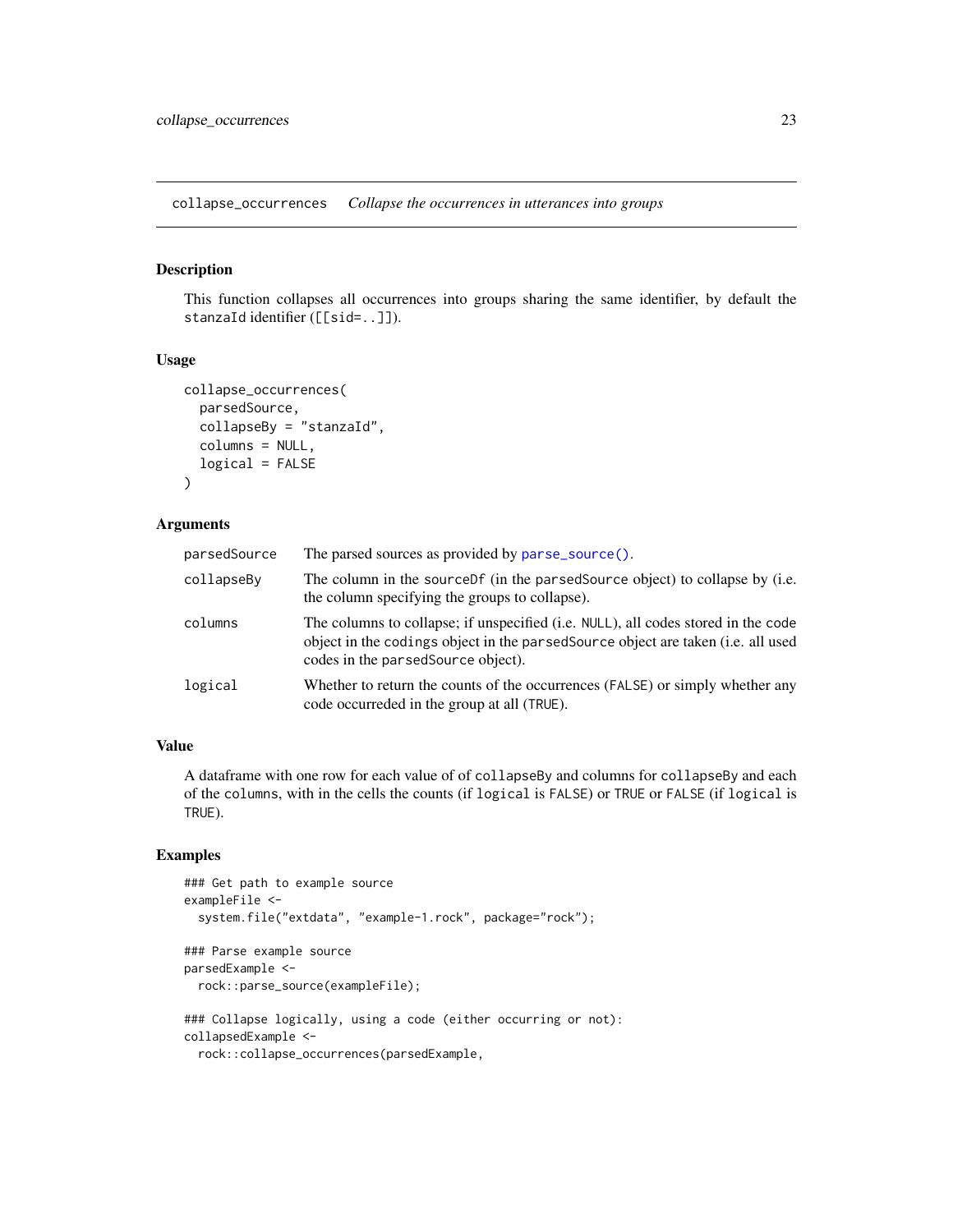```
collapseBy = 'childCode1');
### Show result: only two rows left after collapsing,
### because 'childCode1' is either 0 or 1:
collapsedExample;
### Collapse using weights (i.e. count codes in each segment):
collapsedExample <-
  rock::collapse_occurrences(parsedExample,
                             collapseBy = 'childCode1',
                             logical=FALSE);
```
collect\_coded\_fragments

*Create an overview of coded fragments*

#### Description

Collect all coded utterances and optionally add some context (utterances before and utterances after) to create ann overview of all coded fragments per code.

#### Usage

```
collect_coded_fragments(
  x,
  codes = ".*",context = 0,
  attributes = NULL,
  heading = NULL,
  headingLevel = 3,
  add_html_tags = TRUE,
  cleanUtterances = FALSE,
  output = NULL,outputViewer = "viewer",
  template = "default",
  rawResult = FALSE,includeCSS = TRUE,
  includeBootstrap = rock::opts$get("includeBootstrap"),
  preventOverwriting = rock::opts$get(preventOverwriting),
  silent = rock::opts$get(silent)
\mathcal{L}
```

|       | The parsed source(s) as provided by $rock$ : : parse_source or $rock$ : : parse_sources. |
|-------|------------------------------------------------------------------------------------------|
| codes | The regular expression that matches the codes to include                                 |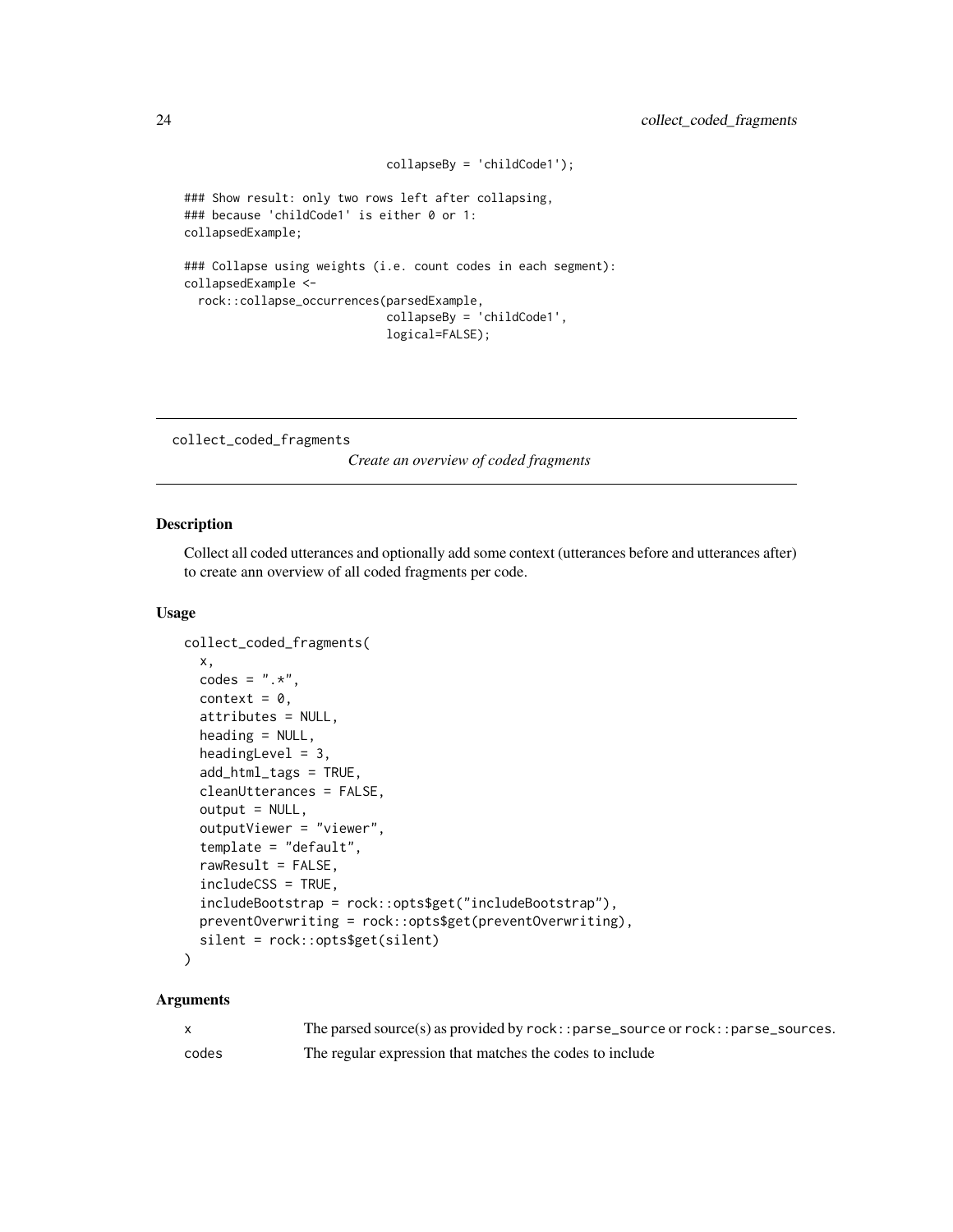| context                        | How many utterances before and after the target utterances to include in the<br>fragments.                                                                                                                                                                                                                                                                                                                                                                                                                                              |
|--------------------------------|-----------------------------------------------------------------------------------------------------------------------------------------------------------------------------------------------------------------------------------------------------------------------------------------------------------------------------------------------------------------------------------------------------------------------------------------------------------------------------------------------------------------------------------------|
| attributes                     | To only select coded utterances matching one or more values for one or more<br>attributes, pass a list where every element's name is a valid (i.e. occurring)<br>attribute name, and every element is a character value with a regular expression<br>specifying all values for that attribute to select.                                                                                                                                                                                                                                |
| heading                        | Optionally, a title to include in the output. The title will be prefixed with<br>headingLevel hashes (#), and the codes with headingLevel+1 hashes. If NULL<br>(the default), a heading will be generated that includes the collected codes if<br>those are five or less. If a character value is specified, that will be used. To omit<br>a heading, set to anything that is not NULL or a character vector (e.g. FALSE).<br>If no heading is used, the code prefix will be heading Level hashes, instead of<br>headingLevel+1 hashes. |
| headingLevel                   | The number of hashes to insert before the headings.                                                                                                                                                                                                                                                                                                                                                                                                                                                                                     |
| add_html_tags                  | Whether to add HTML tags to the result.                                                                                                                                                                                                                                                                                                                                                                                                                                                                                                 |
| cleanUtterances                |                                                                                                                                                                                                                                                                                                                                                                                                                                                                                                                                         |
|                                | Whether to use the clean or the raw utterances when constructing the fragments<br>(the raw versions contain all codes). Note that this should be set to FALSE to<br>have add_html_tags be of the most use.                                                                                                                                                                                                                                                                                                                              |
| output                         | Here, a path and filename can be provided where the result will be written. If<br>provided, the result will be returned invisibly.                                                                                                                                                                                                                                                                                                                                                                                                      |
| outputViewer                   | If showing output, where to show the output: in the console (outputViewer='console')<br>or in the viewer (outputViewer='viewer'), e.g. the RStudio viewer. You'll<br>usually want the latter when outputting HTML, and otherwise the former. Set to<br>FALSE to not output anything to the console or the viewer.                                                                                                                                                                                                                       |
| template                       | The template to load; either the name of one of the ROCK templates (currently,<br>only 'default' is available), or the path and filename of a CSS file.                                                                                                                                                                                                                                                                                                                                                                                 |
| rawResult                      | Whether to return the raw result, a list of the fragments, or one character value<br>in markdown format.                                                                                                                                                                                                                                                                                                                                                                                                                                |
| includeCSS<br>includeBootstrap | Whether to include the ROCK CSS in the returned HTML.                                                                                                                                                                                                                                                                                                                                                                                                                                                                                   |
|                                | Whether to include the default bootstrap CSS.                                                                                                                                                                                                                                                                                                                                                                                                                                                                                           |
| preventOverwriting             |                                                                                                                                                                                                                                                                                                                                                                                                                                                                                                                                         |
|                                | Whether to prevent overwriting of output files.                                                                                                                                                                                                                                                                                                                                                                                                                                                                                         |
| silent                         | Whether to provide (FALSE) or suppress (TRUE) more detailed progress updates.                                                                                                                                                                                                                                                                                                                                                                                                                                                           |

#### Details

By default, the output is optimized for inclusion in an R Markdown document. To optimize output for the R console or a plain text file, without any HTML codes, set add\_html\_tags to FALSE, and potentially set cleanUtterances to only return the utterances, without the codes.

#### Value

Either a list of character vectors, or a single character value.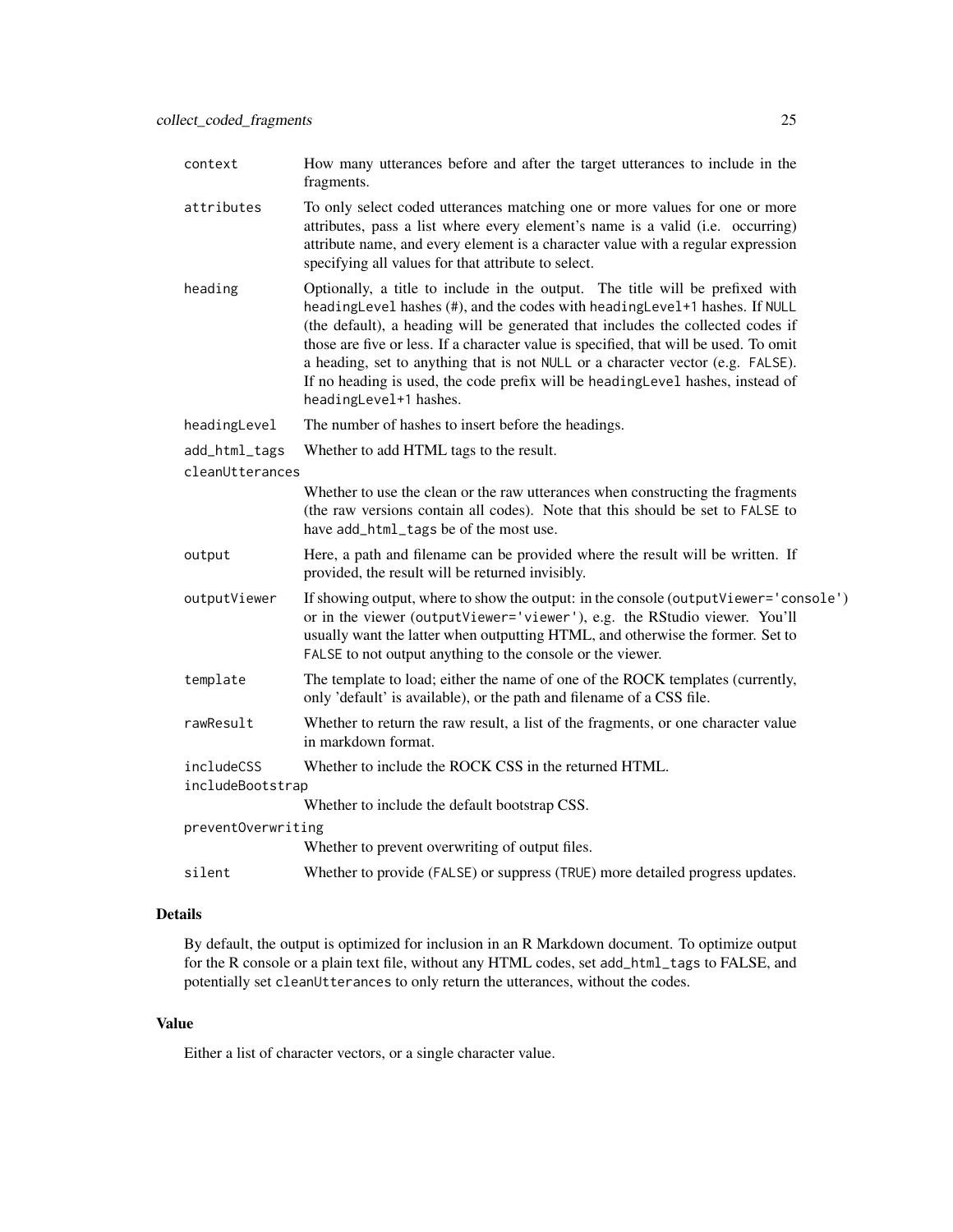## Examples

```
### Get path to example source
examplePath <-
 system.file("extdata", package="rock");
### Get a path to one example file
exampleFile <-
 file.path(
    examplePath, "example-1.rock"
 );
### Parse single example source
parsedExample <-
 rock::parse_source(
    exampleFile
 );
### Show organised coded fragments in Markdown
cat(
 rock::collect_coded_fragments(
    parsedExample
 \lambda);
### Only for the codes containing 'Code2'
cat(
 rock::collect_coded_fragments(
    parsedExample,
    'Code2'
 )
);
```
convert\_df\_to\_source *Convert 'rectangular' or spreadsheet-format data to one or more sources*

# Description

These functions first import data from a 'data format', such as spreadsheets in .xlsx format, comma-separated values files (.csv), or SPSS data files (.sav). You can also just use R data frames (imported however you want). These functions then use the columns you specified to convert these data to one (oneFile=TRUE) or more (oneFile=FALSE) rock source file(s), optionally including class instance identifiers (such as case identifiers to identify participants, or location identifiers, or moment identifiers, etc) and using those to link the utterances to attributes from columns you specified. You can also precode the utterances with codes you specify (if you ever would want to for some reason).

<span id="page-25-0"></span>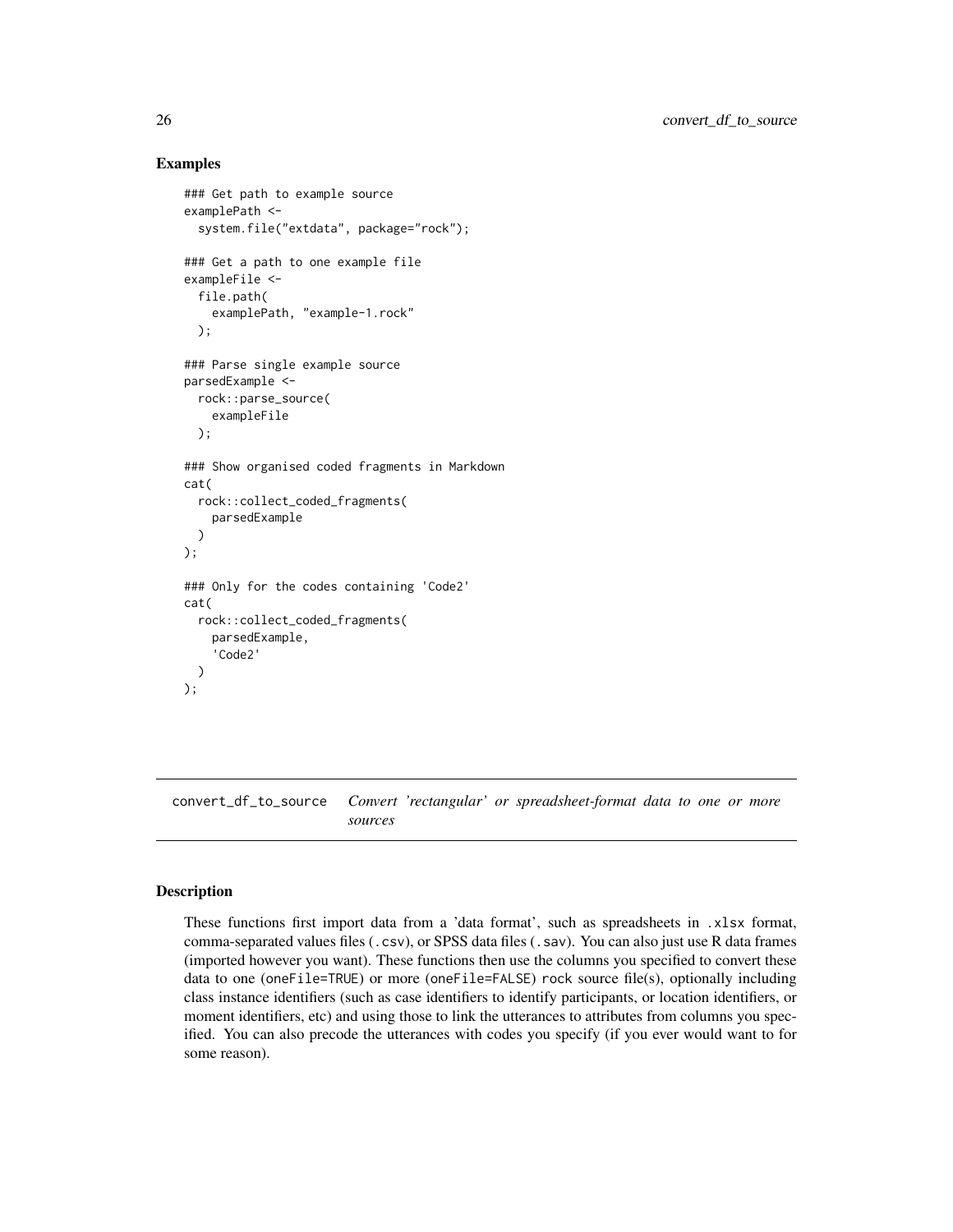#### Usage

```
convert_df_to_source(
  data,
  output = NULL,omit_empty_rows = TRUE,
  cols_to_utterances = NULL,
  cols_to_ciids = NULL,
  cols_to_codes = NULL,
  cols_to_attributes = NULL,
  oneFile = TRUE,
  cols_to_sourceFilename = cols_to_ciids,
  cols_in_sourceFilename_sep = "=",
  sourceFilename_prefix = "source_",
  sourceFilename_suffix = "",
  ciid_labels = NULL,
  ciid_separator = "=",
  attributesFile = NULL,
  preventOverwriting = rock::opts$get(preventOverwriting),
  encoding = rock::opts$get(encoding),
  silent = rock::opts$get(silent)
)
convert_csv_to_source(
  file,
  importArgs = NULL,
  omit_empty_rows = TRUE,
  output = NULL,cols_to_utterances = NULL,
  cols_to_ciids = NULL,
  cols_to_codes = NULL,
  cols_to_attributes = NULL,
  oneFile = TRUE,
  cols_to_sourceFilename = cols_to_ciids,
  cols_in_sourceFilename_sep = "=",
  sourceFilename_prefix = "source_",
  sourceFilename_suffix = "",
  ciid_labels = NULL,
  ciid_separator = "=",
  attributesFile = NULL,
  preventOverwriting = rock::opts$get(preventOverwriting),
  encoding = rock::opts$get(encoding),
  silent = rock::opts$get(silent)
\lambdaconvert_csv2_to_source(
  file,
  importArgs = NULL,
  omit_empty_rows = TRUE,
```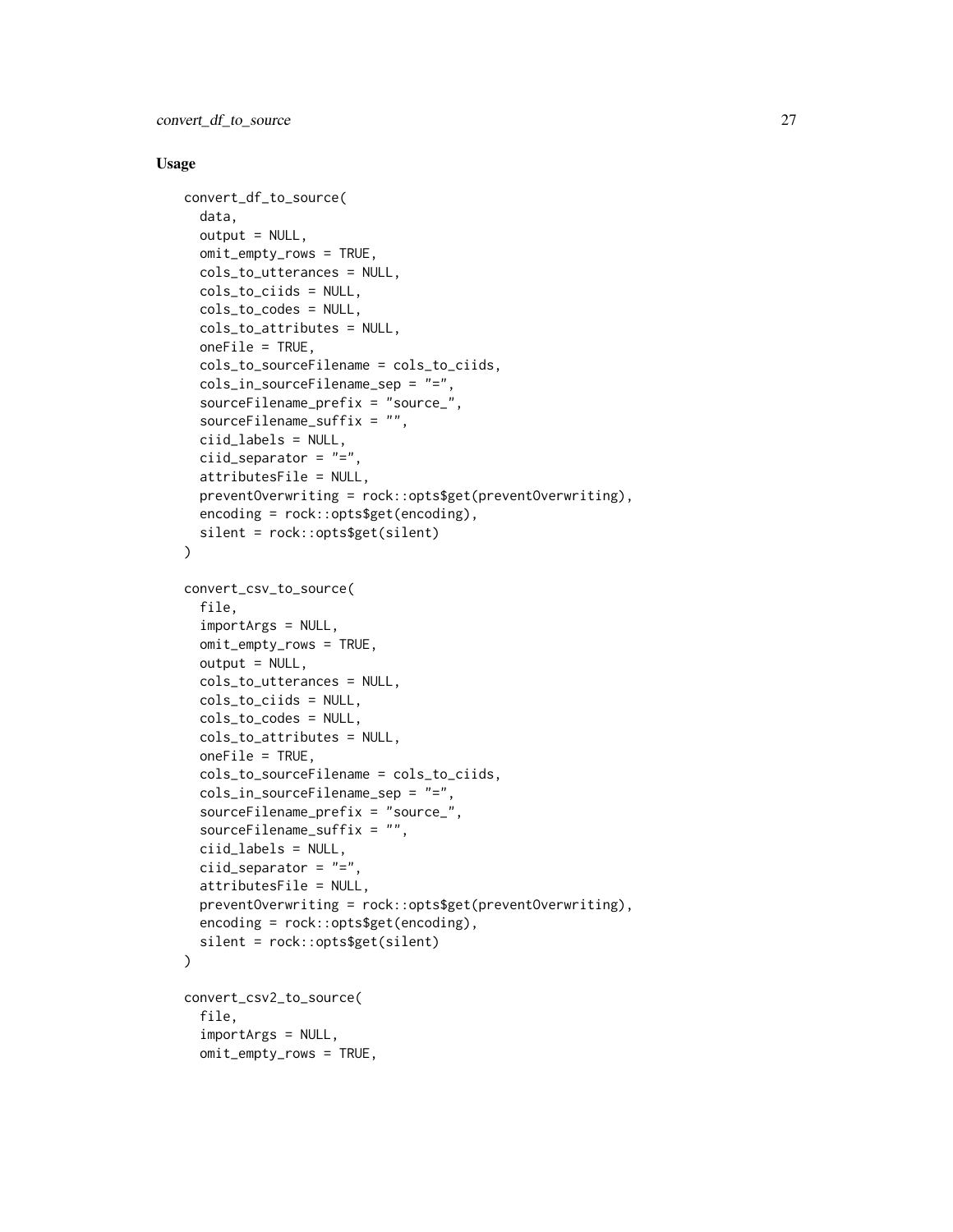```
output = NULL,cols_to_utterances = NULL,
  cols_to_ciids = NULL,
  cols_to_codes = NULL,
  cols_to_attributes = NULL,
  oneFile = TRUE,
  cols_to_sourceFilename = cols_to_ciids,
  cols_in_sourceFilename_sep = "=",
  sourceFilename_prefix = "source_",
  sourceFilename_suffix = "",
  ciid_labels = NULL,
  ciid_separator = "=',
  attributesFile = NULL,
  preventOverwriting = rock::opts$get(preventOverwriting),
  encoding = rock::opts$get(encoding),
  silent = rock::opts$get(silent)
\lambdaconvert_xlsx_to_source(
  file,
  importArgs = list(overwrite = !preventOverwriting),
  omit_empty_rows = TRUE,
  output = NULL,cols_to_utterances = NULL,
  cols_to_ciids = NULL,
  cols_to_codes = NULL,
  cols_to_attributes = NULL,
  oneFile = TRUE,
  cols_to_sourceFilename = cols_to_ciids,
  cols_in_sourceFilename_sep = "=",
  sourceFilename_prefix = "source_",
  sourceFilename_suffix = "",
  ciid_labels = NULL,
  ciid_separator = "=",
  attributesFile = NULL,
  preventOverwriting = rock::opts$get(preventOverwriting),
  encoding = rock::opts$get(encoding),
  silent = rock::opts$get(silent)
\lambdaconvert_sav_to_source(
  file,
  importArgs = NULL,
  omit_empty_rows = TRUE,
  output = NULL,cols_to_utterances = NULL,
  cols_to_ciids = NULL,
  cols_to_codes = NULL,
```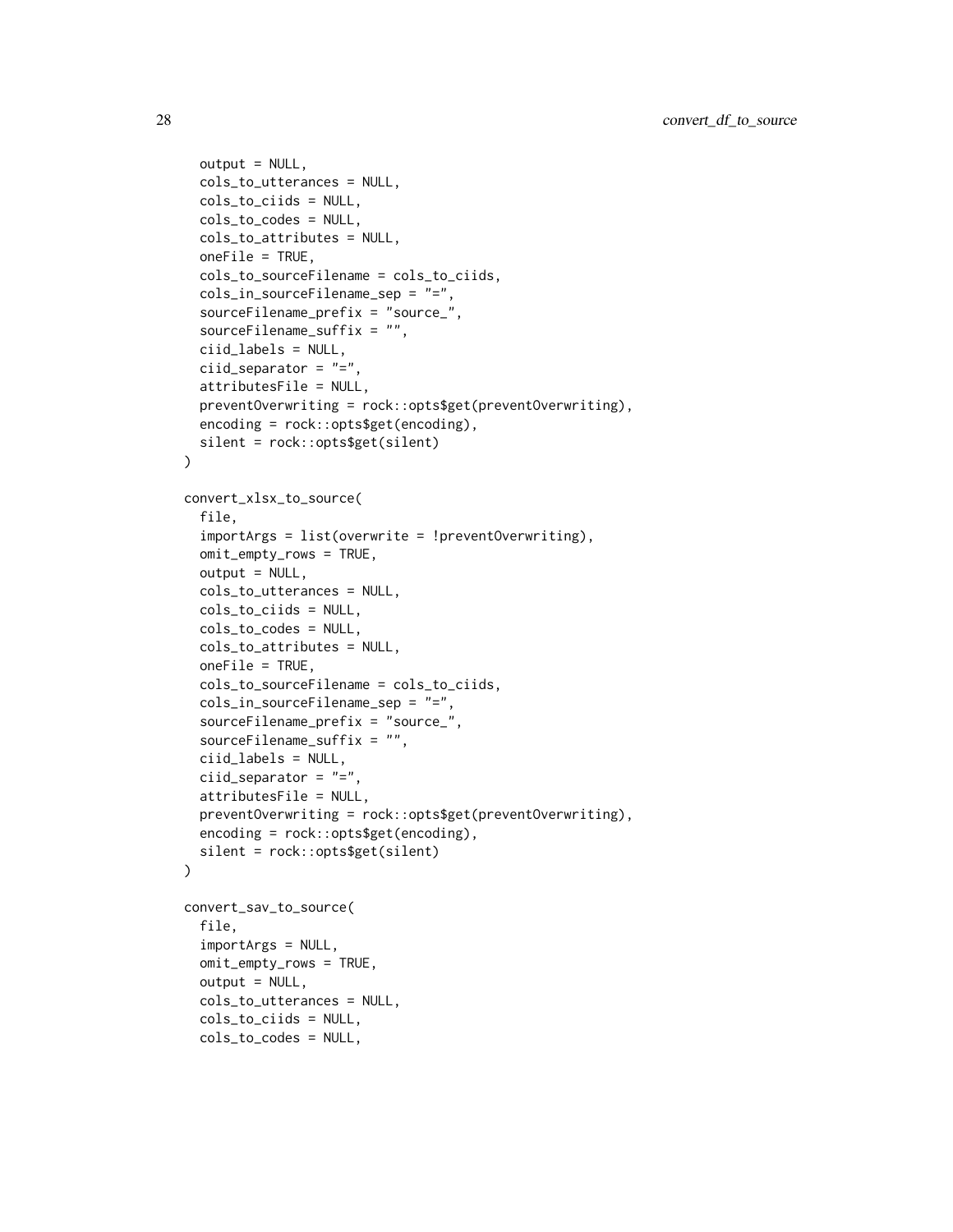```
cols_to_attributes = NULL,
 oneFile = TRUE,
 cols_to_sourceFilename = cols_to_ciids,
 cols_in_sourceFilename_sep = "=",
  sourceFilename_prefix = "source_",
  sourceFilename_suffix = "",
  ciid_labels = NULL,
  ciid_separator = "=',
  attributesFile = NULL,
 preventOverwriting = rock::opts$get(preventOverwriting),
 encoding = rock::opts$get(encoding),
  silent = rock::opts$get(silent)
\mathcal{L}
```

| data                   | The data frame containing the data to convert.                                                                                                                                                                                                                                                                                                                                                                                                  |
|------------------------|-------------------------------------------------------------------------------------------------------------------------------------------------------------------------------------------------------------------------------------------------------------------------------------------------------------------------------------------------------------------------------------------------------------------------------------------------|
| output                 | If oneFile=TRUE (the default), the name (and path) of the file in which to save<br>the processed source (if it is NULL, the resulting character vector will be returned<br>visibly instead of invisibly). Note that the ROCK convention is to use .rock<br>as extension. If oneFile=FALSE, the path to which to write the sources (if it is<br>NULL, as a result a list of character vectors will be returned visibly instead of<br>invisibly). |
| omit_empty_rows        |                                                                                                                                                                                                                                                                                                                                                                                                                                                 |
|                        | Whether to omit rows where the values in the columns specified to convert to<br>utterances are all empty (or contain only whitespace).                                                                                                                                                                                                                                                                                                          |
| cols_to_utterances     |                                                                                                                                                                                                                                                                                                                                                                                                                                                 |
|                        | The names of the columns to convert to utterances, as a character vectors.                                                                                                                                                                                                                                                                                                                                                                      |
| cols_to_ciids          | The names of the columns to convert to class instance identifiers (e.g. case<br>identifiers), as a named character vector, with the values being the column names<br>in the data frame, and                                                                                                                                                                                                                                                     |
| cols_to_codes          | The names of the columns to convert to codes (i.e. codes appended to every<br>utterance), as a character vectors.                                                                                                                                                                                                                                                                                                                               |
| cols_to_attributes     |                                                                                                                                                                                                                                                                                                                                                                                                                                                 |
|                        | The names of the columns to convert to attributes, as a named character vector,<br>where each name is the name of the class instance identifier to attach the attribute<br>to. If only one column is passed in cols_to_ciids, names can be omitted and<br>a regular unnames character vector can be passed.                                                                                                                                     |
| oneFile                | Whether to store everything in one source, or create one source for each row<br>of the data (if this is set to FALSE, make sure that cols_to_sourceFilename<br>specifies one or more columns that together uniquely identify each row; also, in<br>that case, output must be an existing directory on your PC).                                                                                                                                 |
| cols_to_sourceFilename |                                                                                                                                                                                                                                                                                                                                                                                                                                                 |
|                        | The columns to use as unique part of the filesname of each source. These will<br>be concatenated using cols_in_sourceFilename_sep as a separator. Note that<br>the final string <i>must</i> be unique for each row in the dataset, otherwise the file-<br>names for multiple rows will be the same and will be overwritten! By default,<br>the columns specified with class instance identifiers are used.                                      |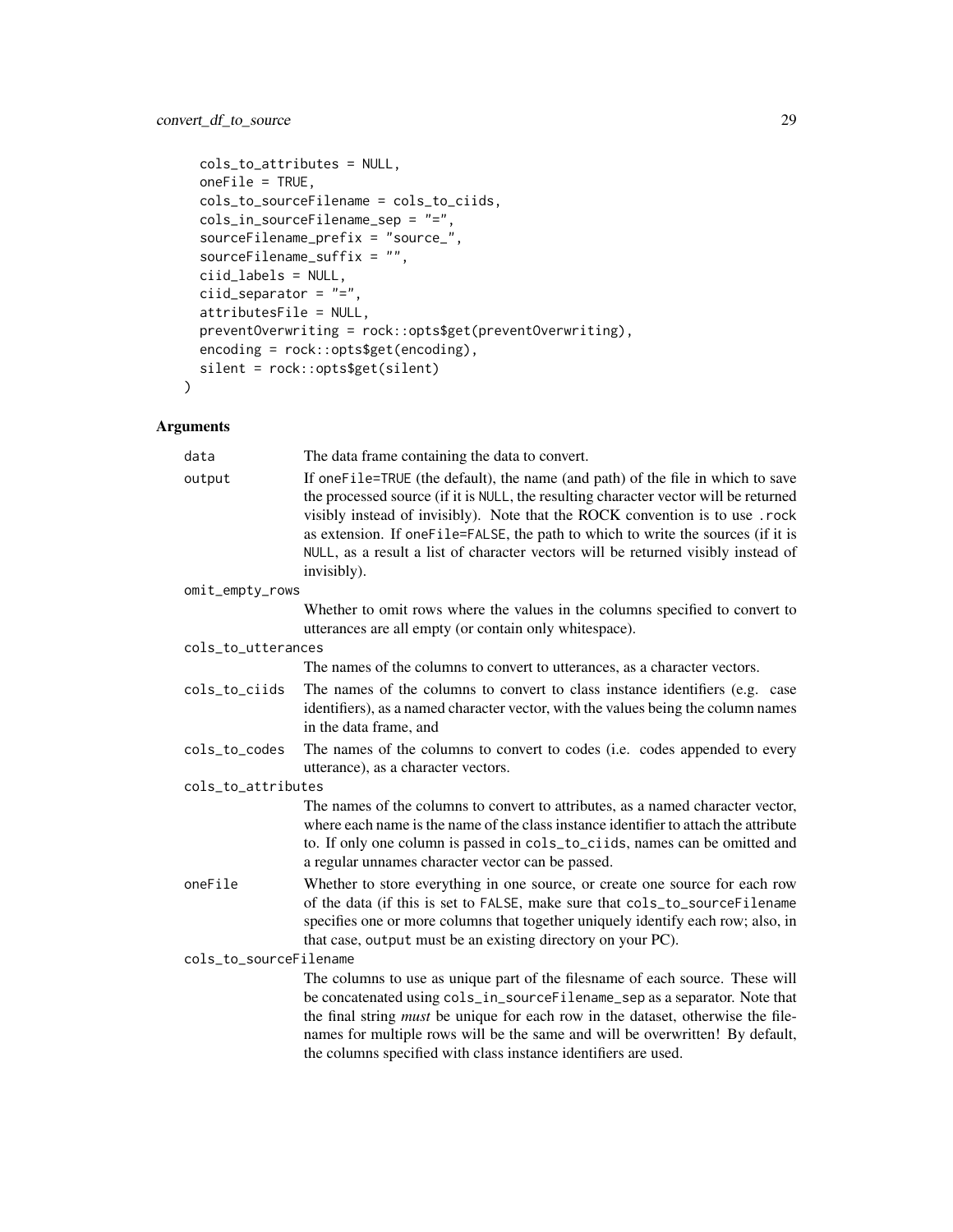|                    |                | The separator to use when concatenating the cols_to_sourceFilename.                                                                                                                                                                                                                                                                                                                                                                                                                       |
|--------------------|----------------|-------------------------------------------------------------------------------------------------------------------------------------------------------------------------------------------------------------------------------------------------------------------------------------------------------------------------------------------------------------------------------------------------------------------------------------------------------------------------------------------|
|                    |                | sourceFilename_prefix, sourceFilename_suffix                                                                                                                                                                                                                                                                                                                                                                                                                                              |
|                    |                | Strings that are prepended and appended to the col_to_sourceFilename to<br>create the full filenames. Note that .rock will always be added to the end as<br>extension.                                                                                                                                                                                                                                                                                                                    |
|                    | ciid_labels    | The labels for the class instance identifiers. Class instance identifiers have brief<br>codes used in coding (e.g. 'cid' is the default for Case Identifiers, often used to<br>identify participants) as well as more 'readable' labels that are used in the at-<br>tributes (e.g. 'caseId' is the default class instance identifier for Case Identifiers).<br>These can be specified here as a named vector, with each element being the label<br>and the element's name the identifier. |
|                    | ciid_separator | The separator for the class instance identifier - by default, either an equals sign<br>$(=)$ or a colon $(:)$ are supported, but an equals sign is less ambiguous, as a colon<br>is also used for different types of codes (e.g. codes for cognitive interviews start<br>with ci:, and unique construct identifiers (UCIDs) from psyverse start with<br>$dct:$ .                                                                                                                          |
|                    |                | attributesFile Optionally, a file to write the attributes to if you don't want them to be written<br>to the source file(s).                                                                                                                                                                                                                                                                                                                                                               |
| preventOverwriting |                |                                                                                                                                                                                                                                                                                                                                                                                                                                                                                           |
|                    |                | Whether to prevent overwriting of output files.                                                                                                                                                                                                                                                                                                                                                                                                                                           |
|                    | encoding       | The encoding of the source $(s)$ .                                                                                                                                                                                                                                                                                                                                                                                                                                                        |
|                    | silent         | Whether to suppress the warning about not editing the cleaned source.                                                                                                                                                                                                                                                                                                                                                                                                                     |
|                    | file           | The path to a file containing the data to convert.                                                                                                                                                                                                                                                                                                                                                                                                                                        |
|                    | importArgs     | Optionally, a list with named elements representing arguments to pass when<br>importing the file.                                                                                                                                                                                                                                                                                                                                                                                         |

#### Value

A source as a character vector.

cols\_in\_sourceFilename\_sep

# Examples

```
### Get path to example files
examplePath <-
  system.file("extdata", package="rock");
### Get a path to file with example data frame
exampleFile <-
  file.path(examplePath, "spreadsheet-import-test.csv");
### Read data into a data frame
dat <-
 read.csv(exampleFile);
### Convert data frame to a source
source_from_df <-
 convert_df_to_source(
```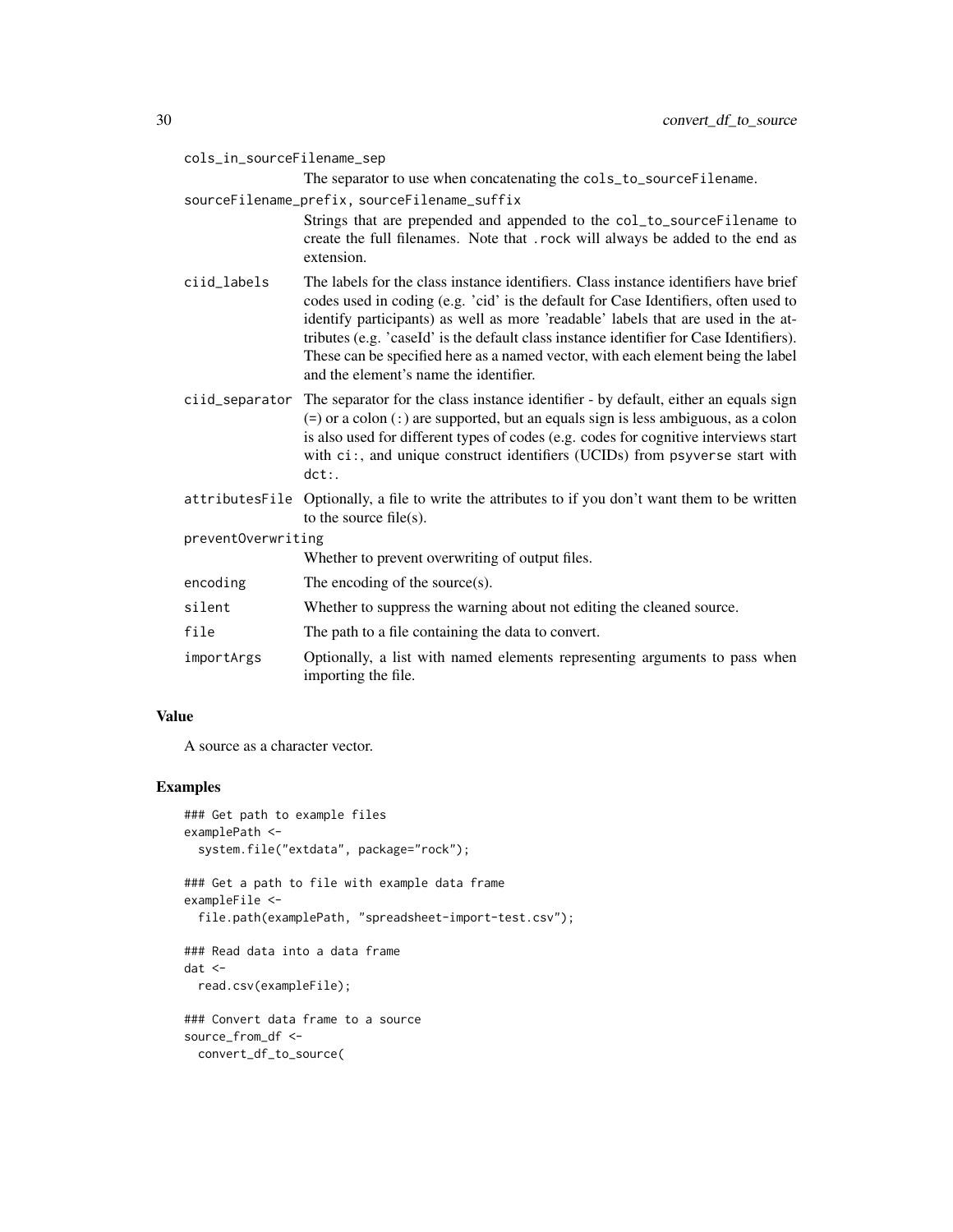```
dat,
    cols_to_utterances = c("open_question_1",
                           "open_question_2"),
    cols_to_ciids = c(cid = "id"),cols_to_attributes = c("age", "gender"),
    cols_to_codes = c("code_1", "code_2"),ciid_labels = c(cid = "caseId"));
### Show the result
cat(
  source_from_df,
  sep = "\\ n");
```
<span id="page-30-1"></span>create\_codingScheme *Create a coding scheme*

## Description

This function can be used to specify a coding scheme that can then be used in analysis.

## Usage

```
create_codingScheme(
  id,
 label,
  codes,
  codingInstructions = NULL,
  description = ",
  source = ""\lambdacodingScheme_peterson
```
codingScheme\_levine

codingScheme\_willis

| id                          | An identifier for this coding scheme, consisting only of letters, numbers, and<br>underscores (and not starting with a number).                         |
|-----------------------------|---------------------------------------------------------------------------------------------------------------------------------------------------------|
| label                       | A short human-readable label for the coding scheme.                                                                                                     |
| codes<br>codingInstructions | A character vector with the codes in this scheme.                                                                                                       |
|                             | Coding instructions; a named character vector, where each element is a code's<br>coding instruction, and each element's name is the corresponding code. |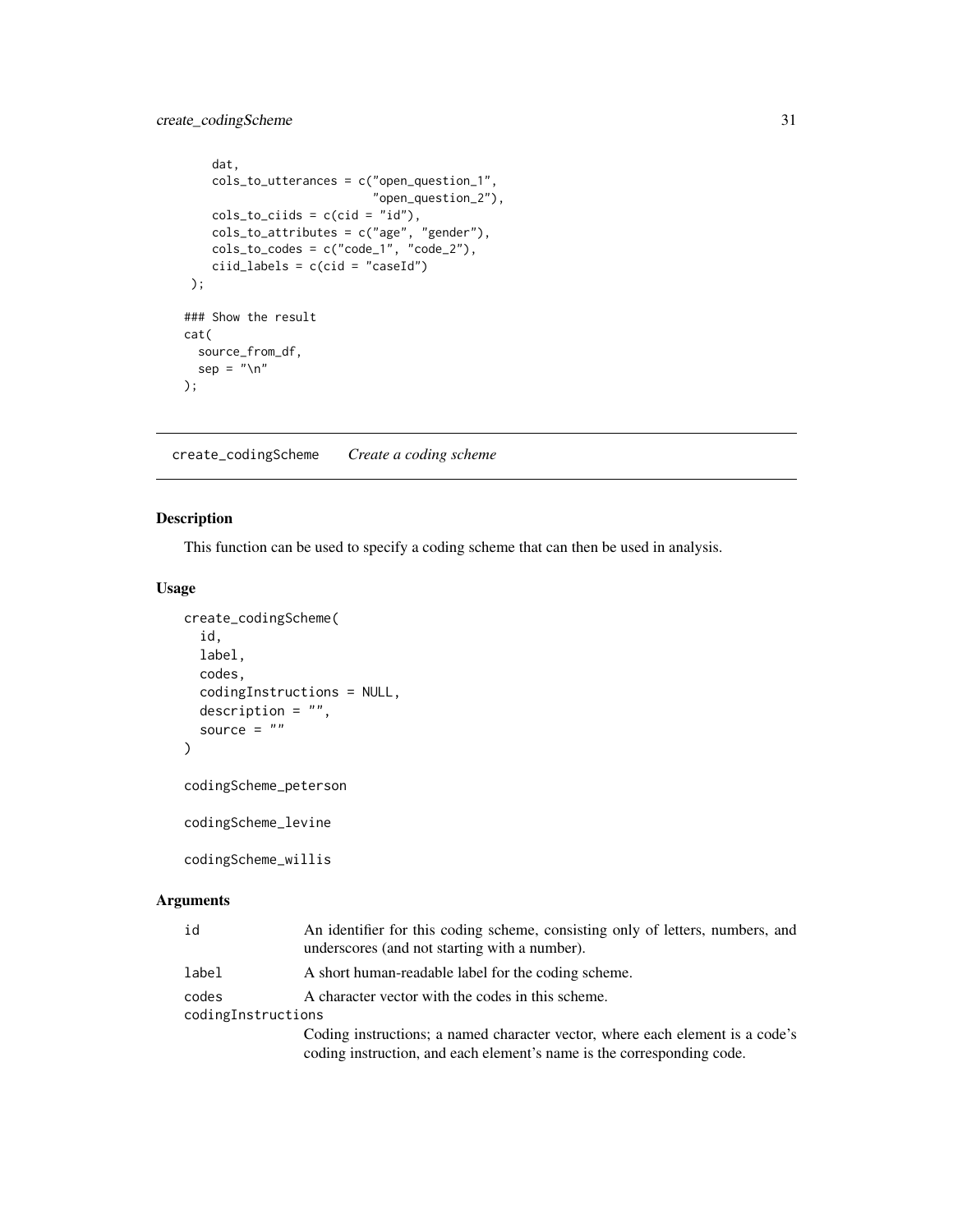<span id="page-31-0"></span>

| description | A description of this coding scheme (i.e. for information that does not fit in the<br>label). |
|-------------|-----------------------------------------------------------------------------------------------|
| source      | Optionally, a description, reference, or URL of a source for this coding scheme.              |

#### Format

An object of class rock\_codingScheme of length 5.

An object of class rock\_codingScheme of length 5.

An object of class rock\_codingScheme of length 5.

## Details

A number of coding schemes for cognitive interviews are provided:

codingScheme\_peterson Coding scheme from Peterson, Peterson & Powell, 2017 codingScheme\_levine Coding scheme from Levine, Fowler & Brown, 2005 codingScheme\_willis Coding scheme from Willis, 1999

#### Value

The coding scheme object.

create\_cooccurrence\_matrix

*Create a co-occurrence matrix*

## Description

This function creates a co-occurrence matrix based on one or more coded sources. Optionally, it plots a heatmap, simply by calling the [stats::heatmap\(\)](#page-0-0) function on that matrix.

#### Usage

```
create_cooccurrence_matrix(
  x,
  codes = x$convenience$codingLeaves,
  plotHeatmap = FALSE
\lambda
```

|             | The parsed source(s) as provided by $rock: parse\_source$ or $rock: parse\_sources$ . |
|-------------|---------------------------------------------------------------------------------------|
| codes       | The codes to include; by default, takes all codes.                                    |
| plotHeatmap | Whether to plot the heatmap.                                                          |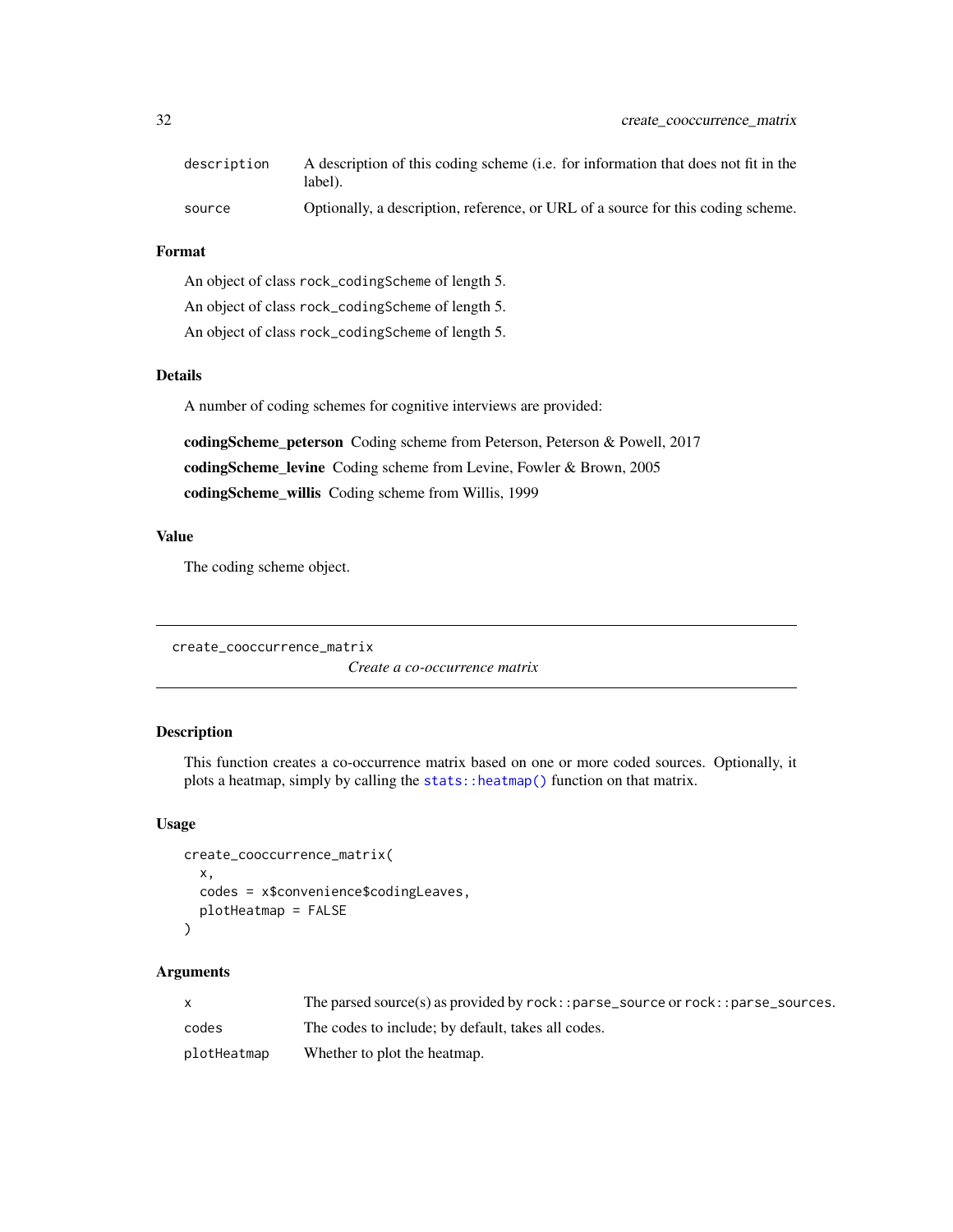<span id="page-32-0"></span> $\cos s$  33

# Value

The co-occurrence matrix; a matrix.

#### Examples

```
### Get path to example source
examplePath <-
 system.file("extdata", package="rock");
```

```
### Parse all example sources in that directory
parsedExamples <- rock::parse_sources(examplePath);
```

```
### Create cooccurrence matrix
rock::create_cooccurrence_matrix(parsedExamples);
```
## css *Create HTML fragment with CSS styling*

# Description

Create HTML fragment with CSS styling

## Usage

```
css(
  template = "default",
  includeBootstrap = rock::opts$get("includeBootstrap")
\mathcal{L}
```
## Arguments

| template         | The template to load; either the name of one of the ROCK templates (currently, |
|------------------|--------------------------------------------------------------------------------|
|                  | only 'default' is available), or the path and filename of a CSS file.          |
| includeBootstrap |                                                                                |
|                  | Whether to include the default bootstran CSS                                   |

Whether to include the default bootstrap CSS.

## Value

A character vector with the HTML fragment.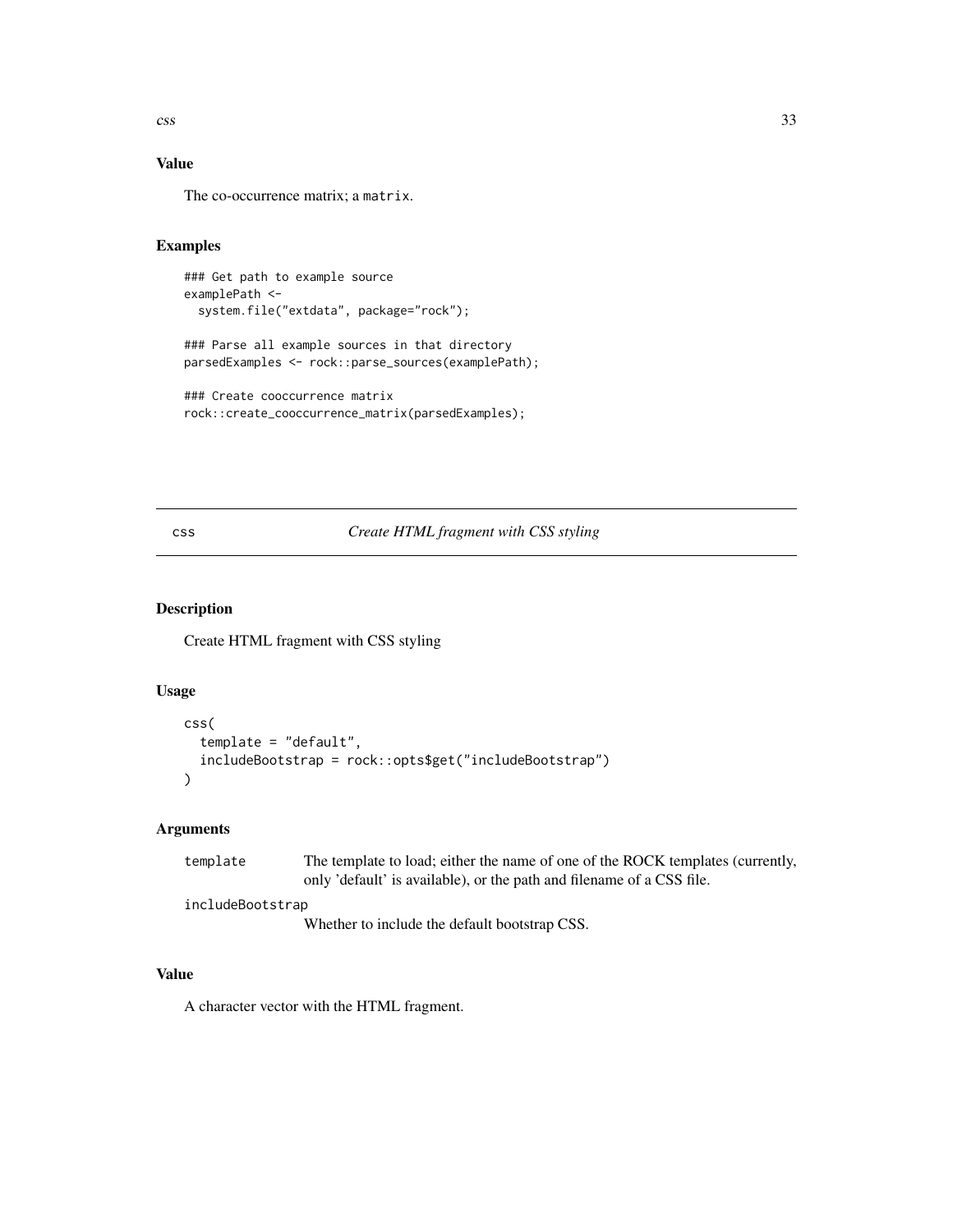<span id="page-33-0"></span>

## Description

This is a thin wrapper around [textreadr::read\\_document\(\)](#page-0-0) that also writed the result to output, doing its best to correctly write UTF-8 (based on the approach recommended in [this blog post\)](https://tomizonor.wordpress.com/2013/04/17/file-utf8-windows/).

# Usage

```
doc_to_txt(
  input,
 output = NULL,encoding = rock::opts$get("encoding"),
 newExt = NULL,preventOverwriting = rock::opts$get("preventOverwriting"),
  silent = rock::opts$get("silent"),
  skip = 0,remove.empty = TRUE,
  trim = TRUE,combine = FALSE,
 format = FALSE,ocr = TRUE,...
)
```

| input              | The path to the input file.                                                                                                                                                                               |
|--------------------|-----------------------------------------------------------------------------------------------------------------------------------------------------------------------------------------------------------|
| output             | The path and filename to write to. If this is a path to an existing directory (with-<br>out a filename specified), the input filename will be used, and the extension<br>will be replaced with extension. |
| encoding           | The encoding to use when writing the text file.                                                                                                                                                           |
| newExt             | The extension to append: only used if output = NULL and new Ext is not NULL,<br>in which case the output will be written to a file with the same name as input<br>but with new Ext as extension.          |
| preventOverwriting |                                                                                                                                                                                                           |
|                    | Whether to prevent overwriting existing files.                                                                                                                                                            |
| silent             | Whether to the silent or chatty.                                                                                                                                                                          |
| skip               | The number of lines to skip (see $textreadr::read_document()$ ).                                                                                                                                          |
| remove.empty       | If TRUE empty elements in the vector are removed (see textreadr::read_document()).                                                                                                                        |
| trim               | If TRUE the leading/training white space is removed (see textreadr::read_document()).                                                                                                                     |
| combine            | If TRUE the vector is concatenated into a single string text shape: : combine().<br>$(see textreader::read_document())$ .                                                                                 |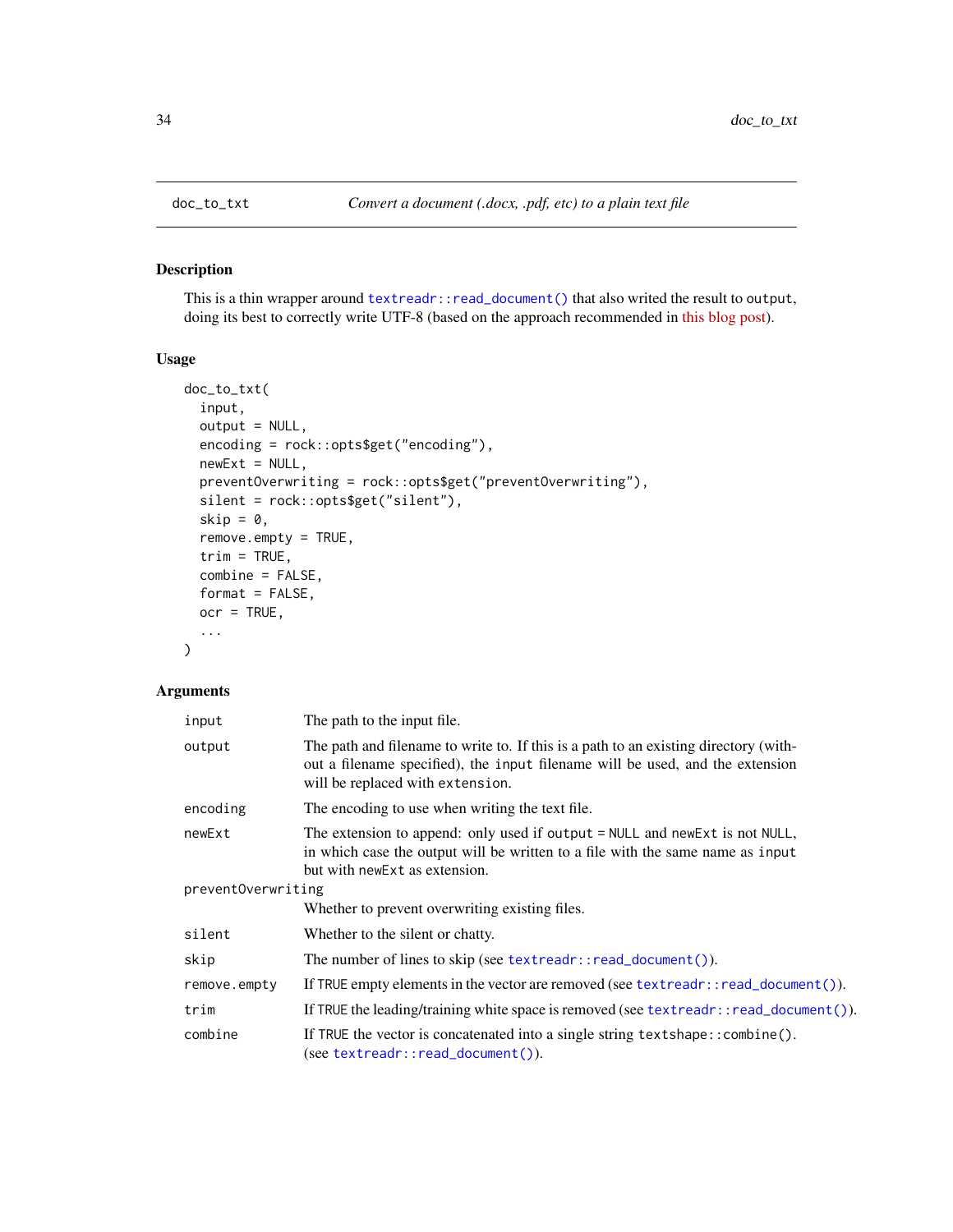<span id="page-34-0"></span>

| format    | For .doc files only. Logical. If TRUE the output will keep doc formatting (e.g.,<br>bold, italics, underlined). This corresponds to the -f flag in antiword (see<br>textreadr::read_document()).                                                              |
|-----------|---------------------------------------------------------------------------------------------------------------------------------------------------------------------------------------------------------------------------------------------------------------|
| ocr       | If TRUE .pdf documents with a non-text pull using pdftools::pdf_text() will<br>be re-run using OCR via the tesseract::ocr() function. This will create tem-<br>porary png files and will require a much larger compute time (see textreadr::read_document()). |
| $\ddotsc$ | Other arguments passed to text readr::read_pdf(), text readr::read_html(),<br>textreadr::read_docx(),textreadr::read_doc(),orbase::readLines()<br>$(by textreader::read_document())$ .                                                                        |

## Value

The converted source, as a character vector.

# Examples

```
print(
  rock::doc_to_txt(
   input = system.file(
      "extdata/doc-to-test.docx", package="rock"
   )
 )
);
```
exampleCodebook\_1 *An very rudimentary example codebook specification*

# Description

This is a simple and relatively short codebook specification.

## Usage

exampleCodebook\_1

## Format

An example of a codebook specification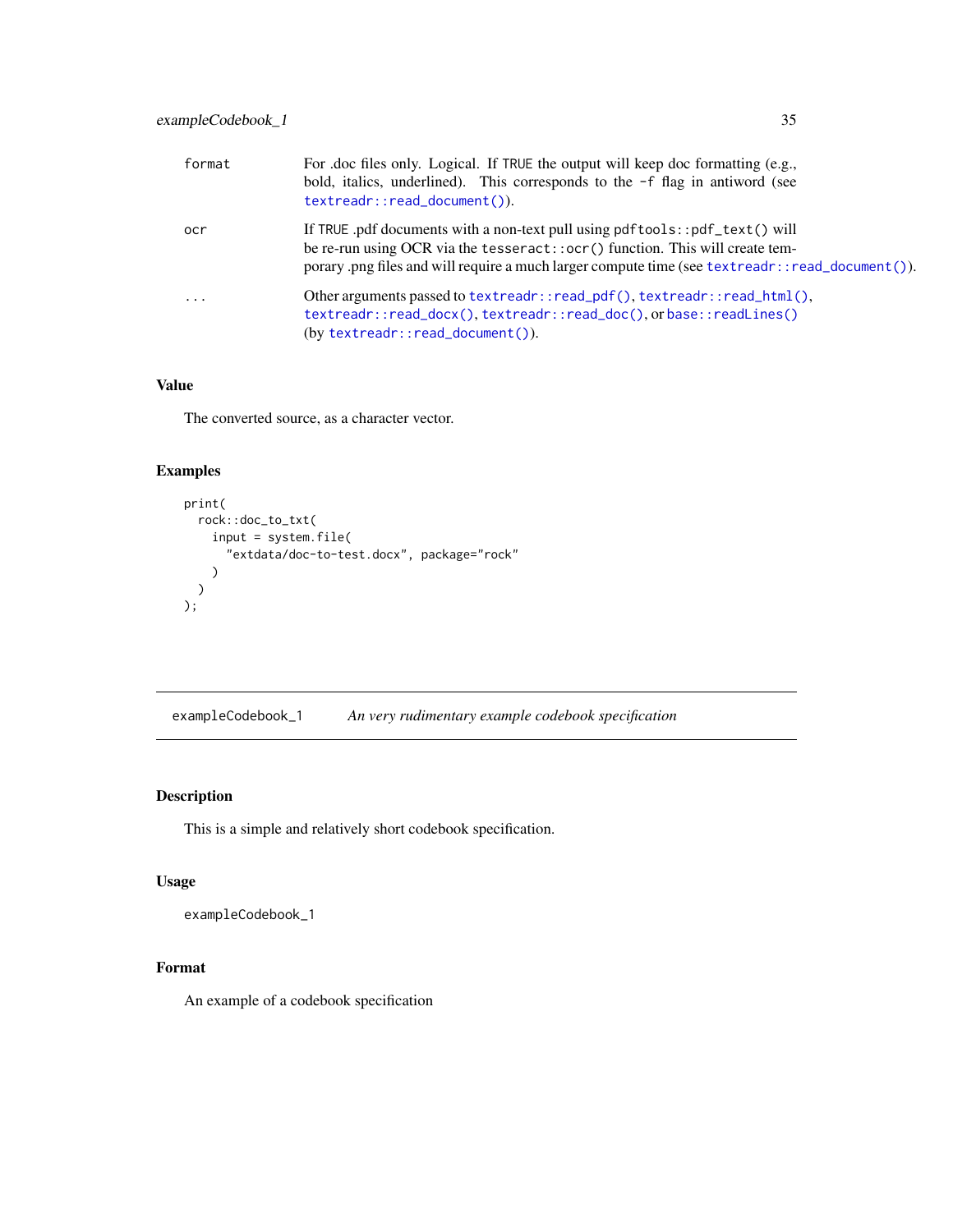<span id="page-35-0"></span>

# Description

Expand categorical attribute variables to a series of dichotomous variables

## Usage

```
expand_attributes(
  data,
  attributes,
 valueLabels = NULL,
  prefix = "",
  glue = "__".\text{suffix} = "",falseValue = 0,
  trueValue = 1,
  valueFirst = TRUE,
  append = TRUE)
```

| data                  | The data frame, normally the \$mergedSources data frame that exists in the<br>object returned by a call to parse_sources().                                                                                                                                                                                                                                                                                                                                                                                  |  |
|-----------------------|--------------------------------------------------------------------------------------------------------------------------------------------------------------------------------------------------------------------------------------------------------------------------------------------------------------------------------------------------------------------------------------------------------------------------------------------------------------------------------------------------------------|--|
| attributes            | The name of the attribute(s) to expand.                                                                                                                                                                                                                                                                                                                                                                                                                                                                      |  |
| valueLabels           | It's possible to use different names for the created variables than the values of the<br>attributes. This can be set with the value Labels argument. If only one attribute<br>is specified, pass a named vector for value Labels, and if multiple attributes are<br>specified, pass a named list of named vectors, where the name of each vector<br>corresponds to an attribute passed in attributes. The names of the vector<br>elements must correspond to the values of the attributes (see the example). |  |
| prefix, suffix        | The prefix and suffix to add to the variables names that are returned.                                                                                                                                                                                                                                                                                                                                                                                                                                       |  |
| glue                  | The glue to paste the first part ad the second part of the composite variable name<br>together.                                                                                                                                                                                                                                                                                                                                                                                                              |  |
| falseValue, trueValue |                                                                                                                                                                                                                                                                                                                                                                                                                                                                                                              |  |
|                       | The values to set for rows that, respectively, do not match and do match an<br>attribute value.                                                                                                                                                                                                                                                                                                                                                                                                              |  |
| valueFirst            | Whether to insert the attribute value first, or the attribute name, in the composite<br>variable names.                                                                                                                                                                                                                                                                                                                                                                                                      |  |
| append                | Whether to append the columns to the supplied data frame or not.                                                                                                                                                                                                                                                                                                                                                                                                                                             |  |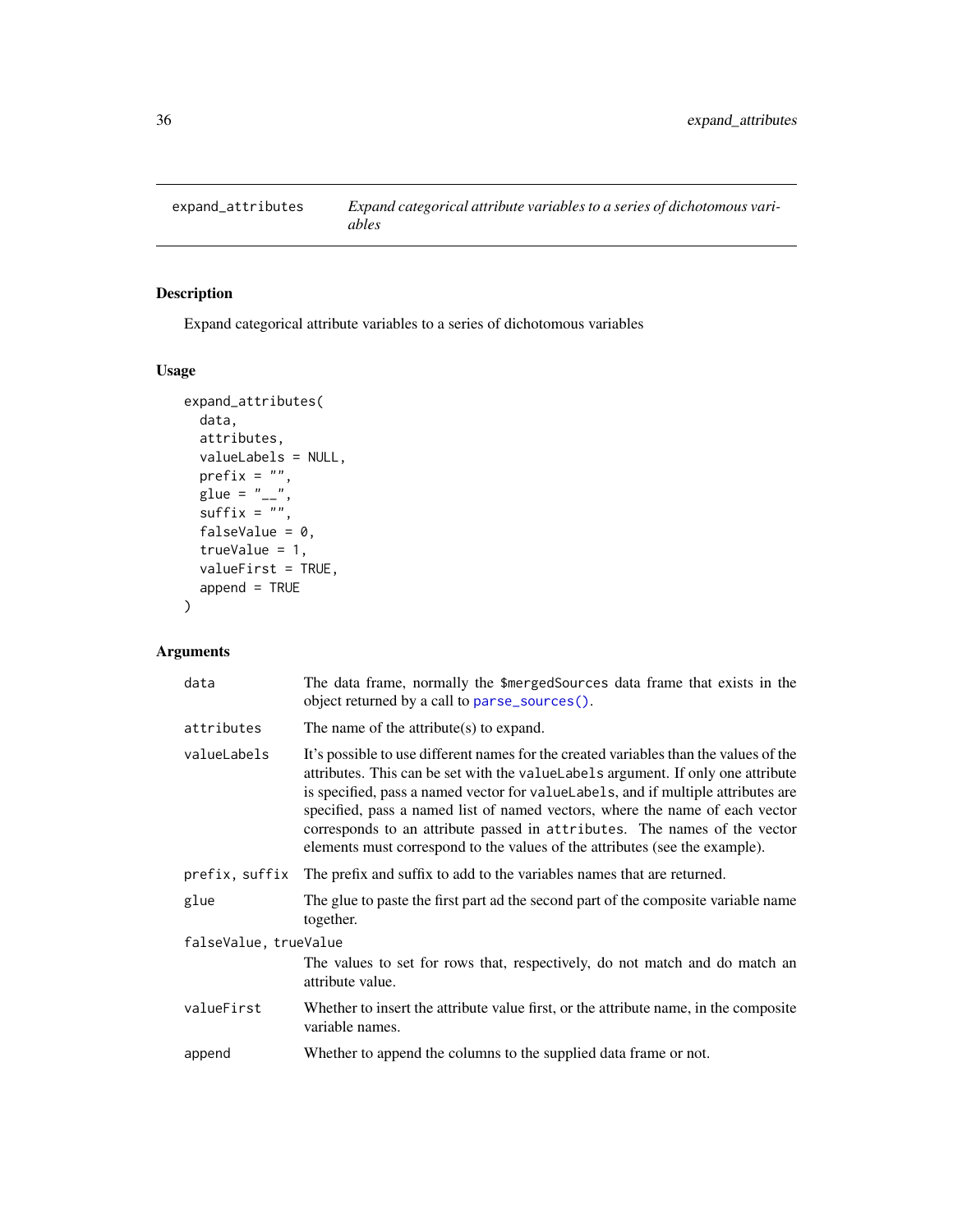## exportToHTML 37

#### Value

A data.frame

## Examples

```
### Get path to example source
examplePath <-
  system.file("extdata", package="rock");
### Get a path to one example file
exampleFile <-
  file.path(examplePath, "example-1.rock");
### Parse single example source
parsedExample <- rock::parse_source(exampleFile);
### Create a categorical attribute column
parsedExample$mergedSourceDf$age_group <-
  rep(c("<18", "18-30", "31-60", ">60"), each=13);
### Expand to four logical columns
parsedExample$mergedSourceDf <-
  rock::expand_attributes(
    parsedExample$mergedSourceDf,
    "age_group",
    valueLabels =
      c(
        " <18" = "youngest",
        "18-30" = "youngish","31-60" = "oldish",
        " >60" = "oldest"
       ),
    valueFirst = FALSE
);
### Show result
table(parsedExample$mergedSourceDf$age_group,
      parsedExample$mergedSourceDf$age_group__youngest);
table(parsedExample$mergedSourceDf$age_group,
      parsedExample$mergedSourceDf$age_group__oldish);
```
exportToHTML *Exporting tables to HTML*

#### Description

This function exports data frames or matrices to HTML, sending output to one or more of the console, viewer, and one or more files.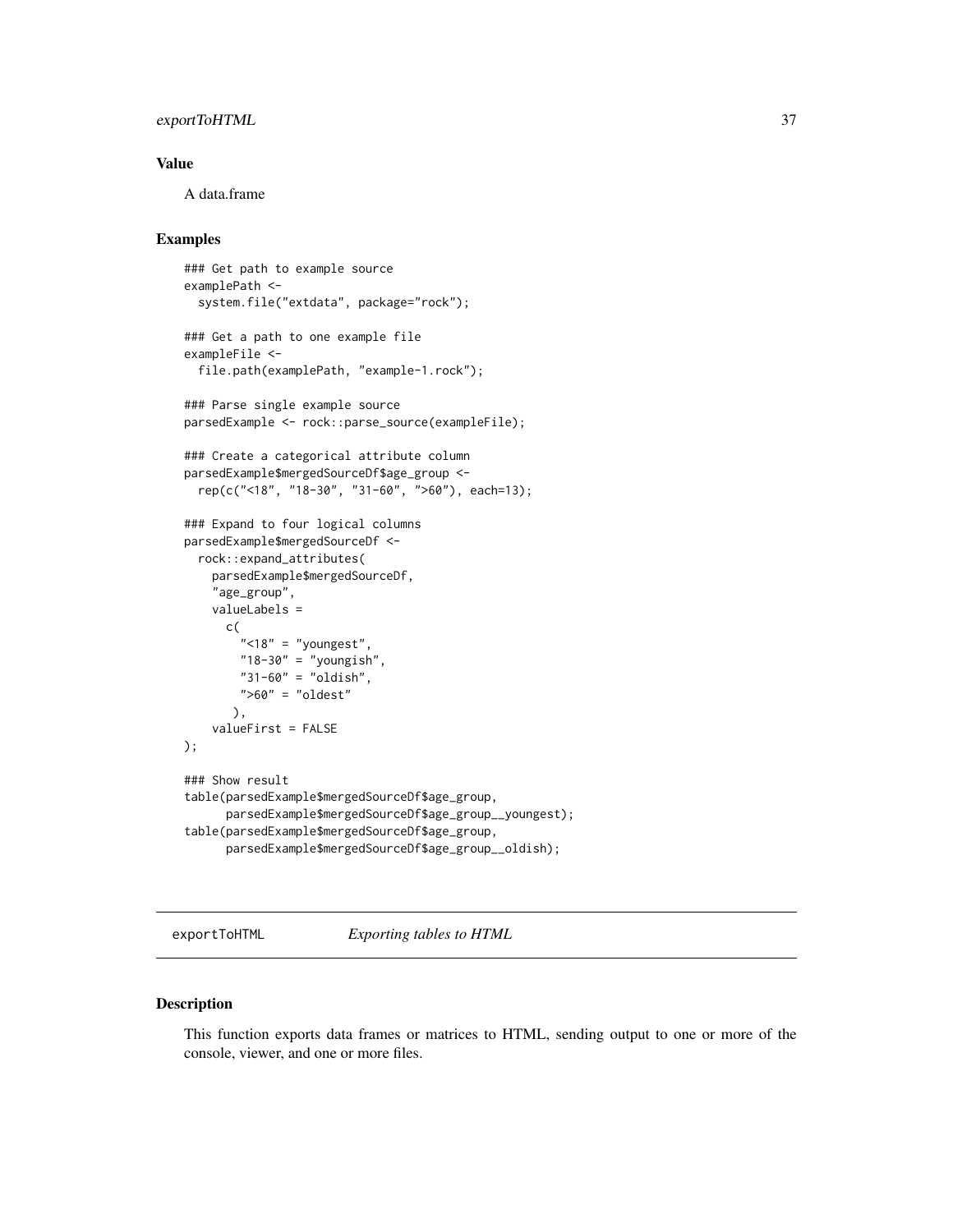#### Usage

```
exportToHTML(
  input,
  output = rock::opts$get("tableOutput"),
  tableOutputCSS = rock::opts$get("tableOutputCSS")
\lambda
```
# Arguments

| input  | Either a data. frame, table, or matrix, or a list with three elements: pre,<br>input, and post. The pre and post are simply prepended and postpended to<br>the HTML generated based on the inputtinput element.                         |
|--------|-----------------------------------------------------------------------------------------------------------------------------------------------------------------------------------------------------------------------------------------|
| output | The output: a character vector with one or more of "console" (the raw concate-<br>nated input, without conversion to HTML), "viewer", which uses the RStudio<br>viewer if available, and one or more filenames in existing directories. |
|        | table0utputCSS The CSS to use for the HTML table.                                                                                                                                                                                       |

## Value

Invisibly, the (potentially concatenated) input as character vector.

#### Examples

```
exportToHTML(mtcars[1:5, 1:5]);
```
export\_codes\_to\_txt *Export codes to a plain text file*

## Description

These function can be used to convert one or more parsed sources to HTML, or to convert all sources to tabbed sections in Markdown.

```
export_codes_to_txt(
  input,
  output = NULL,codeTree = "fullyMergedCodeTrees",
  codingScheme = "codes",
  regex = ".**",
  onlyChildrenOf = NULL,
  leavesOnly = TRUE,
  includePath = TRUE,
  preventOverwriting = rock::opts$get(preventOverwriting),
 encoding = rock::opts$get(encoding),
  silent = rock::opts$get(silent)
)
```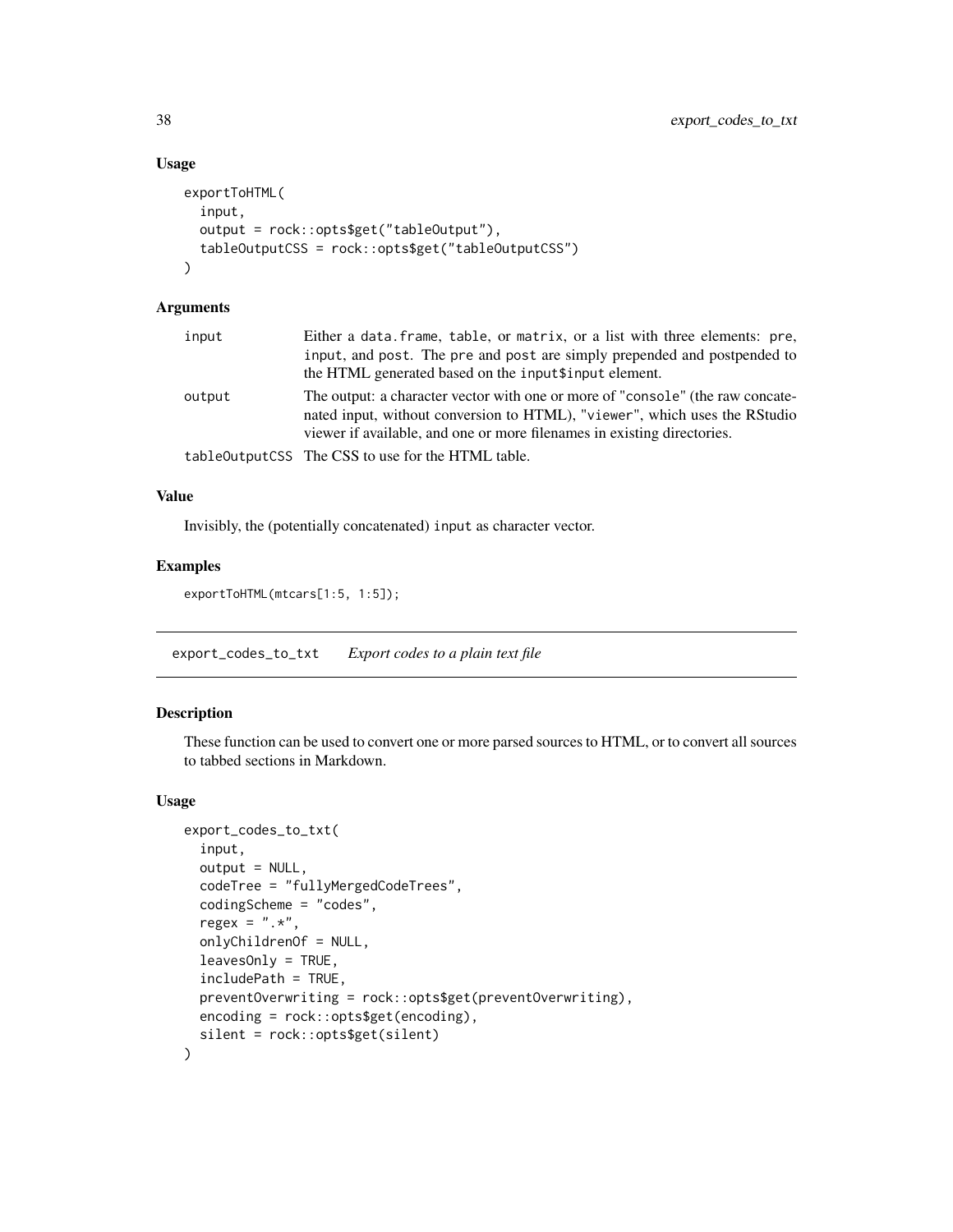## Arguments

| input              | An object of class rock_parsedSource (as resulting from a call to parse_source)<br>or of class rock_parsedSources (as resulting from a call to parse_sources.                                                                                                                                                                              |  |
|--------------------|--------------------------------------------------------------------------------------------------------------------------------------------------------------------------------------------------------------------------------------------------------------------------------------------------------------------------------------------|--|
| output             | THe filename to write to.                                                                                                                                                                                                                                                                                                                  |  |
| codeTree           | Codes from which code tree to export the codes. Valid options are fully MergedCodeTrees,<br>extendedDeductiveCodeTrees, deductiveCodeTrees, and inductiveCodeTrees.                                                                                                                                                                        |  |
| codingScheme       | With the ROCK, it's possible to use multiple coding scheme's in parallel. The<br>ROCK default is called codes (using the double square brackets as code de-<br>limiters), but other delimiters can be used as well, and give a different name.<br>Use codingScheme to specify which code tree you want to export, if you have<br>multiple. |  |
| regex              | An optional regular expression: only codes matching this regular expression will<br>be selected.                                                                                                                                                                                                                                           |  |
| onlyChildrenOf     | A character vector of one or more regular expressions that specify codes within<br>which to search. For example, if the code tree contains codes parent1 and<br>parent2, and each have a number of child codes, and parent is passed as<br>onlyChildrenOf, only the codes within parent are selected.                                      |  |
| leavesOnly         | Whether to only write the leaves (i.e. codes that don't have children) or all codes<br>in the code tree.                                                                                                                                                                                                                                   |  |
| includePath        | Whether to only return the code itself (e.g. code) or also include the path to the<br>root (e.g. code1>code2>code).                                                                                                                                                                                                                        |  |
| preventOverwriting |                                                                                                                                                                                                                                                                                                                                            |  |
|                    | Whether to prevent overwriting of output files.                                                                                                                                                                                                                                                                                            |  |
| encoding           | The encoding to use when writing the exported source $(s)$ .                                                                                                                                                                                                                                                                               |  |
| silent             | Whether to suppress messages.                                                                                                                                                                                                                                                                                                              |  |

#### Value

A character vector.

# Examples

```
### Get path to example source
examplePath <-
  system.file("extdata", package="rock");
### Parse all example sources in that directory
parsedExamples <- rock::parse_sources(examplePath);
```

```
### Show results of exporting the codes
export_codes_to_txt(parsedExamples);
```

```
### Only show select a narrow set of codes
export_codes_to_txt(parsedExamples,
                   leavesOnly=TRUE,
                   includePath=FALSE,
                   onlyChildrenOf = "parentCode2",
```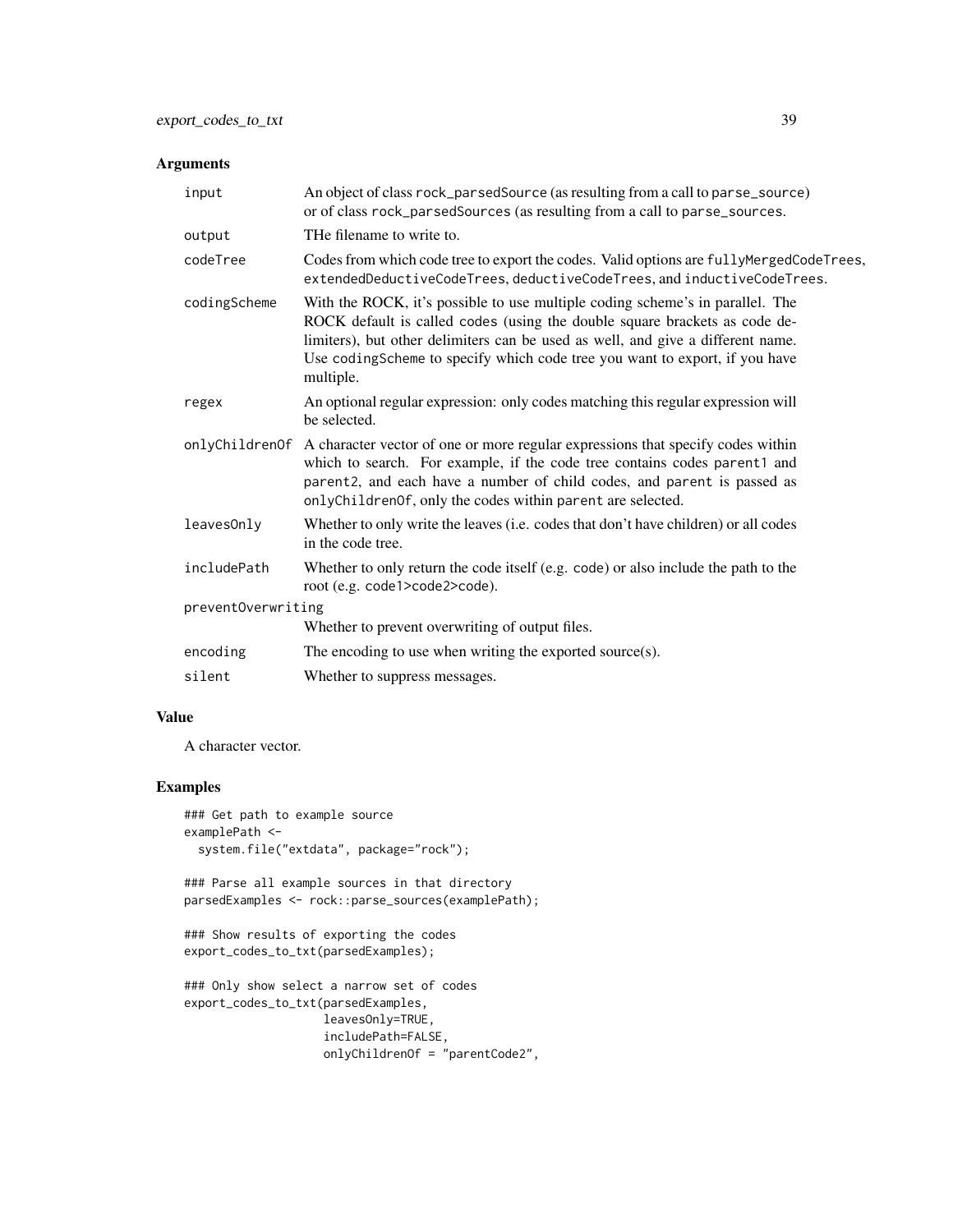```
regex="5|6");
```
export\_mergedSourceDf\_to\_csv

*Export a merged source data frame*

#### Description

Export a merged source data frame

```
export_mergedSourceDf_to_csv(
 x,
 file,
  exportArgs = list(fileEncoding = rock::opts$get("encoding")),
 preventOverwriting = rock::opts$get("preventOverwriting"),
 silent = rock::opts$get("silent")
)
export_mergedSourceDf_to_csv2(
 x,
 file,
  exportArgs = list(fileEncoding = rock::opts$get("encoding")),
 preventOverwriting = rock::opts$get("preventOverwriting"),
 silent = rock::opts$get("silent")
\lambdaexport_mergedSourceDf_to_xlsx(
  x,
 file,
 exportArgs = list(overwrite = !preventOverwriting),
 preventOverwriting = rock::opts$get("preventOverwriting"),
  silent = rock::opts$get("silent")
)
export_mergedSourceDf_to_sav(
 x,
 file,
 exportArgs = NULL,
 preventOverwriting = rock::opts$get("preventOverwriting"),
  silent = rock::opts$get("silent")
\mathcal{E}
```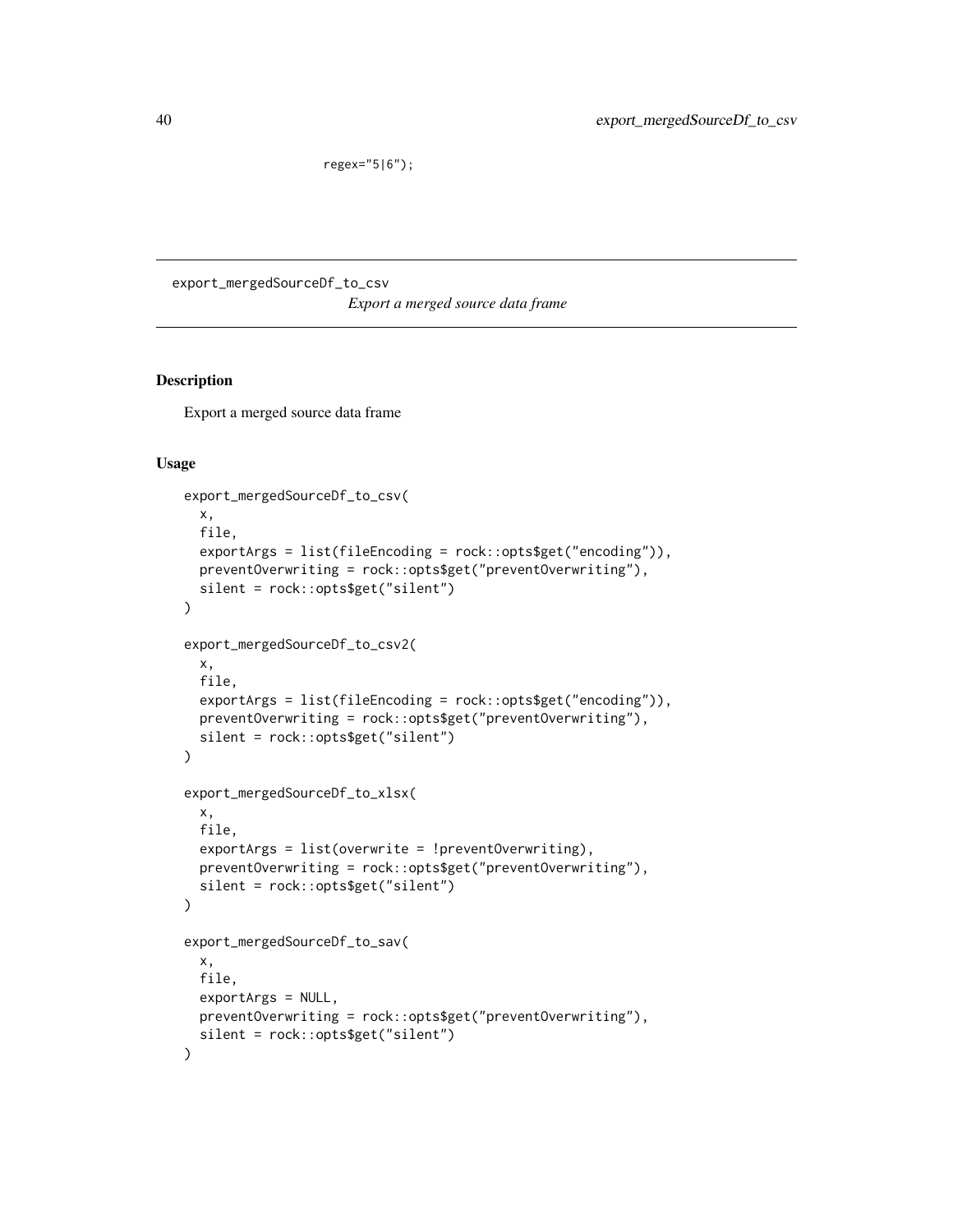## export\_to\_html 41

#### Arguments

| $\mathsf{x}$       | The object with parsed sources.                                 |
|--------------------|-----------------------------------------------------------------|
| file               | The file to export to.                                          |
| exportArgs         | Optionally, arguments to pass to the function to use to export. |
| preventOverwriting |                                                                 |
|                    | Whether to prevent overwriting if the file already exists.      |
| silent             | Whether to be silent or chatty.                                 |

#### Value

Silently, the object with parsed sources.

export\_to\_html *Export parsed sources to HTML or Markdown*

# Description

These function can be used to convert one or more parsed sources to HTML, or to convert all sources to tabbed sections in Markdown.

#### Usage

```
export_to_html(
  input,
  output = NULL,
  template = "default",
  fragment = FALSE,
  preventOverwriting = rock::opts$get(preventOverwriting),
  encoding = rock::opts$get(encoding),
  silent = rock::opts$get(silent)
\mathcal{L}export_to_markdown(
  input,
  heading = "Sources",
 headingLevel = 2,
  template = "default",
  silent = rock::opts$get(silent)
\lambda
```
# Arguments

| input | An object of class rock_parsedSource (as resulting from a call to parse_source) |
|-------|---------------------------------------------------------------------------------|
|       | or of class rock_parsedSources (as resulting from a call to parse_sources.      |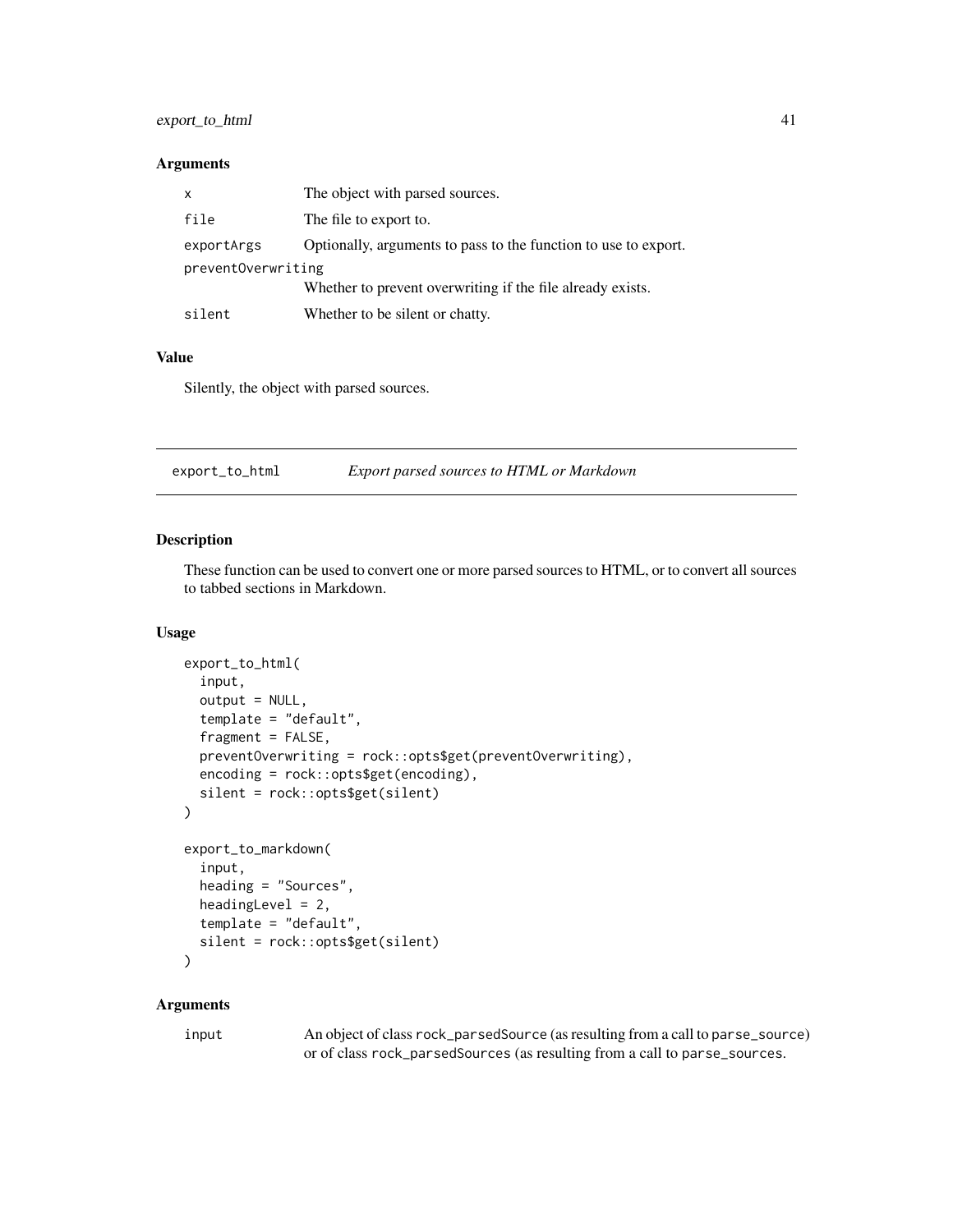| output                | For export_to_html, either NULL to not write any files, or, if input is a single<br>rock_parsedSource, the filename to write to, and if input is a rock_parsedSources<br>object, the path to write to. This path will be created with a warning if it does<br>not exist. |
|-----------------------|--------------------------------------------------------------------------------------------------------------------------------------------------------------------------------------------------------------------------------------------------------------------------|
| template              | The template to load; either the name of one of the ROCK templates (currently,<br>only 'default' is available), or the path and filename of a CSS file.                                                                                                                  |
| fragment              | Whether to include the CSS and HTML tags (FALSE) or just return the frag-<br>ment(s) with the source(s) (TRUE).                                                                                                                                                          |
| preventOverwriting    |                                                                                                                                                                                                                                                                          |
|                       | For export_to_html, whether to prevent overwriting of output files.                                                                                                                                                                                                      |
| encoding              | For export_to_html, the encoding to use when writing the exported source(s).                                                                                                                                                                                             |
| silent                | Whether to suppress messages.                                                                                                                                                                                                                                            |
| heading, headingLevel |                                                                                                                                                                                                                                                                          |
|                       | For                                                                                                                                                                                                                                                                      |
|                       |                                                                                                                                                                                                                                                                          |

#### Value

A character vector or a list of character vectors.

#### Examples

```
### Get path to example source
examplePath <-
  system.file("extdata", package="rock");
### Parse all example sources in that directory
parsedExamples <- rock::parse_sources(examplePath);
### Export results to a temporary directory
tmpDir <- tempdir(check = TRUE);
prettySources <-
  export_to_html(input = parsedExamples,
                 output = tmpDir;
### Show first one
print(prettySources[[1]]);
```
extract\_codings\_by\_coderId *Extract the codings by each coder using the coderId*

## Description

Extract the codings by each coder using the coderId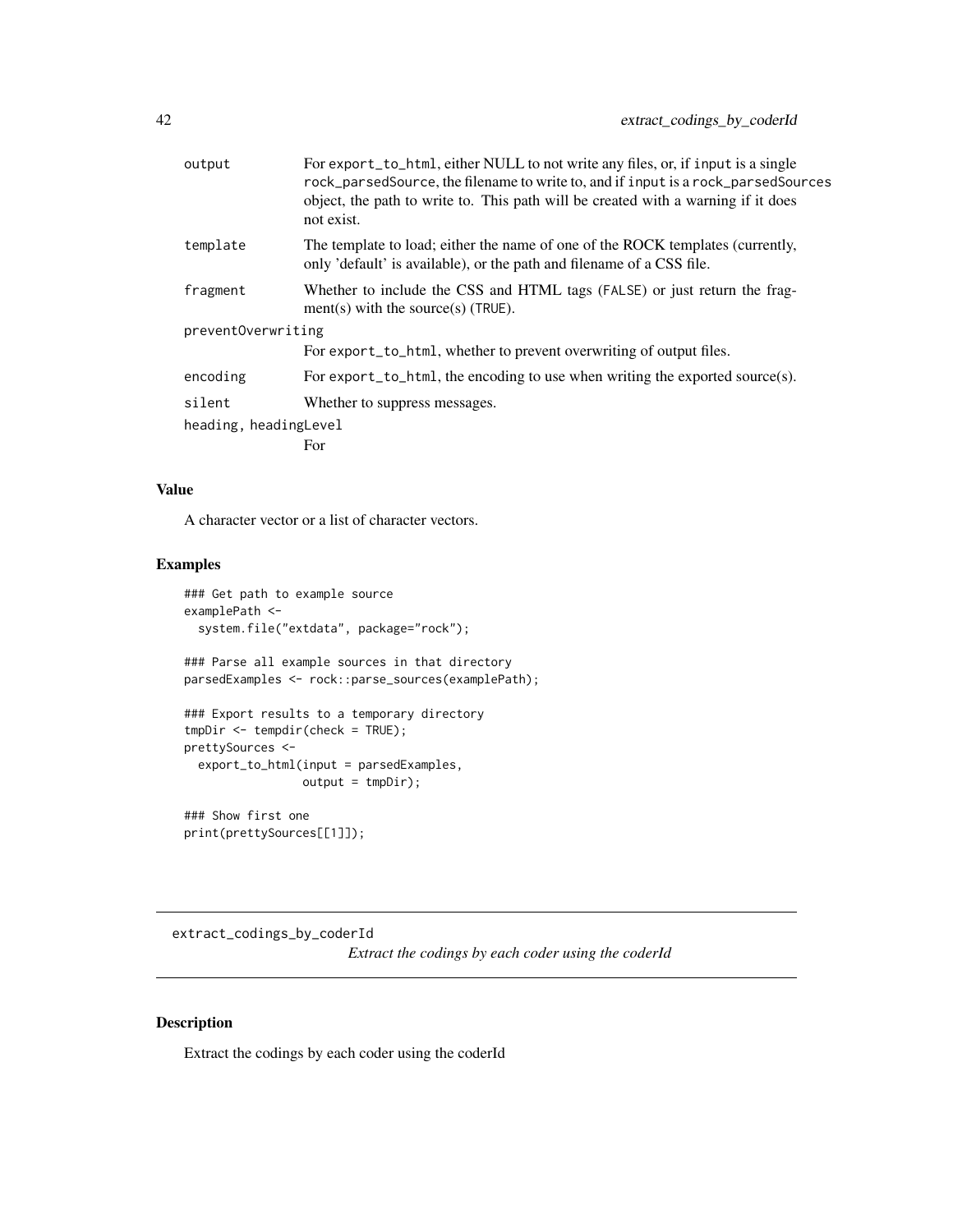## Usage

```
extract_codings_by_coderId(
  input,
  recursive = TRUE,
  filenameRegex = ".*",
  postponeDeductiveTreeBuilding = TRUE,
  ignoreOddDelimiters = FALSE,
  encoding = rock::opts$get(encoding),
  silent = rock::opts$get(silent)
)
```
## Arguments

| input                         | The directory with the sources.                                          |
|-------------------------------|--------------------------------------------------------------------------|
| recursive                     | Whether to also process subdirectories.                                  |
| filenameRegex                 | Only files matching this regular expression will be processed.           |
| postponeDeductiveTreeBuilding |                                                                          |
|                               | Whether to build deductive code trees, or only store YAML fragments.     |
| ignoreOddDelimiters           |                                                                          |
|                               | Whether to throw an error when encountering an odd number of YAML delim- |
|                               | iters.                                                                   |
| encoding                      | The encoding of the files to read.                                       |
| silent                        | Whether to be chatty or silent.                                          |

#### Value

An object with the read sources.

form\_to\_rmd\_template *Convert a (pre)registration form to an R Markdown template*

#### Description

This function creates an R Markdown template from a preregr (pre)registrations form specification. Pass it the URL to a Google Sheet holding the (pre)registration form specification (in preregr format), see the ["Creating a form from a spreadsheet"](https://r-packages.gitlab.io/preregr/articles/creating_form_from_spreadsheet.html) vignette), the path to a file with a spreadsheet holding such a specification, or a loaded or imported preregr (pre)registration form.

```
form_to_rmd_template(
 x,
 file = NULL,
  title = NULL,
  author = NULL,
```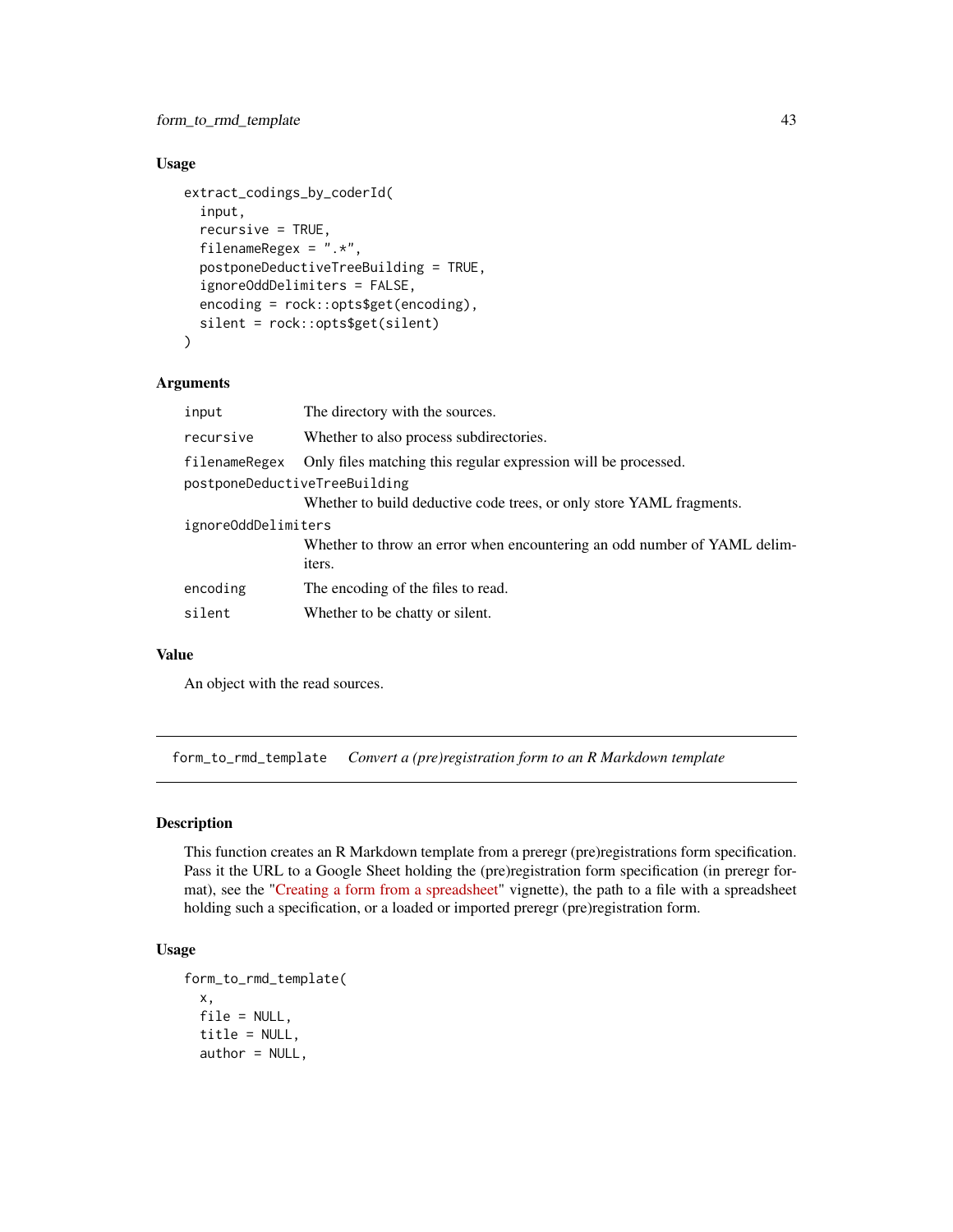```
date = "`r format(Sys.time(), \"%H:%M:%S on %Y-%m-%d %Z (UTC%z)\")`",
output = "html_document",
yam1 = list(title = title, author = author, date = date, output = output),includeYAML = TRUE,
chunkOpts = "echo=FALSE, results='hide'",
justify = FALSE,
headingLevel = 1,
showSpecification = FALSE,
preventOverwriting = rock::opts$get("preventOverwriting"),
silent = rock::opts$get("silent")
```
## Arguments

 $\mathcal{L}$ 

| x                  | The (pre) registration form (as produced by a call to preregr:: form_create()<br>or preregr::import_from_html()) or initialized preregr object (as produced<br>by a call to preregr:: prereg_initialize() or preregr:: import_from_html());<br>or, for the printing method, the R Markdown template produced by a call to<br>preregr::form_to_rmd_template(). |
|--------------------|---------------------------------------------------------------------------------------------------------------------------------------------------------------------------------------------------------------------------------------------------------------------------------------------------------------------------------------------------------------|
| file               | Optionally, a file to save the html to.                                                                                                                                                                                                                                                                                                                       |
| title              | The title to specify in the template's YAML front matter.                                                                                                                                                                                                                                                                                                     |
| author             | The author to specify in the template's YAML front matter.                                                                                                                                                                                                                                                                                                    |
| date               | The date to specify in the template's YAML front matter.                                                                                                                                                                                                                                                                                                      |
| output             | The output format to specify in the template's YAML front matter.                                                                                                                                                                                                                                                                                             |
| yaml               | It is also possible to specify the YAML front matter directly using this argument.<br>If used, it overrides anything specified in title, author, date and output.                                                                                                                                                                                             |
| includeYAML        | Whether to include the YAML front matter or omit it.                                                                                                                                                                                                                                                                                                          |
| chunk0pts          | The chunk options to set for the chunks in the template.                                                                                                                                                                                                                                                                                                      |
| justify            | Whether to use $prereg: prereg\_specific()$ as function for specifying the<br>(pre)registration content (if FALSE), or preregr:: prereg_justify() (if TRUE).                                                                                                                                                                                                  |
| headingLevel       | The level of the top-most heading to use (the title of the (pre)registration form).                                                                                                                                                                                                                                                                           |
| showSpecification  |                                                                                                                                                                                                                                                                                                                                                               |
|                    | Whether to show the specification in the Rmd output. When FALSE, the preregr<br>option silent is set to TRUE at the start of the Rmd template; otherwise, it is set<br>to FALSE.                                                                                                                                                                              |
| preventOverwriting |                                                                                                                                                                                                                                                                                                                                                               |
|                    | Set to FALSE to override overwrite prevention.                                                                                                                                                                                                                                                                                                                |
| silent             | Whether to be silent or chatty.                                                                                                                                                                                                                                                                                                                               |

#### Value

x, invisibly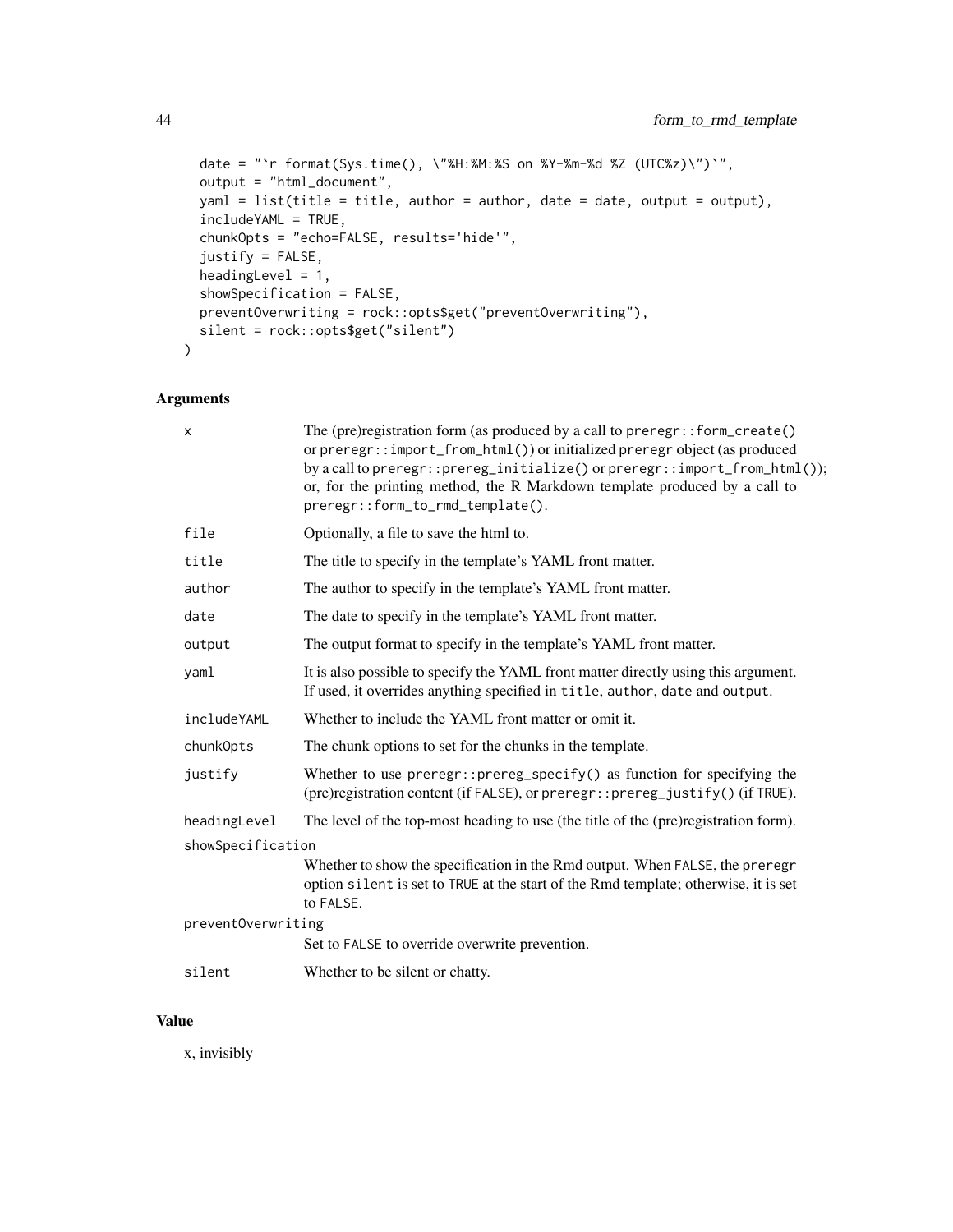## generate\_uids 45

#### Examples

```
preregr::form_create(
  title = "Example form",
  version = "0.1.0") |>
  preregr::form_to_rmd_template();
```
generate\_uids *Generate utterance identifiers (UIDs)*

#### Description

This function generates utterance identifiers.

#### Usage

generate\_uids(x, origin = Sys.time())

#### Arguments

x The number of identifiers te generate.

origin The origin to use when generating the actual identifiers. These identifiers are the present UNIX timestamp (i.e. the number of seconds elapsed since the UNIX epoch, the first of january 1970), accurate to two decimal places (i.e. to centiseconds), converted to the base 30 system using [numericToBase30\(\)](#page-4-0). By default, the present time is used as origin, one one centisecond is added for every identifiers to generate. origin can be set to other values to work with different origins (of course, don't use this unless you understand very well what you're doing!).

## Value

A vector of UIDs.

## Examples

generate\_uids(5);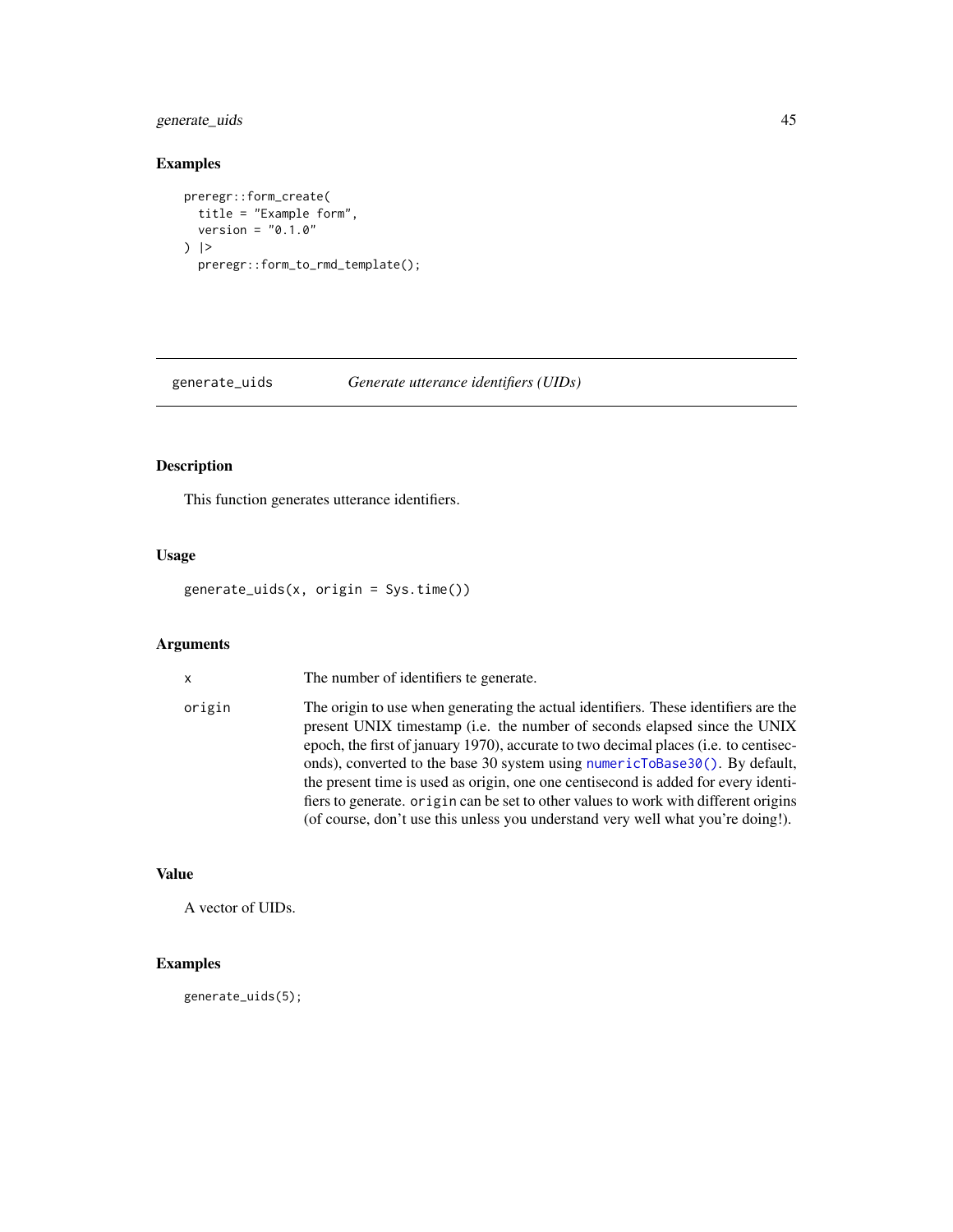## Description

This function contains the general set of actions that are always used when recoding a source (e.g. check the input, document the justification, etc). Users should normally never call this function.

#### Usage

```
generic_recoding(
  input,
  codes,
  func,
  filenameRegex = ".*",
  filter = TRUE,output = NULL,
  outputPrefix = ",
  outputSuffix = "_recoded",
  decisionLabel = NULL,
  justification = NULL,
  justificationFile = NULL,
  preventOverwriting = rock::opts$get("preventOverwriting"),
  encoding = rock::opts$get("encoding"),
  silent = rock::opts$get("silent"),
  ...
\mathcal{L}
```
# Arguments

| input                      | One of 1) a character string specifying the path to a file with a source; 2) an ob-<br>ject with a loaded source as produced by a call to $load\_source$ (); 3) a character<br>string specifying the path to a directory containing one or more sources; 4) or an<br>object with a list of loaded sources as produced by a call to load_sources(). |
|----------------------------|----------------------------------------------------------------------------------------------------------------------------------------------------------------------------------------------------------------------------------------------------------------------------------------------------------------------------------------------------|
| codes                      | The codes to process                                                                                                                                                                                                                                                                                                                               |
| func                       | The function to apply.                                                                                                                                                                                                                                                                                                                             |
| filenameRegex              | Only process files matching this regular expression.                                                                                                                                                                                                                                                                                               |
| filter                     | Optionally, a filter to apply to specify a subset of the source $(s)$ to process (see<br>get_source_filter()).                                                                                                                                                                                                                                     |
| output                     | If specified, the coded source will be written here.                                                                                                                                                                                                                                                                                               |
| outputPrefix, outputSuffix |                                                                                                                                                                                                                                                                                                                                                    |
|                            | The prefix and suffix to add to the filenames when writing the processed files to<br>disk, in case multiple sources are passed as input.                                                                                                                                                                                                           |
| decisionLabel              | A description of the (recoding) decision that was taken.                                                                                                                                                                                                                                                                                           |
| justification              | The justification for this action.                                                                                                                                                                                                                                                                                                                 |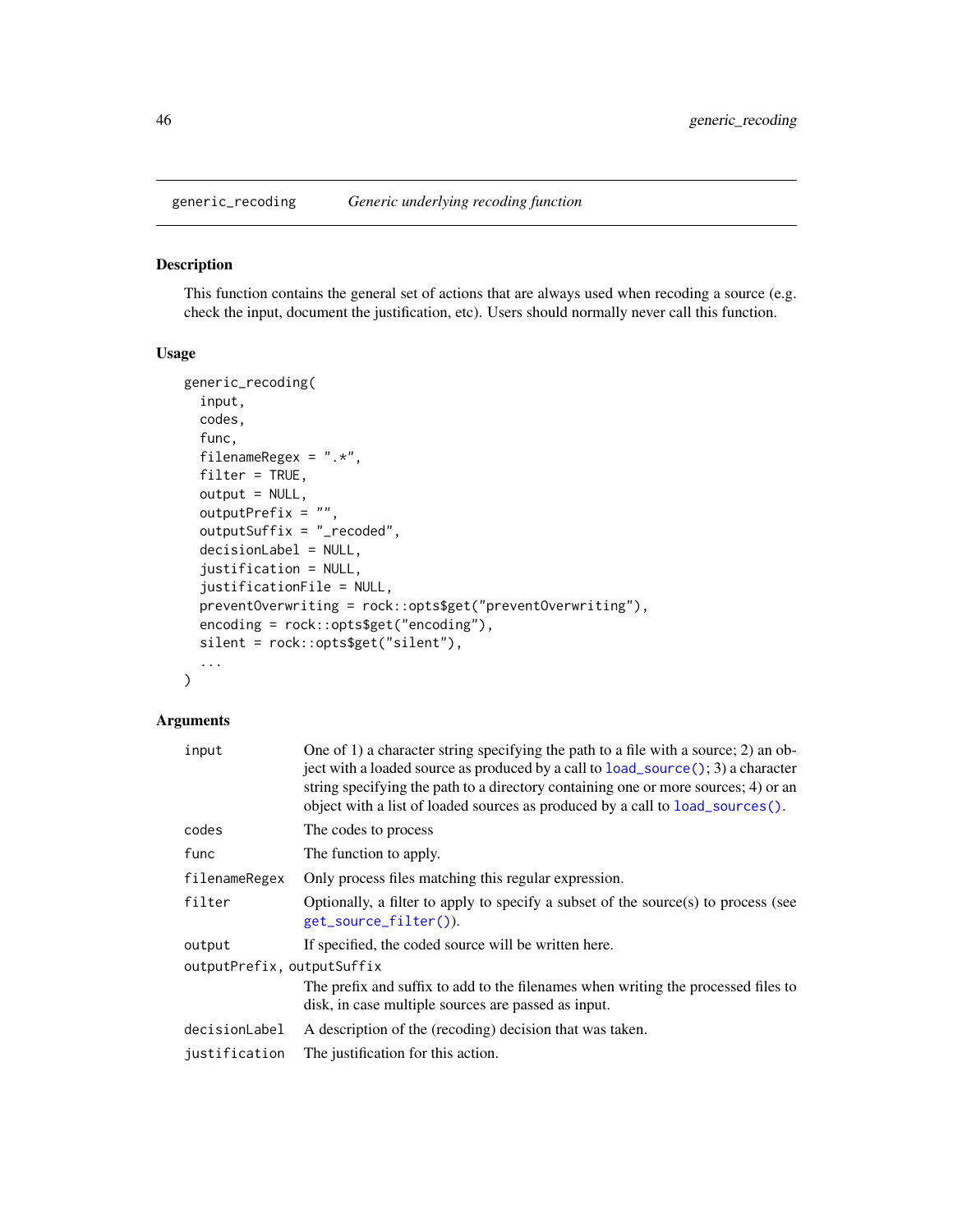| justificationFile  |                                                                                                                                                                                                                                         |
|--------------------|-----------------------------------------------------------------------------------------------------------------------------------------------------------------------------------------------------------------------------------------|
|                    | If specified, the justification is appended to this file. If not, it is saved to the<br>justifier::workspace(). This can then be saved or displayed at the end of<br>the R Markdown file or R script using justifier::save_workspace(). |
| preventOverwriting | Whether to prevent overwriting existing files when writing the files to output.                                                                                                                                                         |
|                    |                                                                                                                                                                                                                                         |
| encoding           | The encoding to use.                                                                                                                                                                                                                    |
| silent             | Whether to be chatty or quiet.                                                                                                                                                                                                          |
| .                  | Other arguments to pass to fnc.                                                                                                                                                                                                         |

## Value

Invisibly, the recoded source(s) or source(s) object.

get\_childCodeIds *Get the code identifiers of the children of a code with a given identifier*

# Description

Get the code identifiers of the children of a code with a given identifier

#### Usage

get\_childCodeIds(x, parentCodeId, returnNodes = FALSE)

# Arguments

|              | The parsed sources object                                            |
|--------------|----------------------------------------------------------------------|
| parentCodeId | The code identifier of the parent code                               |
| returnNodes  | Set to TRUE to return a list of nodes, not just the code identifiers |

# Value

A character vector with code identifiers (or a list of nodes)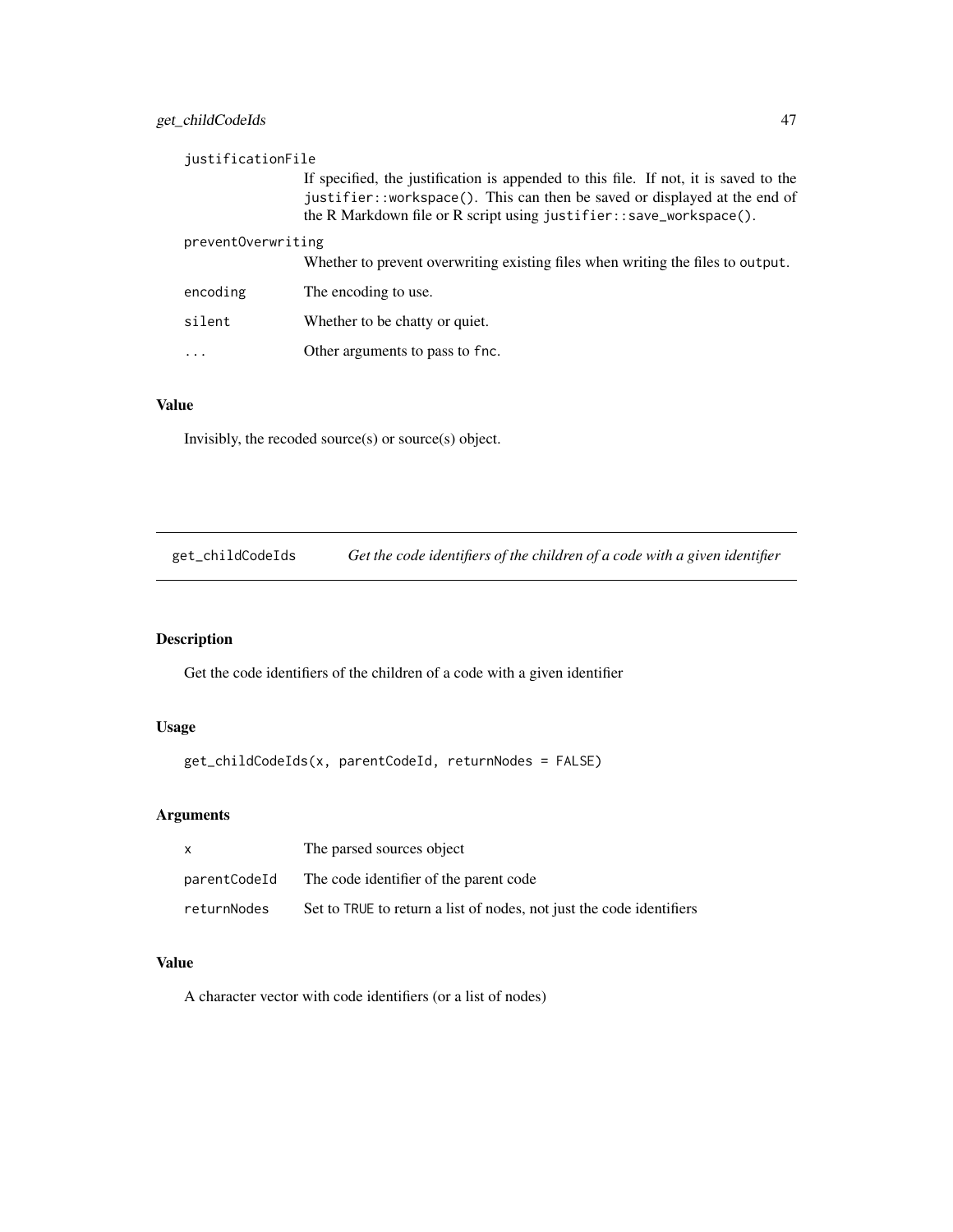<span id="page-47-0"></span>get\_source\_filter *Create a filter to select utterances in a source*

## Description

This function takes a character vector with regular expressions, a numeric vector with numeric indices, or a logical vector that is either as long as the source or has length 1; and then always returns a logical vector of the same length as the source.

## Usage

```
get_source_filter(
  source,
  filter,
  ignore.case = TRUE,
  invert = FALSE,per1 = TRUE,...
)
```
## Arguments

| source      | The source to produce the filter for.                                                                                                                                                        |
|-------------|----------------------------------------------------------------------------------------------------------------------------------------------------------------------------------------------|
| filter      | THe filtering criterion: a character vector with regular expressions, a numeric<br>vector with numeric indices, or a logical vector that is either as long as the source<br>or has length 1. |
| ignore.case | Whether to apply the regular expression case sensitively or not (see base: : $graph()$ ).                                                                                                    |
| invert      | Whether to invert the result or not (i.e. whether the filter specifies what you want<br>to select (invert=FALSE) or what you don't want to select (invert=TRUE)).                            |
| perl        | Whether the regular expression (if filter is a character vector) is a perl regular<br>expression or not (see base: : $graph()$ ).                                                            |
| $\cdots$    | Any additional arguments are passed on to base: : grep1().                                                                                                                                   |

# Value

A logical vector of the same length as the source.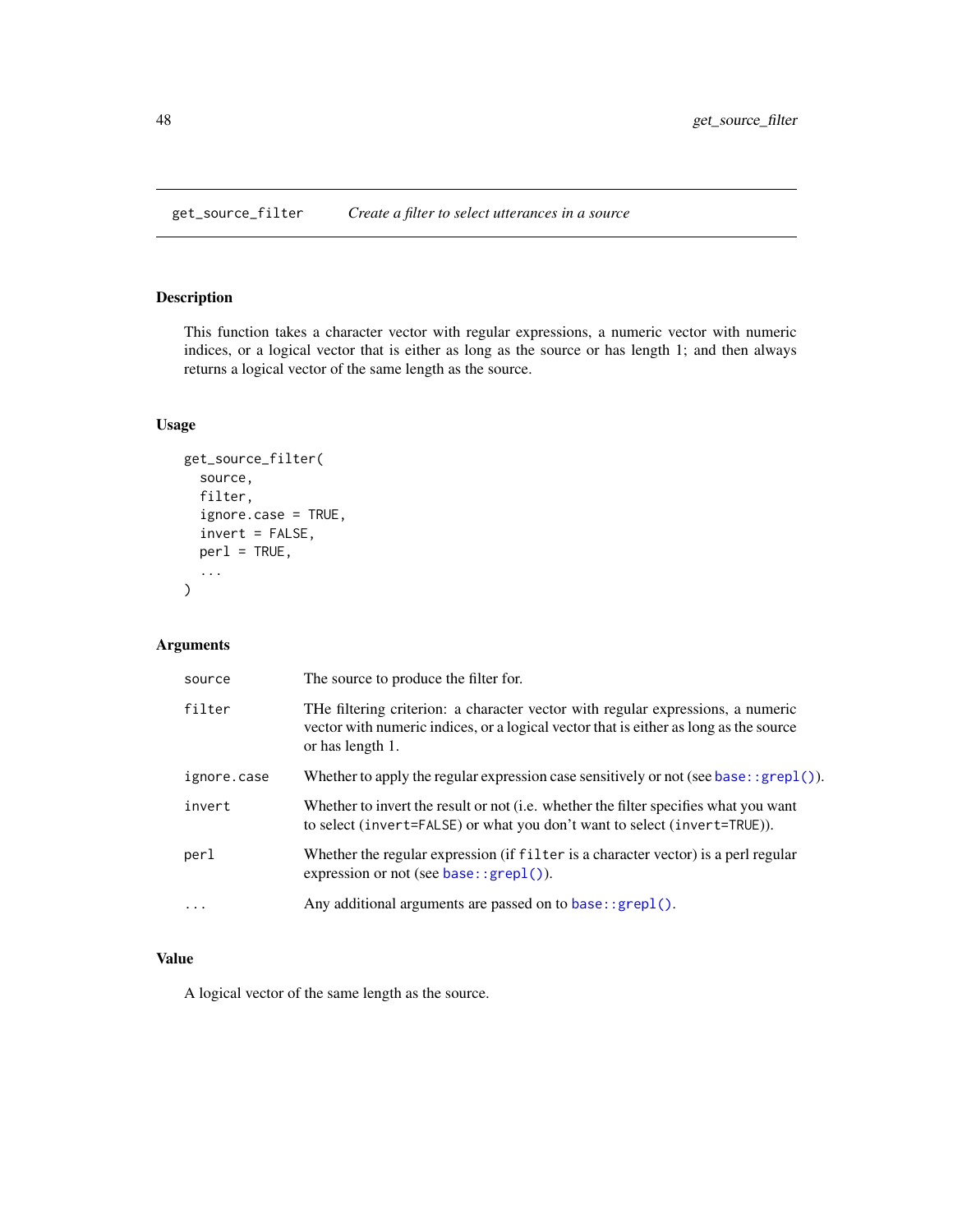heading *Print a heading*

## Description

This is just a convenience function to print a markdown or HTML heading at a given 'depth'.

#### Usage

```
heading(
  ...,
 headingLevel = rock::opts$get("defaultHeadingLevel"),
 output = "markdown",
 cat = TRUE)
```
# Arguments

| $\cdots$     | The heading text: pasted together with no separator.                                                  |
|--------------|-------------------------------------------------------------------------------------------------------|
| headingLevel | The level of the heading; the default can be set with e.g. $rock::opts$set (defaultHeadingLevel=1)$ . |
| output       | Whether to output to HTML ("html") or markdown (anything else).                                       |
| cat          | Whether to cat (print) the heading or just invisibly return it.                                       |

## Value

The heading, invisibly.

#### Examples

```
heading("Hello ", "World", headingLevel=5);
### This produces: "\n\n##### Hello World\n\n"
```
heatmap *Generic convenience function to create a heatmap*

## Description

Generic convenience function to create a heatmap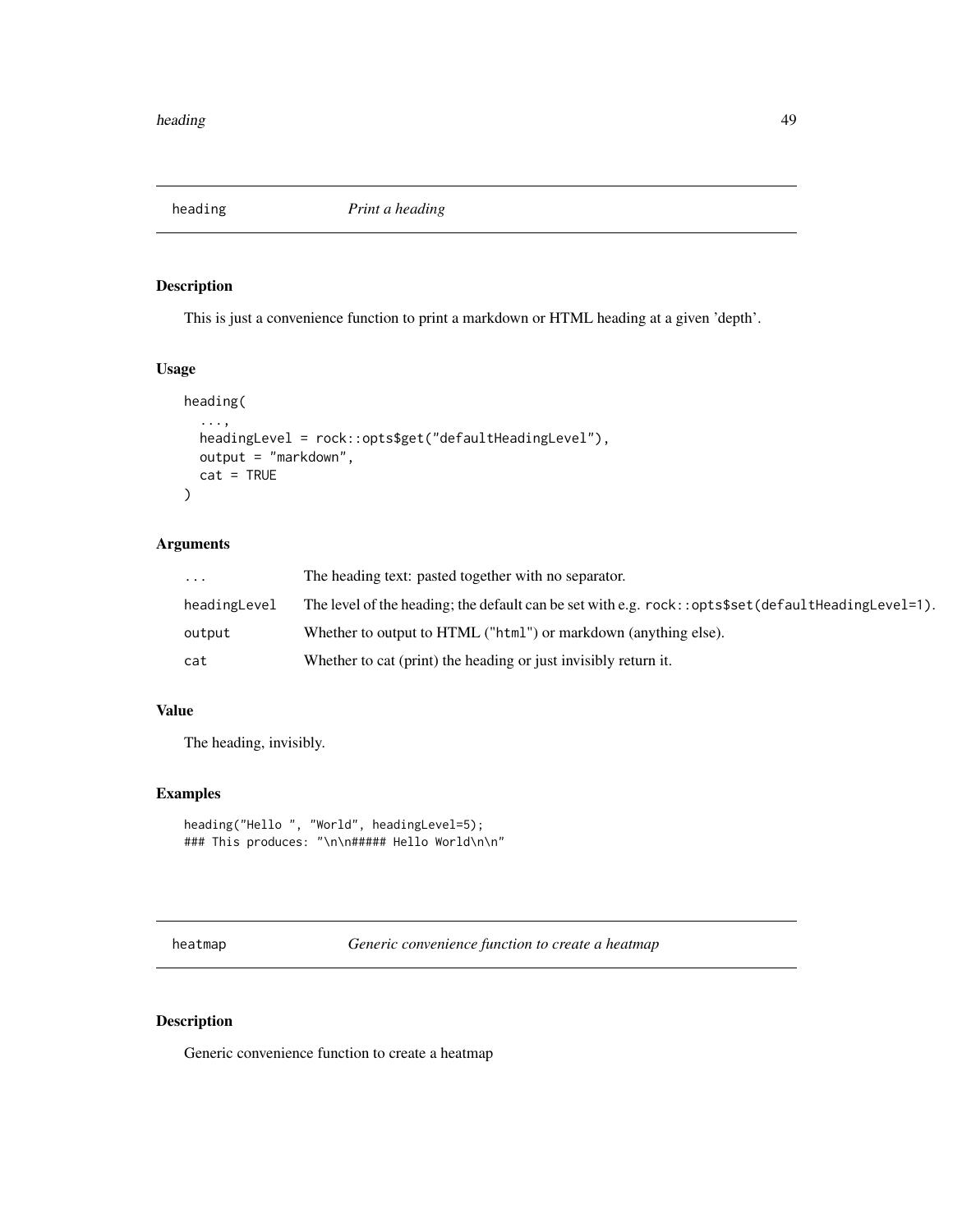#### Usage

```
heatmap(
  data,
  x,
 y,
  fill,
  xLab = x,
 yLab = y,
 fillLab = fill,
 plotTitle = "Heatmap",
 fillScale = ggplot2::scale_fill_viridis_c(),
  theme = ggplot2::theme_minimal()
\mathcal{L}
```
## Arguments

| data                | A data frame                                                                                             |
|---------------------|----------------------------------------------------------------------------------------------------------|
| x, y, fill          | The variables (columns) in data to use for the x axis, y axis, and fill of the<br>heatmap, respectively. |
| xLab, yLab, fillLab |                                                                                                          |
|                     | The labels to use for the x axis, y axis, and fill, respectively                                         |
| plotTitle           | The plot title.                                                                                          |
| fillScale           | The fill scale.                                                                                          |
| theme               | The theme.                                                                                               |

# Value

The heatmap, as a ggplot2 object.

#### Examples

```
rock::heatmap(mtcars, 'am', 'cyl', 'mpg');
```
inspect\_coded\_sources *Read sources from a directory, parse them, and show coded fragments and code tree*

# Description

This function combines successive calls to [parse\\_sources\(\)](#page-60-0), [collect\\_coded\\_fragments\(\)](#page-23-0) and [show\\_inductive\\_code\\_tree\(\)](#page-87-0).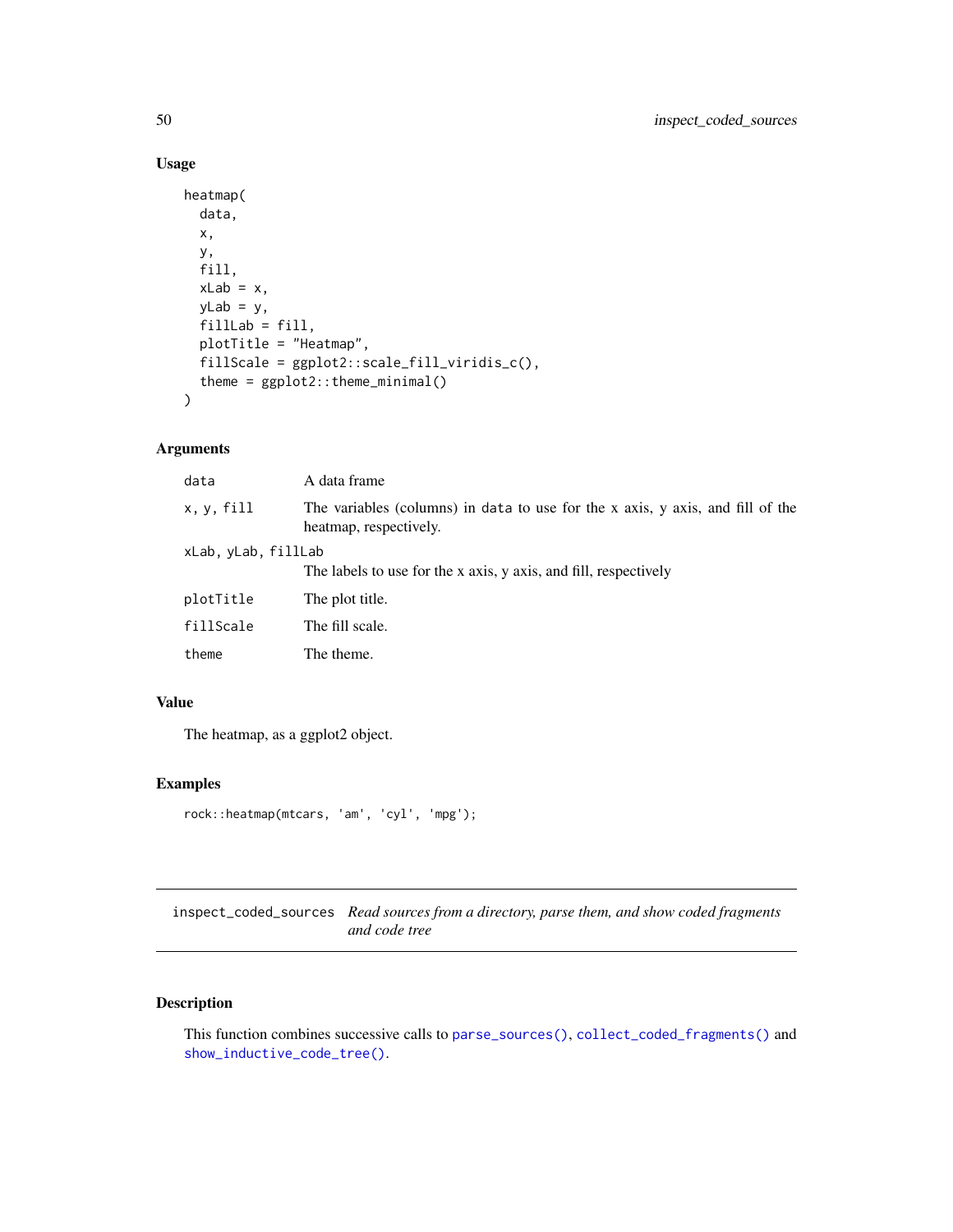## load\_source 51

#### Usage

```
inspect_coded_sources(
 path,
 parse_args = list(extension = "rock|dct", regex = NULL, recursive = TRUE,
   ignoreOddDelimiters = FALSE, encoding = rock::opts$get("encoding"), silent =
   rock::opts$get("silent")),
  fragments_args = list(codes = ".*", context = 0),inductive_tree_args = list(codes = ".*", output = "both", headingLevel = 3),
 deductive_tree_args = list()
)
```
#### Arguments

| path                | The path containing the sources to parse and inspect.                                 |
|---------------------|---------------------------------------------------------------------------------------|
| parse_args          | The arguments to pass to parse_sources().                                             |
|                     | $fragments_{args}$ The arguments to pass to collect <sub>coded</sub> $fragments(.)$ . |
| inductive_tree_args | The arguments to pass to show_inductive_code_tree().                                  |
| deductive_tree_args | Not yet implemented.                                                                  |

## Value

The parsedSources object.

#### Examples

```
### Get path to example source
examplePath <-
 system.file("extdata", package="rock");
### Inspect sources
rock::inspect_coded_sources(examplePath);
```

```
load_source Load a source from a file or a string
```
#### <span id="page-50-1"></span>Description

These functions load one or more source(s) from a file or a string and store it in memory for further processing. Note that you'll probably want to clean the sources first, using one of the [clean\\_sources\(\)](#page-10-0) functions, and you'll probably want to add utterance identifiers to each utterance using one of the [prepending\\_uids\(\)](#page-64-0) functions.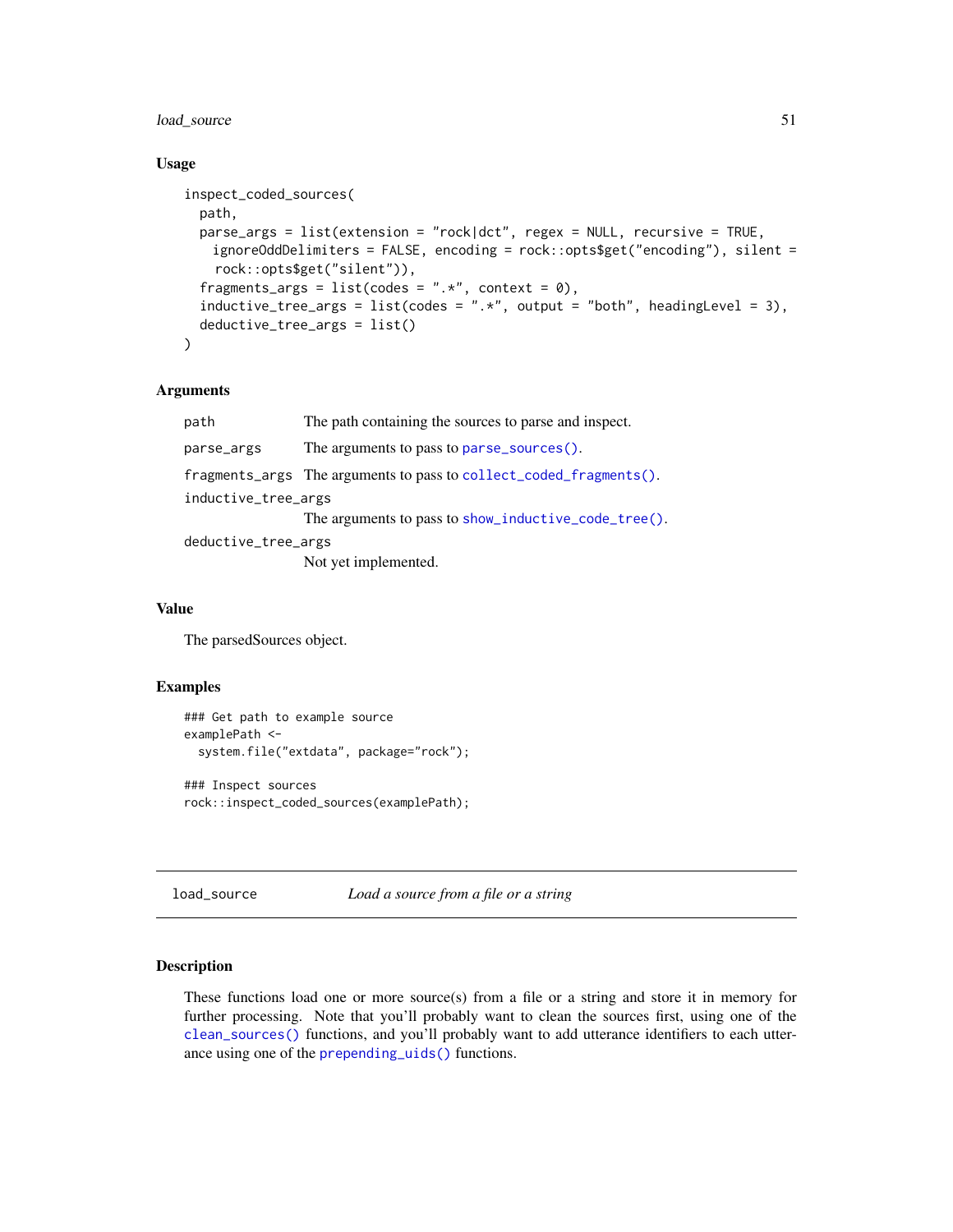## Usage

```
load_source(
  input,
  encoding = rock::opts$get("encoding"),
  silent = rock::opts$get("silent"),
  rlWarn = rock::opts$get(rlWarn),
  diligentWarnings = rock::opts$get("diligentWarnings")
)
load_sources(
  input,
  filenameRegex = ".*",
  ignoreRegex = NULL,
  recursive = TRUE,
  full.names = FALSE,
  encoding = rock::opts$get("encoding"),
  silent = rock::opts$get("silent")
\mathcal{L}
```
# Arguments

| input            | The filename or contents of the source for load_source and the directory con-<br>taining the sources for load_sources. |  |
|------------------|------------------------------------------------------------------------------------------------------------------------|--|
| encoding         | The encoding of the file(s).                                                                                           |  |
| silent           | Whether to be chatty or quiet.                                                                                         |  |
| rlWarn           | Whether to let readLines () warn, e.g. if files do not end with a newline char-<br>acter.                              |  |
| diligentWarnings |                                                                                                                        |  |
|                  | Whether to display very diligent warnings.                                                                             |  |
| filenameRegex    | A regular expression to match against located files; only files matching this reg-<br>ular expression are processed.   |  |
| ignoreRegex      | Regular expression indicating which files to ignore. This is a perl-style regular<br>expression (see base::regex).     |  |
| recursive        | Whether to search all subdirectories (TRUE) as well or not.                                                            |  |
| full.names       | Whether to store source names as filenames only or whether to include paths.                                           |  |

#### Value

Invisibly, an R character vector of classes rock\_source and character.

## Examples

```
### Get path to example source
examplePath <-
  system.file("extdata", package="rock");
### Get a path to one example file
```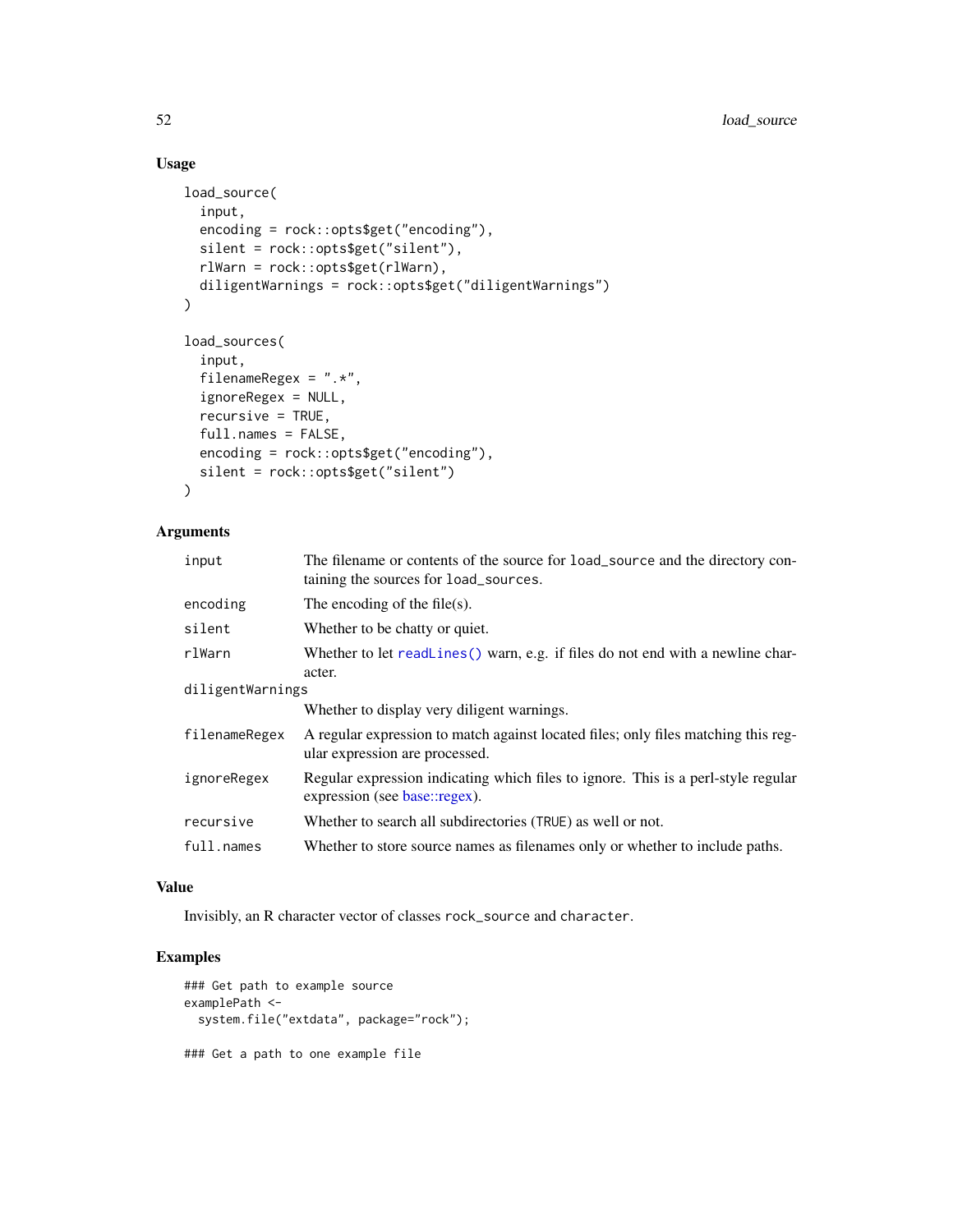mask\_source 53

```
exampleFile <-
 file.path(examplePath, "example-1.rock");
### Parse single example source
loadedSource <- rock::load_source(exampleFile);
```
mask\_source *Masking sources*

#### Description

These functions can be used to mask a set of utterances or one or more sources.

```
mask_source(
  input,
 output = NULL,proportionToMask = 1,
 preventOverwriting = rock::opts$get(preventOverwriting),
  encoding = rock::opts$get(encoding),
  rlWarn = rock::opts$get(rlWarn),
 maskRegex = "[[:alnum:]]",
 maskChar = "X",per1 = TRUE,
  silent = rock::opts$get(silent)
)
mask_sources(
  input,
 output,
 proportionToMask = 1,
 outputPrefix = "",
  outputSuffix = "_masked",
 maskRegex = "[[:alnum:]]",
 maskChar = "X",per1 = TRUE,recursive = TRUE,
  filenameRegex = ".*",
  filenameReplacement = c("_PRIVATE_", "_public_"),
 preventOverwriting = rock::opts$get(preventOverwriting),
 encoding = rock::opts$get(encoding),
  silent = rock::opts$get(silent)
)
mask_utterances(
  input,
```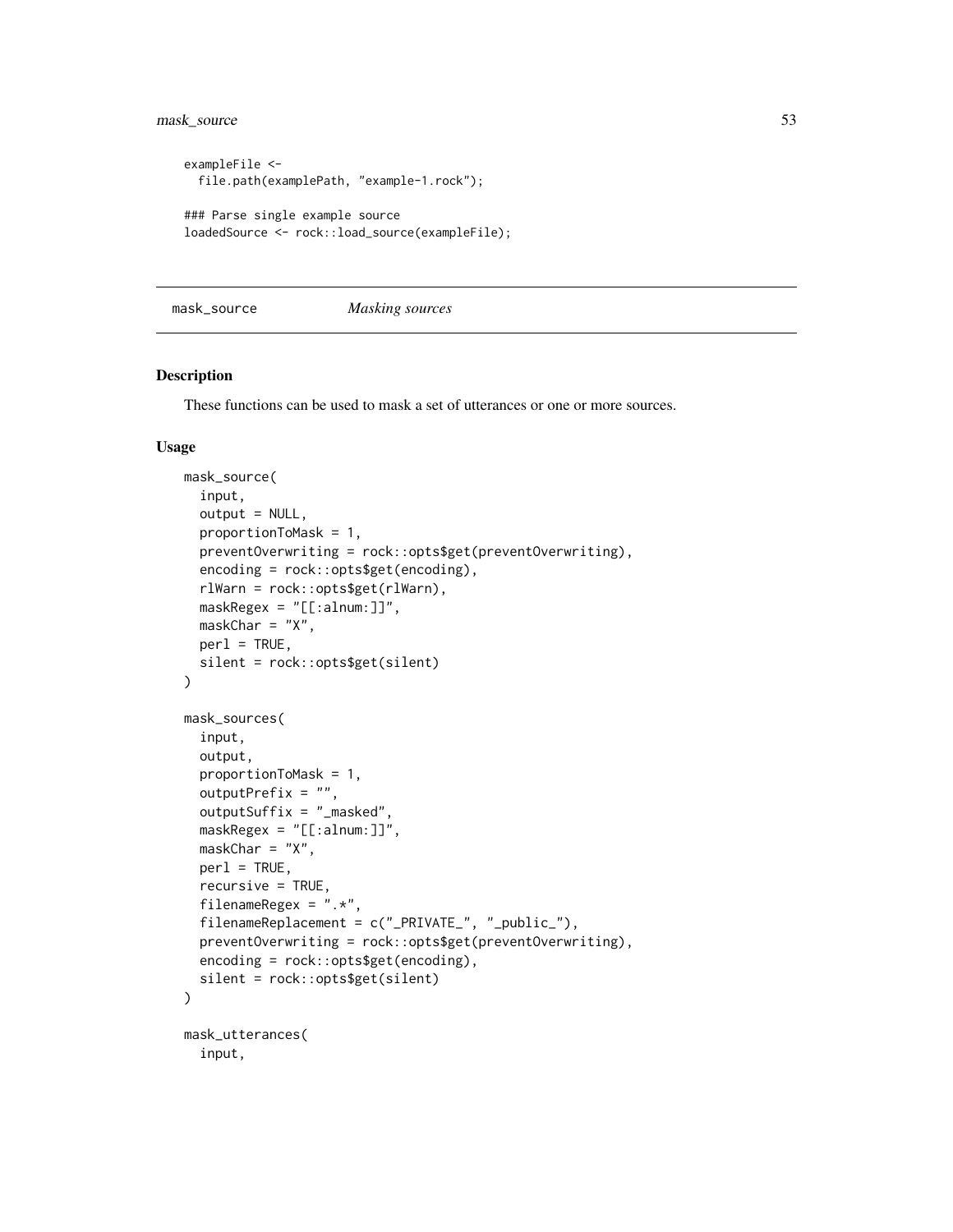```
proportionToMask = 1,
 maskRegex = "[[:alnum:]]",
 maskChar = "X",
  per1 = TRUE\mathcal{L}
```
# Arguments

| input                                | For mask_utterance, a character vector where each element is one utterance;<br>for mask_source, either a character vector containing the text of the relevant<br>source or a path to a file that contains the source text; for mask_sources, a path<br>to a directory that contains the sources to mask.                                                                                                                                                                               |
|--------------------------------------|----------------------------------------------------------------------------------------------------------------------------------------------------------------------------------------------------------------------------------------------------------------------------------------------------------------------------------------------------------------------------------------------------------------------------------------------------------------------------------------|
| output                               | For mask_source, if not NULL, this is the name (and path) of the file in which to<br>save the processed source (if it is NULL, the result will be returned visibly). For<br>mask_sources, output is mandatory and is the path to the directory where to<br>store the processed sources. This path will be created with a warning if it does<br>not exist. An exception is if "same" is specified - in that case, every file will be<br>written to the same directory it was read from. |
| proportionToMask                     |                                                                                                                                                                                                                                                                                                                                                                                                                                                                                        |
|                                      | The proportion of utterances to mask, from $0$ (none) to $1$ (all).                                                                                                                                                                                                                                                                                                                                                                                                                    |
| preventOverwriting                   |                                                                                                                                                                                                                                                                                                                                                                                                                                                                                        |
|                                      | Whether to prevent overwriting of output files.                                                                                                                                                                                                                                                                                                                                                                                                                                        |
| encoding                             | The encoding of the source $(s)$ .                                                                                                                                                                                                                                                                                                                                                                                                                                                     |
| rlWarn                               | Whether to let readLines() warn, e.g. if files do not end with a newline char-<br>acter.                                                                                                                                                                                                                                                                                                                                                                                               |
| maskRegex                            | A regular expresssion (regex) specifying the characters to mask (i.e. replace<br>with the masking character).                                                                                                                                                                                                                                                                                                                                                                          |
| maskChar                             | The character to replace the character to mask with.                                                                                                                                                                                                                                                                                                                                                                                                                                   |
| perl                                 | Whether the regular expression is a perl regex or not.                                                                                                                                                                                                                                                                                                                                                                                                                                 |
| silent<br>outputPrefix, outputSuffix | Whether to suppress the warning about not editing the cleaned source.                                                                                                                                                                                                                                                                                                                                                                                                                  |
|                                      | The prefix and suffix to add to the filenames when writing the processed files to<br>disk.                                                                                                                                                                                                                                                                                                                                                                                             |
| recursive                            | Whether to search all subdirectories (TRUE) as well or not.                                                                                                                                                                                                                                                                                                                                                                                                                            |
| filenameRegex                        | A regular expression to match against located files; only files matching this reg-<br>ular expression are processed.                                                                                                                                                                                                                                                                                                                                                                   |
| filenameReplacement                  |                                                                                                                                                                                                                                                                                                                                                                                                                                                                                        |
|                                      | A character vector with two elements that represent, respectively, the pattern<br>and replacement arguments of the gsub() function. In other words, the first<br>argument specifies a regular expression to search for in every processed file-<br>name, and the second argument specifies a regular expression that replaces any<br>matches with the first argument. Set to NULL to not perform any replacement on<br>the output file name.                                           |

#### Value

A character vector for mask\_utterance and mask\_source, or a list of character vectors, for mask\_sources.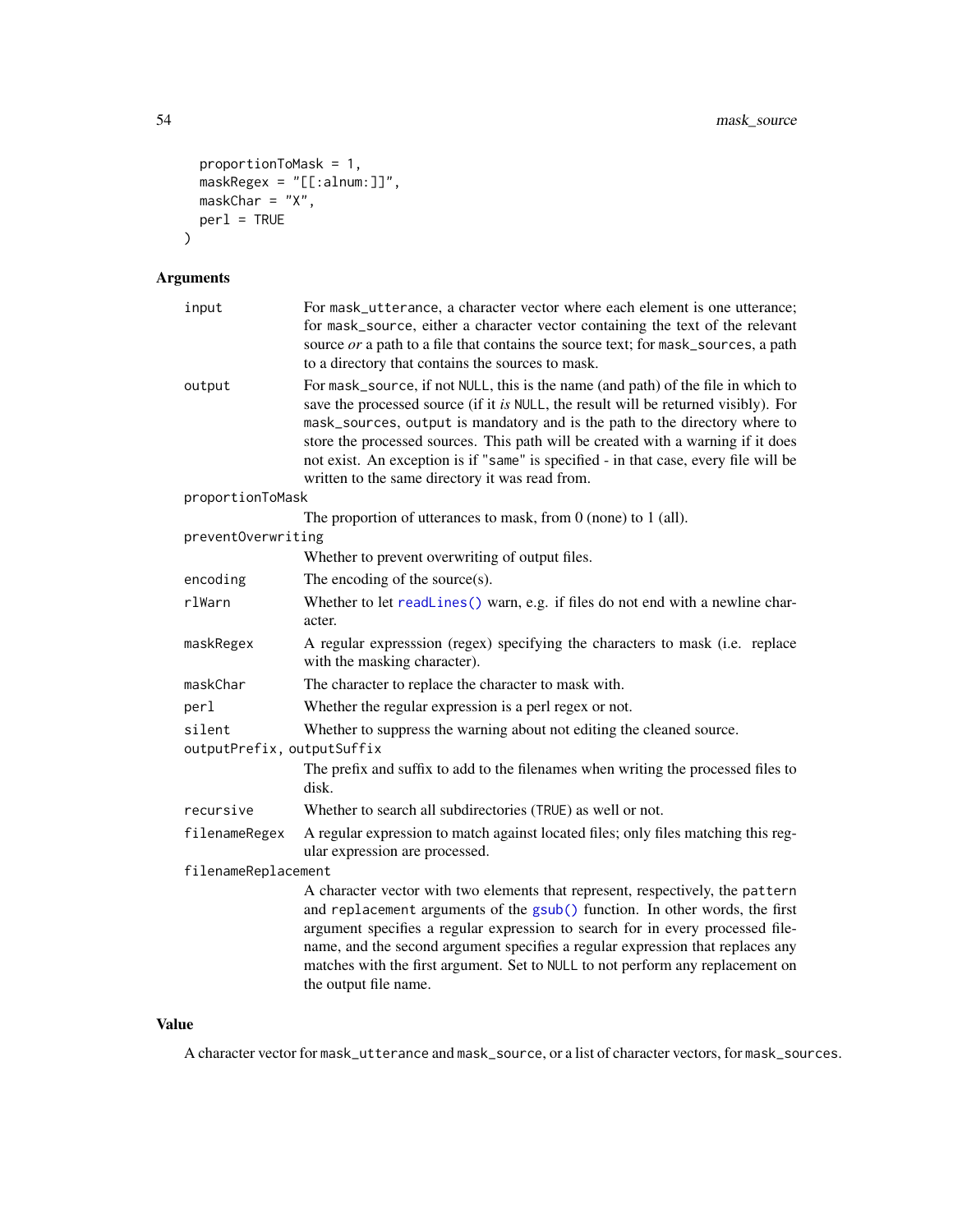## Examples

```
### Mask text but not the codes
rock::mask_utterances(
 paste0(
    "Lorem ipsum dolor sit amet, consectetur adipiscing ",
    "elit. [[expAttitude_expectation_73dnt5z1>earplugsFeelUnpleasant]]"
 )
)
```

```
match_consecutive_delimiters
```
*Match the corresponding indices of (YAML) delimiters in a sequantial list*

#### Description

Match the corresponding indices of (YAML) delimiters in a sequantial list

#### Usage

```
match_consecutive_delimiters(
  x,
 errorOnInvalidX = FALSE,
 errorOnOdd = FALSE,
  onOddIgnoreFirst = FALSE
)
```
## Arguments

x The vector with delimiter indices

```
errorOnInvalidX
```
Whether to return NA (if FALSE) or throw an error (if TRUE) when x is NULL, NA, or has less than 2 elements.

errorOnOdd Whether to throw an error if the number of delimiter indices is odd.

onOddIgnoreFirst

If the number of delimiter indices is odd and no error is thrown, whether to ignore the first (TRUE) or the last (FALSE) delimiter.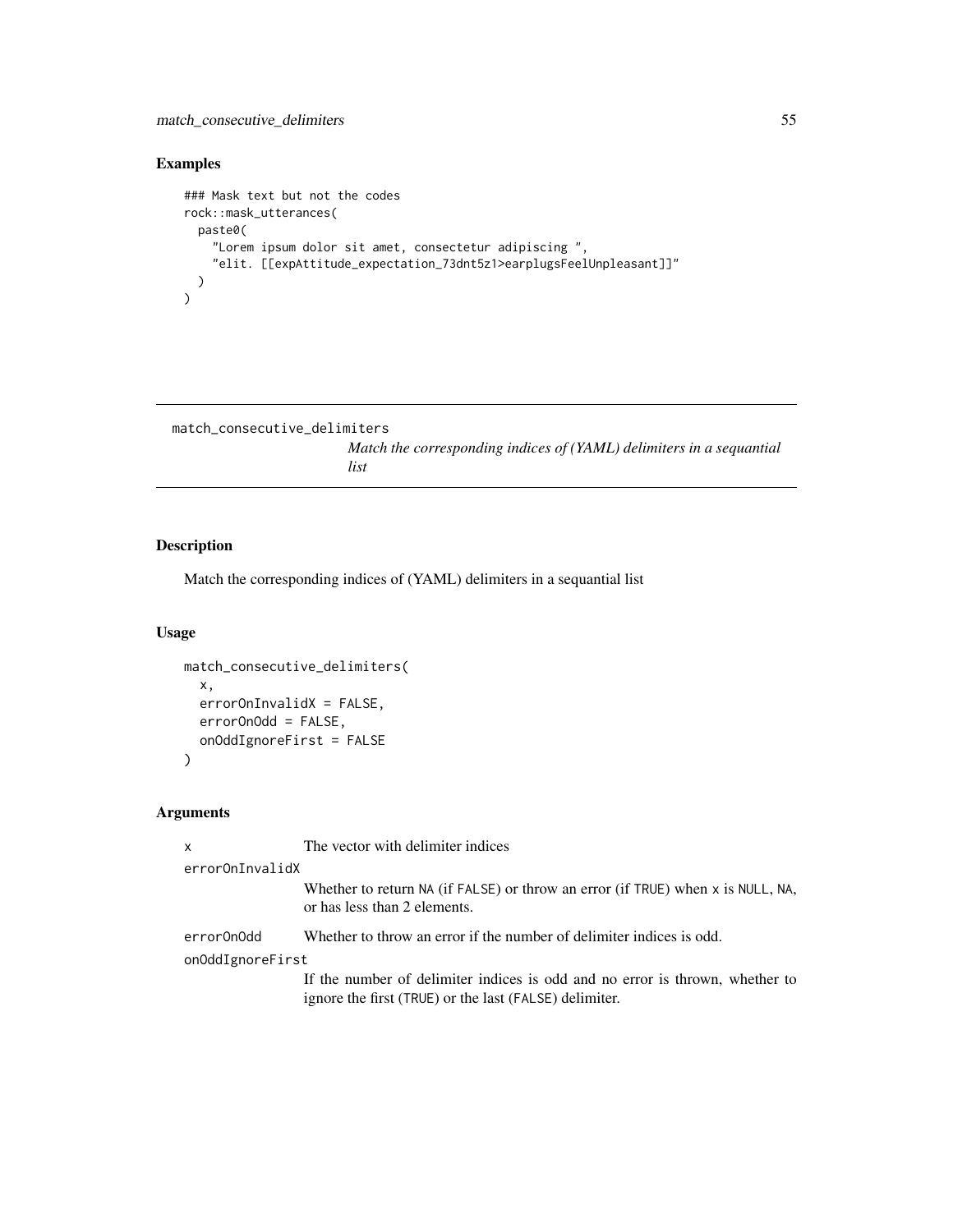## Description

This function takes sets of sources and merges them using the utterance identifiers (UIDs) to match them.

#### Usage

```
merge_sources(
  input,
  output,
  outputPrefix = "",
  outputSuffix = "_merged",
  primarySourcesRegex = ".*",
 primarySourcesIgnoreRegex = outputSuffix,
  primarySourcesPath = input,
  recursive = TRUE,
  primarySourcesRecursive = recursive,
  filenameRegex = ".*",
  postponeDeductiveTreeBuilding = TRUE,
  ignoreOddDelimiters = FALSE,
  preventOverwriting = rock::opts$get(preventOverwriting),
  encoding = rock::opts$get(encoding),
  silent = rock::opts$get(silent),
  inheritSilence = FALSE
)
```
# Arguments

| input                      | The directory containing the input sources.                                                                                                                                                                                                                 |
|----------------------------|-------------------------------------------------------------------------------------------------------------------------------------------------------------------------------------------------------------------------------------------------------------|
| output                     | The path to the directory where to store the merged sources. This path will be<br>created with a warning if it does not exist. An exception is if "same" is specified<br>- in that case, every file will be written to the same directory it was read from. |
| outputPrefix, outputSuffix |                                                                                                                                                                                                                                                             |
|                            | A pre- and/or suffix to add to the filename when writing the merged sources<br>(especially useful when writing them to the same directory).                                                                                                                 |
| primarySourcesRegex        |                                                                                                                                                                                                                                                             |
|                            | A regular expression that specifies how to recognize the primary sources (i.e.<br>the files used as the basis, to which the codes from other sources are added).                                                                                            |
| primarySourcesIgnoreRegex  |                                                                                                                                                                                                                                                             |
|                            | A regular expression that specifies which files to ignore as primary files.                                                                                                                                                                                 |
| primarySourcesPath         |                                                                                                                                                                                                                                                             |
|                            | The path containing the primary sources.                                                                                                                                                                                                                    |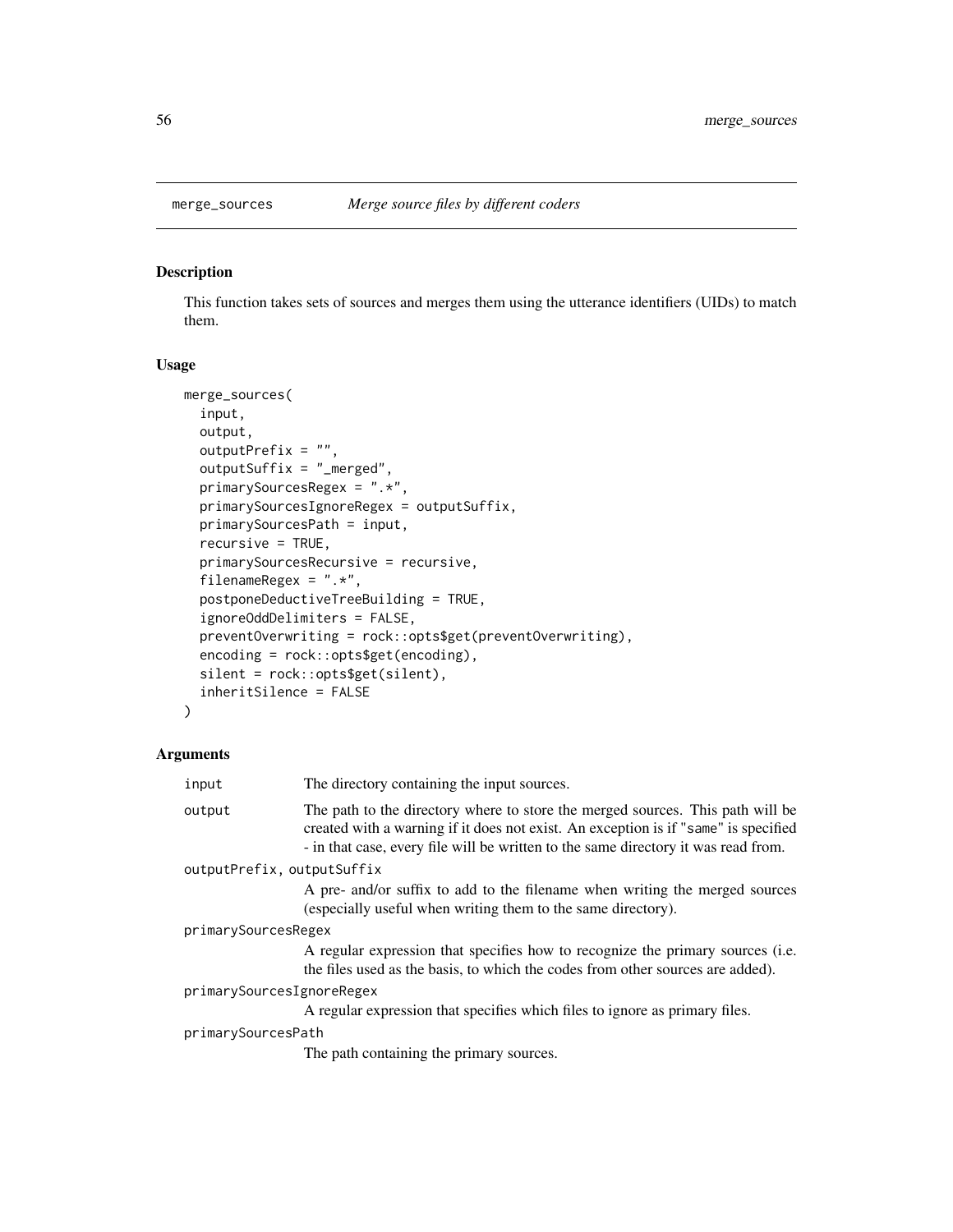| recursive, primarySourcesRecursive |                                                                                                                                                                                                                                                                                                                  |  |
|------------------------------------|------------------------------------------------------------------------------------------------------------------------------------------------------------------------------------------------------------------------------------------------------------------------------------------------------------------|--|
|                                    | Whether to read files from sub-directories (TRUE) or not.                                                                                                                                                                                                                                                        |  |
| filenameRegex                      | Only files matching this regular expression are read.                                                                                                                                                                                                                                                            |  |
| postponeDeductiveTreeBuilding      |                                                                                                                                                                                                                                                                                                                  |  |
|                                    | Whether to imediately try to build the deductive tree(s) based on the information<br>in this file (FALSE) or whether to skip that. Skipping this is useful if the full tree<br>information is distributed over multiple files (in which case you should probably<br>call parse_sources instead of parse_source). |  |
| ignoreOddDelimiters                |                                                                                                                                                                                                                                                                                                                  |  |
|                                    | If an odd number of YAML delimiters is encountered, whether this should result<br>in an error (FALSE) or just be silently ignored (TRUE).                                                                                                                                                                        |  |
| preventOverwriting                 |                                                                                                                                                                                                                                                                                                                  |  |
|                                    | Whether to prevent overwriting existing files or not.                                                                                                                                                                                                                                                            |  |
| encoding                           | The encoding of the file to read (in file).                                                                                                                                                                                                                                                                      |  |
| silent                             | Whether to provide (FALSE) or suppress (TRUE) more detailed progress updates.                                                                                                                                                                                                                                    |  |
|                                    | inherit Silence If not silent, whether to let functions called by merge_sources inherit that set-<br>ting.                                                                                                                                                                                                       |  |

## Value

Invisibly, a list of the parsed, primary, and merged sources.

number\_as\_xl\_date *Convert a number to a date using Excel's system*

# Description

Convert a number to a date using Excel's system

## Usage

```
number_as_xl_date(x)
```
## Arguments

x The number(s)

## Value

The date(s)

## Examples

preregr::number\_as\_xl\_date(44113);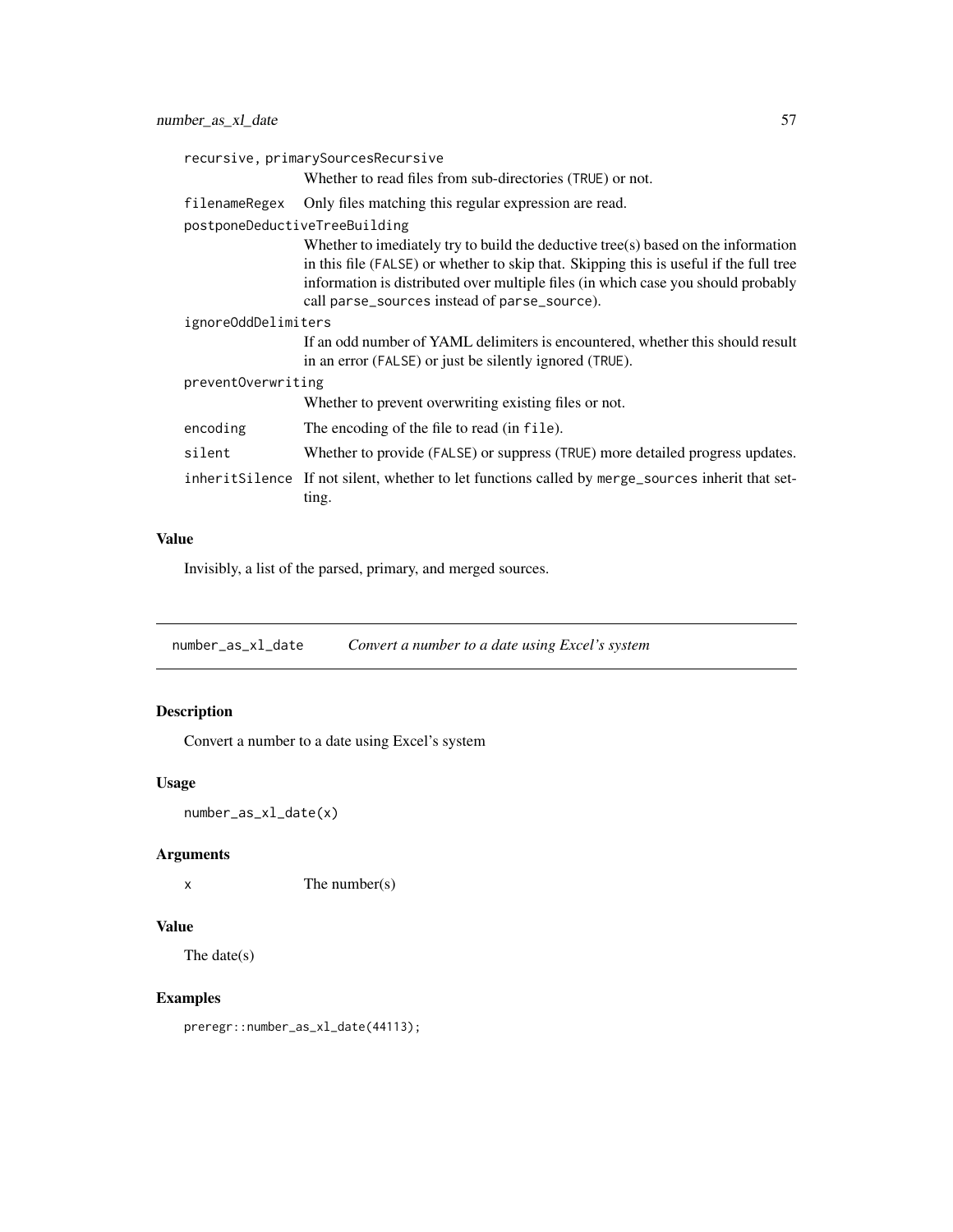#### Description

The rock::opts object contains three functions to set, get, and reset options used by the rock package. Use rock::opts\$set to set options, rock::opts\$get to get options, or rock::opts\$reset to reset specific or all options to their default values.

#### Usage

opts

#### Format

An object of class list of length 4.

#### Details

It is normally not necessary to get or set rock options. The defaults implement the Reproducible Open Coding Kit (ROCK) standard, and deviating from these defaults therefore means the processed sources and codes are not compatible and cannot be processed by other software that implements the ROCK. Still, in some cases this degree of customization might be desirable.

The following arguments can be passed:

- ... For rock::opts\$set, the dots can be used to specify the options to set, in the format option = value, for example, utteranceMarker = "\n". For rock::opts\$reset, a list of options to be reset can be passed.
- option For rock::opts\$set, the name of the option to set.
- **default** For rock:: opts\$get, the default value to return if the option has not been manually specified.

Some of the options that can be set (see rock::opts\$defaults for the full list):

- codeRegexes A named character vector with one or more regular expressions that specify how to extract the codes (that were used to code the sources). These regular expressions *must* each contain one capturing group to capture the codes.
- idRegexes A named character vector with one or more regular expressions that specify how to extract the different types of identifiers. These regular expressions *must* each contain one capturing group to capture the identifiers.
- sectionRegexes A named character vector with one or more regular expressions that specify how to extract the different types of sections.
- autoGenerateIds The names of the idRegexes that, if missing, should receive autogenerated identifiers (which consist of 'autogenerated\_' followed by an incrementing number).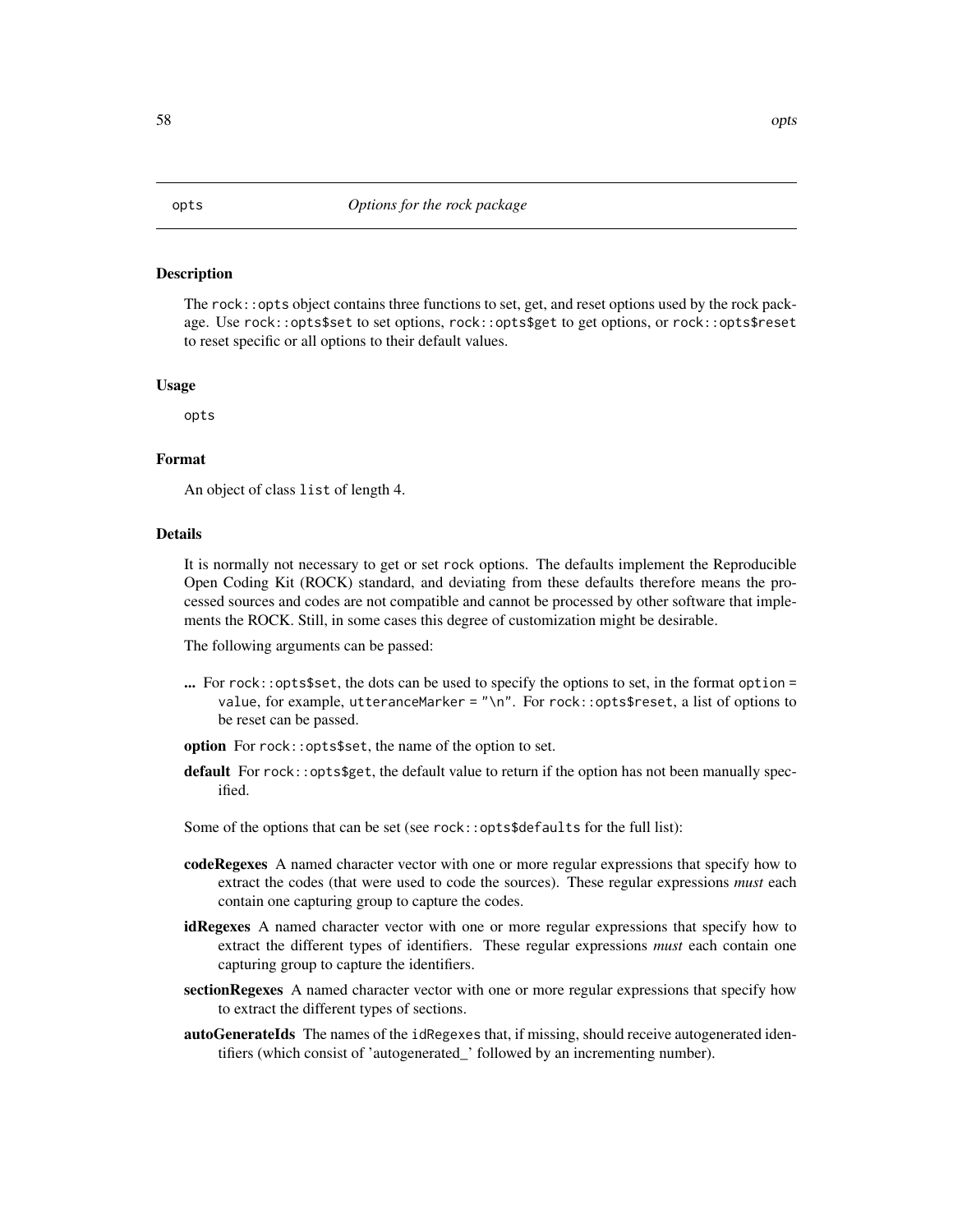- persistentIds The names of the idRegexes for the identifiers which, once attached to an utterance, should be attached to all following utterances as well (until a new identifier with the same name is encountered, after which that identifier will be attached to all following utterances, etc).
- noCodes This regular expression is matched with all codes after they have been extracted using the codeRegexes regular expression (i.e. they're matched against the codes themselves without, for example, the square brackets in the default code regex). Any codes matching this noCodes regular expression will be ignored, i.e., removed from the list of codes.
- inductiveCodingHierarchyMarker For inductive coding, this marker is used to indicate hierarchical relationships between codes. The code at the left hand side of this marker will be considered the parent code of the code on the right hand side. More than two levels can be specified in one code (for example, if the inductiveCodingHierarchyMarker is '>', the code grandparent>child>grandchild would indicate codes at three levels.
- attributeContainers The name of YAML fragments containing case attributes (e.g. metadata, demographic variables, quantitative data about cases, etc).
- codesContainers The name of YAML fragments containing (parts of) deductive coding trees.
- delimiterRegEx The regular expression that is used to extract the YAML fragments.
- codeDelimiters A character vector of two elements specifying the opening and closing delimiters of codes (conform the default ROCK convention, two square brackets). The square brackets will be escaped; other characters will not, but will be used as-is.
- ignoreRegex The regular expression that is used to delete lines before any other processing. This can be used to enable adding comments to sources, which are then ignored during analysis.
- includeBootstrap Whether to include the default bootstrap CSS.
- utteranceMarker How to specify breaks between utterances in the source(s). The ROCK convention is to use a newline  $(\n\ln)$ .
- coderId A regular expression specifying the coder identifier, specified similarly to the codeRegexes.
- **idForOmittedCoderIds** The identifier to use for utterances that do not have a coder id (i.e. utterance that occur in a source that does not specify a coder id, or above the line where a coder id is specified).

#### Examples

```
### Get the default utteranceMarker
rock::opts$get(utteranceMarker);
```
### Set it to a custom version, so that every line starts with a pipe rock::opts\$set(utteranceMarker = "\n|");

### Check that it worked rock::opts\$get(utteranceMarker);

### Reset this option to its default value rock::opts\$reset(utteranceMarker);

### Check that the reset worked, too rock::opts\$get(utteranceMarker);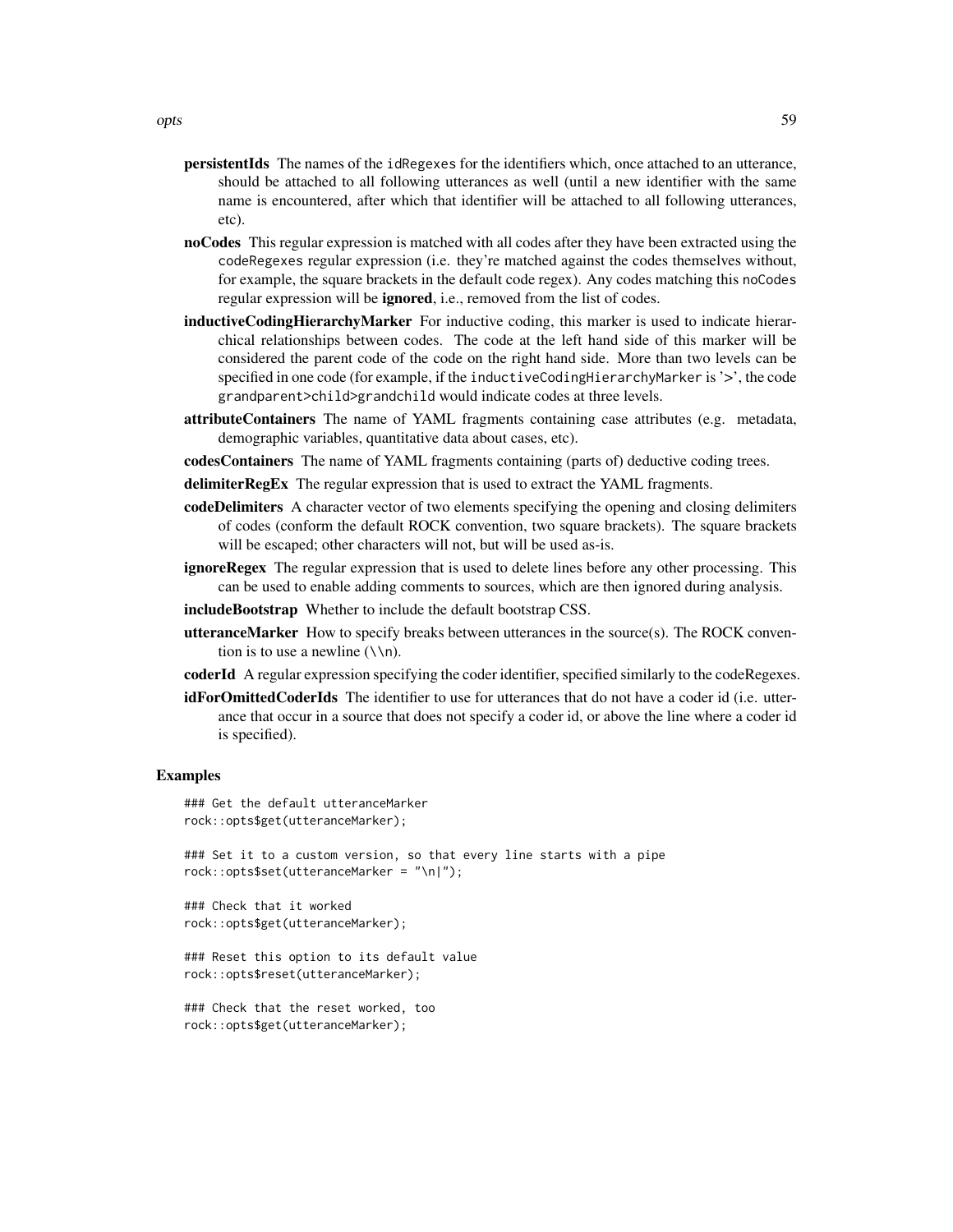parsed\_sources\_to\_ena\_network

*Create an ENA network out of one or more parsed sources*

#### Description

Create an ENA network out of one or more parsed sources

#### Usage

```
parsed_sources_to_ena_network(
  x,
  unitCols,
  conversationCols = "originalSource",
  codes = x$convenience$codingLeaves,
 metadata = x$convenience$attributesVars
)
```
#### Arguments

| $\mathsf{x}$     | The parsed source(s) as provided by $rock: parse\_source$ or $rock: parse\_sources$ .                                                              |
|------------------|----------------------------------------------------------------------------------------------------------------------------------------------------|
| unitCols         | The columns that together define units (e.g. utterances in each source that belong<br>together, for example because they're about the same topic). |
| conversationCols |                                                                                                                                                    |
|                  | The columns that together define conversations (e.g. separate sources, but can<br>be something else, as well).                                     |
| codes            | The codes to include; by default, takes all codes.                                                                                                 |
| metadata         | The columns in the merged source dataframe that contain the metadata. By<br>default, takes all read metadata.                                      |

#### Value

The result of a call to rENA:: ena.plot.network().

## Examples

```
### Get path to example source
examplePath <-
 system.file("extdata", package="rock");
### Parse all example sources in that directory
parsedExamples <- rock::parse_sources(examplePath);
### Add something to indicate which units belong together; normally,
### these would probably be indicated using one of the identifier,
```

```
### for example the stanza identifiers, the sid's
```

```
nChunks <- nrow(parsedExamples$mergedSourceDf) %/% 10;
```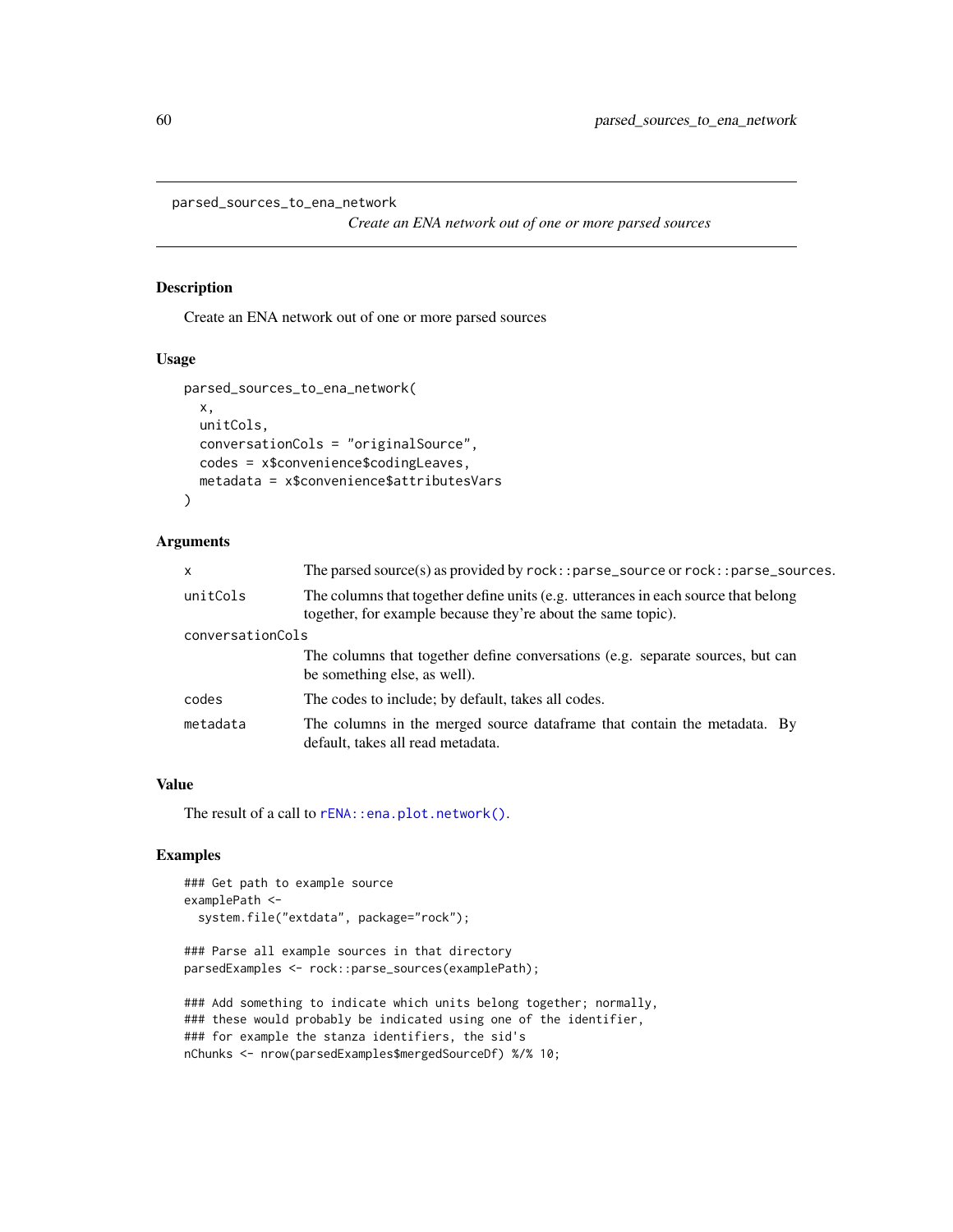```
parsedExamples$mergedSourceDf$units <-
 c(rep(1:nChunks, each=10), rep(max(nChunks), nrow(parsedExamples$mergedSourceDf) - (10*nChunks)));
### Generate ENA plot
enaPlot <-
 rock::parsed_sources_to_ena_network(parsedExamples,
                                      unitCols='units');
### Show the resulting plot
print(enaPlot);
```
parse\_source *Parsing sources*

#### <span id="page-60-0"></span>Description

These function parse one (parse\_source) or more (parse\_sources) sources and the contained identifiers, sections, and codes.

```
parse_source(
  text,
  file,
  utteranceLabelRegexes = NULL,
  ignoreOddDelimiters = FALSE,
  checkClassInstanceIds = rock::opts$get(checkClassInstanceIds),
  postponeDeductiveTreeBuilding = FALSE,
  filesWithYAML = NULL,
  rlWarn = rock::opts$get(rlWarn),
  encoding = rock::opts$get(encoding),
  silent = rock::opts$get(silent)
)
## S3 method for class 'rock_parsedSource'
print(x, prefix = "### ", ...)
parse_sources(
  path,
  extension = "rock|dct",
  regex = NULL,
  recursive = TRUE,
  ignoreOddDelimiters = FALSE,
  checkClassInstanceIds = rock::opts$get(checkClassInstanceIds),
  mergeInductiveTrees = FALSE,
```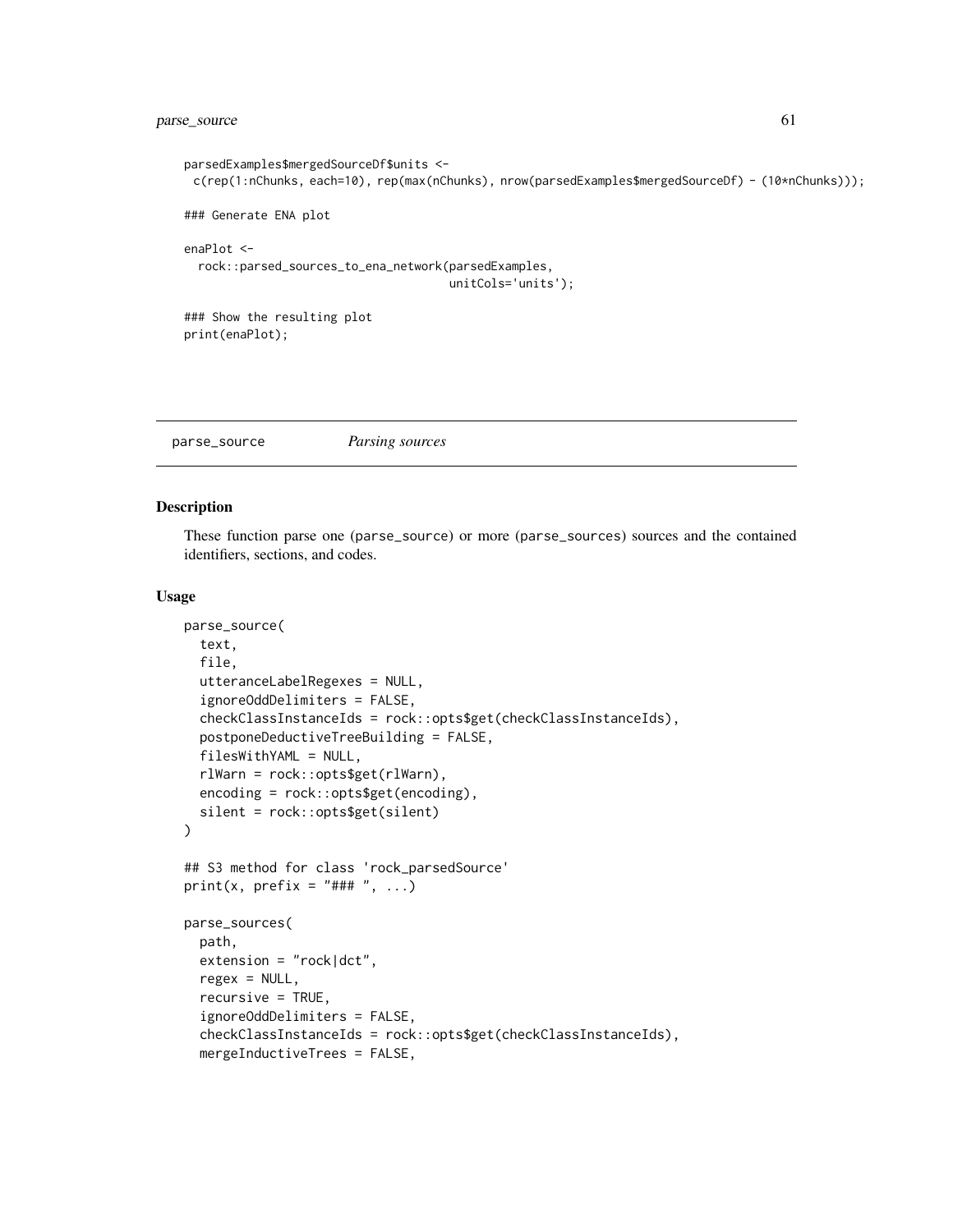```
encoding = rock::opts$get(encoding),
  silent = rock::opts$get(silent)
)
## S3 method for class 'rock_parsedSources'
print(x, prefix = "### ", ...)
## S3 method for class 'rock_parsedSources'
plot(x, \ldots)
```

```
Arguments
    text, file As text or file, you can specify a file to read with encoding encoding,
                      base::readLines(). If the argument is named
                       text, whether it is the path to an existing file is checked first, and if it is, that
                      file is read. If the argument is named file, and it does not point to an existing
                      file, an error is produced (useful if calling from other functions). A text should
                      be a character vector where every element is a line of the original source (like
                      provided by base:: readLines()); although if a character vector of one element
                      and including at least one newline character (\nabla \nabla n) is provided as text, it is split
                      at the newline characters using base::strsplit(). Basically, this behavior
                      means that the first argument can be either a character vector or the path to a
                      file; and if you're specifying a file and you want to be certain that an error is
                      thrown if it doesn't exist, make sure to name it file.
    utteranceLabelRegexes
                      Optionally, a list with two-element vectors to preprocess utterances before they
                      are stored as labels (these 'utterance perl regular expression!
    ignoreOddDelimiters
                      If an odd number of YAML delimiters is encountered, whether this should result
                      in an error (FALSE) or just be silently ignored (TRUE).
    checkClassInstanceIds
                      Whether to check for the occurrence of class instance identifiers specified in the
                      attributes.
    postponeDeductiveTreeBuilding
                      Whether to imediately try to build the deductive tree(s) based on the information
                      in this file (FALSE) or whether to skip that. Skipping this is useful if the full tree
                      information is distributed over multiple files (in which case you should probably
                      call parse_sources instead of parse_source).
    filesWithYAML Any additional files to process to look for YAML fragments.
    rlWarn Whether to let readLines() warn, e.g. if files do not end with a newline char-
                      acter.
    encoding The encoding of the file to read (in file).
    silent Whether to provide (FALSE) or suppress (TRUE) more detailed progress updates.
    x The object to print.
    prefix The prefix to use before the 'headings' of the printed result.
                      Any additional arguments are passed on to the default print method.
```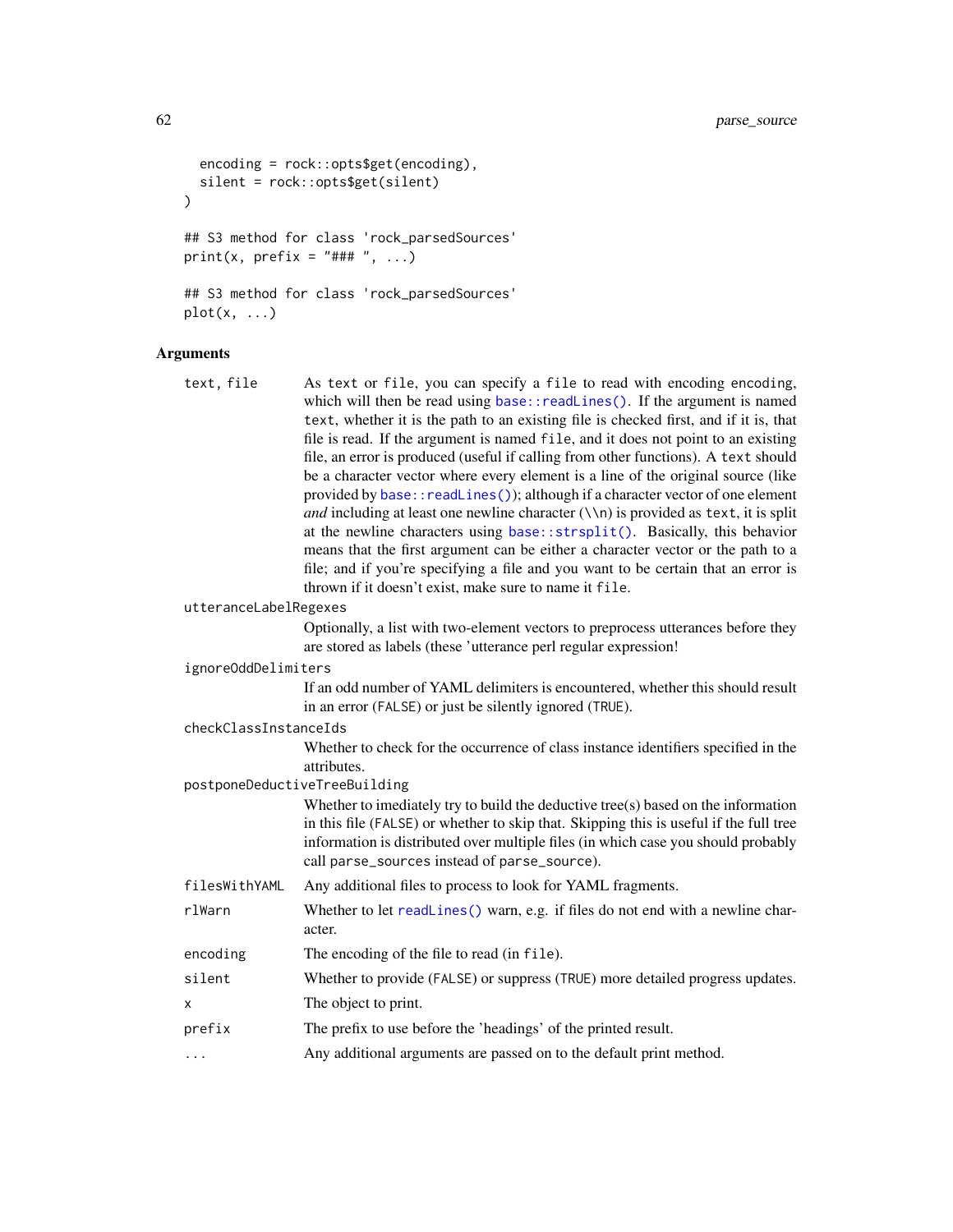| path                | The path containing the files to read.                                                                                                                                                                   |
|---------------------|----------------------------------------------------------------------------------------------------------------------------------------------------------------------------------------------------------|
| extension           | The extension of the files to read; files with other extensions will be ignored.<br>Multiple extensions can be separated by a pipe $( )$ .                                                               |
| regex               | Instead of specifing an extension, it's also possible to specify a regular expres-<br>sion; only files matching this regular expression are read. If specified, regex<br>takes precedece over extension, |
| recursive           | Whether to also process subdirectories (TRUE) or not (FALSE).                                                                                                                                            |
| mergeInductiveTrees |                                                                                                                                                                                                          |
|                     | Merge multiple inductive code trees into one; this functionality is currently not<br>yet implemented.                                                                                                    |

#### Examples

```
### Get path to example source
examplePath <-
 system.file("extdata", package="rock");
```

```
### Get a path to one example file
exampleFile <-
 file.path(examplePath, "example-1.rock");
```

```
### Parse single example source
parsedExample <- rock::parse_source(exampleFile);
```

```
### Show inductive code tree for the codes
### extracted with the regular expression specified with
### the name 'codes':
parsedExample$inductiveCodeTrees$codes;
```

```
### If you want `rock` to be chatty, use:
parsedExample <- rock::parse_source(exampleFile,
                                    silent=FALSE);
```

```
### Parse all example sources in that directory
parsedExamples <- rock::parse_sources(examplePath);
```

```
### Show combined inductive code tree for the codes
### extracted with the regular expression specified with
### the name 'codes':
parsedExamples$inductiveCodeTrees$codes;
```
parse\_source\_by\_coderId

*Parsing sources separately for each coder*

#### Description

Parsing sources separately for each coder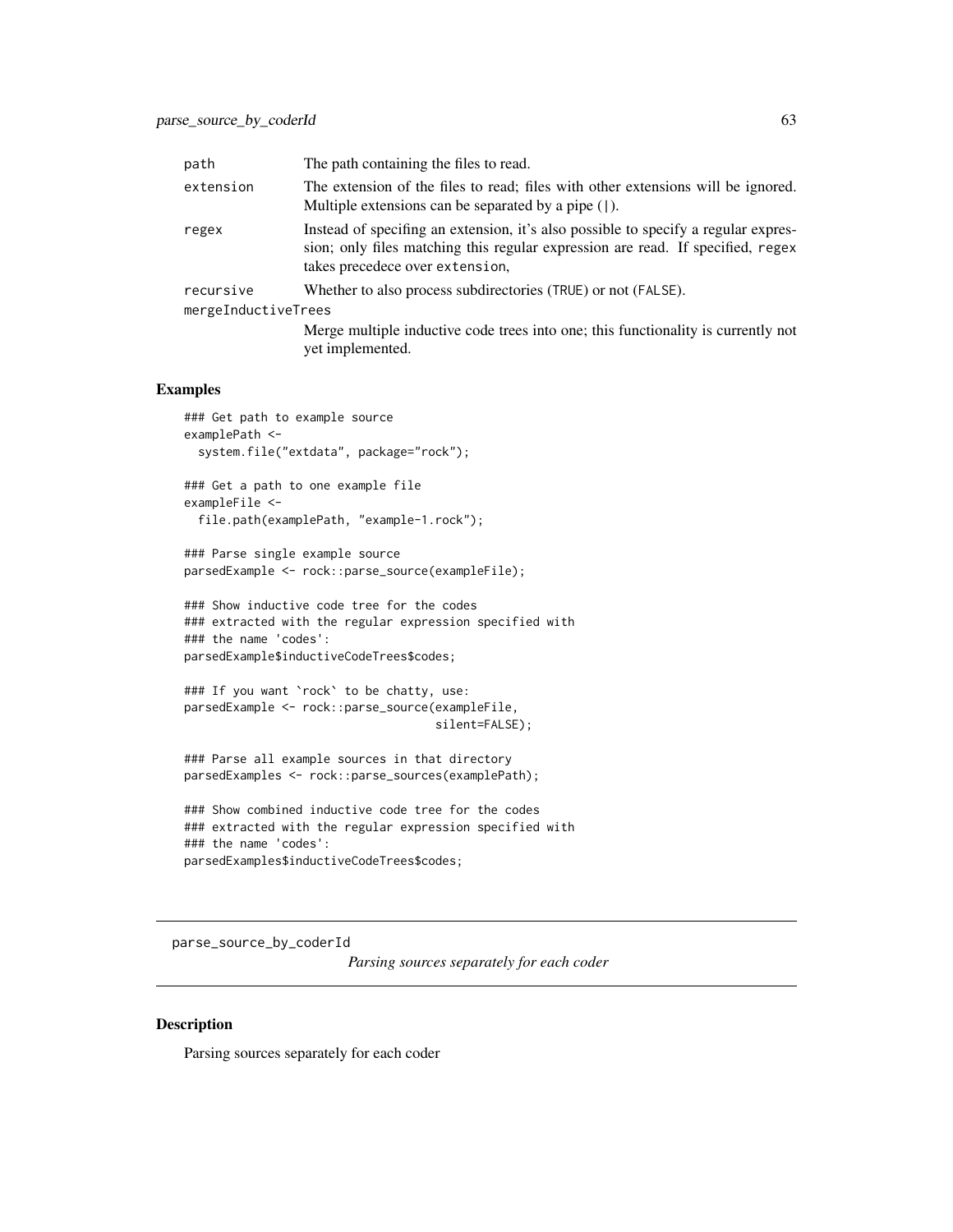## Usage

```
parse_source_by_coderId(
  input,
  ignoreOddDelimiters = FALSE,
  postponeDeductiveTreeBuilding = TRUE,
  rlWarn = rock::opts$get(rlWarn),
  encoding = "UTF-8",
  silent = TRUE
\mathcal{L}parse_sources_by_coderId(
  input,
  recursive = TRUE,
  filenameRegex = ".*",
  ignoreOddDelimiters = FALSE,
  postponeDeductiveTreeBuilding = TRUE,
  encoding = rock::opts$get(encoding),
  silent = rock::opts$get(silent)
)
```
## Arguments

| input               | For parse_source_by_coderId, either a character vector containing the text of<br>the relevant source or a path to a file that contains the source text; for parse_sources_by_coderId,                                                                                                                            |
|---------------------|------------------------------------------------------------------------------------------------------------------------------------------------------------------------------------------------------------------------------------------------------------------------------------------------------------------|
|                     | a path to a directory that contains the sources to parse.                                                                                                                                                                                                                                                        |
| ignoreOddDelimiters |                                                                                                                                                                                                                                                                                                                  |
|                     | If an odd number of YAML delimiters is encountered, whether this should result<br>in an error (FALSE) or just be silently ignored (TRUE).                                                                                                                                                                        |
|                     | postponeDeductiveTreeBuilding                                                                                                                                                                                                                                                                                    |
|                     | Whether to imediately try to build the deductive tree(s) based on the information<br>in this file (FALSE) or whether to skip that. Skipping this is useful if the full tree<br>information is distributed over multiple files (in which case you should probably<br>call parse_sources instead of parse_source). |
| rlWarn              | Whether to let readLines () warn, e.g. if files do not end with a newline char-<br>acter.                                                                                                                                                                                                                        |
| encoding            | The encoding of the file to read (in file).                                                                                                                                                                                                                                                                      |
| silent              | Whether to provide (FALSE) or suppress (TRUE) more detailed progress updates.                                                                                                                                                                                                                                    |
| recursive           | Whether to search all subdirectories (TRUE) as well or not.                                                                                                                                                                                                                                                      |
| filenameRegex       | A regular expression to match against located files; only files matching this reg-<br>ular expression are processed.                                                                                                                                                                                             |

# Examples

```
### Get path to example source
examplePath <-
  system.file("extdata", package="rock");
```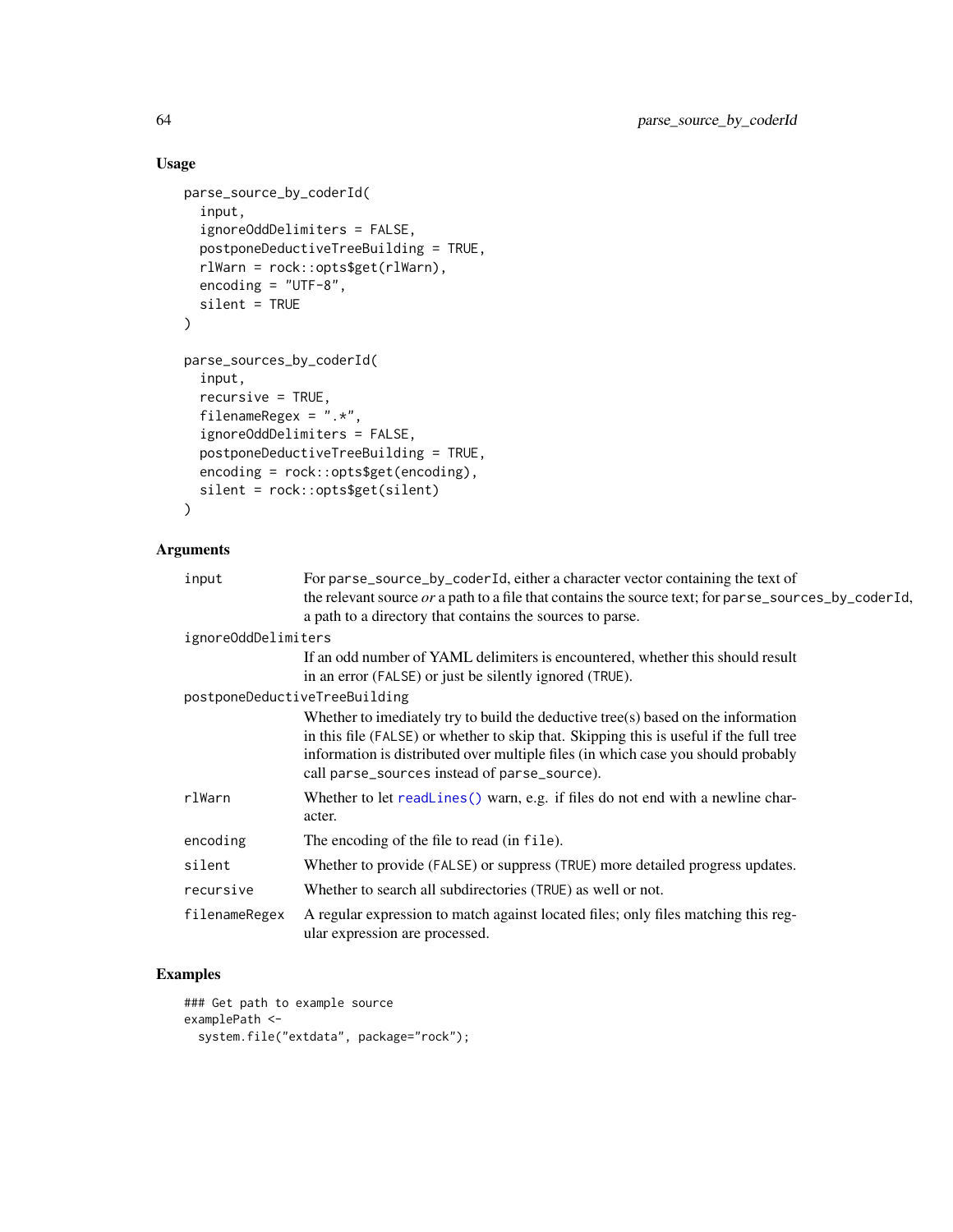```
### Get a path to one example file
exampleFile <-
 file.path(examplePath, "example-1.rock");
### Parse single example source
parsedExample <- rock::parse_source_by_coderId(exampleFile);
```
prepend\_ids\_to\_source *Prepending unique utterance identifiers*

#### <span id="page-64-0"></span>Description

This function prepends unique utterance identifiers to each utterance (line) in a source. Note that you'll probably want to clean the sources using [clean\\_sources\(\)](#page-10-0) first.

#### Usage

```
prepend_ids_to_source(
  input,
  output = NULL,
  origin = Sys.time(),
  rlWarn = rock::opts$get(rlWarn),
  preventOverwriting = rock::opts$get(preventOverwriting),
  encoding = rock::opts$get(encoding),
  silent = rock::opts$get(silent)
\mathcal{L}prepend_ids_to_sources(
  input,
  output = NULL,
  outputPrefix = "",
  outputSuffix = "_withUIDs",
  origin = Sys.time(),
  preventOverwriting = rock::opts$get(preventOverwriting),
  encoding = rock::opts$get(encoding),
  silent = rock::opts$get(silent)
)
```
#### Arguments

| input  | The filename or contents of the source for prepend ids to source and the<br>directory containing the sources for prepend ids to sources.                    |
|--------|-------------------------------------------------------------------------------------------------------------------------------------------------------------|
| output | The filename where to write the resulting file for prepend_ids_to_source and<br>the directory where to write the resulting files for prepend ids to sources |
| origin | The time to use for the first identifier.                                                                                                                   |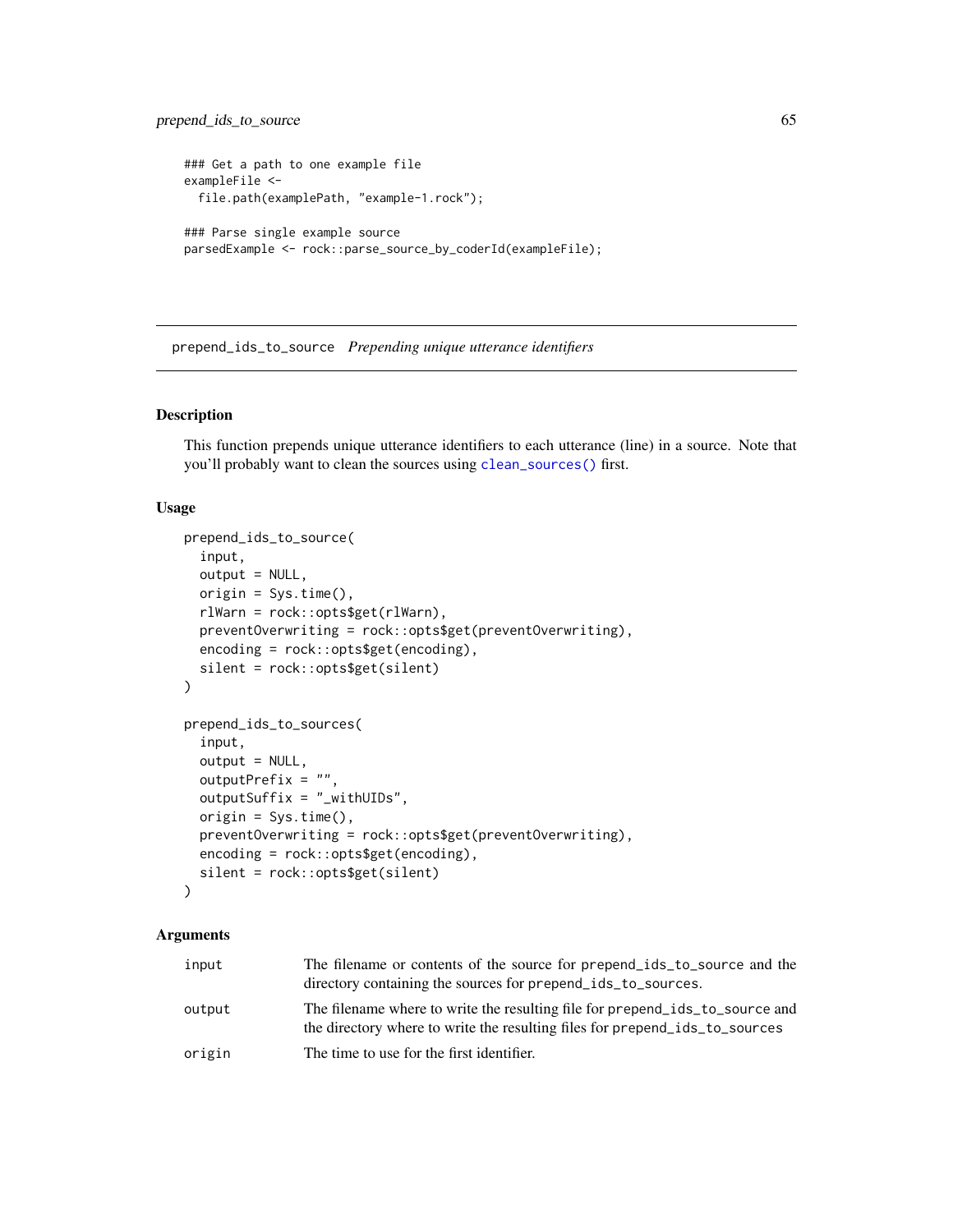| rlWarn                     | Whether to let readLines () warn, e.g. if files do not end with a newline char-          |
|----------------------------|------------------------------------------------------------------------------------------|
|                            | acter.                                                                                   |
| preventOverwriting         |                                                                                          |
|                            | Whether to overwrite existing files (FALSE) or prevent that from happening<br>$(TRUE)$ . |
| encoding                   | The encoding of the file(s).                                                             |
| silent                     | Whether to be chatty or quiet.                                                           |
| outputPrefix, outputSuffix |                                                                                          |
|                            | The prefix and suffix to add to the filenames when writing the processed files to        |
|                            | disk.                                                                                    |
|                            |                                                                                          |

## Value

The source with prepended uids, either invisible (if output if specified) or visibly (if not).

## Examples

```
### Simple example
rock::prepend_ids_to_source(
  "brief\nexample\nsource"
);
### Example including fake YAML fragments
longerExampleText <-
 c(
    "---",
   "First YAML fragment",
    "---",
    "So this is an utterance (i.e. outside of YAML)",
    "This, too.",
    "---",
    "Second fragment",
    "---",
    "Another real utterance outside of YAML",
    "Another one outside",
    "Last 'real utterance'"
 );
rock::prepend_ids_to_source(
  longerExampleText
);
```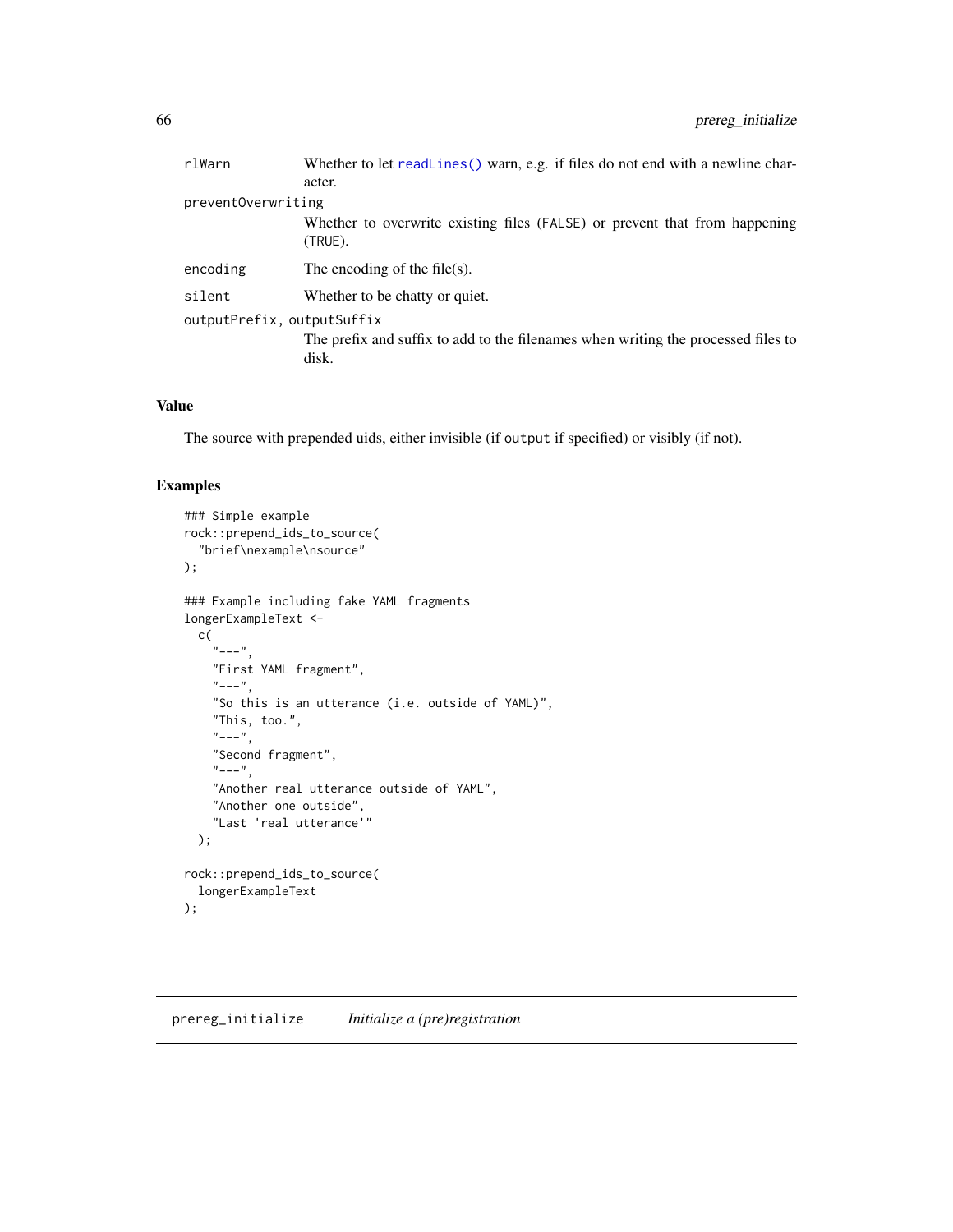#### Description

To initialize a (pre)registration, pass the URL to a Google Sheet holding the (pre)registration form specification (in preregr format), see the ["Creating a form from a spreadsheet"](https://r-packages.gitlab.io/preregr/articles/creating_form_from_spreadsheet.html) vignette), the path to a file with a spreadsheet holding such a specification, or a loaded or imported preregr (pre)registration form.

#### Usage

```
prereg_initialize(x, initialText = "Unspecified")
```
#### Arguments

|             | The (pre)registration form specification, as a URL to a Google Sheet or online |
|-------------|--------------------------------------------------------------------------------|
|             | file or as the path to a locally stored file.                                  |
| initialText | The text to initialize every field with.                                       |

## Details

For an introduction to working with preregr (pre)registrations, see the ["Specifying preregistration](https://r-packages.gitlab.io/preregr/articles/specifying_prereg_content.html) [content"](https://r-packages.gitlab.io/preregr/articles/specifying_prereg_content.html) vignette.

# Value

The empty (pre)registration specification.

#### Examples

```
rock::prereg_initialize(
  "preregQE_v0_93"
);
```
print.rock\_graphList *Plot the graphs in a list of graphs*

## Description

Plot the graphs in a list of graphs

#### Usage

```
## S3 method for class 'rock_graphList'
print(x, \ldots)
```
## Arguments

|          | The list of graphs                                             |
|----------|----------------------------------------------------------------|
| $\cdots$ | Any other arguments are passed to DiagrammeR:: render_graph(). |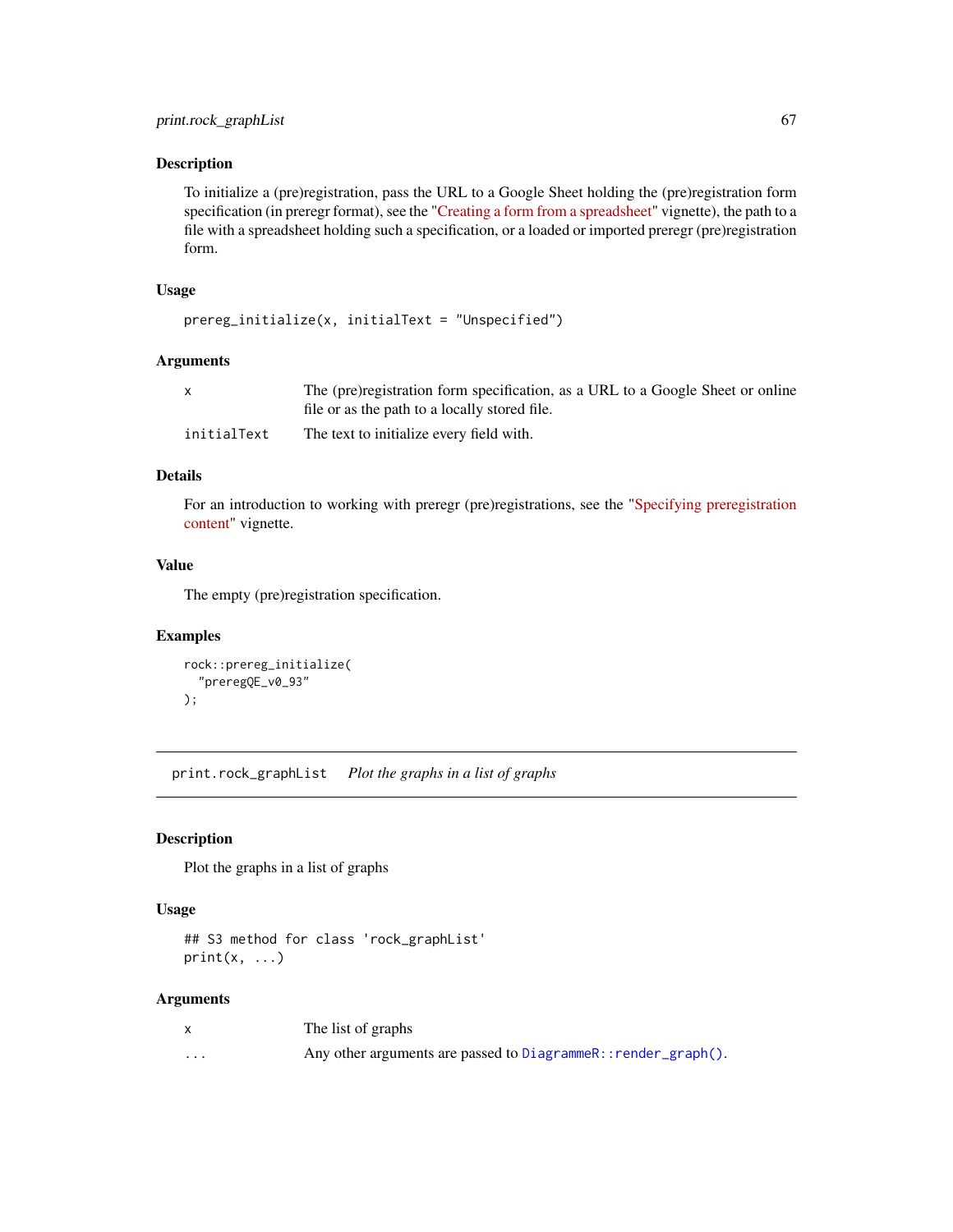# Value

x, invisibly

# rbind\_dfs *Simple alternative for rbind.fill or bind\_rows*

# Description

Simple alternative for rbind.fill or bind\_rows

#### Usage

rbind\_dfs(x, y, clearRowNames = TRUE)

## Arguments

| x | One dataframe                                                    |
|---|------------------------------------------------------------------|
| v | Another dataframe                                                |
|   | clear RowNames Whether to clear row names (to avoid duplication) |

#### Value

The merged dataframe

## Examples

```
rbind_dfs(Orange, mtcars);
```
rbind\_df\_list *Bind lots of dataframes together rowwise*

## Description

Bind lots of dataframes together rowwise

## Usage

rbind\_df\_list(x)

## Arguments

x A list of dataframes

#### Value

A dataframe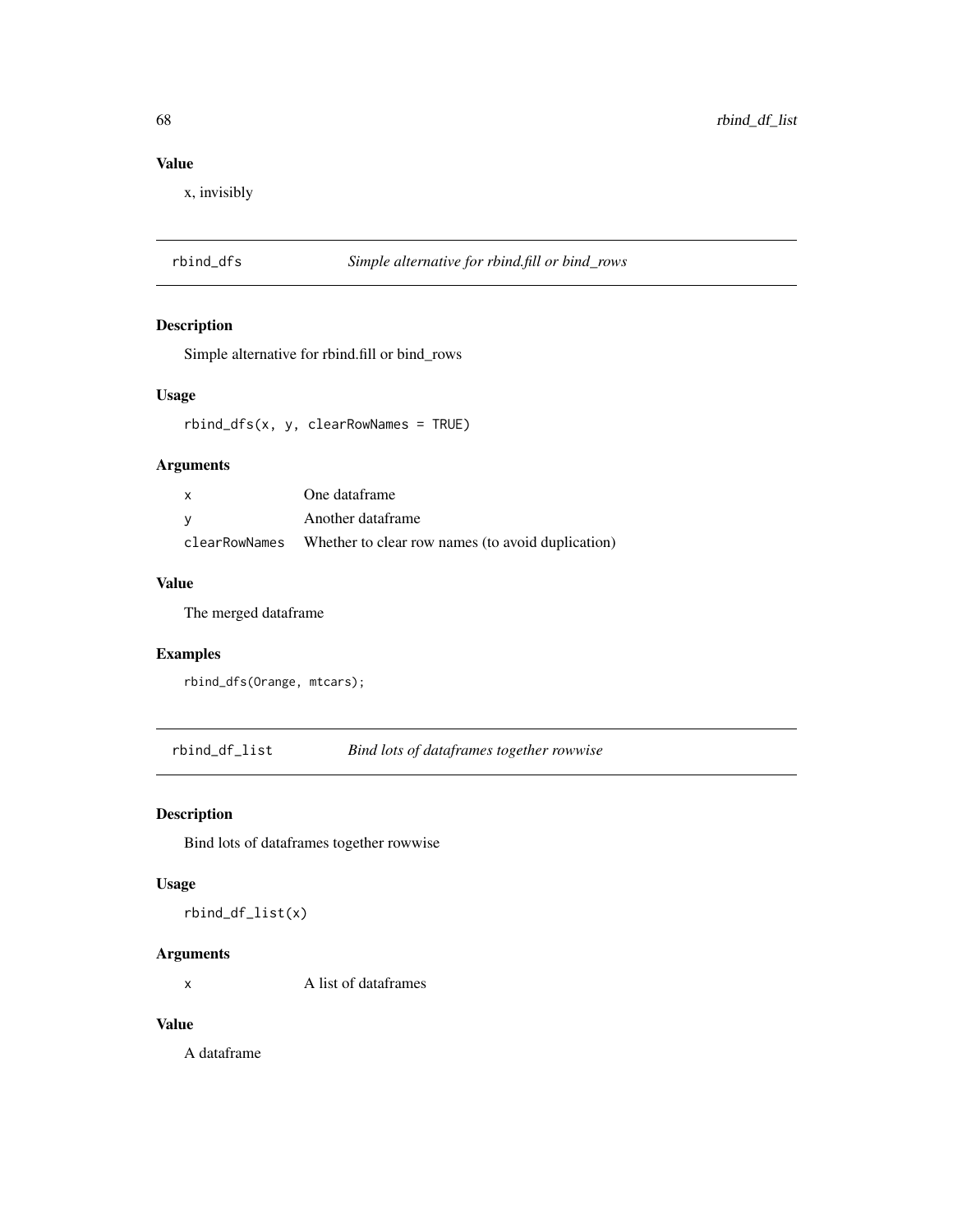read\_spreadsheet 69

# Examples

rbind\_df\_list(list(Orange, mtcars, ChickWeight));

read\_spreadsheet *Convenience function to read spreadsheet-like files*

## Description

Currently reads spreadsheets from Google Sheets or from xlsx, csv, or sav files.

## Usage

```
read_spreadsheet(
  x,
  sheet = NULL,columnDictionary = NULL,
 localBackup = NULL,
  exportGoogleSheet = FALSE,
  flattenSingleDf = FALSE,
 xlsxPkg = c("rw_xl", "openxlsx", "XLConnect"),
  failQuietly = FALSE,
  silent = rock::opts$get("silent")
\mathcal{L}
```
## Arguments

| $\mathsf{x}$      | The URL or path to a file.                                                                                                                                                                                                         |  |
|-------------------|------------------------------------------------------------------------------------------------------------------------------------------------------------------------------------------------------------------------------------|--|
| sheet             | Optionally, the name(s) of the worksheet(s) to select.                                                                                                                                                                             |  |
| columnDictionary  |                                                                                                                                                                                                                                    |  |
|                   | Optionally, a dictionary with column names to check for presence. A named list<br>of vectors.                                                                                                                                      |  |
| localBackup       | If not NULL, a valid filename to write a local backup to.                                                                                                                                                                          |  |
| exportGoogleSheet |                                                                                                                                                                                                                                    |  |
|                   | If x is a URL to a Google Sheet, instead of using the googlesheets4 package to<br>download the data, by passing export Google Sheet=TRUE, an export link will<br>be produced and the data will be downloaded as Excel spreadsheet. |  |
| flattenSingleDf   |                                                                                                                                                                                                                                    |  |
|                   | Whether to return the result as a data frame if only one data frame is returned as<br>a result.                                                                                                                                    |  |
| xlsxPkg           | Which package to use to work with Excel spreadsheets.                                                                                                                                                                              |  |
| failQuietly       | Whether to give an error when x is not a valid URL or existing file, or just return<br>NULL invisibly.                                                                                                                             |  |
| silent            | Whether to be silent or chatty.                                                                                                                                                                                                    |  |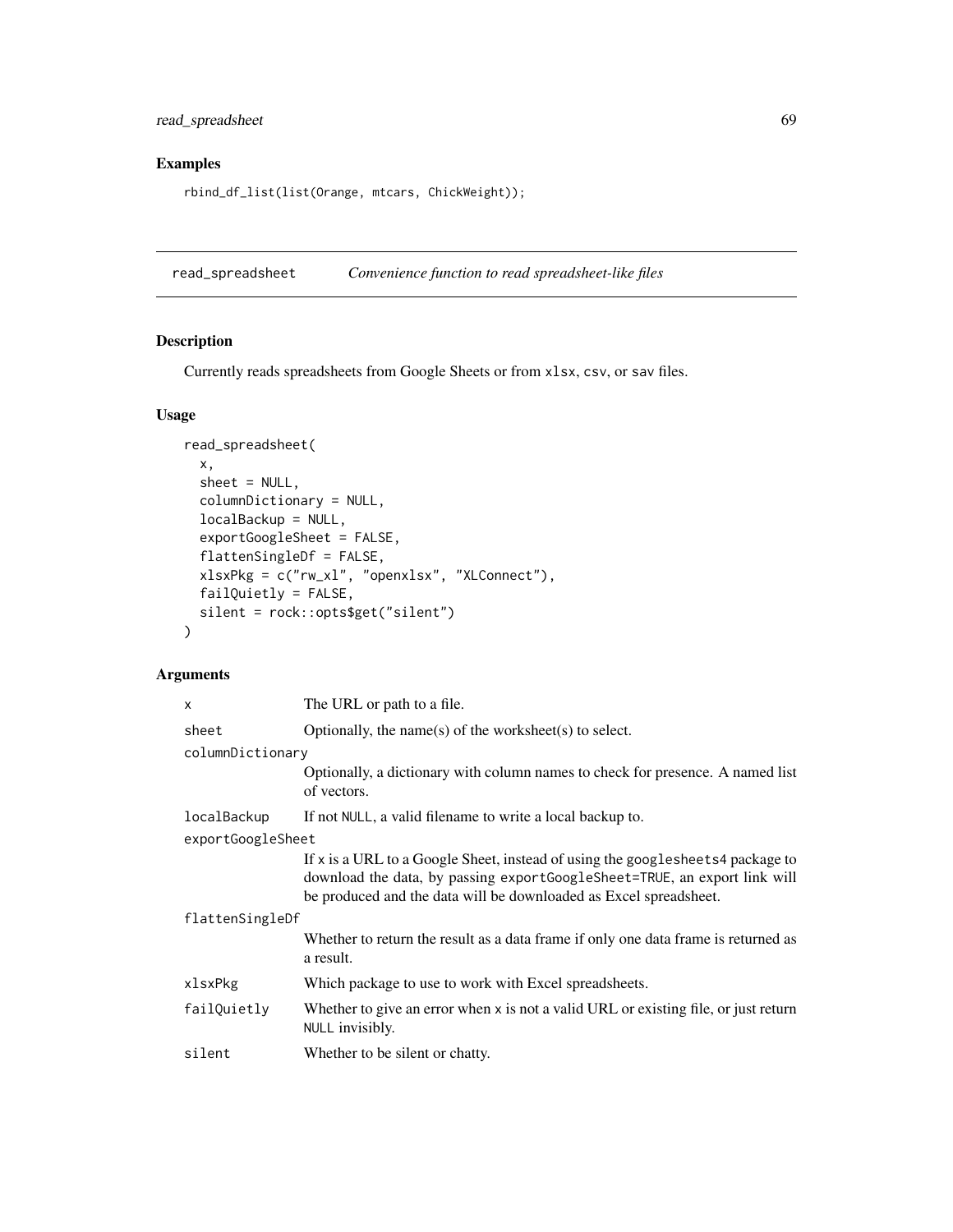#### Value

A list of dataframes, or, if only one data frame was loaded and flattenSingleDf is TRUE, a data frame.

#### Examples

```
### This requires an internet connection!
## Not run:
read_spreadsheet(
  paste0(
    "https://docs.google.com/",
    "spreadsheets/d/",
    "1bHDzpCu4CwEa5_3_q_9vH2691XPhCS3e4Aj_HLhw_U8"
  )
);
## End(Not run)
```
recode\_addChildCodes *Add child codes under a parent code*

#### Description

This function conditionally adds new child codes under a code. Where [recode\\_split\(\)](#page-78-0) removes the original code (splitting it into the new codes), this function retains the original, adding the new codes as sub-codes.

```
recode_addChildCodes(
  input,
  codes,
  childCodes,
  filter = TRUE,
  output = NULL,filenameRegex = ".*",
  outputPrefix = "",
  outputSuffix = "_rcAdded",
  decisionLabel = NULL,
  justification = NULL,
  justificationFile = NULL,
  preventOverwriting = rock::opts$get("preventOverwriting"),
 encoding = rock::opts$get("encoding"),
  silent = rock::opts$get("silent")
)
```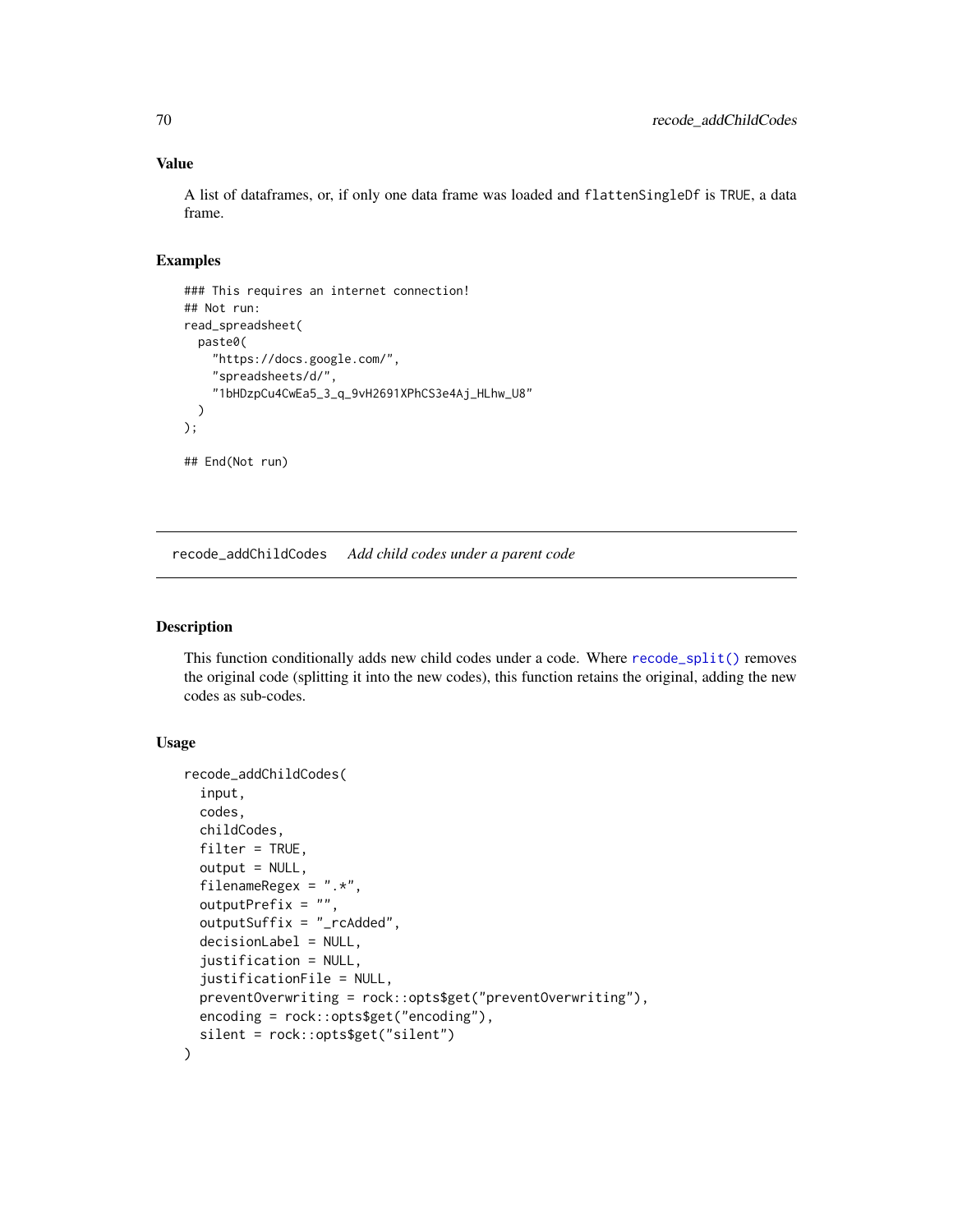# Arguments

| input              | One of 1) a character string specifying the path to a file with a source; 2) an ob-<br>ject with a loaded source as produced by a call to load_source(); 3) a character<br>string specifying the path to a directory containing one or more sources; 4) or an<br>object with a list of loaded sources as produced by a call to load_sources().                                                                                                                                                                                                                                                                                                                                                                                                                                                                                                                                                                                                                                                   |  |
|--------------------|--------------------------------------------------------------------------------------------------------------------------------------------------------------------------------------------------------------------------------------------------------------------------------------------------------------------------------------------------------------------------------------------------------------------------------------------------------------------------------------------------------------------------------------------------------------------------------------------------------------------------------------------------------------------------------------------------------------------------------------------------------------------------------------------------------------------------------------------------------------------------------------------------------------------------------------------------------------------------------------------------|--|
| codes              | A single character value with the code to add the child codes to.                                                                                                                                                                                                                                                                                                                                                                                                                                                                                                                                                                                                                                                                                                                                                                                                                                                                                                                                |  |
| childCodes         | A named list with specifying when to add which child code. Each element of<br>this list is a filtering criterion that will be passed on to get_source_filter()<br>to create the actual filter that will be applied. The name of each element is<br>the code that will be applied to utterances matching that filter. When call-<br>ing recode_addChildCodes() for a single source, instead of passing the fil-<br>tering criterion, it is also possible to pass a filter (i.e. the result of the call<br>to get_source_filter()), which allows more finegrained control. Note that<br>these 'child code filters' and the corresponding codes are processed sequentially<br>in the order specified in childCodes. Any utterances coded with the code spec-<br>ified in codes that do not match with any of the 'child code filters' specified as<br>the childCodes elements will remain unchanged. To create a catch-all ('else')<br>category, pass " .* " or TRUE as a filter (see the example). |  |
| filter             | Optionally, a filter to apply to specify a subset of the source(s) to process (see<br>get_source_filter()).                                                                                                                                                                                                                                                                                                                                                                                                                                                                                                                                                                                                                                                                                                                                                                                                                                                                                      |  |
| output             | If specified, the recoded source(s) will be written here.                                                                                                                                                                                                                                                                                                                                                                                                                                                                                                                                                                                                                                                                                                                                                                                                                                                                                                                                        |  |
| filenameRegex      | Only process files matching this regular expression.                                                                                                                                                                                                                                                                                                                                                                                                                                                                                                                                                                                                                                                                                                                                                                                                                                                                                                                                             |  |
| outputPrefix       | The prefix and suffix to add to the filenames when writing the processed files to<br>disk, in case multiple sources are passed as input.                                                                                                                                                                                                                                                                                                                                                                                                                                                                                                                                                                                                                                                                                                                                                                                                                                                         |  |
| outputSuffix       | The prefix and suffix to add to the filenames when writing the processed files to<br>disk, in case multiple sources are passed as input.                                                                                                                                                                                                                                                                                                                                                                                                                                                                                                                                                                                                                                                                                                                                                                                                                                                         |  |
| decisionLabel      | A description of the (recoding) decision that was taken.                                                                                                                                                                                                                                                                                                                                                                                                                                                                                                                                                                                                                                                                                                                                                                                                                                                                                                                                         |  |
| justification      | The justification for this action.                                                                                                                                                                                                                                                                                                                                                                                                                                                                                                                                                                                                                                                                                                                                                                                                                                                                                                                                                               |  |
| justificationFile  |                                                                                                                                                                                                                                                                                                                                                                                                                                                                                                                                                                                                                                                                                                                                                                                                                                                                                                                                                                                                  |  |
|                    | If specified, the justification is appended to this file. If not, it is saved to the<br>justifier:: workspace(). This can then be saved or displayed at the end of<br>the R Markdown file or R script using justifier::save_workspace().                                                                                                                                                                                                                                                                                                                                                                                                                                                                                                                                                                                                                                                                                                                                                         |  |
| preventOverwriting |                                                                                                                                                                                                                                                                                                                                                                                                                                                                                                                                                                                                                                                                                                                                                                                                                                                                                                                                                                                                  |  |
|                    | Whether to prevent overwriting existing files when writing the files to output.                                                                                                                                                                                                                                                                                                                                                                                                                                                                                                                                                                                                                                                                                                                                                                                                                                                                                                                  |  |
| encoding           | The encoding to use.                                                                                                                                                                                                                                                                                                                                                                                                                                                                                                                                                                                                                                                                                                                                                                                                                                                                                                                                                                             |  |
| silent             | Whether to be chatty or quiet.                                                                                                                                                                                                                                                                                                                                                                                                                                                                                                                                                                                                                                                                                                                                                                                                                                                                                                                                                                   |  |

# Value

Invisibly, the changed source(s) or source(s) object.

# Examples

### Get path to example source examplePath <-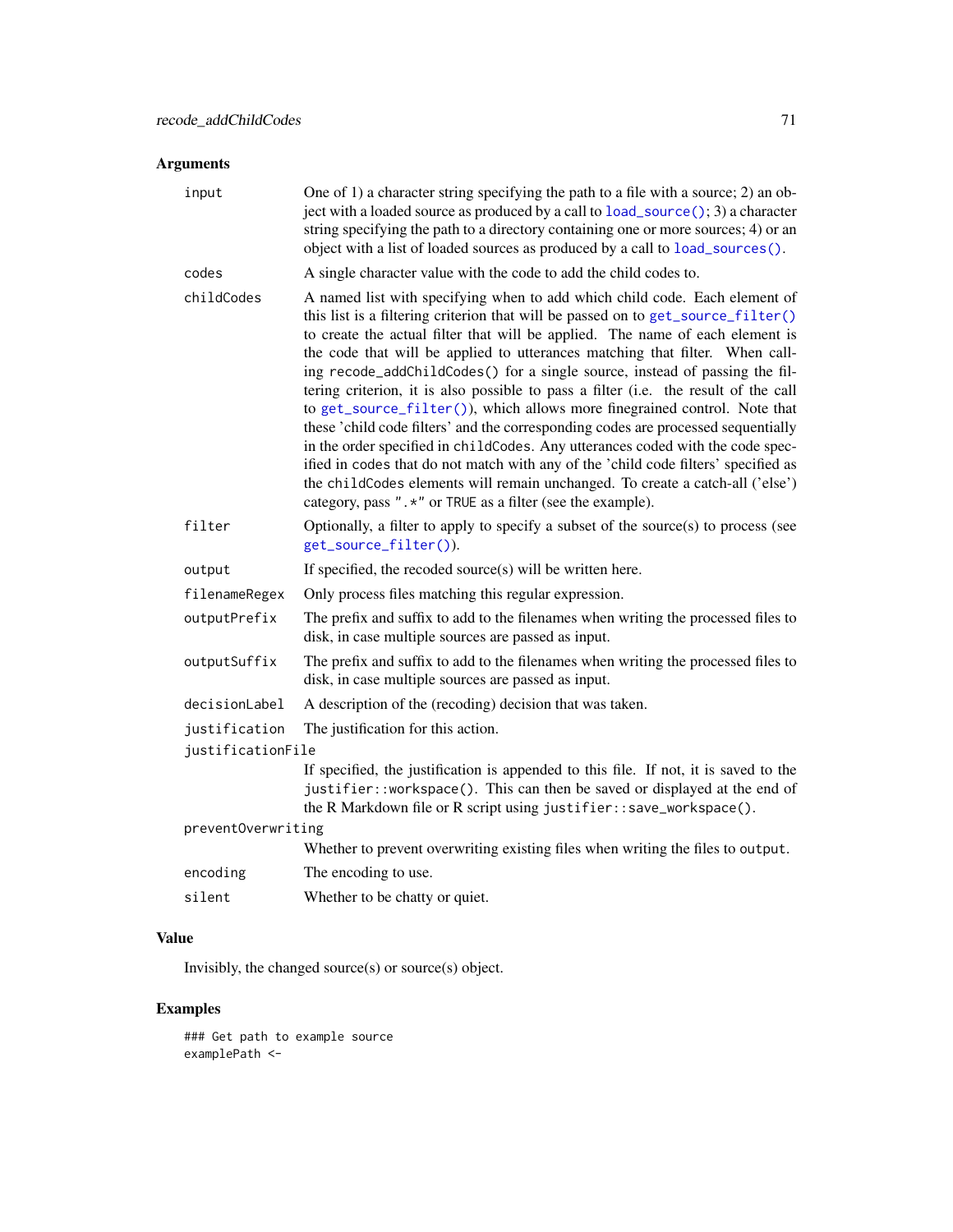```
system.file("extdata", package="rock");
### Get a path to one example file
exampleFile <-
 file.path(examplePath, "example-1.rock");
### Load example source
loadedExampleSource <- rock::load_source(exampleFile);
### Split a code into two codes, showing progress (the backticks are
### used to be able to specify a name that starts with an underscore)
recoded_source <-
 rock::recode_addChildCodes(
    loadedExampleSource,
   codes="childCode1",
    childCodes = list(
      \text{`and'} = " and ",
      \text{``\_book\text{''}} = \text{``book''},'\_else'_ = TRUE
   ),
   silent=FALSE
 );
```
recode\_delete *Remove one or more codes*

#### Description

These functions remove one or more codes from a source, and make it easy to justify that decision.

```
recode_delete(
  input,
  codes,
  filter = TRUE,
  output = NULL,filenameRegex = ".*",
  outputPrefix = ",
  outputSuffix = "_rcDeleted",
  childrenReplaceParents = TRUE,
  recursiveDeletion = FALSE,
  decisionLabel = NULL,
  justification = NULL,
  justificationFile = NULL,
  preventOverwriting = rock::opts$get("preventOverwriting"),
 encoding = rock::opts$get("encoding"),
  silent = rock::opts$get("silent")
)
```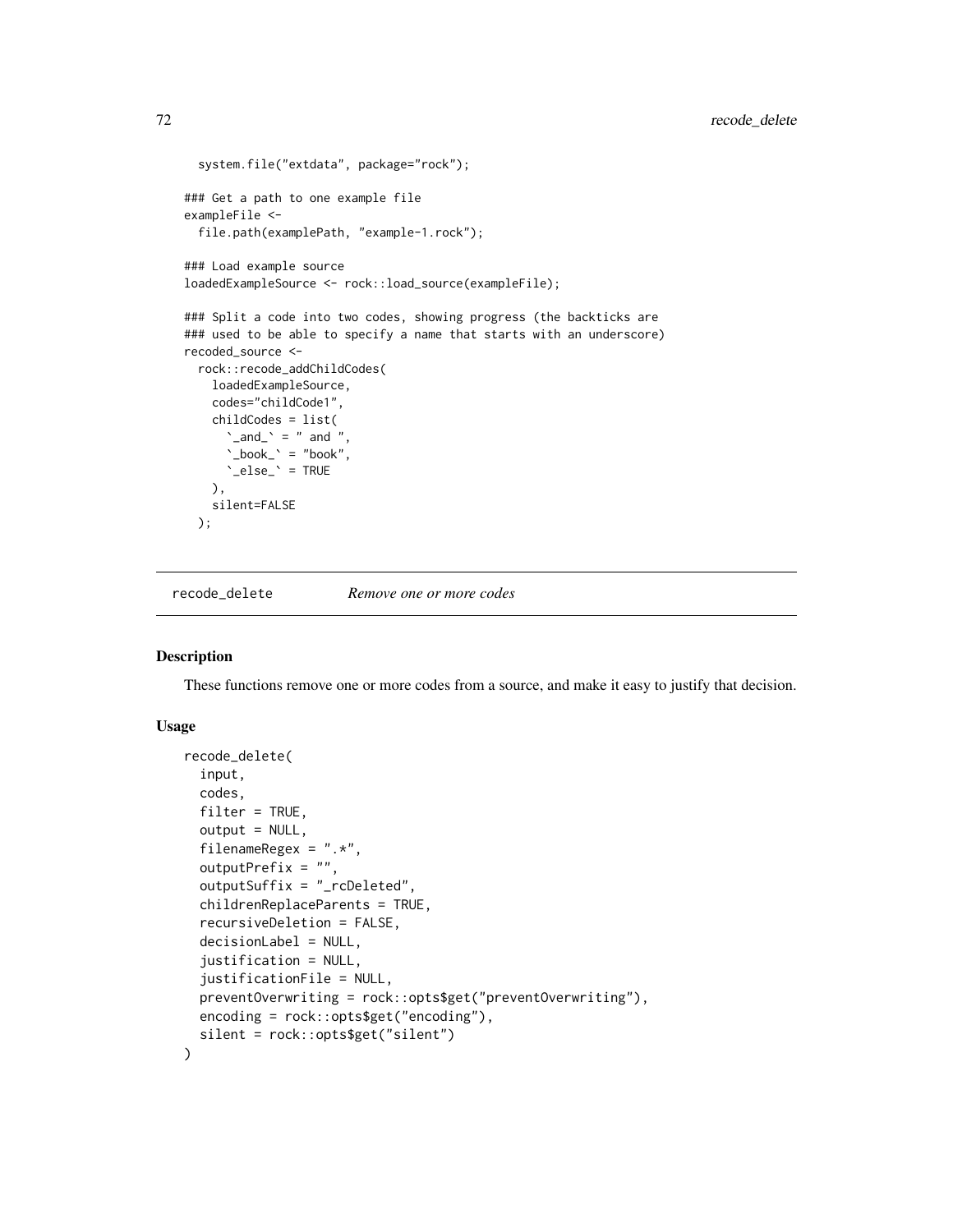# <span id="page-72-0"></span>Arguments

| input                  | One of 1) a character string specifying the path to a file with a source; 2) an ob-<br>ject with a loaded source as produced by a call to $load\_source()$ ; 3) a character<br>string specifying the path to a directory containing one or more sources; 4) or an<br>object with a list of loaded sources as produced by a call to load_sources(). |
|------------------------|----------------------------------------------------------------------------------------------------------------------------------------------------------------------------------------------------------------------------------------------------------------------------------------------------------------------------------------------------|
| codes                  | A character vector with codes to remove.                                                                                                                                                                                                                                                                                                           |
| filter                 | Optionally, a filter to apply to specify a subset of the source $(s)$ to process (see<br>get_source_filter()).                                                                                                                                                                                                                                     |
| output                 | If specified, the recoded source(s) will be written here.                                                                                                                                                                                                                                                                                          |
| filenameRegex          | Only process files matching this regular expression.                                                                                                                                                                                                                                                                                               |
| outputPrefix           | The prefix and suffix to add to the filenames when writing the processed files to<br>disk, in case multiple sources are passed as input.                                                                                                                                                                                                           |
| outputSuffix           | The prefix and suffix to add to the filenames when writing the processed files to<br>disk, in case multiple sources are passed as input.                                                                                                                                                                                                           |
| childrenReplaceParents |                                                                                                                                                                                                                                                                                                                                                    |
|                        | Whether children should be deleted (FALSE) or take their parent code's place<br>(TRUE). This is ignored if recursiveDeletion=TRUE, in which case children<br>are always deleted.                                                                                                                                                                   |
| recursiveDeletion      |                                                                                                                                                                                                                                                                                                                                                    |
|                        | Whether to also delete a code's parents (TRUE), if they have no other children,<br>and keep doing this until the root is reached, or whether to leave parent codes<br>alone (FALSE). This takes precedence over childrenReplaceParents.                                                                                                            |
| decisionLabel          | A description of the (recoding) decision that was taken.                                                                                                                                                                                                                                                                                           |
| justification          | The justification for this action.                                                                                                                                                                                                                                                                                                                 |
| justificationFile      |                                                                                                                                                                                                                                                                                                                                                    |
|                        | If specified, the justification is appended to this file. If not, it is saved to the<br>justifier::workspace(). This can then be saved or displayed at the end of<br>the R Markdown file or R script using justifier::save_workspace().                                                                                                            |
| preventOverwriting     |                                                                                                                                                                                                                                                                                                                                                    |
|                        | Whether to prevent overwriting existing files when writing the files to output.                                                                                                                                                                                                                                                                    |
| encoding               | The encoding to use.                                                                                                                                                                                                                                                                                                                               |
| silent                 | Whether to be chatty or quiet.                                                                                                                                                                                                                                                                                                                     |

# Value

Invisibly, the recoded source(s) or source(s) object.

```
### Get path to example source
examplePath <-
 system.file("extdata", package="rock");
### Get a path to one example file
exampleFile <-
```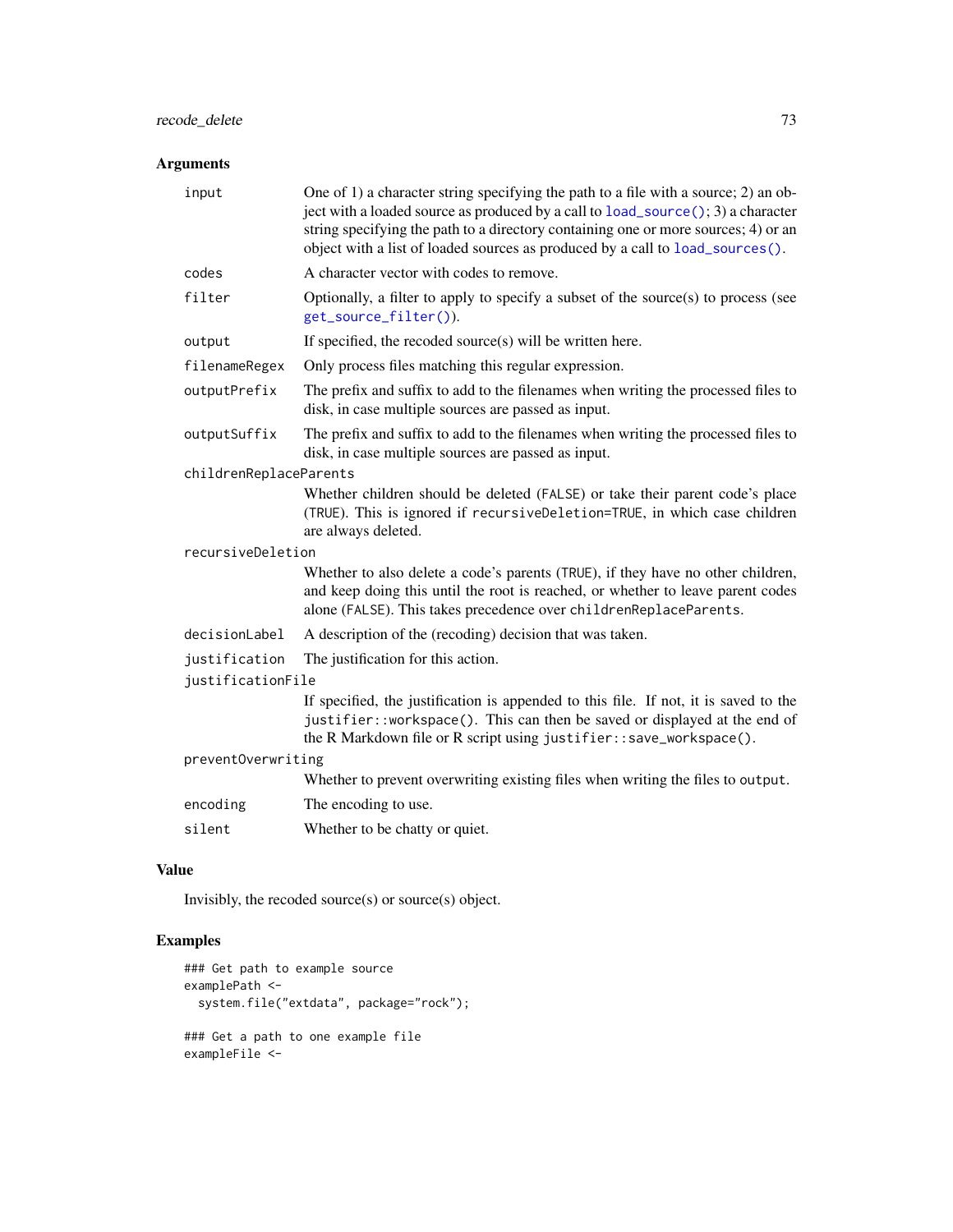```
file.path(examplePath, "example-1.rock");
### Load example source
loadedExample <- rock::load_source(exampleFile);
### Delete two codes, moving children to the codes' parents
recoded_source <-
  rock::recode_delete(
   loadedExample,
   codes=c("childCode2", "childCode1"),
   silent=FALSE
  );
### Process an entire directory
list_of_recoded_sources <-
  rock::recode_delete(
   examplePath,
   codes=c("childCode2", "childCode1"),
   silent=FALSE
  );
```
recode\_merge *Merge two or more codes*

#### Description

This function merges two or more codes into one.

#### Usage

```
recode_merge(
  input,
  codes,
 mergeToCode,
 filter = TRUE,
  output = NULL,filenameRegex = ".*",
  outputPrefix = "",
  outputSuffix = "_rcMerged",
  decisionLabel = NULL,
  justification = NULL,
  justificationFile = NULL,
  preventOverwriting = rock::opts$get("preventOverwriting"),
 encoding = rock::opts$get("encoding"),
  silent = rock::opts$get("silent")
)
```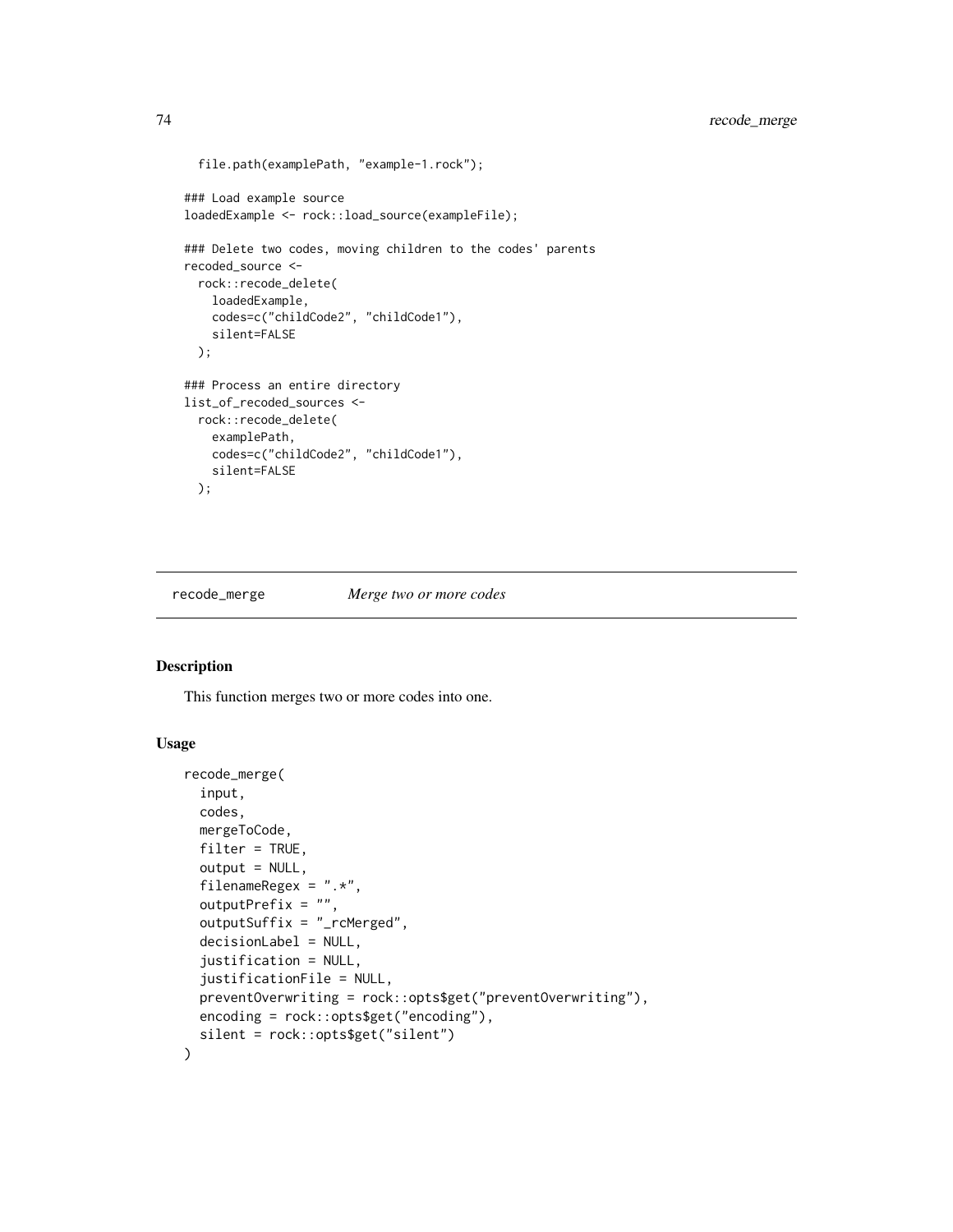# <span id="page-74-0"></span>recode\_merge 75

# Arguments

| input              | One of 1) a character string specifying the path to a file with a source; 2) an ob-<br>ject with a loaded source as produced by a call to $load\_source$ (); 3) a character<br>string specifying the path to a directory containing one or more sources; 4) or an<br>object with a list of loaded sources as produced by a call to load_sources(). |  |
|--------------------|----------------------------------------------------------------------------------------------------------------------------------------------------------------------------------------------------------------------------------------------------------------------------------------------------------------------------------------------------|--|
| codes              | A character vector with the codes to merge.                                                                                                                                                                                                                                                                                                        |  |
| mergeToCode        | A single character vector with the merged code.                                                                                                                                                                                                                                                                                                    |  |
| filter             | Optionally, a filter to apply to specify a subset of the source $(s)$ to process (see<br>get_source_filter()).                                                                                                                                                                                                                                     |  |
| output             | If specified, the recoded source(s) will be written here.                                                                                                                                                                                                                                                                                          |  |
| filenameRegex      | Only process files matching this regular expression.                                                                                                                                                                                                                                                                                               |  |
| outputPrefix       | The prefix and suffix to add to the filenames when writing the processed files to<br>disk, in case multiple sources are passed as input.                                                                                                                                                                                                           |  |
| outputSuffix       | The prefix and suffix to add to the filenames when writing the processed files to<br>disk, in case multiple sources are passed as input.                                                                                                                                                                                                           |  |
| decisionLabel      | A description of the (recoding) decision that was taken.                                                                                                                                                                                                                                                                                           |  |
| justification      | The justification for this action.                                                                                                                                                                                                                                                                                                                 |  |
| justificationFile  |                                                                                                                                                                                                                                                                                                                                                    |  |
|                    | If specified, the justification is appended to this file. If not, it is saved to the<br>justifier::workspace(). This can then be saved or displayed at the end of<br>the R Markdown file or R script using justifier: $:$ save_workspace().                                                                                                        |  |
| preventOverwriting |                                                                                                                                                                                                                                                                                                                                                    |  |
|                    | Whether to prevent overwriting existing files when writing the files to output.                                                                                                                                                                                                                                                                    |  |
| encoding           | The encoding to use.                                                                                                                                                                                                                                                                                                                               |  |
| silent             | Whether to be chatty or quiet.                                                                                                                                                                                                                                                                                                                     |  |
|                    |                                                                                                                                                                                                                                                                                                                                                    |  |

# Value

Invisibly, the changed source(s) or source(s) object.

```
### Get path to example source
examplePath <-
  system.file("extdata", package="rock");
### Get a path to one example file
exampleFile <-
  file.path(examplePath, "example-1.rock");
### Load example source
loadedExample <- rock::load_source(exampleFile);
```

```
### Move two codes to a new parent, showing progress
recoded_source <-
 rock::recode_merge(
```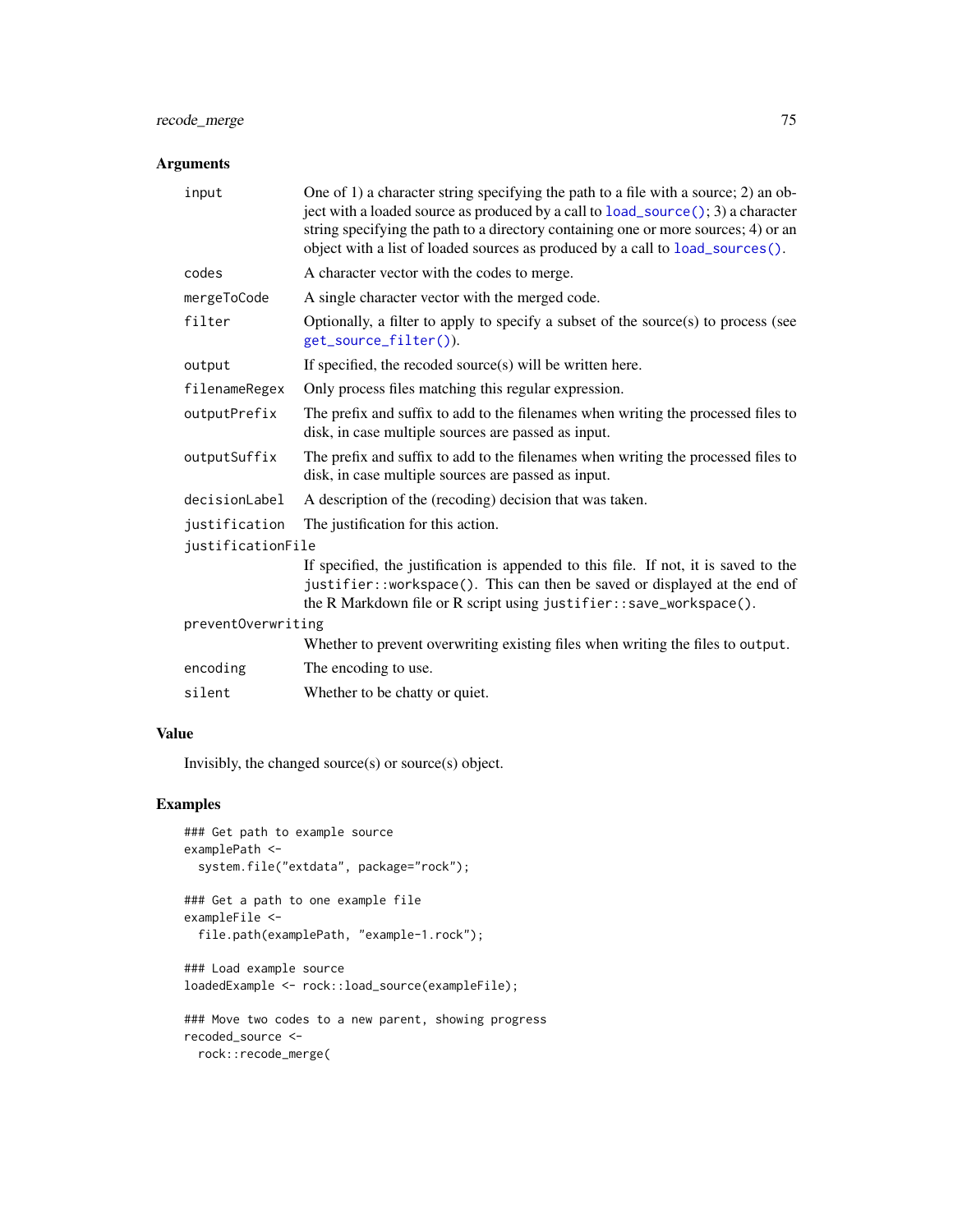```
loadedExample,
  codes=c("childCode2", "grandchildCode2"),
 mergeToCode="mergedCode",
 silent=FALSE
);
```
recode\_move *Move one or more codes to a different parent*

#### Description

These functions move a code to a different parent (and therefore, ancestry) in one or more sources.

#### Usage

```
recode_move(
  input,
  codes,
  newAncestry,
  filter = TRUE,
  output = NULL,
  filenameRegex = ".*",
  outputPrefix = ",
  outputSuffix = "_rcMoved",
  decisionLabel = NULL,
  justification = NULL,
  justificationFile = NULL,
 preventOverwriting = rock::opts$get("preventOverwriting"),
  encoding = rock::opts$get("encoding"),
  silent = rock::opts$get("silent")
)
```

| input         | One of 1) a character string specifying the path to a file with a source; 2) an ob-<br>ject with a loaded source as produced by a call to $load\_source$ (); 3) a character<br>string specifying the path to a directory containing one or more sources; 4) or an<br>object with a list of loaded sources as produced by a call to load_sources(). |
|---------------|----------------------------------------------------------------------------------------------------------------------------------------------------------------------------------------------------------------------------------------------------------------------------------------------------------------------------------------------------|
| codes         | A character vector with codes to move.                                                                                                                                                                                                                                                                                                             |
| newAncestry   | The new parent code, optionally including the partial or full ancestry (i.e. the<br>path of parent codes all the way up to the root).                                                                                                                                                                                                              |
| filter        | Optionally, a filter to apply to specify a subset of the source(s) to process (see<br>get_source_filter()).                                                                                                                                                                                                                                        |
| output        | If specified, the recoded source(s) will be written here.                                                                                                                                                                                                                                                                                          |
| filenameRegex | Only process files matching this regular expression.                                                                                                                                                                                                                                                                                               |

<span id="page-75-0"></span>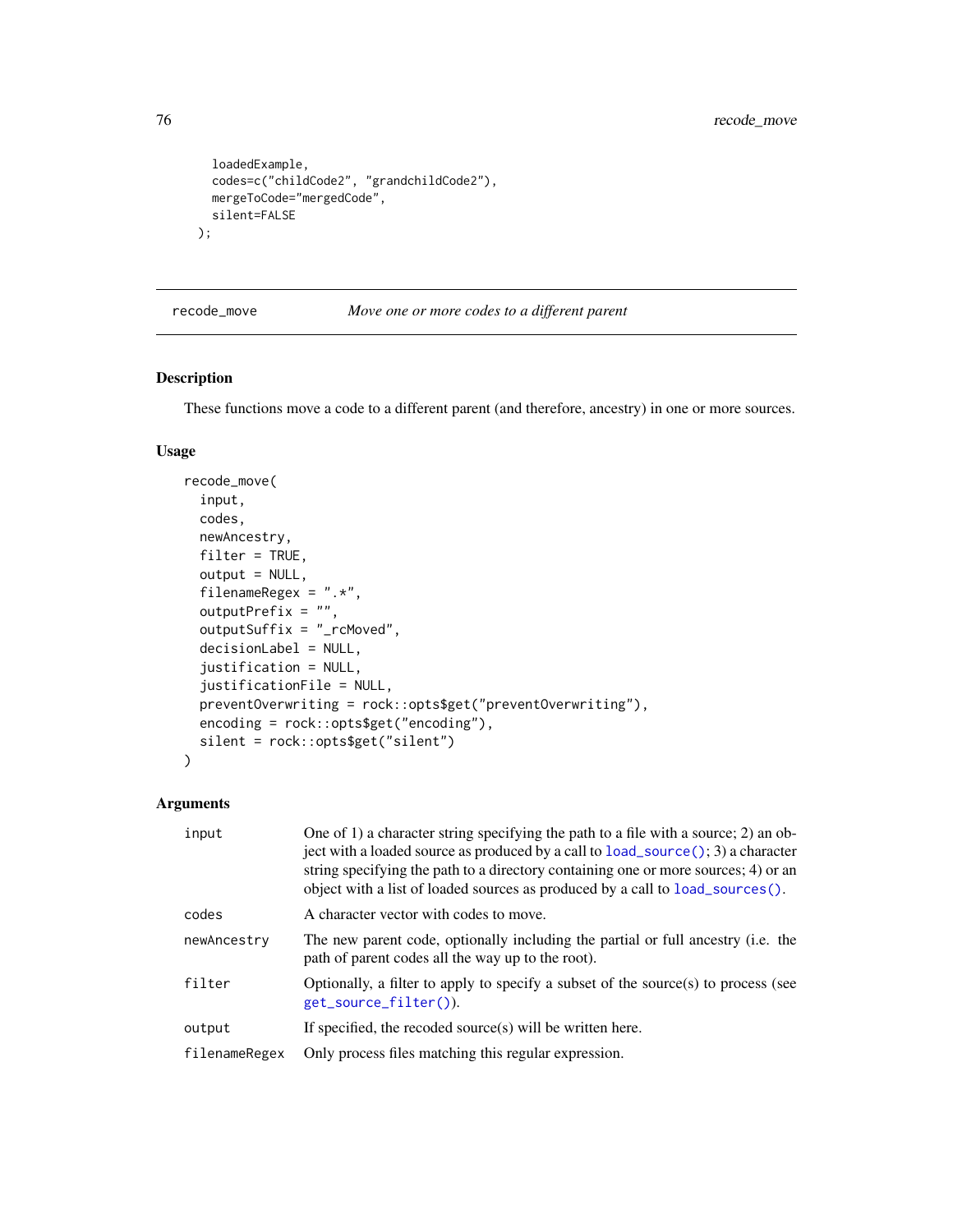<span id="page-76-0"></span>

| outputPrefix       | The prefix and suffix to add to the filenames when writing the processed files to<br>disk, in case multiple sources are passed as input.                                                                                                |  |
|--------------------|-----------------------------------------------------------------------------------------------------------------------------------------------------------------------------------------------------------------------------------------|--|
| outputSuffix       | The prefix and suffix to add to the filenames when writing the processed files to<br>disk, in case multiple sources are passed as input.                                                                                                |  |
| decisionLabel      | A description of the (recoding) decision that was taken.                                                                                                                                                                                |  |
| justification      | The justification for this action.                                                                                                                                                                                                      |  |
| justificationFile  |                                                                                                                                                                                                                                         |  |
|                    | If specified, the justification is appended to this file. If not, it is saved to the<br>justifier::workspace(). This can then be saved or displayed at the end of<br>the R Markdown file or R script using justifier::save_workspace(). |  |
| preventOverwriting |                                                                                                                                                                                                                                         |  |
|                    | Whether to prevent overwriting existing files when writing the files to output.                                                                                                                                                         |  |
| encoding           | The encoding to use.                                                                                                                                                                                                                    |  |
| silent             | Whether to be chatty or quiet.                                                                                                                                                                                                          |  |

#### Value

Invisibly, the changed source(s) or source(s) object.

# Examples

```
### Get path to example source
examplePath <-
  system.file("extdata", package="rock");
### Get a path to one example file
exampleFile <-
  file.path(examplePath, "example-1.rock");
### Load example source
loadedExample <- rock::load_source(exampleFile);
### Move two codes to a new parent, showing progress
recoded_source <-
  rock::recode_move(
   loadedExample,
   codes=c("childCode2", "childCode1"),
   newAncestry = "parentCode2",
   silent=FALSE
```

```
);
```
recode\_rename *Rename one or more codes*

# Description

These functions rename one or more codes in one or more sources.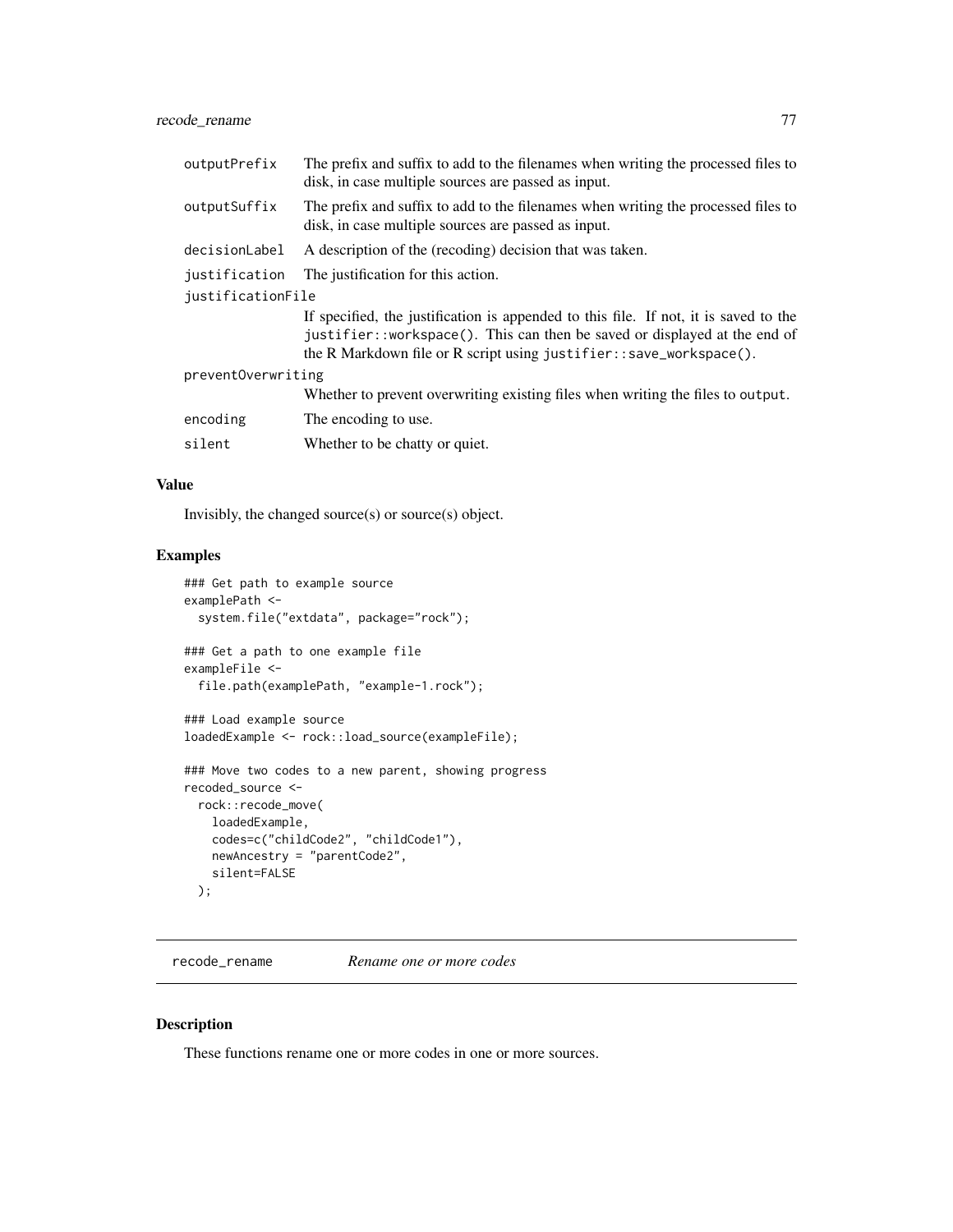# Usage

```
recode_rename(
  input,
 codes,
 filter = TRUE,
 output = NULL,
 filenameRegex = ".*",
 outputPrefix = ",
 outputSuffix = "_rcRenamed",
 decisionLabel = NULL,
  justification = NULL,
  justificationFile = NULL,
 preventOverwriting = rock::opts$get("preventOverwriting"),
 encoding = rock::opts$get("encoding"),
 silent = rock::opts$get("silent")
)
```

| One of 1) a character string specifying the path to a file with a source; 2) an ob-<br>ject with a loaded source as produced by a call to load_source(); 3) a character<br>string specifying the path to a directory containing one or more sources; 4) or an<br>object with a list of loaded sources as produced by a call to load_sources(). |  |
|------------------------------------------------------------------------------------------------------------------------------------------------------------------------------------------------------------------------------------------------------------------------------------------------------------------------------------------------|--|
| A named character vector with codes to rename. Each element should be the<br>new code, and the element's name should be the old code (so e.g. codes =<br>$c(oldcode1 = 'newcode1', oldcode2 = 'newcode2')).$                                                                                                                                   |  |
| Optionally, a filter to apply to specify a subset of the source $(s)$ to process (see<br>get_source_filter()).                                                                                                                                                                                                                                 |  |
| If specified, the recoded source(s) will be written here.                                                                                                                                                                                                                                                                                      |  |
| Only process files matching this regular expression.                                                                                                                                                                                                                                                                                           |  |
| The prefix and suffix to add to the filenames when writing the processed files to<br>disk, in case multiple sources are passed as input.                                                                                                                                                                                                       |  |
| The prefix and suffix to add to the filenames when writing the processed files to<br>disk, in case multiple sources are passed as input.                                                                                                                                                                                                       |  |
| A description of the (recoding) decision that was taken.                                                                                                                                                                                                                                                                                       |  |
| The justification for this action.                                                                                                                                                                                                                                                                                                             |  |
| justificationFile                                                                                                                                                                                                                                                                                                                              |  |
| If specified, the justification is appended to this file. If not, it is saved to the<br>justifier::workspace(). This can then be saved or displayed at the end of<br>the R Markdown file or R script using justifier:: save_workspace().                                                                                                       |  |
| preventOverwriting                                                                                                                                                                                                                                                                                                                             |  |
| Whether to prevent overwriting existing files when writing the files to output.                                                                                                                                                                                                                                                                |  |
| The encoding to use.                                                                                                                                                                                                                                                                                                                           |  |
| Whether to be chatty or quiet.                                                                                                                                                                                                                                                                                                                 |  |
|                                                                                                                                                                                                                                                                                                                                                |  |

<span id="page-77-0"></span>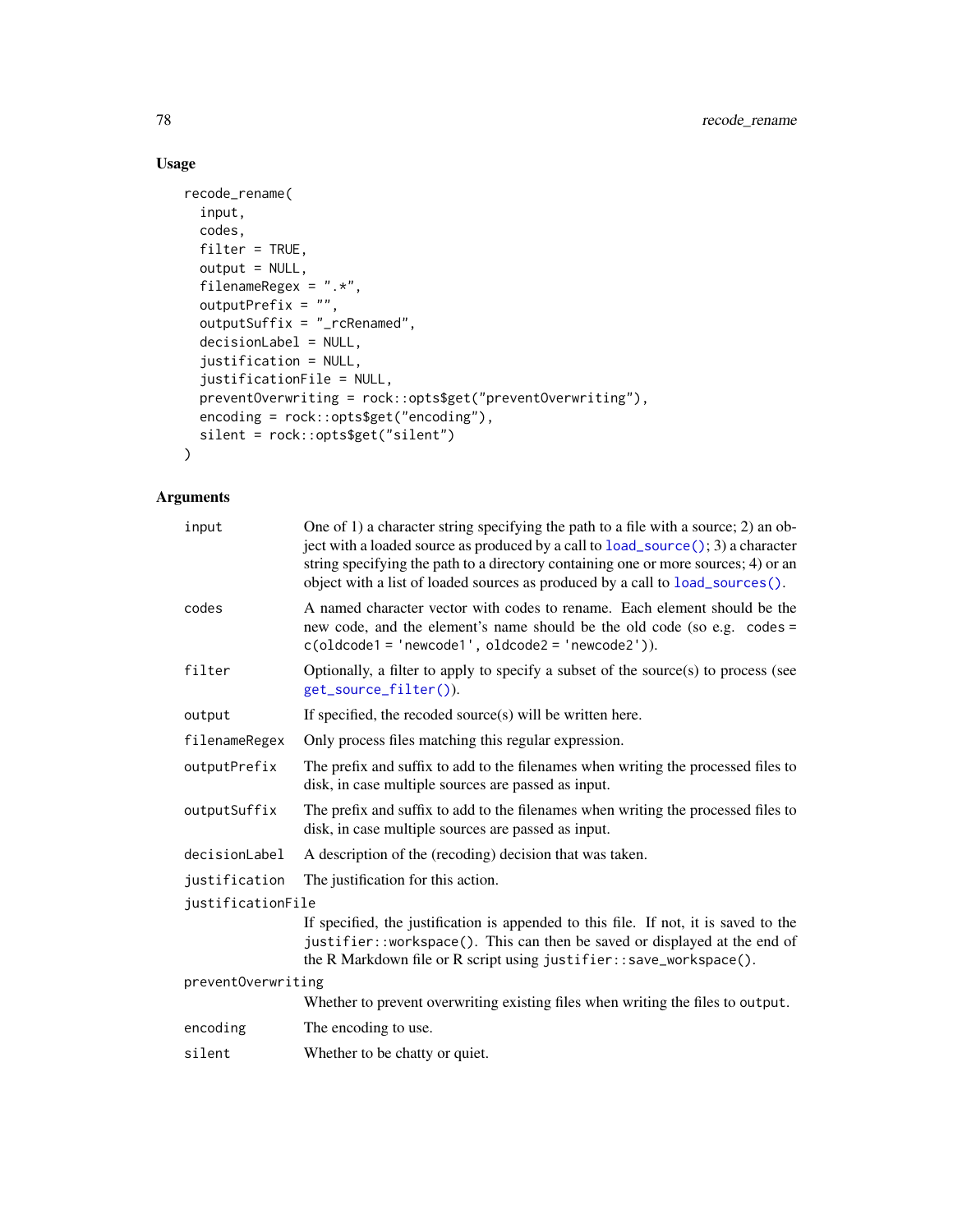# <span id="page-78-0"></span>recode\_split 79

#### Value

Invisibly, the changed source(s) or source(s) object.

#### Examples

```
### Get path to example source
examplePath <-
 system.file("extdata", package="rock");
### Get a path to one example file
exampleFile <-
 file.path(examplePath, "example-1.rock");
### Load example source
loadedExample <- rock::load_source(exampleFile);
### Move two codes to a new parent, showing progress
recoded_source <-
 rock::recode_rename(
   loadedExample,
   codes=c(childCode2 = "grownUpCode2",
            grandchildCode2 = "almostChildCode2"),
   silent=FALSE
 );
```
recode\_split *Split a code into multiple codes*

# Description

This function conditionally splits a code into multiple codes. Note that you may want to use [recode\\_addChildCodes\(\)](#page-69-0) instead to not lose the original coding.

#### Usage

```
recode_split(
  input,
  codes,
  splitToCodes,
  filter = TRUE,
  output = NULL,filenameRegex = ".**",
  outputPrefix = ",
  outputSuffix = "_recoded",
  decisionLabel = NULL,
  justification = NULL,
  justificationFile = NULL,
  preventOverwriting = rock::opts$get("preventOverwriting"),
```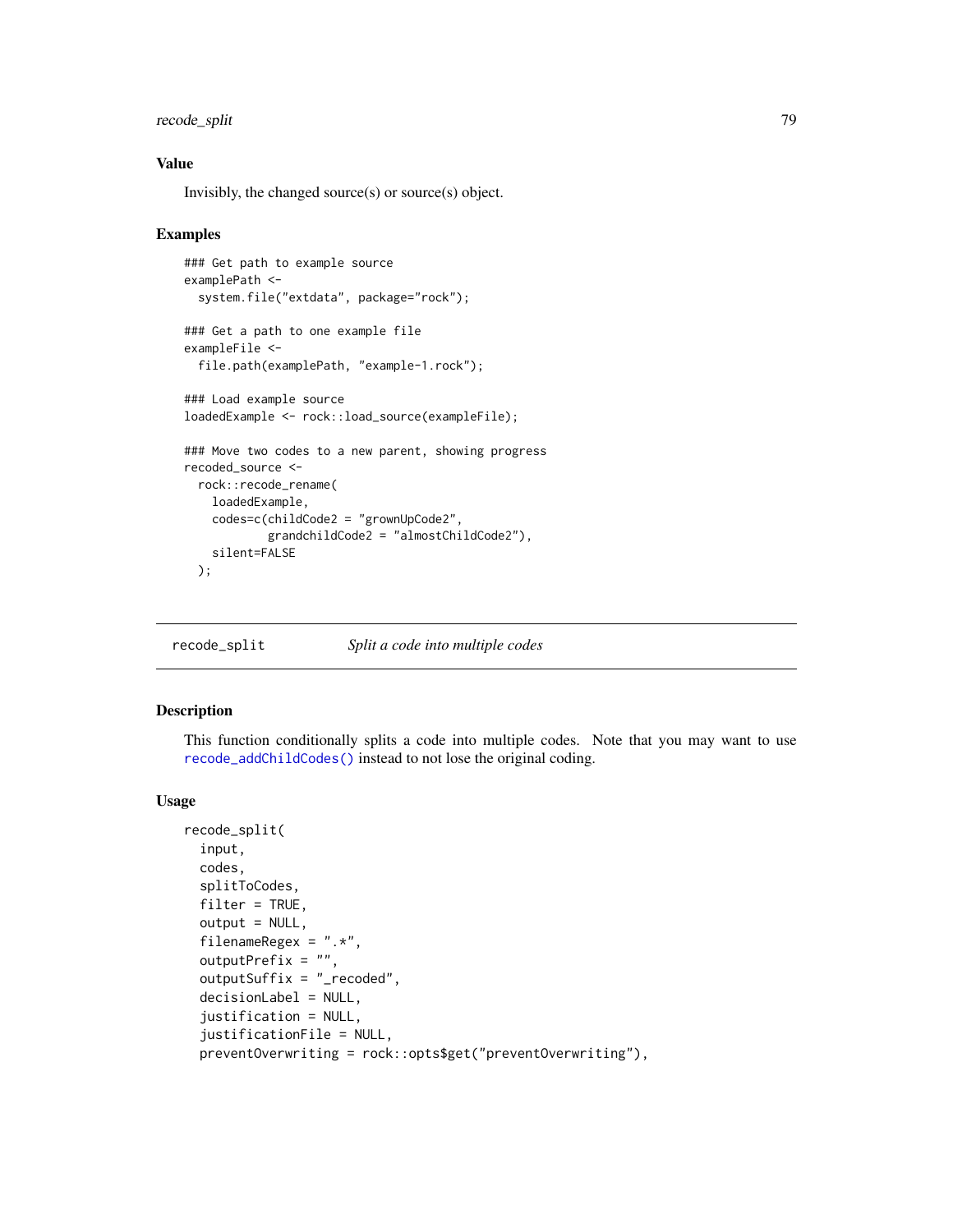```
encoding = rock::opts$get("encoding"),
  silent = rock::opts$get("silent")
\lambda
```

| input              | One of 1) a character string specifying the path to a file with a source; 2) an ob-<br>ject with a loaded source as produced by a call to load_source(); 3) a character<br>string specifying the path to a directory containing one or more sources; 4) or an<br>object with a list of loaded sources as produced by a call to load_sources().                                                                                                                                                                                                                                                                                                                                                                                                                                                                                                                                                                                                                                                                                                                                                                                                                                                                                                                                                                                                                         |
|--------------------|------------------------------------------------------------------------------------------------------------------------------------------------------------------------------------------------------------------------------------------------------------------------------------------------------------------------------------------------------------------------------------------------------------------------------------------------------------------------------------------------------------------------------------------------------------------------------------------------------------------------------------------------------------------------------------------------------------------------------------------------------------------------------------------------------------------------------------------------------------------------------------------------------------------------------------------------------------------------------------------------------------------------------------------------------------------------------------------------------------------------------------------------------------------------------------------------------------------------------------------------------------------------------------------------------------------------------------------------------------------------|
| codes              | A single character value with the code to split.                                                                                                                                                                                                                                                                                                                                                                                                                                                                                                                                                                                                                                                                                                                                                                                                                                                                                                                                                                                                                                                                                                                                                                                                                                                                                                                       |
| splitToCodes       | A named list with specifying when to split to which new code. Each element of<br>this list is a filtering criterion that will be passed on to get_source_filter()<br>to create the actual filter that will be applied. The name of each element is<br>the code that will be applied to utterances matching that filter. When calling<br>recode_split() for a single source, instead of passing the filtering criterion, it<br>is also possible to pass a filter (i.e. the result of the call to get_source_filter()),<br>which allows more finegrained control. Note that these split filters and the corre-<br>sponding codes are processed sequentially in the order specified in splitToCodes.<br>This means that once an utterance that was coded with codes has been matched<br>to one of these 'split filters' (and so, recoded with the corresponding 'split code',<br>i.e., with the name of that split filter in splitToCodes), it will not be recoded<br>again even if it also matches with other split filters down the line. Any utter-<br>ances coded with the code to split up (i.e. specified in codes) that do not match<br>with any of the split filters specified as the splitToCodes elements will not be<br>recoded and so remain coded with codes. To create a catch-all ('else') category,<br>pass " .* " or TRUE as a filter (see the example). |
| filter             | Optionally, a filter to apply to specify a subset of the source $(s)$ to process (see<br>get_source_filter()).                                                                                                                                                                                                                                                                                                                                                                                                                                                                                                                                                                                                                                                                                                                                                                                                                                                                                                                                                                                                                                                                                                                                                                                                                                                         |
| output             | If specified, the recoded source(s) will be written here.                                                                                                                                                                                                                                                                                                                                                                                                                                                                                                                                                                                                                                                                                                                                                                                                                                                                                                                                                                                                                                                                                                                                                                                                                                                                                                              |
| filenameRegex      | Only process files matching this regular expression.                                                                                                                                                                                                                                                                                                                                                                                                                                                                                                                                                                                                                                                                                                                                                                                                                                                                                                                                                                                                                                                                                                                                                                                                                                                                                                                   |
| outputPrefix       | The prefix and suffix to add to the filenames when writing the processed files to<br>disk, in case multiple sources are passed as input.                                                                                                                                                                                                                                                                                                                                                                                                                                                                                                                                                                                                                                                                                                                                                                                                                                                                                                                                                                                                                                                                                                                                                                                                                               |
| outputSuffix       | The prefix and suffix to add to the filenames when writing the processed files to<br>disk, in case multiple sources are passed as input.                                                                                                                                                                                                                                                                                                                                                                                                                                                                                                                                                                                                                                                                                                                                                                                                                                                                                                                                                                                                                                                                                                                                                                                                                               |
| decisionLabel      | A description of the (recoding) decision that was taken.                                                                                                                                                                                                                                                                                                                                                                                                                                                                                                                                                                                                                                                                                                                                                                                                                                                                                                                                                                                                                                                                                                                                                                                                                                                                                                               |
| justification      | The justification for this action.                                                                                                                                                                                                                                                                                                                                                                                                                                                                                                                                                                                                                                                                                                                                                                                                                                                                                                                                                                                                                                                                                                                                                                                                                                                                                                                                     |
| justificationFile  |                                                                                                                                                                                                                                                                                                                                                                                                                                                                                                                                                                                                                                                                                                                                                                                                                                                                                                                                                                                                                                                                                                                                                                                                                                                                                                                                                                        |
|                    | If specified, the justification is appended to this file. If not, it is saved to the<br>justifier:: workspace(). This can then be saved or displayed at the end of<br>the R Markdown file or R script using justifier::save_workspace().                                                                                                                                                                                                                                                                                                                                                                                                                                                                                                                                                                                                                                                                                                                                                                                                                                                                                                                                                                                                                                                                                                                               |
| preventOverwriting |                                                                                                                                                                                                                                                                                                                                                                                                                                                                                                                                                                                                                                                                                                                                                                                                                                                                                                                                                                                                                                                                                                                                                                                                                                                                                                                                                                        |
|                    | Whether to prevent overwriting existing files when writing the files to output.                                                                                                                                                                                                                                                                                                                                                                                                                                                                                                                                                                                                                                                                                                                                                                                                                                                                                                                                                                                                                                                                                                                                                                                                                                                                                        |
| encoding           | The encoding to use.                                                                                                                                                                                                                                                                                                                                                                                                                                                                                                                                                                                                                                                                                                                                                                                                                                                                                                                                                                                                                                                                                                                                                                                                                                                                                                                                                   |
| silent             | Whether to be chatty or quiet.                                                                                                                                                                                                                                                                                                                                                                                                                                                                                                                                                                                                                                                                                                                                                                                                                                                                                                                                                                                                                                                                                                                                                                                                                                                                                                                                         |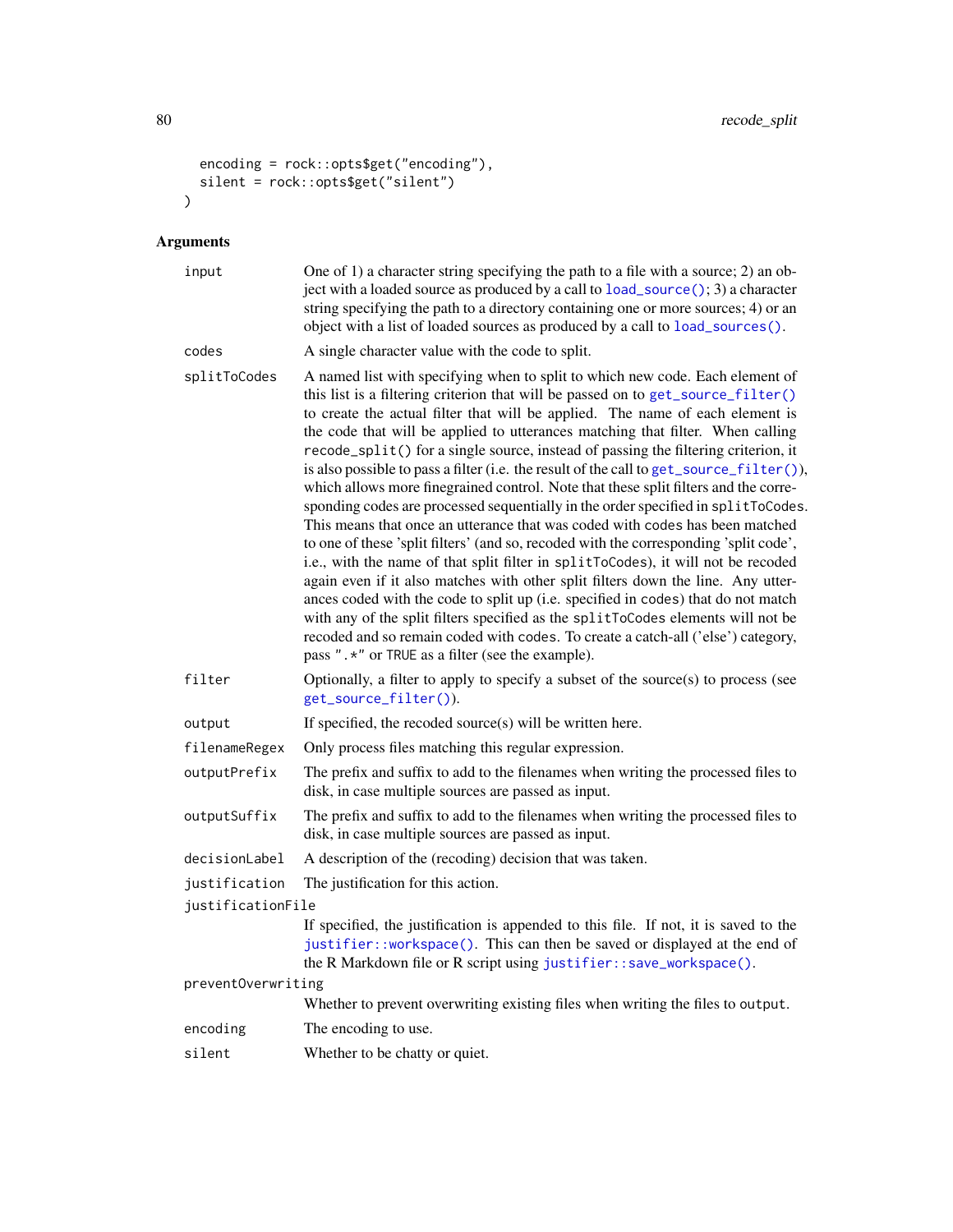#### <span id="page-80-0"></span>repeatStr 81

#### Value

Invisibly, the changed source(s) or source(s) object.

#### Examples

```
### Get path to example source
examplePath <-
 system.file("extdata", package="rock");
### Get a path to one example file
exampleFile <-
 file.path(examplePath, "example-1.rock");
### Load example source
loadedExample <- rock::load_source(exampleFile);
### Split a code into two codes, showing progress (the backticks are
### used to be able to specify a name that starts with an underscore)
recoded_source <-
 rock::recode_split(
   loadedExample,
   codes="childCode1",
    splitToCodes = list(
      \text{`and'} = " and ",
      \Delta_book_\Delta = "book",
      '\_else' = \_),
   silent=FALSE
 );
```
repeatStr *Repeat a string a number of times*

#### Description

Repeat a string a number of times

#### Usage

repeatStr( $n = 1$ , str = "")

#### Arguments

n, str Normally, respectively the frequency with which to repeat the string and the string to repeat; but the order of the inputs can be switched as well.

#### Value

A character vector of length 1.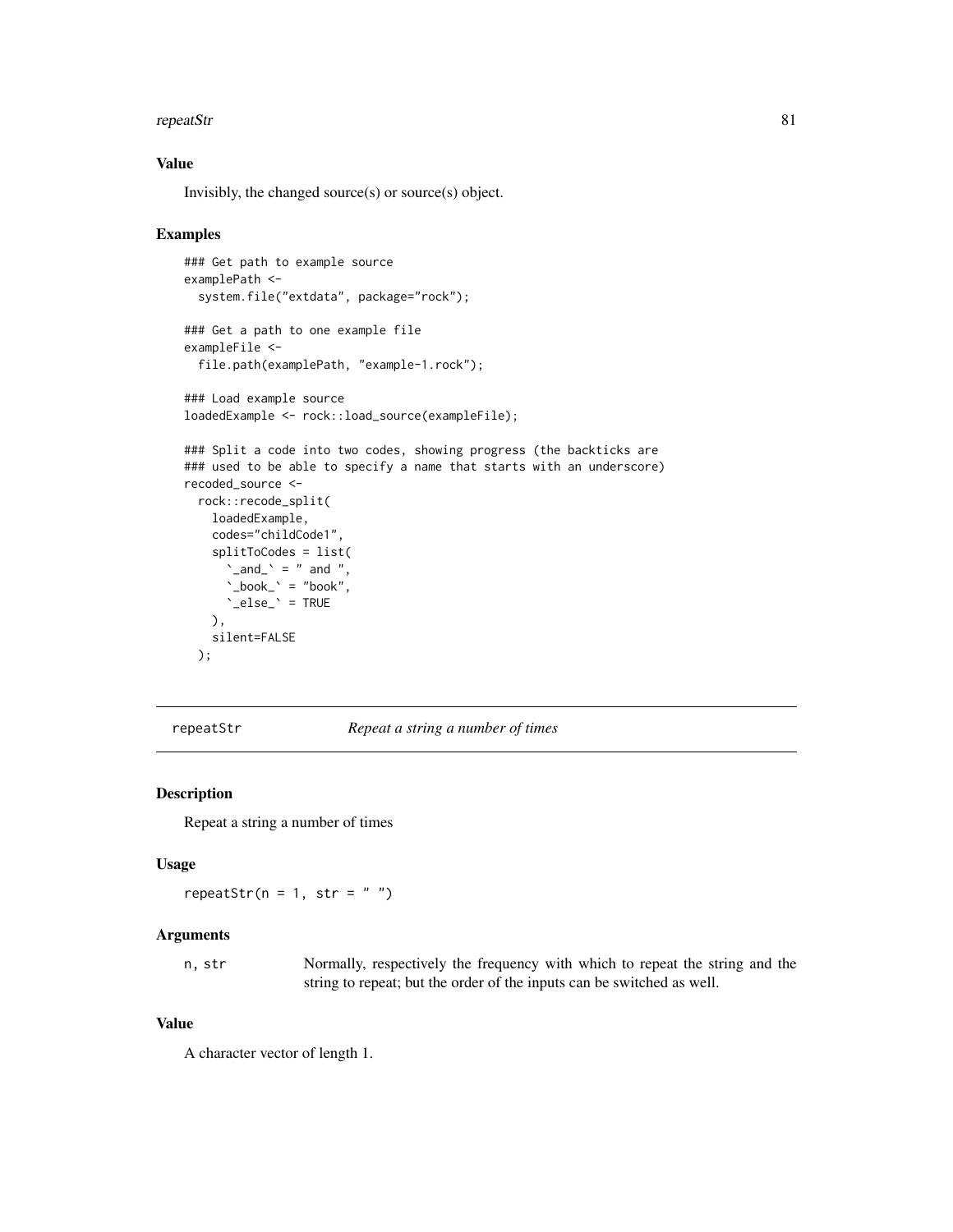# Examples

```
### 10 spaces:
repStr(10);
```

```
### Three euro symbols:
repStr("\u20ac", 3);
```
resultsOverview\_allCodedFragments *Show all coded fragments*

# Description

Show all coded fragments

# Usage

```
resultsOverview_allCodedFragments(
 x,
 root = "codes",
 context = 0,
 heading = NULL,
 headingLevel = 2,
  add_html_tags = TRUE,
  cleanUtterances = FALSE,
 output = NULL,outputViewer = "viewer",
  template = "default",
  includeCSS = TRUE,
  includeBootstrap = rock::opts$get("includeBootstrap"),
 preventOverwriting = rock::opts$get(preventOverwriting),
  silent = rock::opts$get(silent)
)
```

| $\mathsf{x}$ | The parsed source(s) as provided by $rock:$ : parse_source or $rock:$ : parse_sources.                                                                                                                                                                                                                                                                                                                                                                                                                                                       |
|--------------|----------------------------------------------------------------------------------------------------------------------------------------------------------------------------------------------------------------------------------------------------------------------------------------------------------------------------------------------------------------------------------------------------------------------------------------------------------------------------------------------------------------------------------------------|
| root         | The root code                                                                                                                                                                                                                                                                                                                                                                                                                                                                                                                                |
| context      | How many utterances before and after the target utterances to include in the<br>fragments.                                                                                                                                                                                                                                                                                                                                                                                                                                                   |
| heading      | Optionally, a title to include in the output. The title will be prefixed with<br>heading Level has hes (#), and the codes with heading Level +1 has hes. If NULL<br>(the default), a heading will be generated that includes the collected codes if<br>those are five or less. If a character value is specified, that will be used. To omit<br>a heading, set to anything that is not NULL or a character vector (e.g. FALSE).<br>If no heading is used, the code prefix will be heading Level hashes, instead of<br>headingLevel+1 hashes. |

<span id="page-81-0"></span>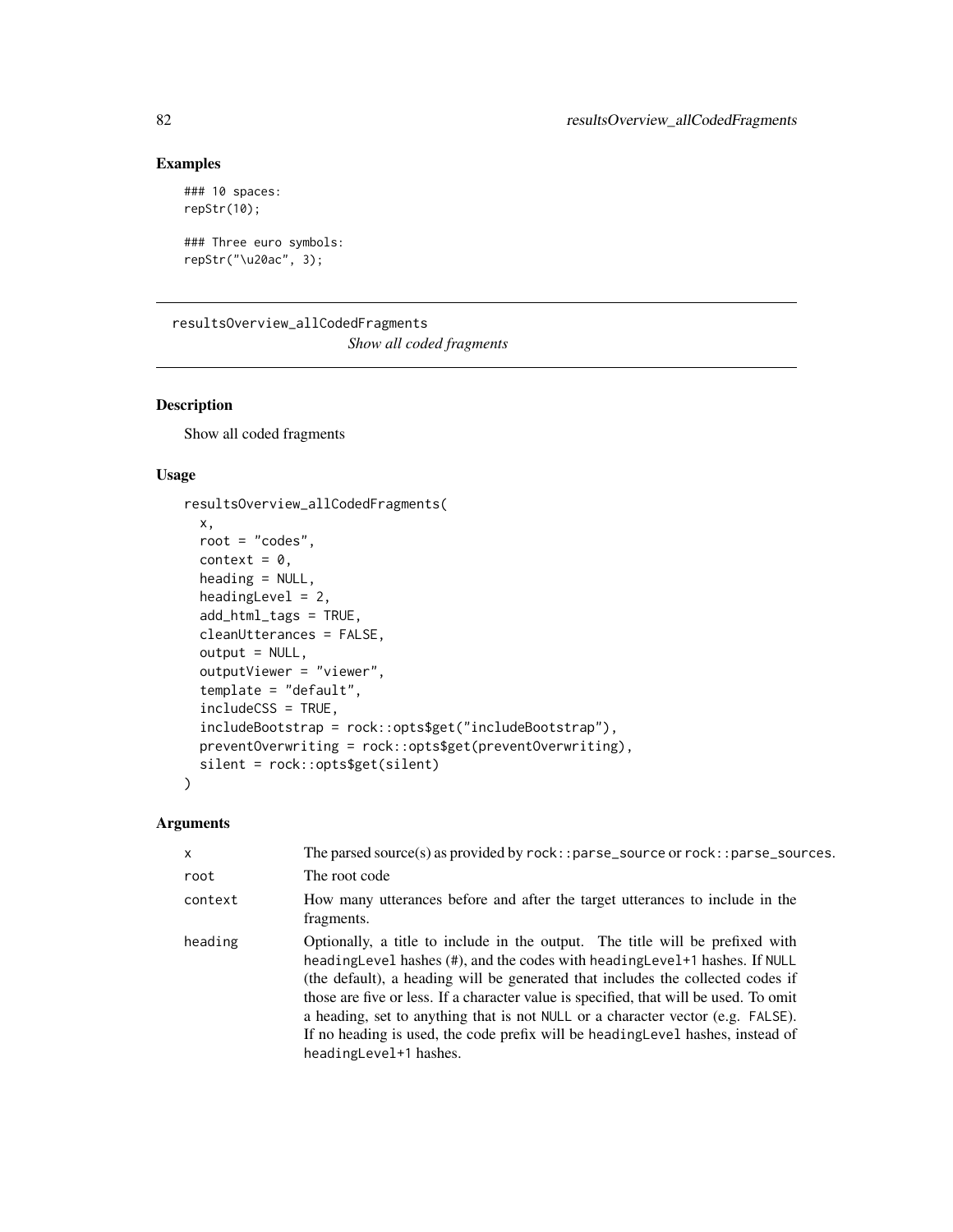| headingLevel                   | The number of hashes to insert before the headings.                                                                                                                                                                                                                                                                |
|--------------------------------|--------------------------------------------------------------------------------------------------------------------------------------------------------------------------------------------------------------------------------------------------------------------------------------------------------------------|
| add_html_tags                  | Whether to add HTML tags to the result.                                                                                                                                                                                                                                                                            |
| cleanUtterances                |                                                                                                                                                                                                                                                                                                                    |
|                                | Whether to use the clean or the raw utterances when constructing the fragments<br>(the raw versions contain all codes). Note that this should be set to FALSE to<br>have add_html_tags be of the most use.                                                                                                         |
| output                         | Here, a path and filename can be provided where the result will be written. If<br>provided, the result will be returned invisibly.                                                                                                                                                                                 |
| outputViewer                   | If showing output, where to show the output: in the console (output Viewer='console')<br>or in the viewer (outputViewer='viewer'), e.g. the RStudio viewer. You'll<br>usually want the latter when outputting HTML, and otherwise the former. Set to<br>FALSE to not output anything to the console or the viewer. |
| template                       | The template to load; either the name of one of the ROCK templates (currently,<br>only 'default' is available), or the path and filename of a CSS file.                                                                                                                                                            |
| includeCSS<br>includeBootstrap | Whether to include the ROCK CSS in the returned HTML.                                                                                                                                                                                                                                                              |
|                                | Whether to include the default bootstrap CSS.                                                                                                                                                                                                                                                                      |
| preventOverwriting             |                                                                                                                                                                                                                                                                                                                    |
|                                | Whether to prevent overwriting of output files.                                                                                                                                                                                                                                                                    |
| silent                         | Whether to provide (FALSE) or suppress (TRUE) more detailed progress updates.                                                                                                                                                                                                                                      |

# Value

Invisibly, the coded fragments in a character vector.

```
### Get path to example source
examplePath <-
  system.file("extdata", package="rock");
### Get a path to one example file
exampleFile <-
  file.path(
    examplePath, "example-1.rock"
  );
### Parse single example source
parsedExample <-
  rock::parse_source(
   exampleFile
  );
### Show organised coded fragments in Markdown
cat(
  rock::resultsOverview_allCodedFragments(
   parsedExample
 )
);
```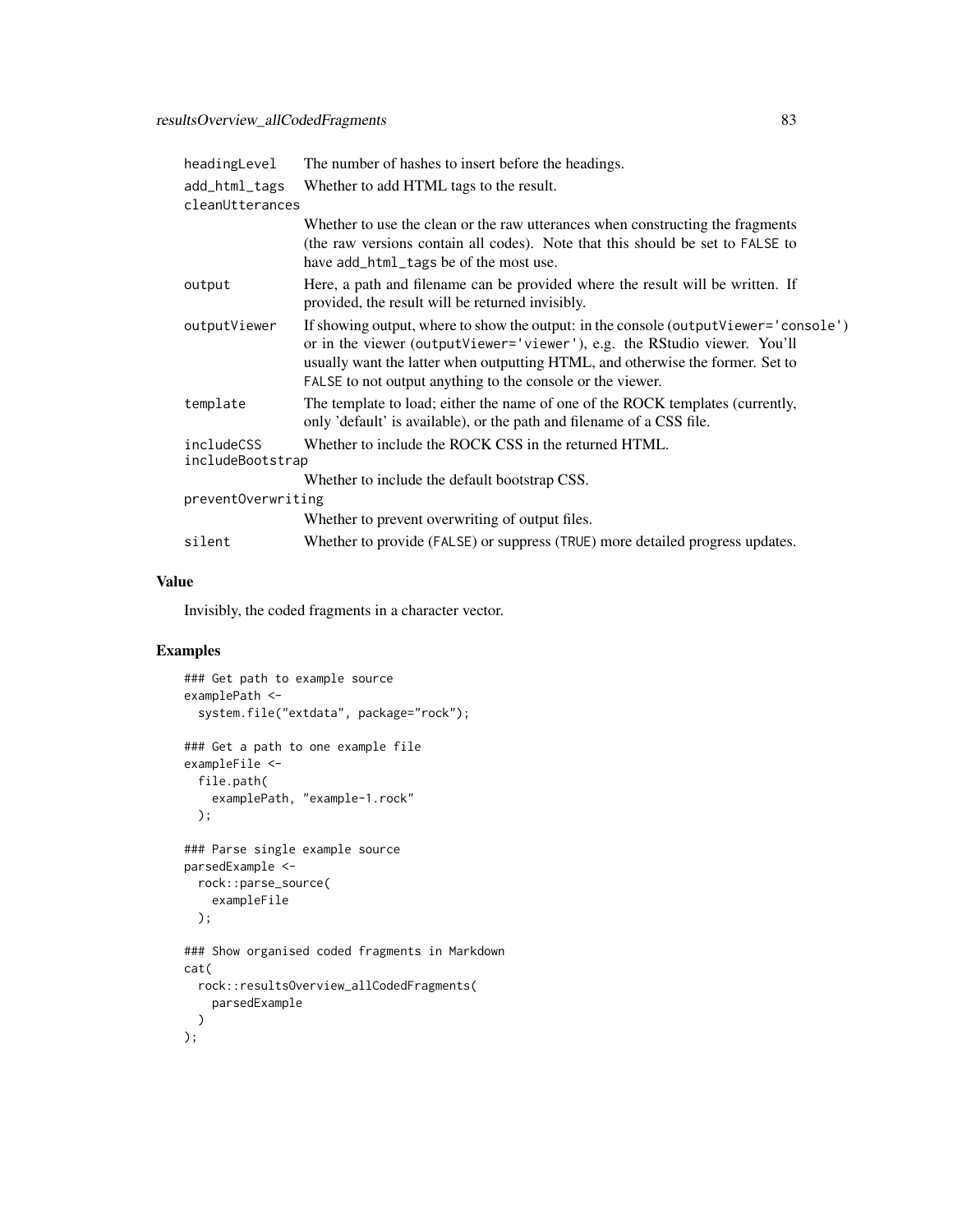#### <span id="page-83-0"></span>Description

This package implements an open standard for working with qualitative data, as such, it has two parts: a file format/convention and this R package that facilitates working with .rock files.

#### The ROCK File Format

The .rock files are plain text files where a number of conventions are used to add metadata. Normally these are the following conventions:

- The smallest 'codeable unit' is called an utterance, and utterances are separated by newline characters (i.e. every line of the file is an utterance);
- Codes are in between double square brackets: [[code1]] and [[code2]];
- Hierarchy in inductive code trees can be indicated using the greater than sign (>): [[parent1>child1]];
- Utterances can have unique identifiers called 'utterance identifiers' or 'UIDs', which are unique short alphanumeric strings placed in between double square brackets after 'uid:', e.g. [[uid:73xk2q07]];
- Deductive code trees can be specified using YAML

#### The rock R Package Functions

The most important functions are [parse\\_source\(\)](#page-60-0) to parse one source and [parse\\_sources\(\)](#page-60-1) to parse multiple sources simultaneously. [clean\\_source\(\)](#page-10-0) and [clean\\_sources\(\)](#page-10-1) can be used to clean sources, and [prepend\\_ids\\_to\\_source\(\)](#page-64-0) and [prepend\\_ids\\_to\\_sources\(\)](#page-64-1) can be used to quickly generate UIDs and prepend them to each utterance in a source.

For analysis, [create\\_cooccurrence\\_matrix\(\)](#page-31-0), [collapse\\_occurrences\(\)](#page-22-0), and [collect\\_coded\\_fragments\(\)](#page-23-0) can be used.

root\_from\_codePaths *Get the roots from a vector with code paths*

#### **Description**

Get the roots from a vector with code paths

#### Usage

```
root_from_codePaths(x)
```
#### Arguments

x A vector of code paths.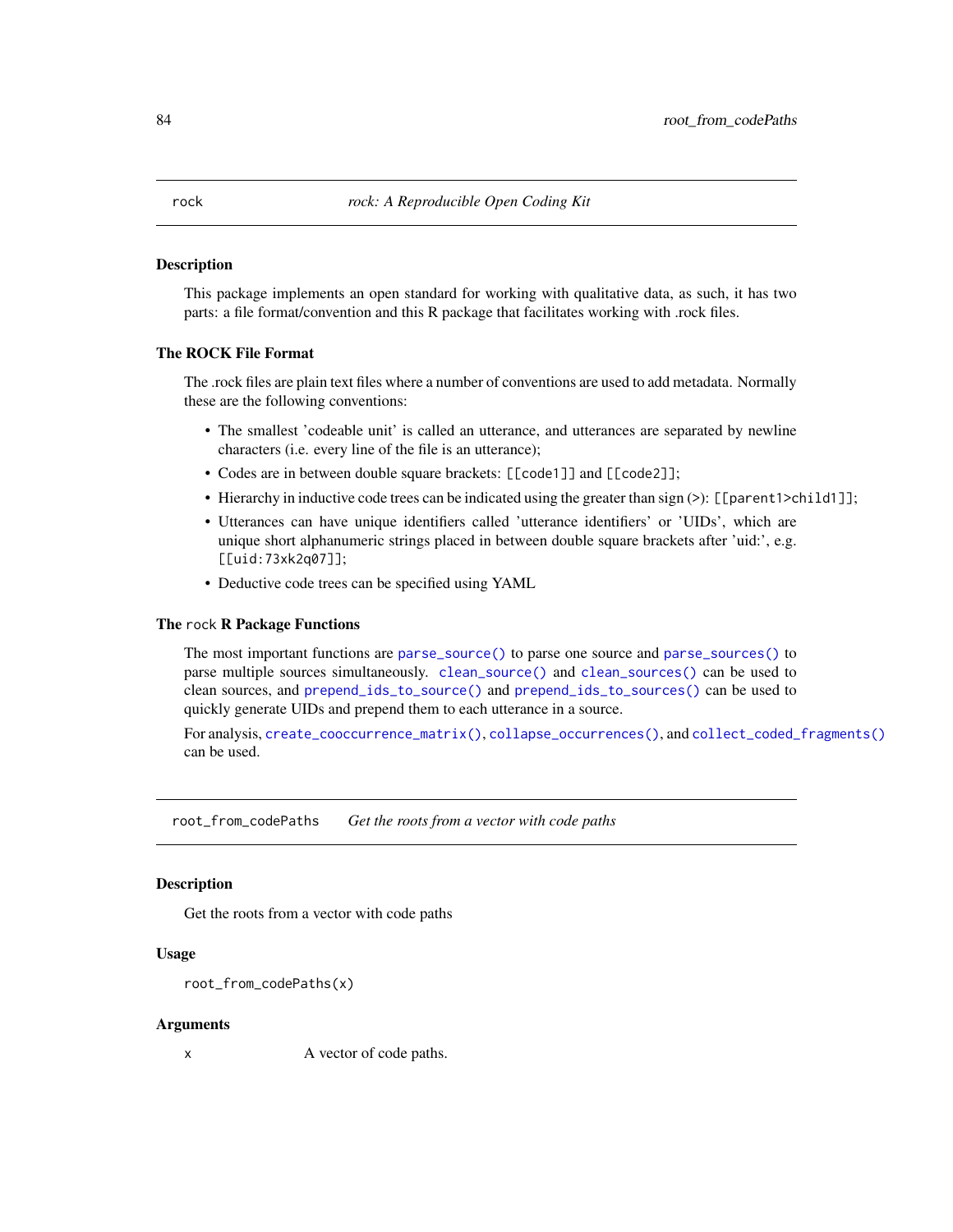# <span id="page-84-0"></span>Value

A vector with the root of each element.

#### Examples

```
root_from_codePaths(
 c("codes>reason>parent_feels",
    "codes>reason>child_feels")
);
```
rpe\_create\_source\_with\_items

*Create a source with items to code for Response Process Evaluation*

#### Description

This function creates a plain text file, a .rock source, that can be coded when conducting Response Process Evaluation.

#### Usage

```
rpe_create_source_with_items(
  data,
  iterationId,
 batchId,
  populationId,
  itemVarNames,
  metaquestionIdentifiers,
  metaquestionVarNames,
  itemContents,
  metaquestionContents,
  coderId,
  caseIds = NULL,
  outputFile = NULL,
  preventOverwriting = rock::opts$get("preventOverwriting"),
  encoding = rock::opts$get("encoding"),
  silent = rock::opts$get("silent")
)
```
#### Arguments

data A (wide) data frame containing at least the participants' answers to the items and to the meta questions (but optionally, the iteration, batch, and population). iterationId, batchId, populationId If the iteration, batch, and population identifiers are contained in the data frame passed as data, the variable names holding that information for each participant; otherwise, either a single value or a vector of length nrow(data) that contains that information for each participant.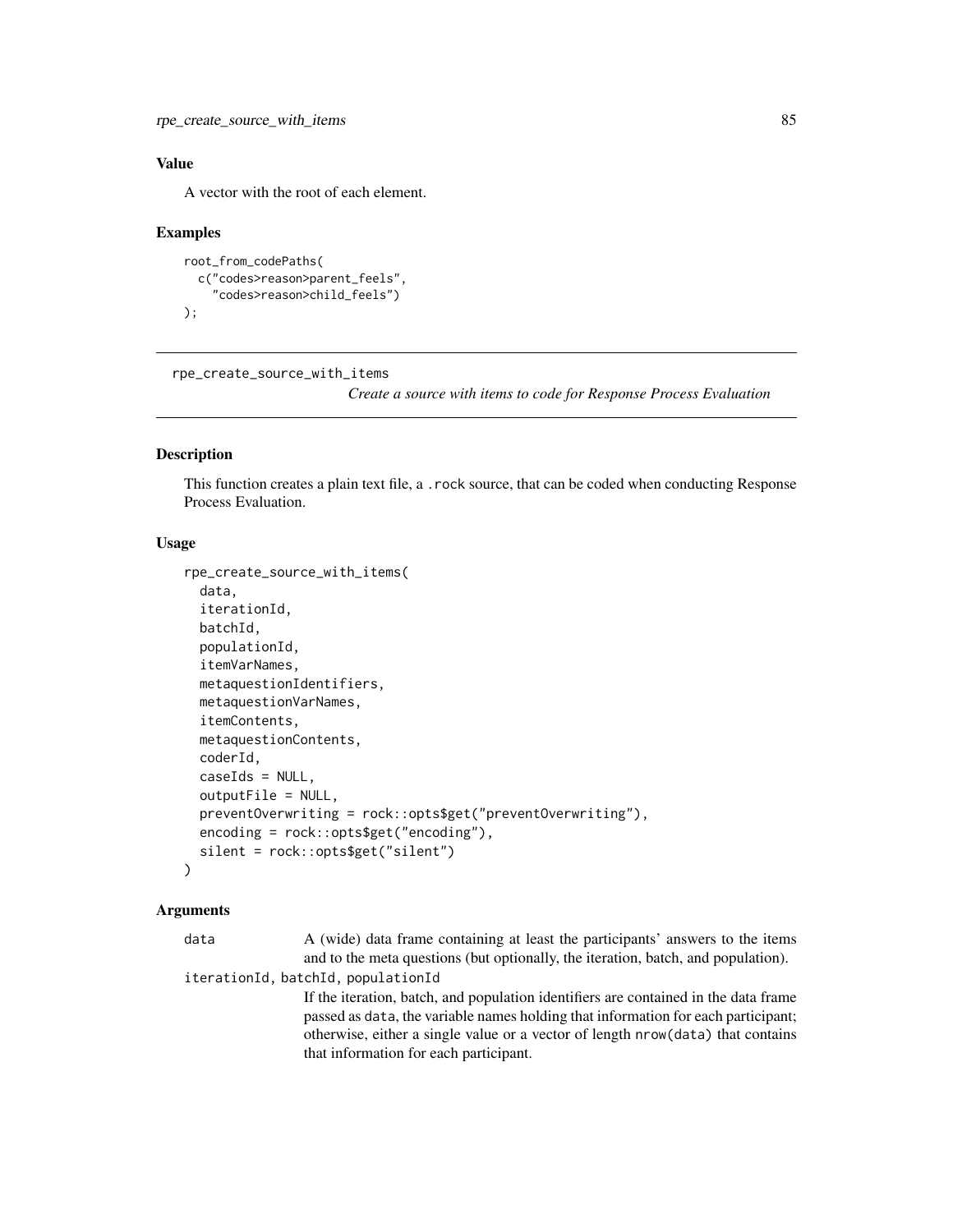<span id="page-85-0"></span>

| itemVarNames            | The variable names with the participants' responses to the items, in a named<br>character vector, with each element's name being the item's identifier, and each<br>element the variable name in data holding the participants' responses to the<br>item.                                                   |  |
|-------------------------|-------------------------------------------------------------------------------------------------------------------------------------------------------------------------------------------------------------------------------------------------------------------------------------------------------------|--|
| metaquestionIdentifiers |                                                                                                                                                                                                                                                                                                             |  |
|                         | A named list of unnamed character vectors, with each character vector element<br>specifying the identifier of a meta question, and each list element (i.e. the name<br>of each character vector) specifying the item identifier that the meta questions<br>in the corresponding character vector belong to. |  |
| metaquestionVarNames    |                                                                                                                                                                                                                                                                                                             |  |
|                         | The variable names with the participants' responses to the meta questions, in<br>a named character vector, with each element's name being the meta question's<br>identifier, and each element the variable name in data holding the participants'<br>responses to the meta question.                        |  |
| itemContents            | A named character vector with each item's content, with the values being the<br>content and the names the item identifiers.                                                                                                                                                                                 |  |
| metaquestionContents    |                                                                                                                                                                                                                                                                                                             |  |
|                         | A named character vector with each meta question's content, with the values<br>being the content and the names the meta question identifiers.                                                                                                                                                               |  |
| coderId                 | The identifier of the coder that will code this source.                                                                                                                                                                                                                                                     |  |
| caseIds                 | The variable name with the participants' case identifiers (i.e. a unique identifier<br>for each participant).                                                                                                                                                                                               |  |
| outputFile              | Optionally, a file to write the source to.                                                                                                                                                                                                                                                                  |  |
| preventOverwriting      |                                                                                                                                                                                                                                                                                                             |  |
|                         | Whether to overwrite existing files (FALSE) or prevent that from happening<br>(TRUE).                                                                                                                                                                                                                       |  |
| encoding                | The encoding to use when writing the source $(s)$ .                                                                                                                                                                                                                                                         |  |
| silent                  | Whether to the silent (TRUE) or chatty (FALSE).                                                                                                                                                                                                                                                             |  |
|                         |                                                                                                                                                                                                                                                                                                             |  |

# Value

The created source, as a character vector (invisibly);

save\_workspace *Save your justifications to a file*

# Description

When conducting analyses, you make many choices that ideally, you document and justify. This function saves stored justifications to a file.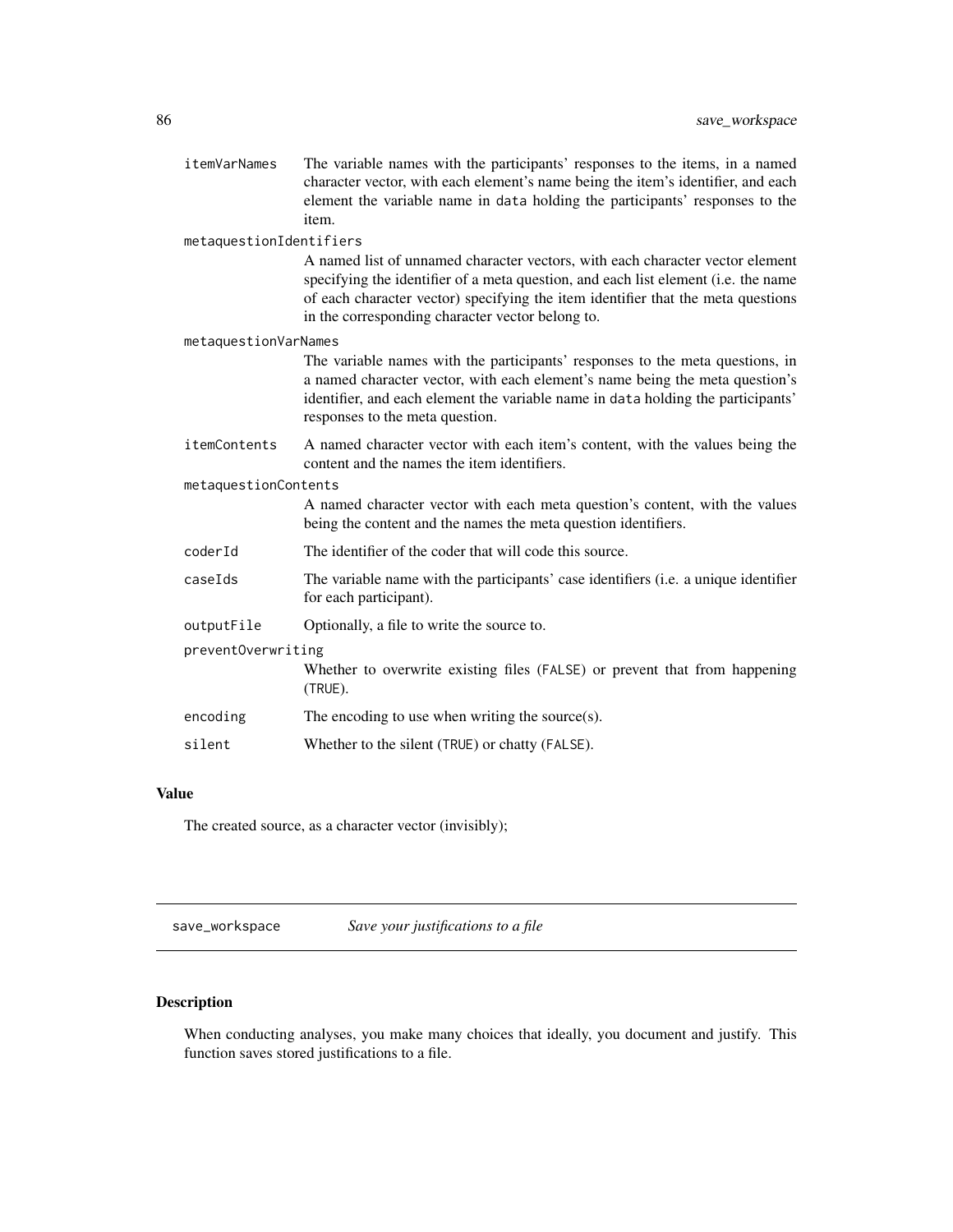<span id="page-86-0"></span>save\_workspace 87

#### Usage

```
save_workspace(
  file = rock::opts$get("justificationFile"),
  encoding = rock::opts$get("encoding"),
  append = FALSE,
 preventOverwriting = rock::opts$get("preventOverwriting"),
  silent = rock::opts$get("silent")
)
```
#### Arguments

| file               | If specified, the file to export the justification to.  |
|--------------------|---------------------------------------------------------|
| encoding           | The encoding to use when writing the file.              |
| append             | Whether to append to the file, or replace its contents. |
| preventOverwriting |                                                         |
|                    | Whether to prevent overwriting an existing file.        |
| silent             | Whether to be silent or chatty.                         |

#### Value

The result of a call to [justifier::export\\_justification\(\)](#page-0-0).

```
### Get path to example source
examplePath <-
 system.file("extdata", package="rock");
### Get a path to one example file
exampleFile <-
 file.path(examplePath, "example-1.rock");
### Load example source
loadedExample <- rock::load_source(exampleFile);
```

```
### Split a code into two codes, showing progress (the backticks are
### used to be able to specify a name that starts with an underscore)
recoded_source <-
  rock::recode_split(
    loadedExample,
    codes="childCode1",
    splitToCodes = list(
      \text{`and'} = " and ",
      \Delta_book_\Delta = "book",
      \text{°_else} \text{°} = TRUE
    ),
    silent=FALSE,
    justification = "Because this seems like a good idea"
  );
```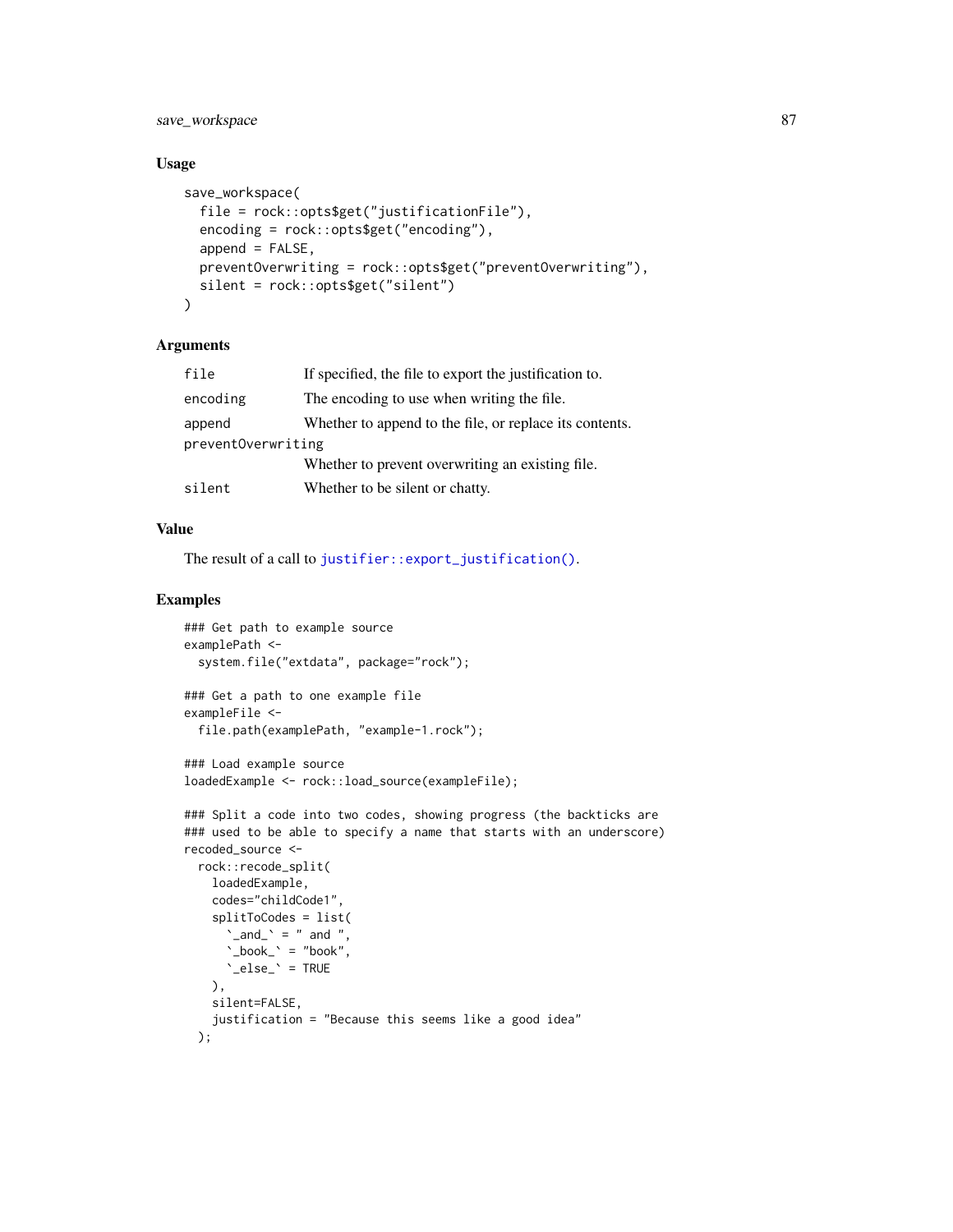```
### Save this workspace to a file
temporaryFilename <- tempfile();
rock::save_workspace(file = temporaryFilename);
```
show\_attribute\_table *Show a table with all attributes in the RStudio viewer and/or console*

#### Description

Show a table with all attributes in the RStudio viewer and/or console

#### Usage

```
show_attribute_table(
 x,
 output = rock::opts$get("tableOutput"),
 tableOutputCSS = rock::opts$get("tableOutputCSS")
\mathcal{L}
```
# Arguments

| X.     | A rock_parsedSources object (the result of a call to rock::parse_sources).                                                                                                                                                              |
|--------|-----------------------------------------------------------------------------------------------------------------------------------------------------------------------------------------------------------------------------------------|
| output | The output: a character vector with one or more of "console" (the raw concate-<br>nated input, without conversion to HTML), "viewer", which uses the RStudio<br>viewer if available, and one or more filenames in existing directories. |
|        | table0utputCSS The CSS to use for the HTML table.                                                                                                                                                                                       |

#### Value

x, invisibly, unless being knitted into R Markdown, in which case a [knitr::asis\\_output\(\)](#page-0-0) wrapped character vector is returned.

show\_inductive\_code\_tree

*Show the inductive code tree(s)*

# Description

This function shows one or more inductive code trees.

<span id="page-87-0"></span>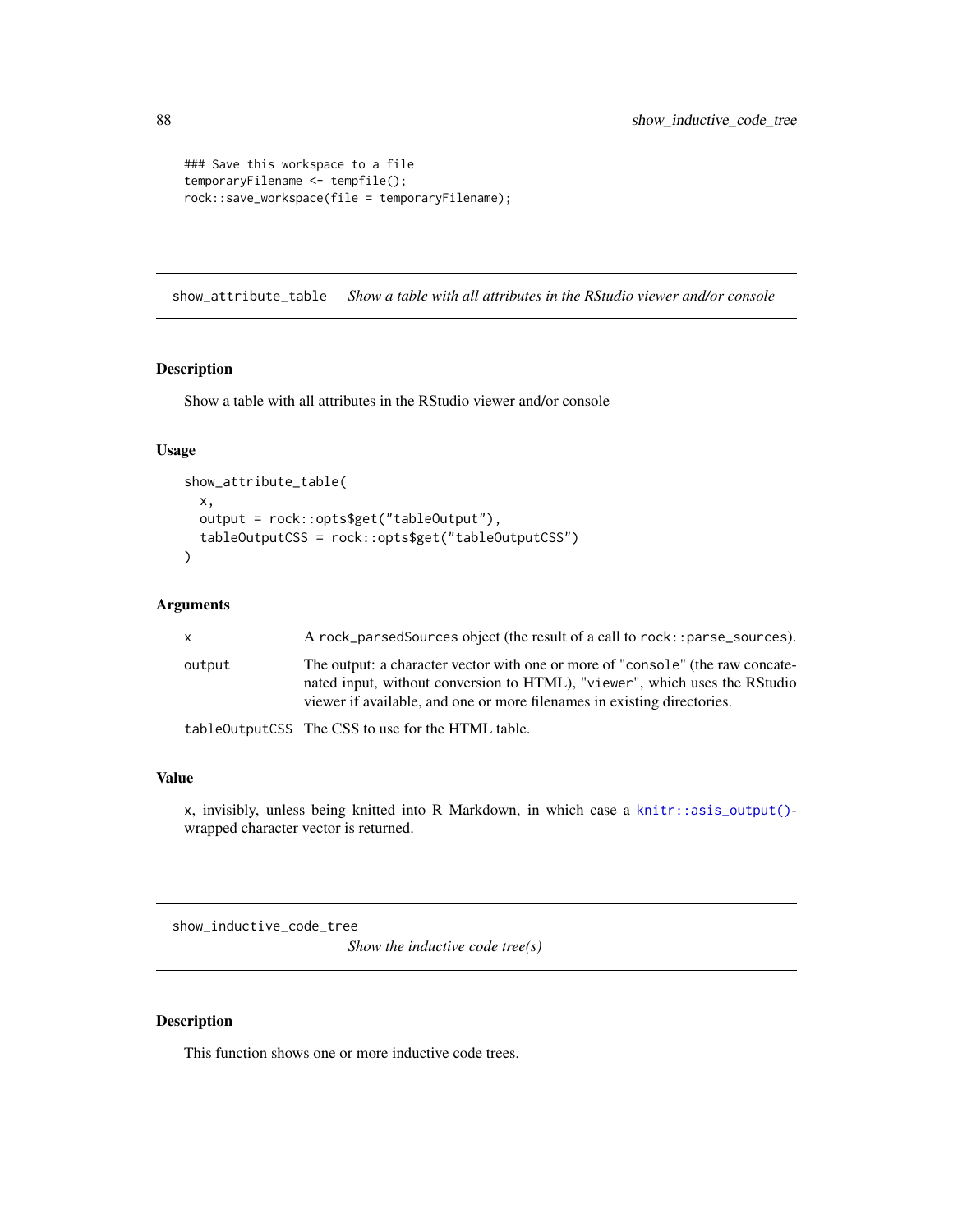# <span id="page-88-0"></span>stripCodePathRoot 89

# Usage

```
show_inductive_code_tree(
 x,
 codes = ".*",output = "both",
 headingLevel = 3,
 nodeStyle = list(shape = "box", fontname = "Arial"),
 edgeStyle = list(arrowhead = "none"),
  graphStyle = list(rankdir = "LR")
\mathcal{L}
```
#### Arguments

| x            | A rock_parsedSources object (the result of a call to rock:: parse_sources).                                                       |
|--------------|-----------------------------------------------------------------------------------------------------------------------------------|
| codes        | A regular expression: only code trees from codes coded with a coding pattern<br>with this name will be shown.                     |
| output       | Whether to show the code tree in the console (text), as a plot (plot), or both<br>(both).                                         |
| headingLevel | The level of the heading to insert when showing the code tree as text.<br>nodeStyle, edgeStyle, graphStyle                        |
|              | Arguments to pass on to, respectively, data.tree:: SetNodeStyle(), data.tree:: SetEdgeStyle(),<br>and data.tree::SetGraphStyle(). |

#### Value

x, invisibly, unless being knitted into R Markdown, in which case a [knitr::asis\\_output\(\)](#page-0-0) wrapped character vector is returned.

stripCodePathRoot *Strip the root from a code path*

# Description

This function strips the root (just the first element) from a code path, using the codeTreeMarker stored in the [opts](#page-57-0) object as marker.

#### Usage

stripCodePathRoot(x)

# Arguments

x A vector of code paths.

# Value

The modified vector of code paths.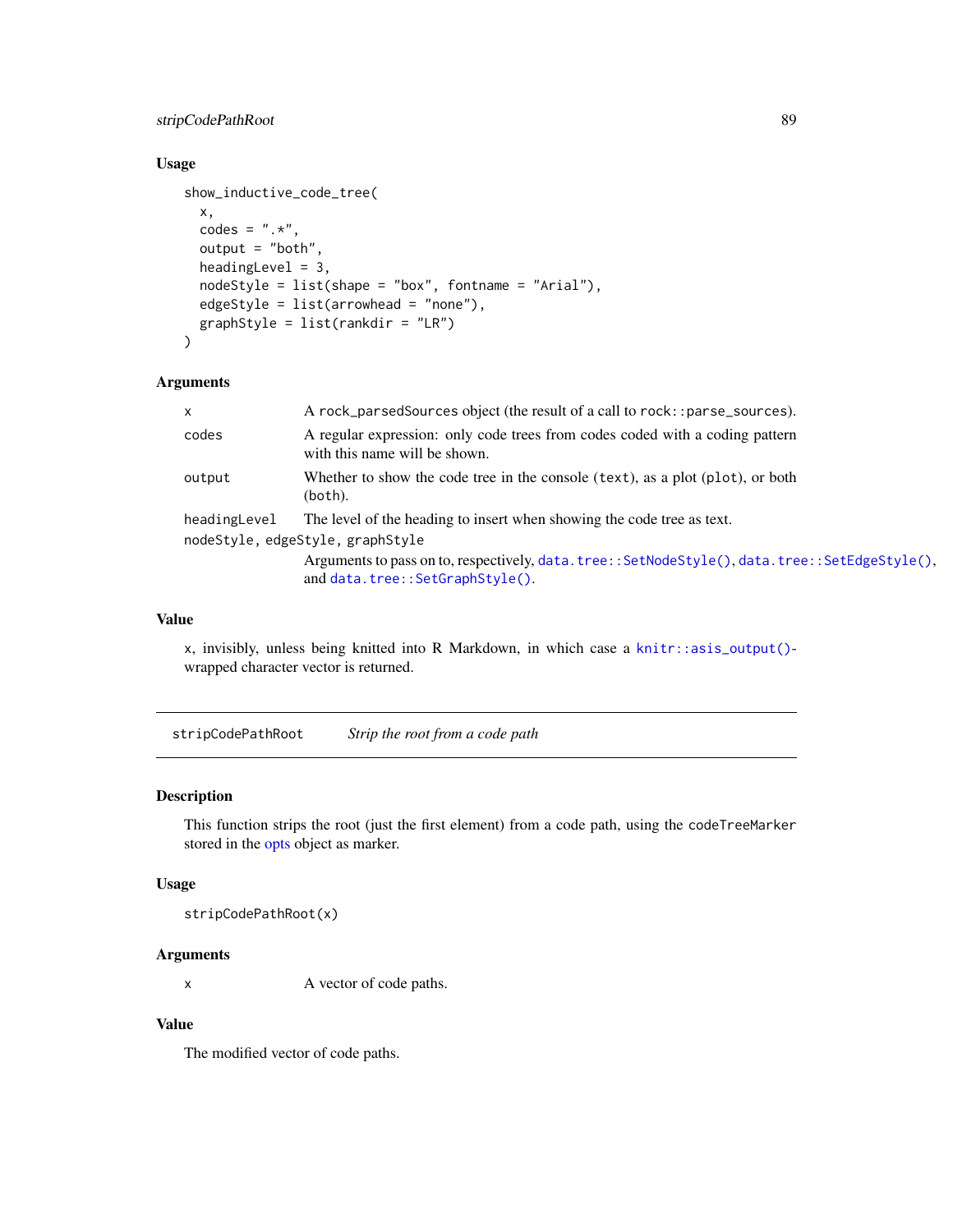# Examples

stripCodePathRoot("codes>reason>parent\_feels");

template\_ci\_heatmap\_1\_to\_pdf

*Create a templated report for cognitive interviews*

# Description

Use this function to export a templated report for cognitive interviews. To embed it in an R Markdown file, use !!! CREATE rock::knit\_codebook() !!!

# Usage

```
template_ci_heatmap_1_to_pdf(
  x,
 file,
 title = "Cognitive Interview: Heatmap and Coded Fragments",
 author = NULL,
 caption = "Heatmap",
 headingLevel = 1,
 silent = rock::opts$get("silent")
\lambda
```
# Arguments

| $\mathsf{x}$ | The codebook object (as produced by a call to parse_sources()). |
|--------------|-----------------------------------------------------------------|
| file         | The filename to save the codebook to.                           |
| title        | The title to use.                                               |
| author       | The author to specify in the PDF.                               |
| caption      | The caption for the heatmap.                                    |
| headingLevel | The level of the top-most headings.                             |
| silent       | Whether to be silent or chatty.                                 |

#### Value

x, invisibly

```
### Use a temporary file to write to
tmpFile <- tempfile(fileext = ".pdf");
### Load an example CI
examplePath <- file.path(system.file(package="rock"), 'extdata');
```
<span id="page-89-0"></span>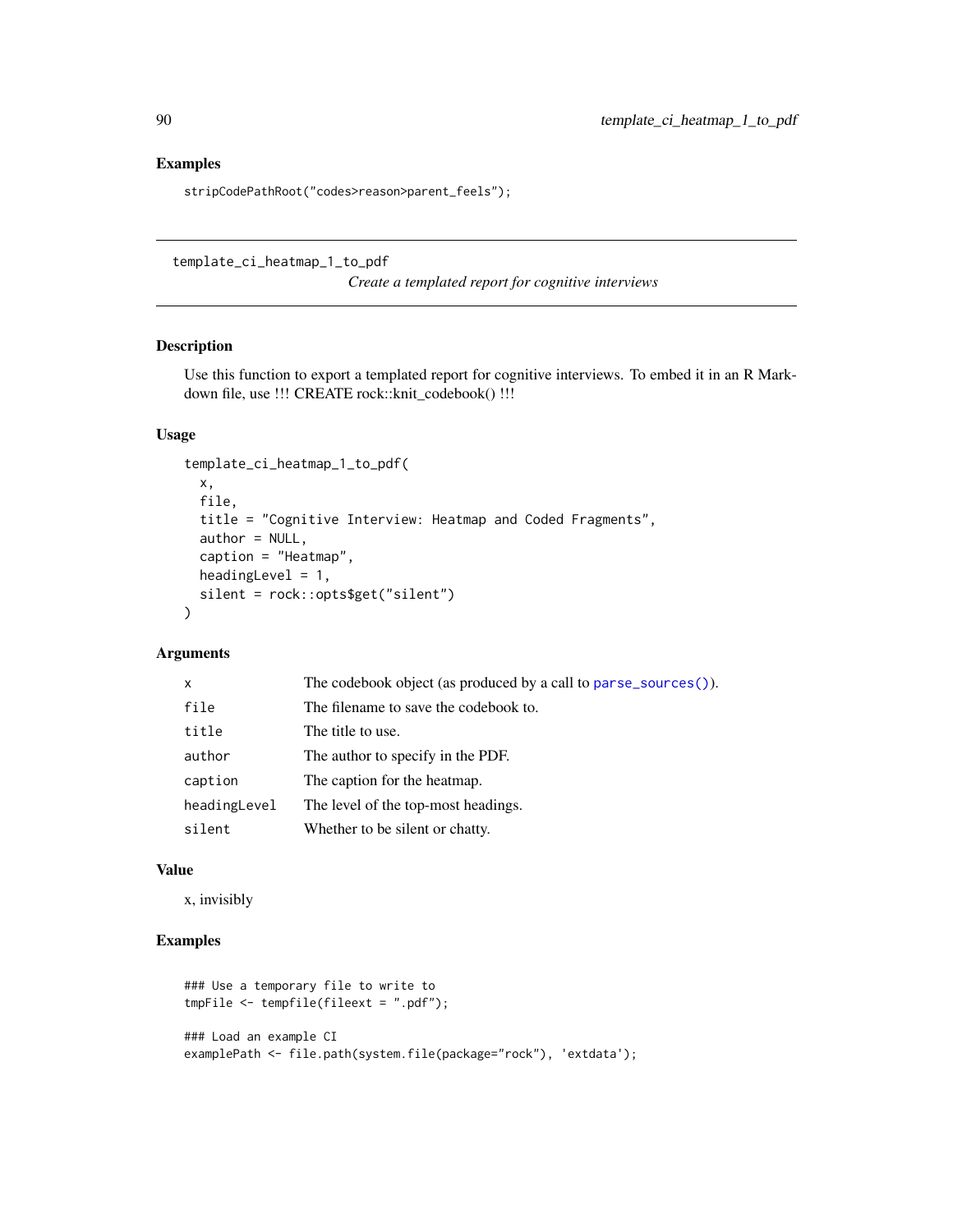```
parsedCI <- parse_source(file.path(examplePath,
                                   "ci_example_1.rock"));
rock::template_ci_heatmap_1_to_pdf(
  parsedCI,
  file = tmpFile
);
```
template\_codebook\_to\_pdf

*Convert a codebook specification to PDF*

# Description

Use this function to export your codebook specification to a PDF file. To embed it in an R Markdown file, use !!! CREATE rock::knit\_codebook() !!!

#### Usage

```
template_codebook_to_pdf(
 x,
  file,
 author = NULL,
 headingLevel = 1,
  silent = rock::opts$get("silent")
)
```
#### Arguments

| X.           | The codebook object (as produced by a call to codebook from Spread sheet ()). |
|--------------|-------------------------------------------------------------------------------|
| file         | The filename to save the codebook to.                                         |
| author       | The author to specify in the PDF.                                             |
| headingLevel | The level of the top-most headings.                                           |
| silent       | Whether to be silent or chatty.                                               |

#### Value

x, invisibly

# Examples

```
### Use a temporary file to write to
tmpFile <- tempfile(fileext = ".pdf");
```
### Load an example codebook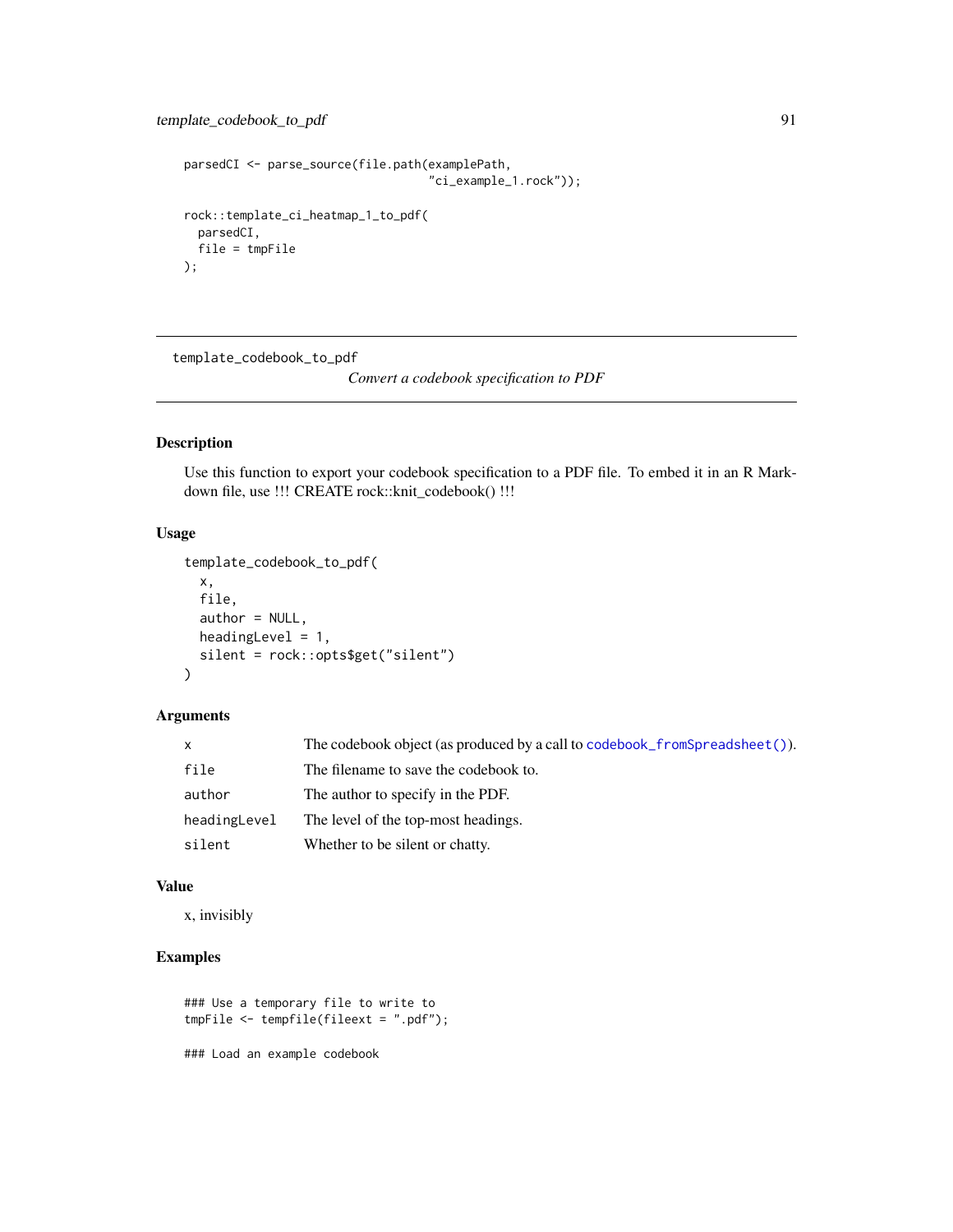```
data("exampleCodebook_1", package = "rock");
rock::template_codebook_to_pdf(
  exampleCodebook_1,
  file = tmpFile
);
```
vecTxt *Easily parse a vector into a character value*

# Description

Easily parse a vector into a character value

# Usage

```
vecTxt(
  vector,
  delimiter = ", ",
 useQuote = ",
  firstDelimiter = NULL,
  lastDelimiter = " & ",
  firstElements = 0,
  lastElements = 1,
  lastHasPrecedence = TRUE
)
```
vecTxtQ(vector, useQuote = "'", ...)

| vector                                   | The vector to process.                                                                                                                                                                                                                                                                                                                                                               |  |  |
|------------------------------------------|--------------------------------------------------------------------------------------------------------------------------------------------------------------------------------------------------------------------------------------------------------------------------------------------------------------------------------------------------------------------------------------|--|--|
| delimiter, firstDelimiter, lastDelimiter |                                                                                                                                                                                                                                                                                                                                                                                      |  |  |
|                                          | The delimiters to use for respectively the middle, first first Elements, and last<br>lastElements elements.                                                                                                                                                                                                                                                                          |  |  |
| useQuote                                 | This character string is pre- and appended to all elements; so use this to quote<br>all elements (useQuote="'"), doublequote all elements (useQuote='"'), or<br>anything else (e.g. useQuote=' '). The only difference between vecTxt and<br>vecTxtQ is that the latter by default quotes the elements.                                                                              |  |  |
| firstElements, lastElements              |                                                                                                                                                                                                                                                                                                                                                                                      |  |  |
|                                          | The number of elements for which to use the first respective last delimiters                                                                                                                                                                                                                                                                                                         |  |  |
| lastHasPrecedence                        |                                                                                                                                                                                                                                                                                                                                                                                      |  |  |
| .                                        | If the vector is very short, it's possible that the sum of first Elements and last Ele-<br>ments is larger than the vector length. In that case, downwardly adjust the num-<br>ber of elements to separate with the first delimiter (TRUE) or the number of ele-<br>ments to separate with the last delimiter (FALSE)?<br>Any addition arguments to vecTxtQ are passed on to vecTxt. |  |  |
|                                          |                                                                                                                                                                                                                                                                                                                                                                                      |  |  |

<span id="page-91-0"></span>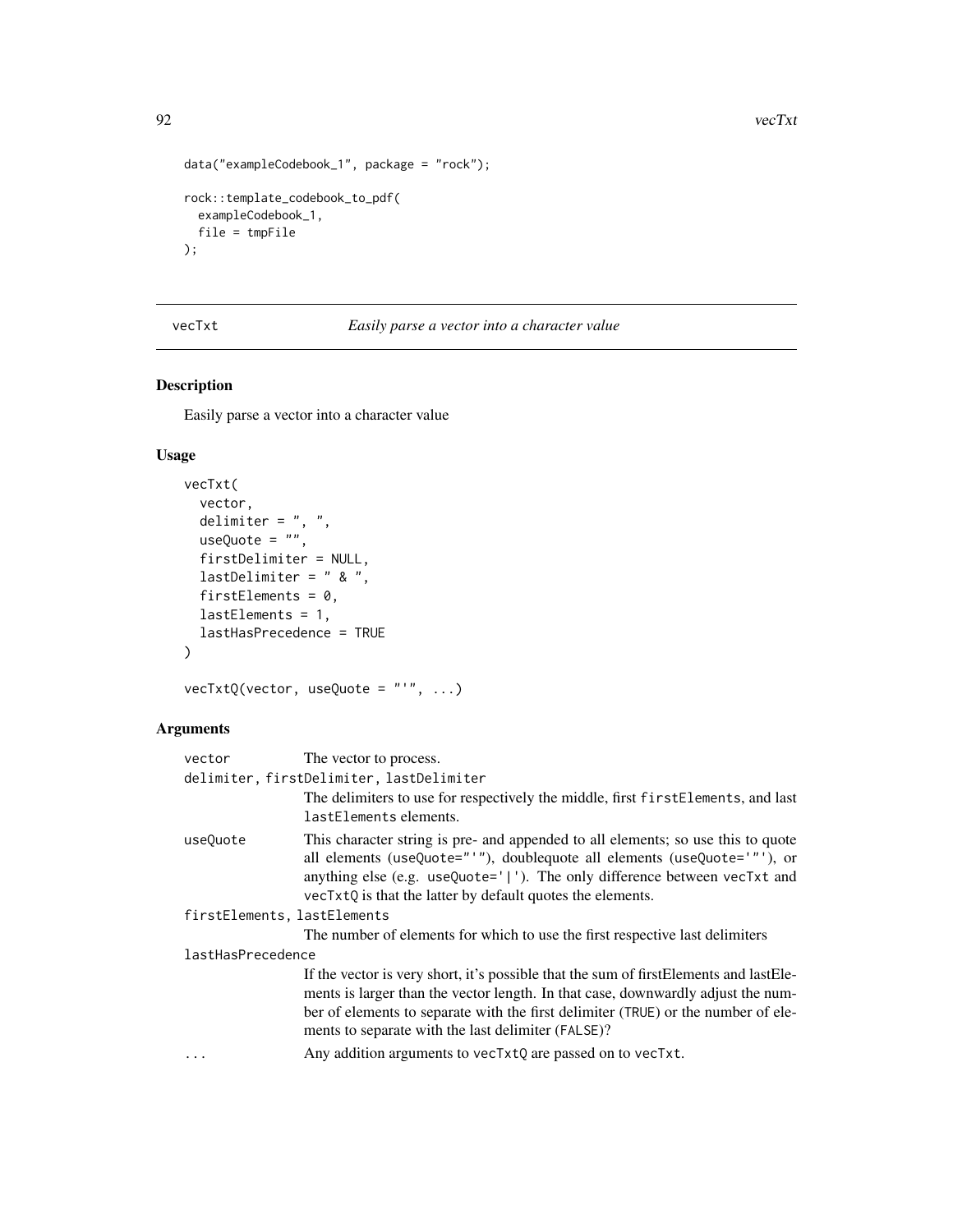# <span id="page-92-0"></span>wrapVector 93

# Value

A character vector of length 1.

#### Examples

```
vecTxtQ(names(mtcars));
```
wrapVector *Wrap all elements in a vector*

# Description

Wrap all elements in a vector

# Usage

wrapVector(x, width =  $0.9 * getOption("width"), sep = " \n\n "$ , ...)

# Arguments

| x     | The character vector                         |
|-------|----------------------------------------------|
| width | The number of                                |
| sep   | The glue with which to combine the new lines |
|       | Other arguments are passed to strwrap().     |

# Value

A character vector

```
res <- wrapVector(
  c(
    "This is a sentence ready for wrapping",
    "So is this one, although it's a bit longer"
 ),
 width = 10);
print(res);
cat(res, sep="\n");
```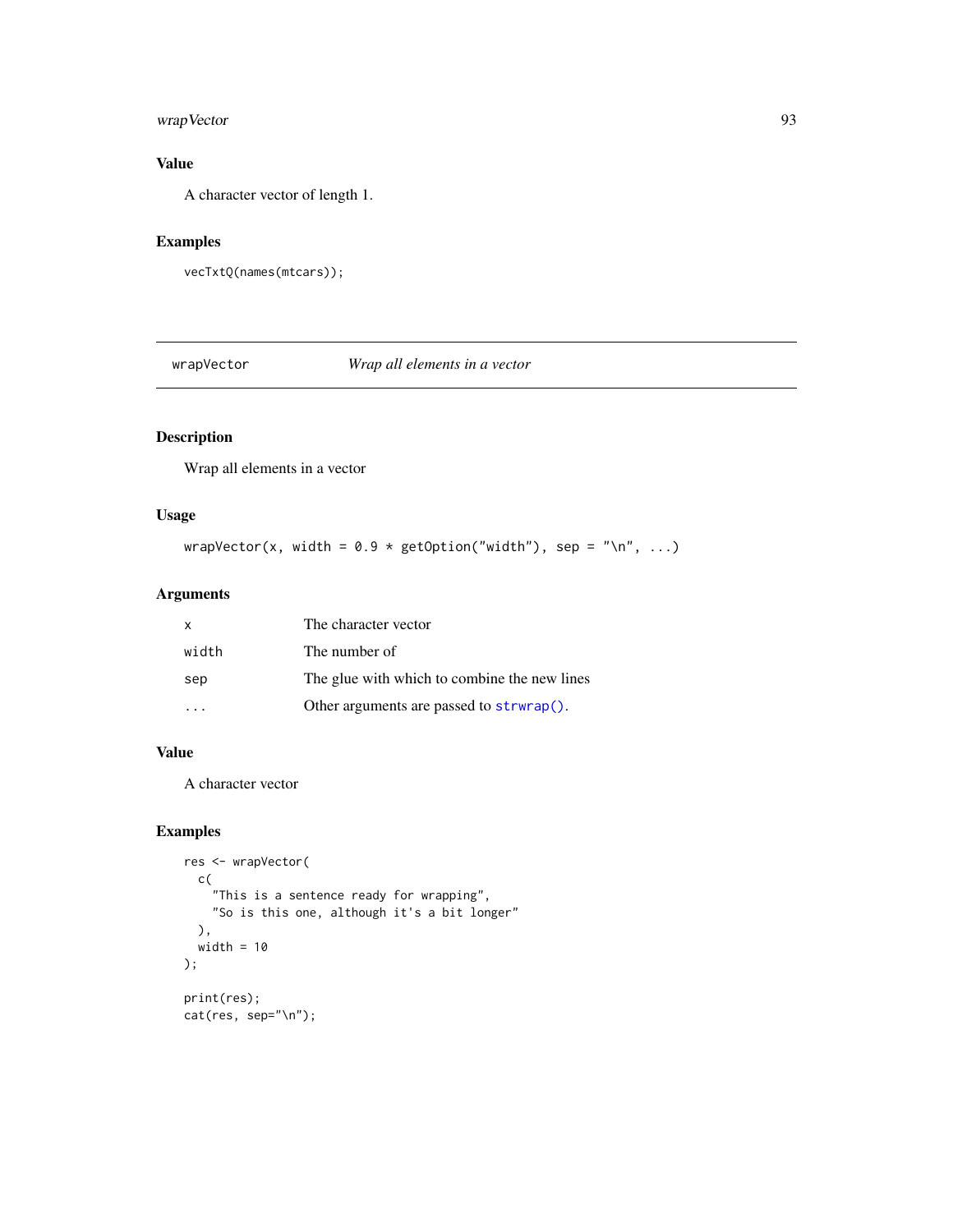<span id="page-93-0"></span>yaml\_delimiter\_indices

*Get indices of YAML delimiters*

# Description

Get indices of YAML delimiters

# Usage

yaml\_delimiter\_indices(x)

# Arguments

x The character vector.

# Value

A numeric vector.

```
yaml_delimiter_indices(
  c("not here",
    "---",
    "above this one",
    "but nothing here",
    "below this one, too",
    "---")
);
### [1] 2 6
```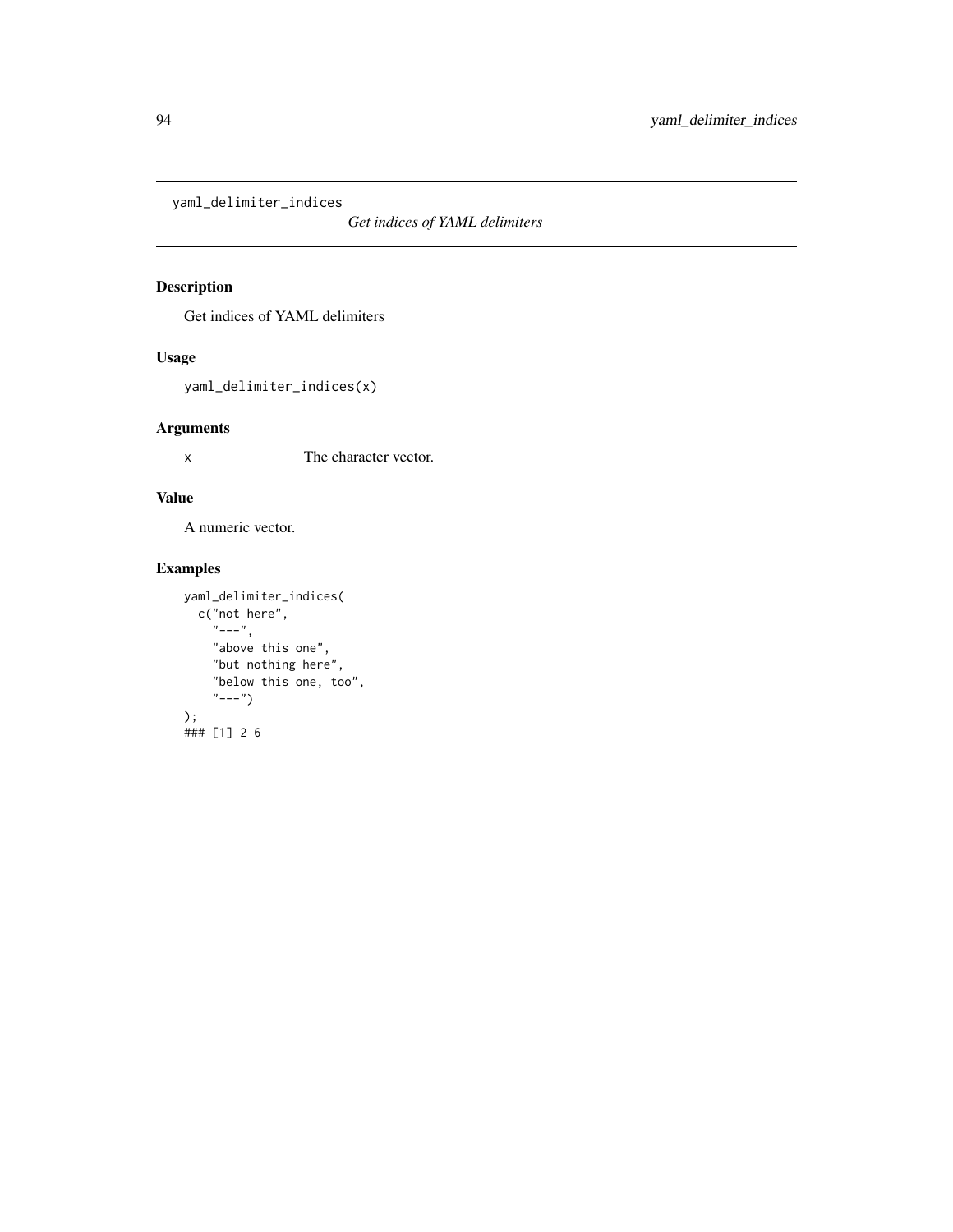# **Index**

∗ datasets create\_codingScheme, [31](#page-30-0) exampleCodebook\_1, [35](#page-34-0) opts, [58](#page-57-1) add\_html\_tags, [3](#page-2-0) apply\_graph\_theme, [4](#page-3-0) base30conversion *(*base30toNumeric*)*, [5](#page-4-0) base30toNumeric, [5](#page-4-0) base::grepl(), *[48](#page-47-1)* base::readLines(), *[35](#page-34-0)*, *[62](#page-61-0)* base::regex, *[52](#page-51-0)* base::strsplit(), *[62](#page-61-0)* cat, *[6](#page-5-0)* cat0, [6](#page-5-0) checkPkgs, [7](#page-6-0) ci\_get\_item, [8](#page-7-0) ci\_heatmap, [8](#page-7-0) ci\_import\_nrm\_spec, [10](#page-9-0) ci\_import\_nrm\_spec(), *[9](#page-8-0)* clean\_source, [11](#page-10-2) clean\_source(), *[84](#page-83-0)* clean\_sources *(*clean\_source*)*, [11](#page-10-2) clean\_sources(), *[51](#page-50-2)*, *[65](#page-64-2)*, *[84](#page-83-0)* cleaned\_source\_to\_utterance\_vector, [11](#page-10-2) code\_freq\_hist, [19](#page-18-0) code\_source, [20](#page-19-0) code\_sources *(*code\_source*)*, [20](#page-19-0) codebook\_fromSpreadsheet, [15](#page-14-1) codebook\_fromSpreadsheet(), *[17](#page-16-0)*, *[91](#page-90-0)* codebook\_to\_pdf, [16](#page-15-0) codeIds\_to\_codePaths, [17](#page-16-0) codePaths\_to\_namedVector, [18](#page-17-0) codingScheme\_levine *(*create\_codingScheme*)*, [31](#page-30-0) codingScheme\_peterson *(*create\_codingScheme*)*, [31](#page-30-0)

codingScheme\_willis *(*create\_codingScheme*)*, [31](#page-30-0) codingSchemes\_get\_all, [22](#page-21-0) collapse\_occurrences, [23](#page-22-1) collapse\_occurrences(), *[84](#page-83-0)* collect\_coded\_fragments, [24](#page-23-1) collect\_coded\_fragments(), *[50,](#page-49-0) [51](#page-50-2)*, *[84](#page-83-0)* convert\_csv2\_to\_source *(*convert\_df\_to\_source*)*, [26](#page-25-0) convert\_csv\_to\_source *(*convert\_df\_to\_source*)*, [26](#page-25-0) convert\_df\_to\_source, [26](#page-25-0) convert\_sav\_to\_source *(*convert\_df\_to\_source*)*, [26](#page-25-0) convert\_xlsx\_to\_source *(*convert\_df\_to\_source*)*, [26](#page-25-0) create\_codingScheme, [31](#page-30-0) create\_codingScheme(), *[9](#page-8-0)* create\_cooccurrence\_matrix, [32](#page-31-1) create\_cooccurrence\_matrix(), *[84](#page-83-0)* css, [33](#page-32-0)

```
data.tree::SetEdgeStyle(), 89
data.tree::SetGraphStyle(), 89
data.tree::SetNodeStyle(), 89
DiagrammeR::DiagrammeR, 5
DiagrammeR::render_graph(), 67
doc_to_txt, 34
```

```
exampleCodebook_1, 35
expand_attributes, 36
export_codes_to_txt, 38
export_mergedSourceDf_to_csv, 40
export_mergedSourceDf_to_csv2
        (export_mergedSourceDf_to_csv),
        40
export_mergedSourceDf_to_sav
        (export_mergedSourceDf_to_csv),
        40
```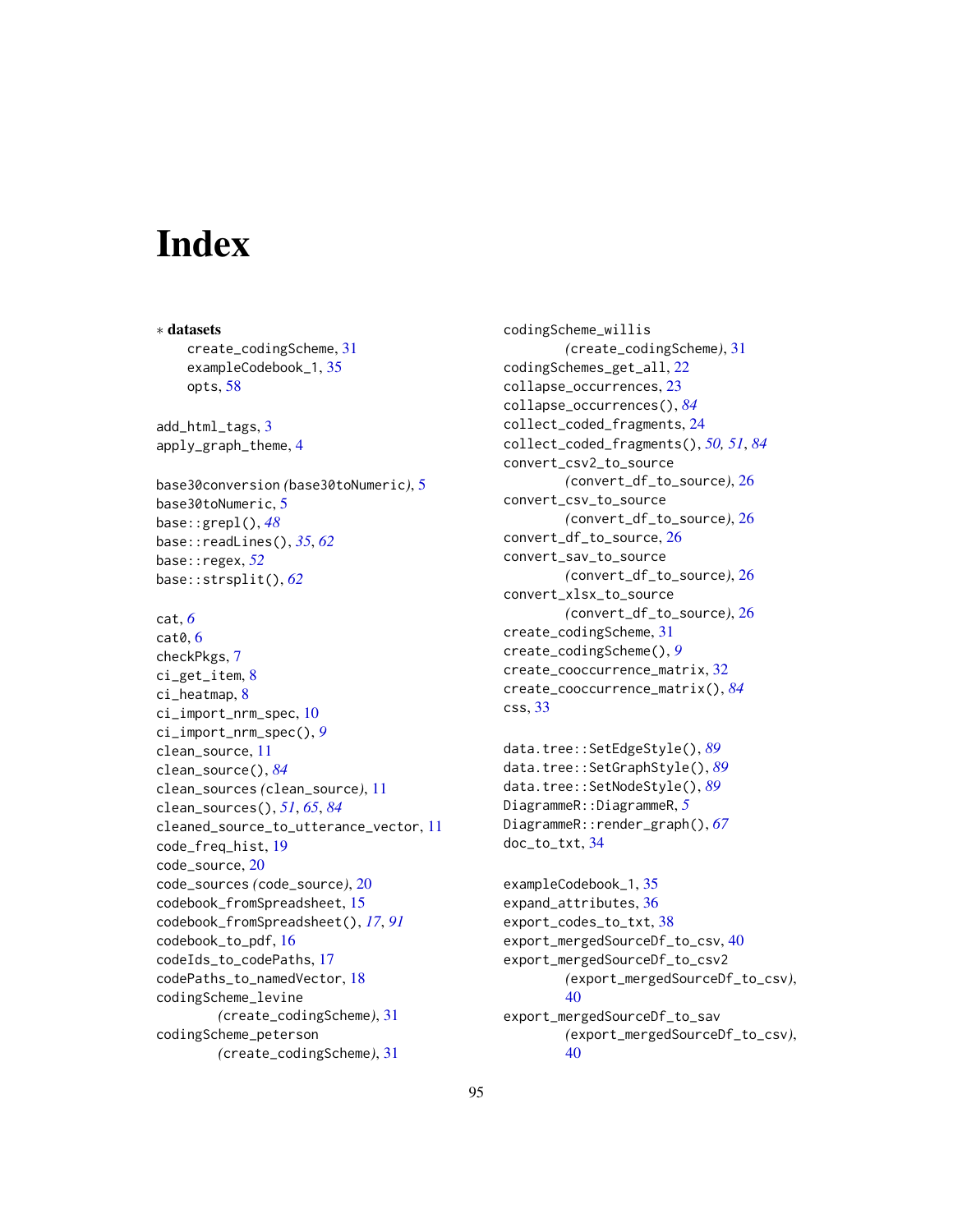export\_mergedSourceDf\_to\_xlsx *(*export\_mergedSourceDf\_to\_csv*)*, [40](#page-39-0) export\_to\_html, [41](#page-40-0) export\_to\_markdown *(*export\_to\_html*)*, [41](#page-40-0) exportToHTML, [37](#page-36-0) extract\_codings\_by\_coderId, [42](#page-41-0)

```
form_to_rmd_template, 43
```
generate\_uids, [45](#page-44-0) generate\_uids(), *[6](#page-5-0)* generic\_recoding, [46](#page-45-0) get *(*opts*)*, [58](#page-57-1) get\_childCodeIds, [47](#page-46-0) get\_source\_filter, [48](#page-47-1) get\_source\_filter(), *[46](#page-45-0)*, *[71](#page-70-0)*, *[73](#page-72-0)*, *[75,](#page-74-0) [76](#page-75-0)*, *[78](#page-77-0)*, *[80](#page-79-0)* ggplot2::ggplot(), *[9](#page-8-0)*, *[19](#page-18-0)* gsub(), *[54](#page-53-0)*

heading, [49](#page-48-0) heatmap, [49](#page-48-0)

```
inspect_coded_sources, 50
```
justifier::export\_justification(), *[87](#page-86-0)* justifier::save\_workspace(), *[80](#page-79-0)* justifier::workspace(), *[80](#page-79-0)*

```
knitr::asis_output(), 88, 89
```

```
library(), 7
load_source, 51
load_source(), 46, 71, 73, 75, 76, 78, 80
load_sources (load_source), 51
load_sources(), 46, 71, 73, 75, 76, 78, 80
loading_sources (load_source), 51
```

```
mask_source, 53
mask_sources (mask_source), 53
mask_utterances (mask_source), 53
match_consecutive_delimiters, 55
merge_sources, 56
```

```
number_as_xl_date, 57
numericToBase30 (base30toNumeric), 5
numericToBase30(), 45
```
opts, *[18](#page-17-0)*, [58,](#page-57-1) *[89](#page-88-0)*

parse\_source, [61](#page-60-2) parse\_source(), *[9](#page-8-0)*, *[18](#page-17-0)*, *[23](#page-22-1)*, *[84](#page-83-0)* parse\_source\_by\_coderId, [63](#page-62-0) parse\_sources *(*parse\_source*)*, [61](#page-60-2) parse\_sources(), *[9](#page-8-0)*, *[18](#page-17-0)*, *[36](#page-35-0)*, *[50,](#page-49-0) [51](#page-50-2)*, *[84](#page-83-0)*, *[90](#page-89-0)* parse\_sources\_by\_coderId *(*parse\_source\_by\_coderId*)*, [63](#page-62-0) parsed\_sources\_to\_ena\_network, [60](#page-59-0) parsing\_sources *(*parse\_source*)*, [61](#page-60-2) plot.rock\_parsedSources *(*parse\_source*)*, [61](#page-60-2) prepend\_ids\_to\_source, [65](#page-64-2) prepend\_ids\_to\_source(), *[84](#page-83-0)* prepend\_ids\_to\_sources *(*prepend\_ids\_to\_source*)*, [65](#page-64-2) prepend\_ids\_to\_sources(), *[84](#page-83-0)* prepending\_uids *(*prepend\_ids\_to\_source*)*, [65](#page-64-2) prepending\_uids(), *[51](#page-50-2)* prereg\_initialize, [66](#page-65-0) print.rock\_ci\_nrm *(*ci\_import\_nrm\_spec*)*, [10](#page-9-0) print.rock\_graphList, [67](#page-66-0) print.rock\_parsedSource *(*parse\_source*)*, [61](#page-60-2) print.rock\_parsedSources *(*parse\_source*)*, [61](#page-60-2) rbind\_df\_list, [68](#page-67-0) rbind\_dfs, [68](#page-67-0) read\_spreadsheet, [69](#page-68-0) read\_spreadsheet(), *[10](#page-9-0)* readLines(), *[13](#page-12-0)*, *[21](#page-20-0)*, *[52](#page-51-0)*, *[54](#page-53-0)*, *[62](#page-61-0)*, *[64](#page-63-0)*, *[66](#page-65-0)* recode\_addChildCodes, [70](#page-69-1) recode\_addChildCodes(), *[79](#page-78-0)* recode\_delete, [72](#page-71-0)

recode\_merge, [74](#page-73-0) recode\_move, [76](#page-75-0) recode\_rename, [77](#page-76-0) recode\_split, [79](#page-78-0) recode\_split(), *[70](#page-69-1)* regex, *[13,](#page-12-0) [14](#page-13-0)* rENA::ena.plot.network(), *[60](#page-59-0)* repeatStr, [81](#page-80-0) repStr *(*repeatStr*)*, [81](#page-80-0) require(), *[7](#page-6-0)* reset *(*opts*)*, [58](#page-57-1) resultsOverview\_allCodedFragments, [82](#page-81-0) rock, [84](#page-83-0)